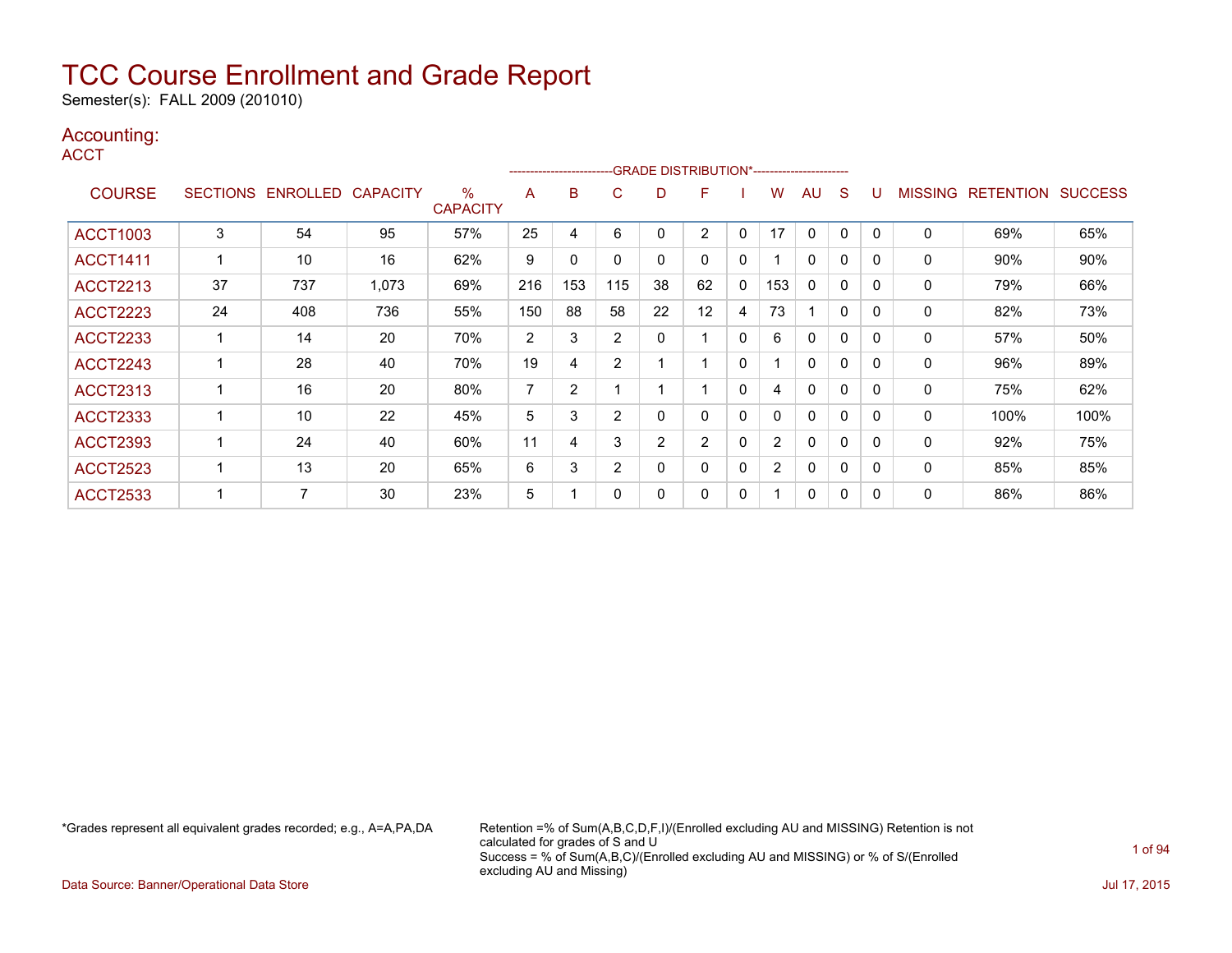Semester(s): FALL 2009 (201010)

#### African Studies: AFRS

| AFNO |                 |                            |    |                 |              | ------------------------GRADE DISTRIBUTION*----------------------- |        |              |                |                |                |  |                                                  |     |
|------|-----------------|----------------------------|----|-----------------|--------------|--------------------------------------------------------------------|--------|--------------|----------------|----------------|----------------|--|--------------------------------------------------|-----|
|      | COURSE          | SECTIONS ENROLLED CAPACITY |    | <b>CAPACITY</b> |              |                                                                    |        |              |                |                |                |  | % A B C D F I W AU S U MISSING—RETENTION SUCCESS |     |
|      | <b>AFRS2713</b> | 20                         | 30 | 67%             | $\mathsf{R}$ |                                                                    | $\cap$ | $\mathbf{3}$ | 0 <sup>1</sup> | $\overline{0}$ | $\overline{0}$ |  | 100%                                             | 85% |

\*Grades represent all equivalent grades recorded; e.g., A=A,PA,DA Retention =% of Sum(A,B,C,D,F,I)/(Enrolled excluding AU and MISSING) Retention is not calculated for grades of S and U Success = % of Sum(A,B,C)/(Enrolled excluding AU and MISSING) or % of S/(Enrolled excluding AU and Missing)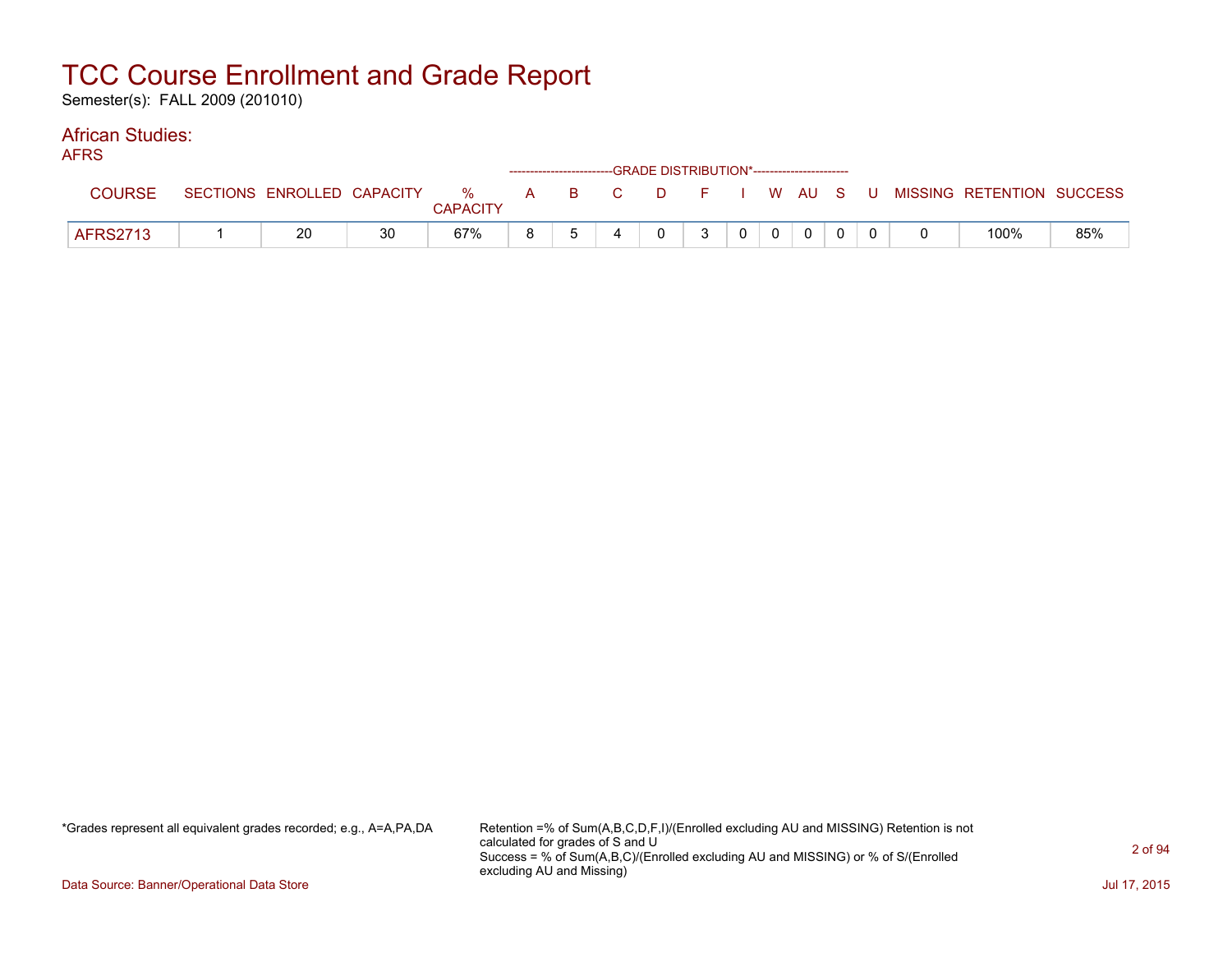Semester(s): FALL 2009 (201010)

#### Allied Health:  $AD$

| ALDN            |    |                            |     |                      |    |                                                              |    |    | ------------------------GRADE DISTRIBUTION*----------------------- |    |          |     |                           |     |
|-----------------|----|----------------------------|-----|----------------------|----|--------------------------------------------------------------|----|----|--------------------------------------------------------------------|----|----------|-----|---------------------------|-----|
| <b>COURSE</b>   |    | SECTIONS ENROLLED CAPACITY |     | %<br><b>CAPACITY</b> | A  | $\overline{\mathbf{B}}$ . The set of $\overline{\mathbf{B}}$ | C. | D. | F I W AU S                                                         |    |          | - U | MISSING RETENTION SUCCESS |     |
| <b>ALDH1323</b> | 10 | 239                        | 270 | 89%                  | 95 | 50                                                           | 40 |    | 4                                                                  | 39 | $\Omega$ |     | 84%                       | 78% |

\*Grades represent all equivalent grades recorded; e.g., A=A,PA,DA Retention =% of Sum(A,B,C,D,F,I)/(Enrolled excluding AU and MISSING) Retention is not calculated for grades of S and U Success = % of Sum(A,B,C)/(Enrolled excluding AU and MISSING) or % of S/(Enrolled excluding AU and Missing)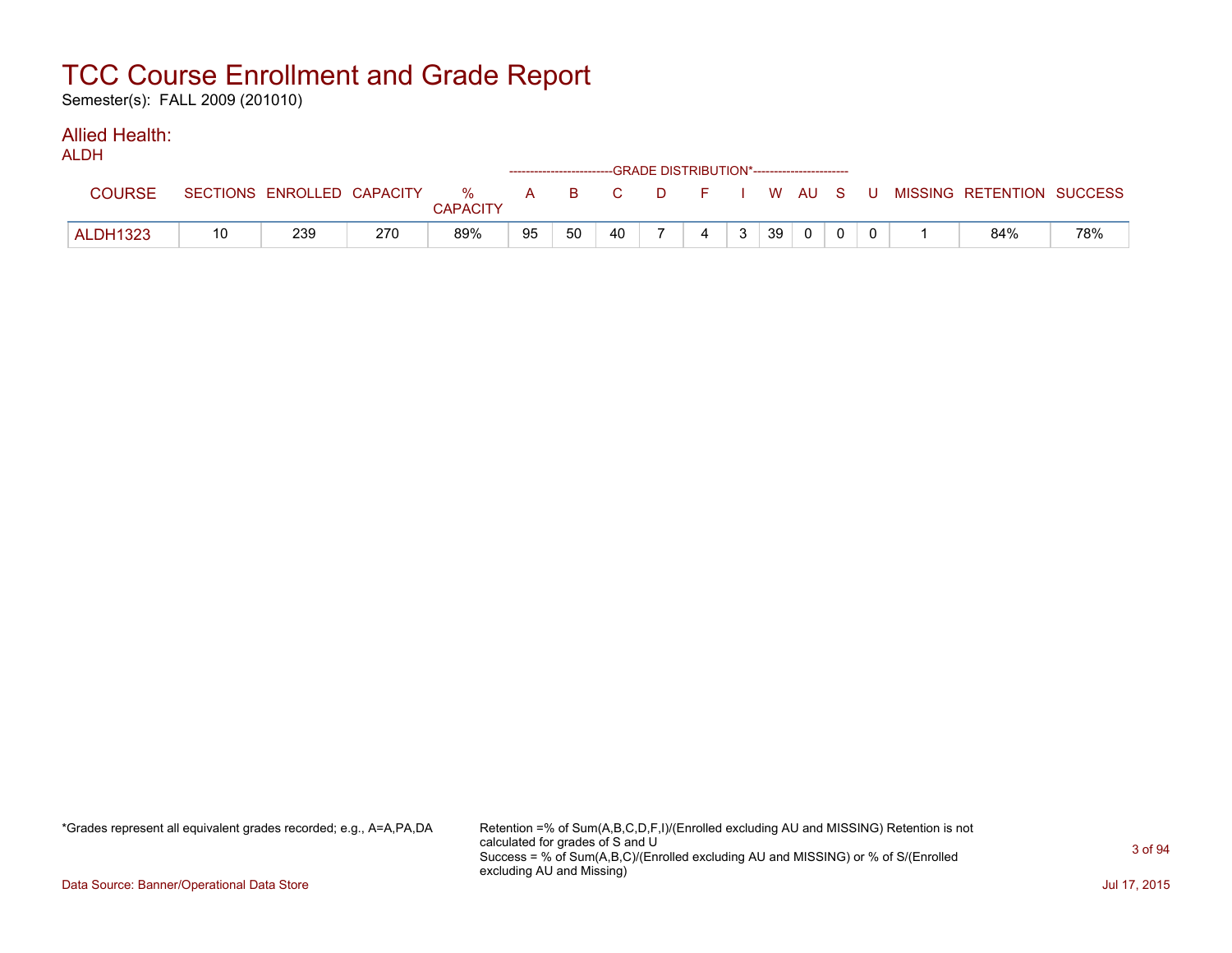Semester(s): FALL 2009 (201010)

### Alternative Energy:

ALTE

|                 |                            |    |                      |    | ------------------------- | -GRADE DISTRIBUTION*----------------------- |              |   |              |  |                           |     |
|-----------------|----------------------------|----|----------------------|----|---------------------------|---------------------------------------------|--------------|---|--------------|--|---------------------------|-----|
| COURSE          | SECTIONS ENROLLED CAPACITY |    | %<br><b>CAPACITY</b> | A  | B                         |                                             |              |   | W AU S       |  | MISSING RETENTION SUCCESS |     |
| <b>ALTE1442</b> | 15                         | 15 | 100%                 | 10 |                           |                                             | $\mathbf{0}$ | 4 | $\mathbf{0}$ |  | 73%                       | 73% |
| <b>ALTE1472</b> |                            | 15 | 60%                  | 片  |                           |                                             |              | 3 |              |  | 67%                       | 67% |

\*Grades represent all equivalent grades recorded; e.g., A=A,PA,DA Retention =% of Sum(A,B,C,D,F,I)/(Enrolled excluding AU and MISSING) Retention is not calculated for grades of S and U Success = % of Sum(A,B,C)/(Enrolled excluding AU and MISSING) or % of S/(Enrolled excluding AU and Missing)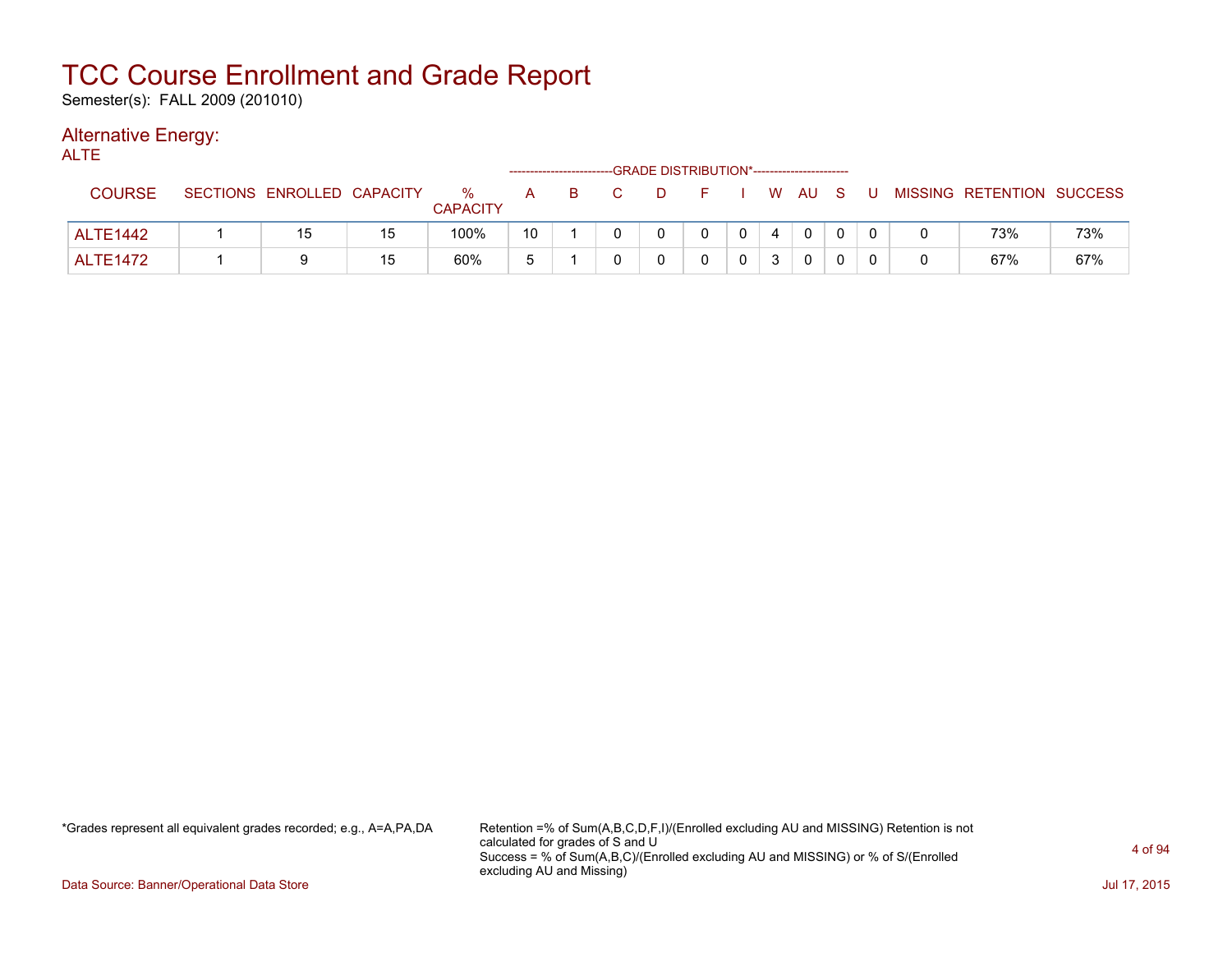Semester(s): FALL 2009 (201010)

### Arabic:

| M.<br>۰. |
|----------|
|----------|

|                 |                            |    |                      |    |  | -GRADE DISTRIBUTION*----------------------- |  |   |          |     |          |                           |     |
|-----------------|----------------------------|----|----------------------|----|--|---------------------------------------------|--|---|----------|-----|----------|---------------------------|-----|
| <b>COURSE</b>   | SECTIONS ENROLLED CAPACITY |    | %<br><b>CAPACITY</b> | A  |  | D.                                          |  |   | W AU     | - S | U        | MISSING RETENTION SUCCESS |     |
| <b>ARBC1103</b> |                            | 20 | 70%                  | 10 |  |                                             |  |   | $\Omega$ | 0   | $\Omega$ | 71%                       | 71% |
| <b>ARBC1213</b> |                            | 20 | 35%                  |    |  |                                             |  | ົ |          | 0   |          | 71%                       | 71% |

\*Grades represent all equivalent grades recorded; e.g., A=A,PA,DA Retention =% of Sum(A,B,C,D,F,I)/(Enrolled excluding AU and MISSING) Retention is not calculated for grades of S and U Success = % of Sum(A,B,C)/(Enrolled excluding AU and MISSING) or % of S/(Enrolled excluding AU and Missing)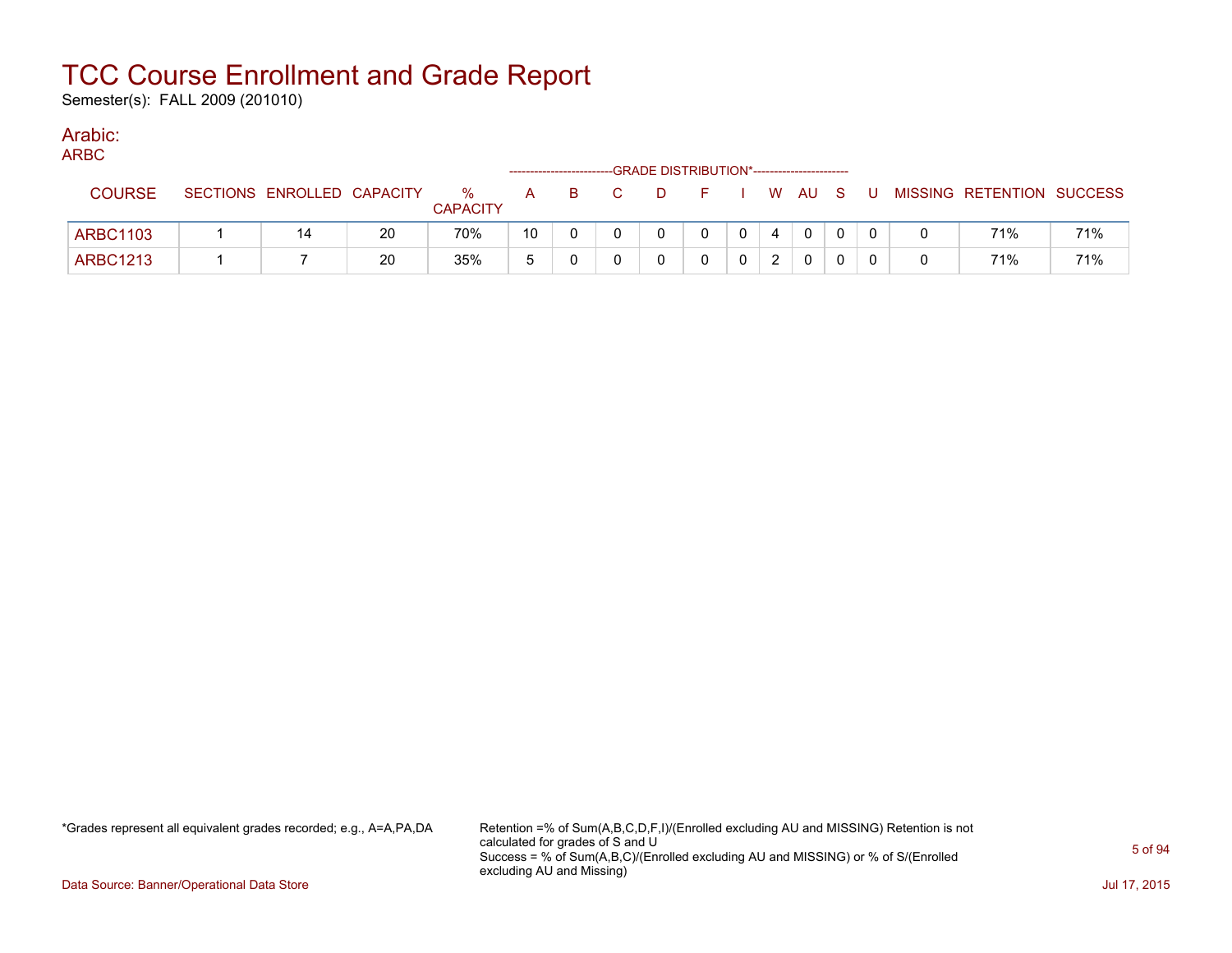Semester(s): FALL 2009 (201010)

#### Art: ART

|                |                |                            |     |                                  |                |                |                | -GRADE DISTRIBUTION*---------------------- |                |              |                |              |              |          |             |                                  |      |
|----------------|----------------|----------------------------|-----|----------------------------------|----------------|----------------|----------------|--------------------------------------------|----------------|--------------|----------------|--------------|--------------|----------|-------------|----------------------------------|------|
| <b>COURSE</b>  |                | SECTIONS ENROLLED CAPACITY |     | $\frac{0}{0}$<br><b>CAPACITY</b> | A              | B              | $\mathsf{C}$   | D                                          | F              |              | W              | AU           | S            | U        |             | <b>MISSING RETENTION SUCCESS</b> |      |
| <b>ART1013</b> | 6              | 80                         | 88  | 91%                              | 39             | 18             | $\overline{c}$ | 1                                          | 0              | 0            | 20             | 0            | 0            | 0        | 0           | 75%                              | 74%  |
| <b>ART1023</b> | $\overline{2}$ | 13                         | 19  | 68%                              | 7              | 2              | 0              | 0                                          | 1              | 0            | 3              | $\mathbf{0}$ | $\mathbf{0}$ | 0        | 0           | 77%                              | 69%  |
| <b>ART1033</b> | 1              | $\overline{2}$             | 3   | 67%                              | $\overline{2}$ | $\mathbf{0}$   | 0              | 0                                          | 0              | 0            | 0              | 0            | $\mathbf{0}$ | 0        | 0           | 100%                             | 100% |
| <b>ART1053</b> | 3              | 79                         | 80  | 99%                              | 31             | 15             | 9              | 3                                          | $\overline{7}$ | $\mathbf{0}$ | 14             | $\mathbf{0}$ | $\mathbf{0}$ | 0        | 0           | 82%                              | 70%  |
| <b>ART1063</b> | 1              | 39                         | 40  | 98%                              | 19             | 6              | $\overline{7}$ | 0                                          | $\mathbf{0}$   | $\mathbf{0}$ | $\overline{7}$ | $\mathbf{0}$ | $\mathbf{0}$ | 0        | 0           | 82%                              | 82%  |
| <b>ART1083</b> | 1              | 12                         | 12  | 100%                             | 4              | 6              | 1              | $\mathbf 1$                                | $\mathbf{0}$   | $\mathbf{0}$ | $\mathbf{0}$   | $\mathbf{0}$ | $\mathbf{0}$ | 0        | 0           | 100%                             | 92%  |
| <b>ART1113</b> | 13             | 254                        | 311 | 82%                              | 133            | 48             | 24             | 4                                          | $\overline{7}$ | 0            | 38             | 0            | $\mathbf{0}$ | 0        | 0           | 85%                              | 81%  |
| <b>ART1123</b> | 4              | 31                         | 32  | 97%                              | 8              | 13             | $\overline{7}$ | 0                                          | $\mathbf{0}$   | $\mathbf 1$  | $\overline{2}$ | $\mathbf{0}$ | $\Omega$     | 0        | 0           | 94%                              | 90%  |
| <b>ART1133</b> | 4              | 14                         | 16  | 88%                              | 8              | 3              | 1              | 0                                          | 0              | 0            | 1              | $\mathbf{1}$ | $\mathbf{0}$ | 0        | 0           | 92%                              | 92%  |
| ART2063        | 1              | 7                          | 10  | 70%                              | 4              | $\mathbf{0}$   | 0              | 0                                          | $\mathbf{0}$   | $\mathbf{0}$ | $\overline{2}$ | $\mathbf 1$  | $\mathbf{0}$ | 0        | 0           | 67%                              | 67%  |
| <b>ART2083</b> | 1              | 9                          | 9   | 100%                             | $\overline{2}$ | 3              | $\overline{2}$ | 0                                          | $\mathbf{0}$   | $\mathbf{0}$ | $\overline{2}$ | $\mathbf{0}$ | $\mathbf{0}$ | 0        | 0           | 78%                              | 78%  |
| <b>ART2093</b> | 1              | 3                          | 3   | 100%                             | 1              | $\overline{2}$ | 0              | 0                                          | 0              | $\mathbf{0}$ | 0              | $\mathbf{0}$ | $\mathbf{0}$ | 0        | 0           | 100%                             | 100% |
| <b>ART2143</b> | $\overline{2}$ | 20                         | 20  | 100%                             | 13             | 3              | 1              | 0                                          | $\mathbf{0}$   | 0            | 3              | 0            | $\Omega$     | 0        | 0           | 85%                              | 85%  |
| <b>ART2153</b> | $\overline{2}$ | 3                          | 10  | 30%                              | 1              | 0              | 0              | 0                                          | $\mathbf{0}$   | 0            | 0              | $\mathbf 1$  | $\mathbf{0}$ | 0        | $\mathbf 1$ | 100%                             | 100% |
| <b>ART2263</b> | 1              | 10                         | 10  | 100%                             | 3              | 3              | $\overline{2}$ | 0                                          | $\mathbf{0}$   | $\mathbf{0}$ | $\overline{2}$ | 0            | $\mathbf{0}$ | 0        | 0           | 80%                              | 80%  |
| <b>ART2273</b> | 1              | 3                          | 5   | 60%                              | 1              | 0              | 1              | 0                                          | 0              | 0            | 0              | $\mathbf{1}$ | $\mathbf{0}$ | 0        | 0           | 100%                             | 100% |
| <b>ART2283</b> | 1              | 3                          | 5   | 60%                              | 3              | $\mathbf{0}$   | 0              | 0                                          | $\mathbf{0}$   | 0            | $\mathbf{0}$   | $\mathbf{0}$ | $\mathbf{0}$ | 0        | 0           | 100%                             | 100% |
| <b>ART2313</b> | 2              | 12                         | 14  | 86%                              | $\overline{c}$ | 8              | 1              | 0                                          | $\mathbf{1}$   | $\mathbf{0}$ | $\mathbf{0}$   | $\mathbf{0}$ | $\mathbf{0}$ | 0        | 0           | 100%                             | 92%  |
| <b>ART2323</b> | $\overline{2}$ | 6                          | 10  | 60%                              | 1              | 1              | 0              | 0                                          | 0              | $\mathbf{0}$ |                | 3            | $\mathbf{0}$ | $\Omega$ | 0           | 67%                              | 67%  |
| <b>ART2403</b> | 1              | 7                          | 14  | 50%                              | 1              | 5              | $\Omega$       | 0                                          | $\mathbf{0}$   | $\mathbf{0}$ |                | $\mathbf{0}$ | $\Omega$     | $\Omega$ | 0           | 86%                              | 86%  |
| <b>ART2423</b> | 1              | 7                          | 14  | 50%                              | $\overline{2}$ | 4              | 0              | 0                                          | 0              | -1           | 0              | 0            | 0            | 0        | 0           | 100%                             | 86%  |
| <b>ART2813</b> | 2              | 35                         | 40  | 88%                              | 22             | $\overline{2}$ | 3              |                                            | 0              | 0            | $\overline{7}$ | 0            | 0            | 0        | 0           | 80%                              | 77%  |

\*Grades represent all equivalent grades recorded; e.g., A=A,PA,DA Retention =% of Sum(A,B,C,D,F,I)/(Enrolled excluding AU and MISSING) Retention is not calculated for grades of S and U Success = % of Sum(A,B,C)/(Enrolled excluding AU and MISSING) or % of S/(Enrolled excluding AU and Missing)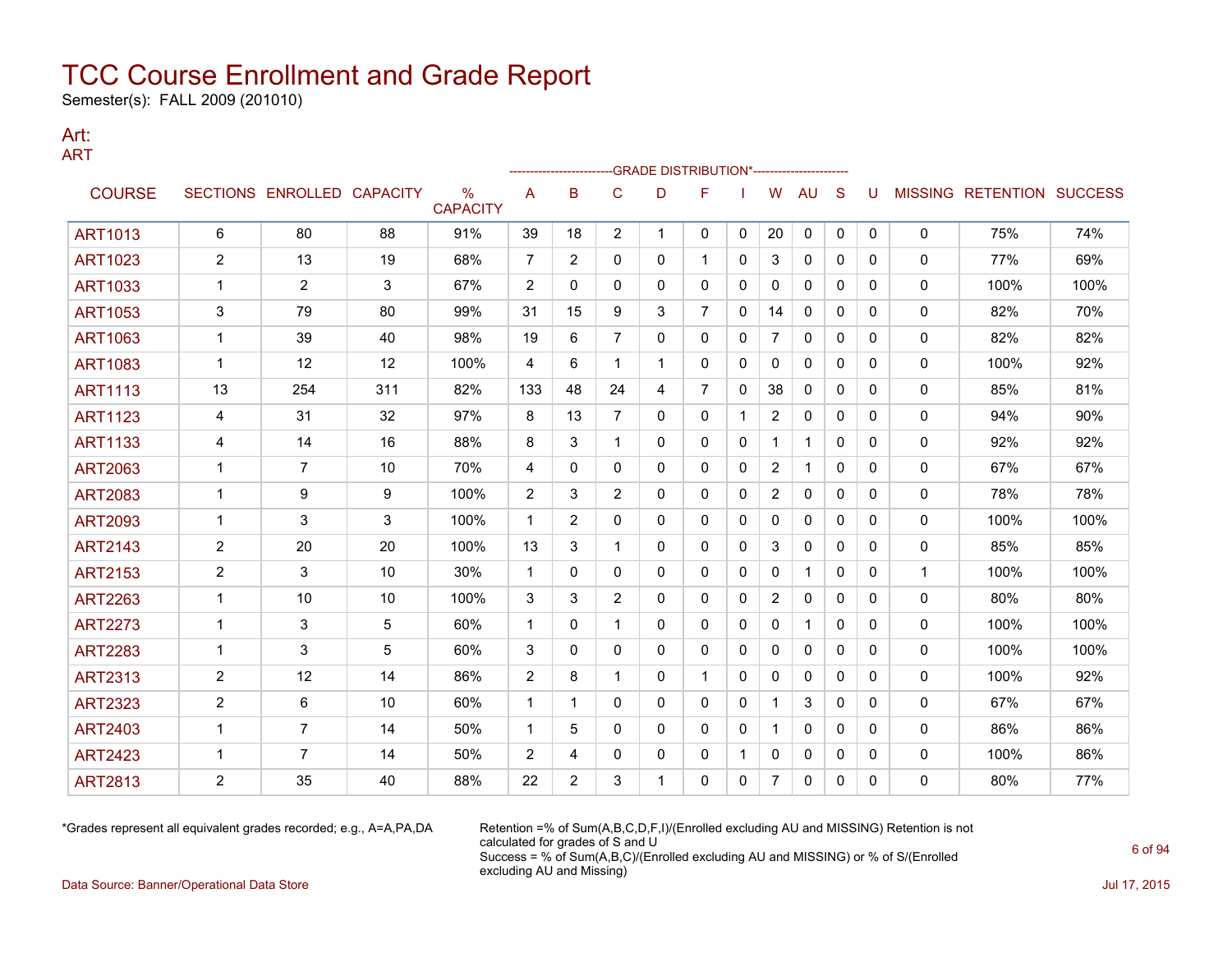Semester(s): FALL 2009 (201010)

#### Art: ART

| .              |  |                            |    |                         |   | ----------------------- | -GRADE DISTRIBUTION*---------------------- |          |   |    |     |   |                           |     |
|----------------|--|----------------------------|----|-------------------------|---|-------------------------|--------------------------------------------|----------|---|----|-----|---|---------------------------|-----|
| <b>COURSE</b>  |  | SECTIONS ENROLLED CAPACITY |    | $\%$<br><b>CAPACITY</b> | A | B.                      | $\Box$                                     | <b>1</b> | W | AU | - S | U | MISSING RETENTION SUCCESS |     |
| <b>ART2823</b> |  |                            | 20 | 25%                     | 2 |                         | <sup>n</sup>                               | 0        |   | 0  |     |   | 80%                       | 80% |
| <b>ART2853</b> |  | 23                         | 24 | 96%                     |   | 10                      |                                            |          | 3 |    |     |   | 86%                       | 82% |
| <b>ART2913</b> |  |                            | 30 | 37%                     | 3 |                         |                                            |          | 3 | 0  | 0   |   | 73%                       | 73% |

\*Grades represent all equivalent grades recorded; e.g., A=A,PA,DA Retention =% of Sum(A,B,C,D,F,I)/(Enrolled excluding AU and MISSING) Retention is not calculated for grades of S and U Success = % of Sum(A,B,C)/(Enrolled excluding AU and MISSING) or % of S/(Enrolled excluding AU and Missing)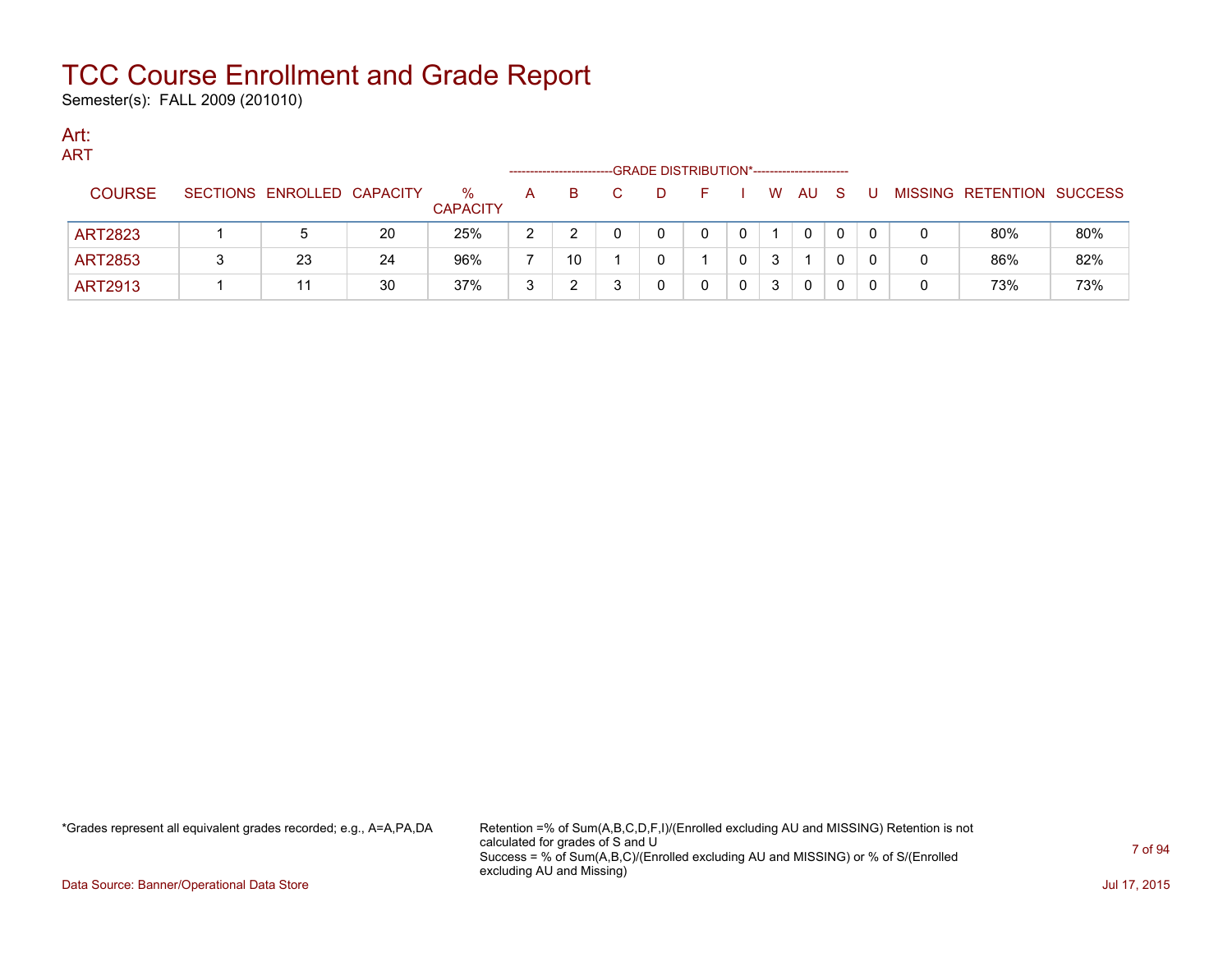Semester(s): FALL 2009 (201010)

### Asian Studies:

ASNS

|                 |                            |    |                      |   | ------------------------- |    | -GRADE DISTRIBUTION*---------------------- |              |      |    |    |                           |      |
|-----------------|----------------------------|----|----------------------|---|---------------------------|----|--------------------------------------------|--------------|------|----|----|---------------------------|------|
| <b>COURSE</b>   | SECTIONS ENROLLED CAPACITY |    | ℅<br><b>CAPACITY</b> | A | в                         | D. |                                            |              | W AU | -S | -U | MISSING RETENTION SUCCESS |      |
| <b>ASNS1103</b> |                            | 20 | 45%                  | 3 |                           |    |                                            | $\mathbf{0}$ |      |    |    | 67%                       | 67%  |
| <b>ASNS2993</b> |                            | ▃  | 100%                 | ົ |                           |    |                                            |              |      |    |    | 100%                      | 100% |

\*Grades represent all equivalent grades recorded; e.g., A=A,PA,DA Retention =% of Sum(A,B,C,D,F,I)/(Enrolled excluding AU and MISSING) Retention is not calculated for grades of S and U Success = % of Sum(A,B,C)/(Enrolled excluding AU and MISSING) or % of S/(Enrolled excluding AU and Missing)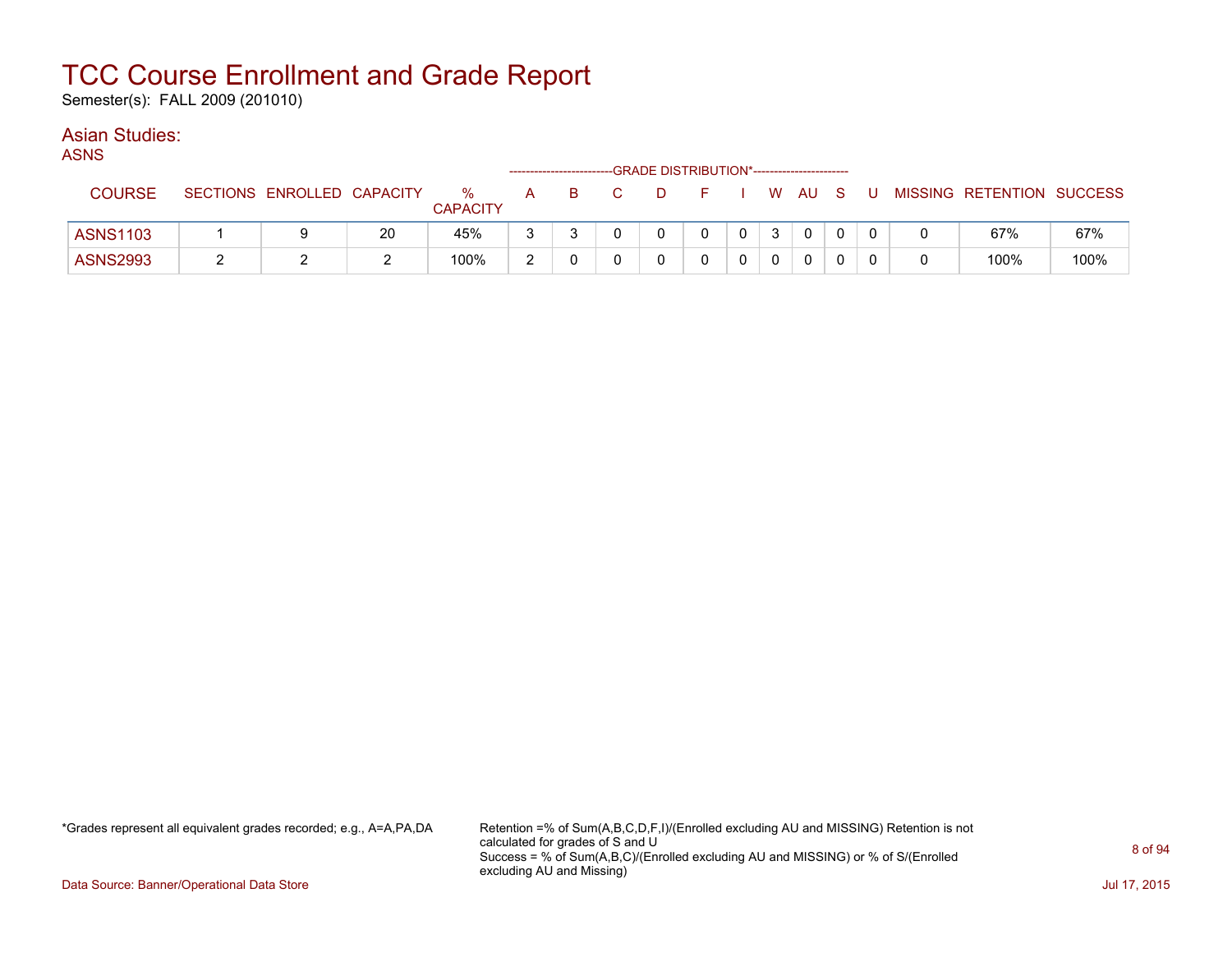Semester(s): FALL 2009 (201010)

### Astronomy:

| <b>ASTR</b>     |    |                 |    |    |   | ------------------------GRADE DISTRIBUTION*----------------------- |    |                                                           |          |  |                                                                             |     |
|-----------------|----|-----------------|----|----|---|--------------------------------------------------------------------|----|-----------------------------------------------------------|----------|--|-----------------------------------------------------------------------------|-----|
| <b>COURSE</b>   |    | <b>CAPACITY</b> |    |    |   |                                                                    |    |                                                           |          |  | SECTIONS ENROLLED CAPACITY % A B C D F I W AU S U MISSING RETENTION SUCCESS |     |
| <b>ASTR1104</b> | 80 | 98%             | 30 | 18 | Q | 5                                                                  | 11 | $\begin{array}{c c c c c c c} \hline 0 & 7 & \end{array}$ | $\Omega$ |  | 91%                                                                         | 71% |

\*Grades represent all equivalent grades recorded; e.g., A=A,PA,DA Retention =% of Sum(A,B,C,D,F,I)/(Enrolled excluding AU and MISSING) Retention is not calculated for grades of S and U Success = % of Sum(A,B,C)/(Enrolled excluding AU and MISSING) or % of S/(Enrolled excluding AU and Missing)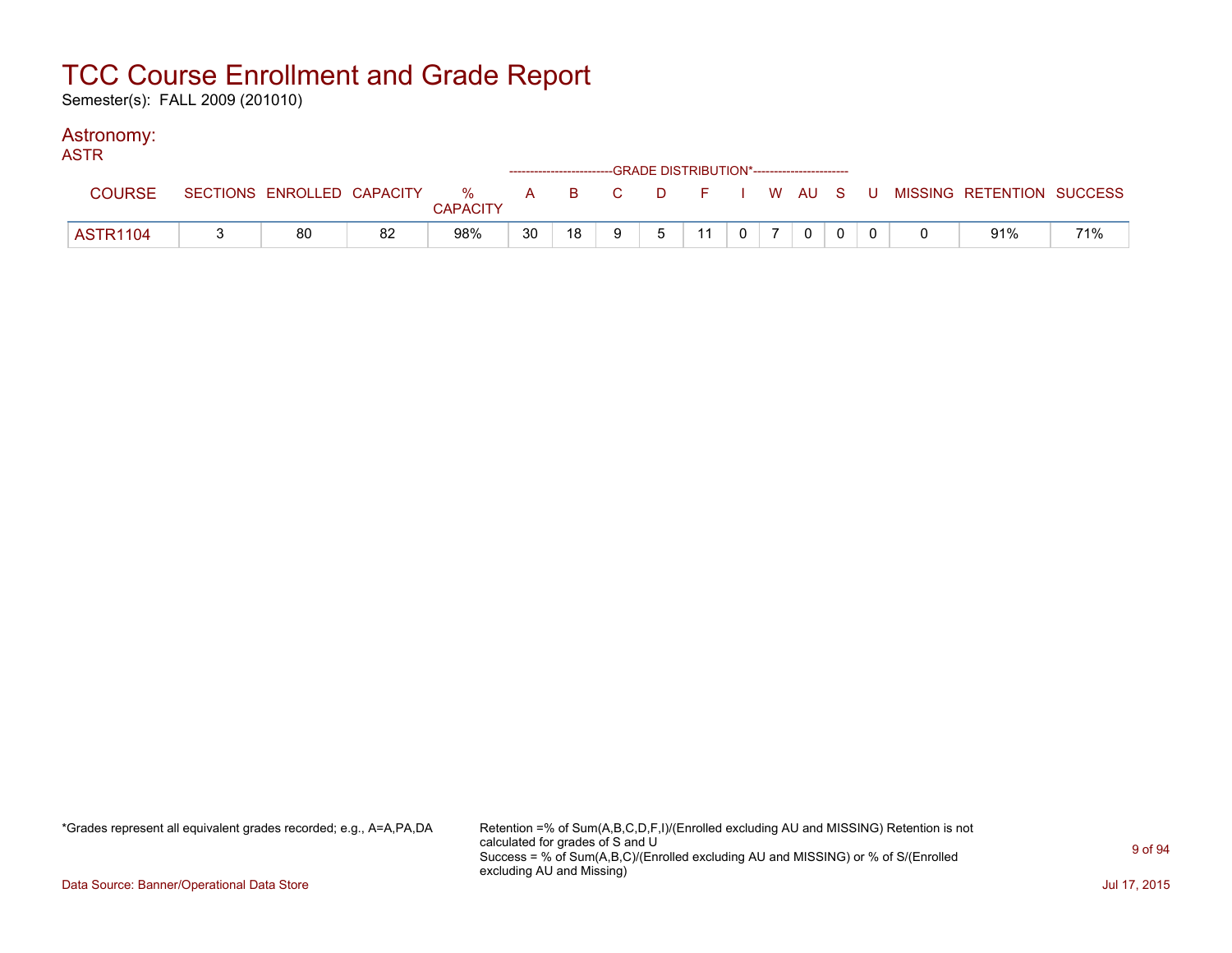Semester(s): FALL 2009 (201010)

### Aviation Sciences Technology: AVST

|                 |                 |                   |             |                         |                |              |                |   | -GRADE DISTRIBUTION*---------------------- |                |                |              |              |              |                |                  |                |
|-----------------|-----------------|-------------------|-------------|-------------------------|----------------|--------------|----------------|---|--------------------------------------------|----------------|----------------|--------------|--------------|--------------|----------------|------------------|----------------|
| <b>COURSE</b>   | <b>SECTIONS</b> | ENROLLED CAPACITY |             | $\%$<br><b>CAPACITY</b> | A              | в            | C              | D | F                                          |                | W              | <b>AU</b>    | S            | U            | <b>MISSING</b> | <b>RETENTION</b> | <b>SUCCESS</b> |
| <b>AVST1113</b> |                 | 39                | 30          | 130%                    | 5              | 17           | 10             | 0 |                                            | $\overline{2}$ | 4              | $\mathbf{0}$ | 0            | $\Omega$     | 0              | 90%              | 82%            |
| <b>AVST1209</b> |                 | 1                 | 20          | 5%                      |                | 0            | $\Omega$       | 0 | 0                                          | 0              | 0              | $\mathbf{0}$ | 0            | 0            | 0              | 100%             | 100%           |
| <b>AVST1222</b> |                 | 15                | 24          | 62%                     | 9              | 0            |                |   | 0                                          | 3              |                | $\Omega$     | 0            | $\Omega$     | 0              | 93%              | 67%            |
| <b>AVST1259</b> |                 | 1                 | 10          | 10%                     |                | 0            | 0              | 0 | 0                                          | 0              | $\mathbf{0}$   | $\mathbf{0}$ | 0            | $\Omega$     | 0              | 100%             | 100%           |
| <b>AVST1343</b> |                 | 19                | 20          | 95%                     | 16             | 3            | 0              | 0 | 0                                          | 0              | 0              | $\mathbf{0}$ | 0            | $\Omega$     | 0              | 100%             | 100%           |
| <b>AVST1354</b> |                 | 16                | 20          | 80%                     | 9              | 7            | $\Omega$       | 0 | 0                                          | 0              | $\mathbf{0}$   | $\mathbf{0}$ | 0            | $\Omega$     | 0              | 100%             | 100%           |
| <b>AVST1403</b> |                 | 1                 | $\mathbf 1$ | 100%                    |                | 0            | $\mathbf{0}$   | 0 | 0                                          | 0              | 0              | 0            | 0            | $\mathbf{0}$ | 0              | 100%             | 100%           |
| <b>AVST2113</b> |                 | 16                | 20          | 80%                     | 5              | 7            | $\overline{2}$ |   |                                            | 0              | $\mathbf{0}$   | $\mathbf{0}$ | 0            | $\Omega$     | 0              | 100%             | 88%            |
| <b>AVST2122</b> |                 | $\overline{2}$    | 24          | 8%                      | 2              | $\mathbf{0}$ | $\Omega$       | 0 | 0                                          | $\mathbf{0}$   | $\mathbf{0}$   | $\mathbf{0}$ | $\mathbf{0}$ | $\Omega$     | 0              | 100%             | 100%           |
| <b>AVST2132</b> |                 | 4                 | 24          | 17%                     | 4              | $\mathbf{0}$ | $\mathbf{0}$   | 0 | 0                                          | $\mathbf{0}$   | 0              | $\mathbf{0}$ | 0            | $\Omega$     | 0              | 100%             | 100%           |
| <b>AVST2213</b> |                 | 18                | 20          | 90%                     | $\overline{7}$ | 2            | 3              | 3 | 0                                          |                | $\overline{2}$ | 0            | 0            | $\Omega$     | 0              | 89%              | 67%            |
| <b>AVST2253</b> |                 | 16                | 20          | 80%                     | 8              | 8            | $\Omega$       | 0 | 0                                          | 0              | 0              | $\mathbf{0}$ | 0            | $\Omega$     | 0              | 100%             | 100%           |

\*Grades represent all equivalent grades recorded; e.g., A=A,PA,DA Retention =% of Sum(A,B,C,D,F,I)/(Enrolled excluding AU and MISSING) Retention is not calculated for grades of S and U Success = % of Sum(A,B,C)/(Enrolled excluding AU and MISSING) or % of S/(Enrolled excluding AU and Missing)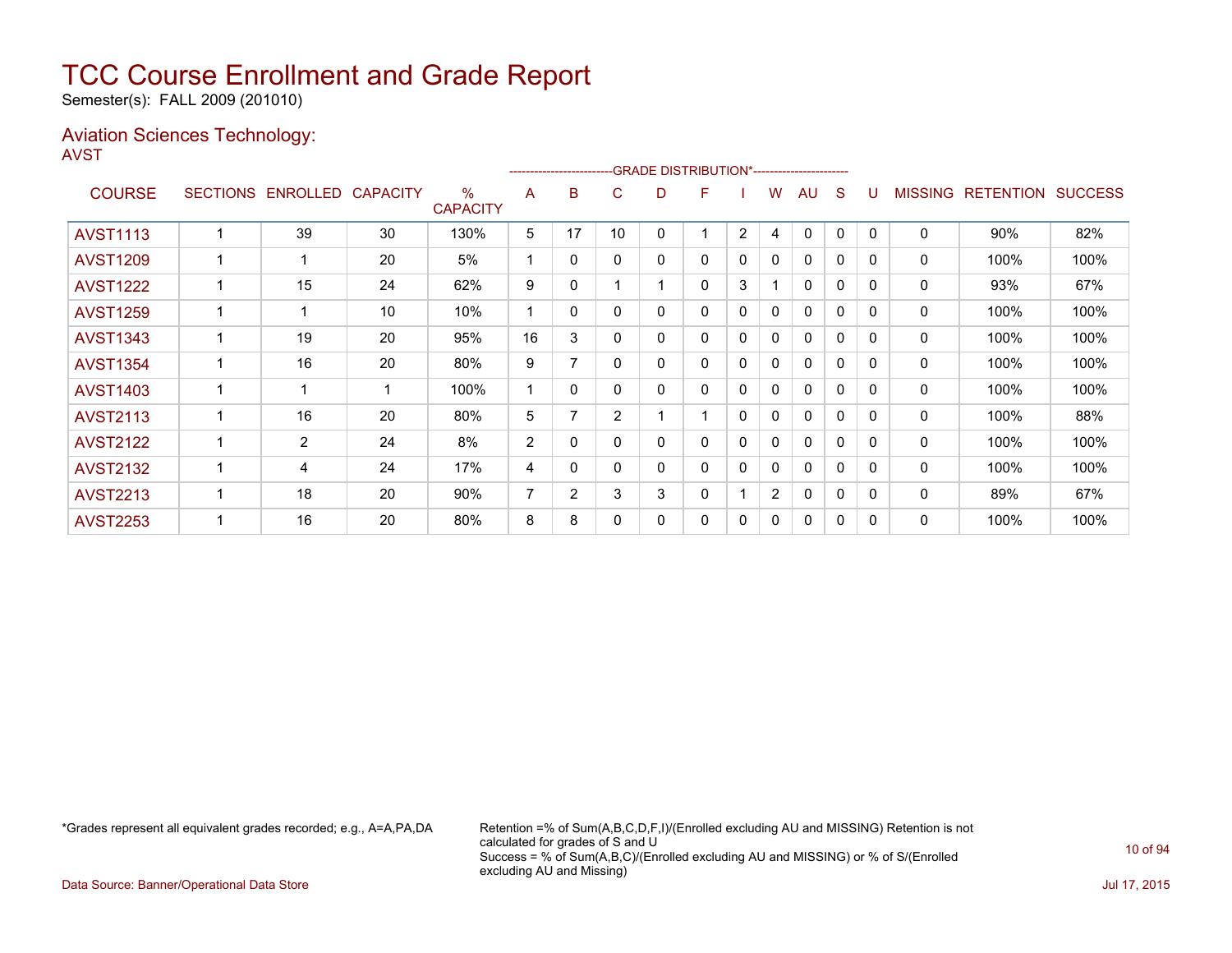Semester(s): FALL 2009 (201010)

### Biology:

BIOL

|                 |                |                            |       |                      |     | ------------------------ |             |          | -GRADE DISTRIBUTION*---------------------- |              |                |                |   |          |                |                          |      |
|-----------------|----------------|----------------------------|-------|----------------------|-----|--------------------------|-------------|----------|--------------------------------------------|--------------|----------------|----------------|---|----------|----------------|--------------------------|------|
| <b>COURSE</b>   |                | SECTIONS ENROLLED CAPACITY |       | %<br><b>CAPACITY</b> | A   | B                        | C           | D        | F                                          |              | W              | AU             | S |          | <b>MISSING</b> | <b>RETENTION SUCCESS</b> |      |
| <b>BIOL1114</b> | 39             | 852                        | 957   | 89%                  | 213 | 254                      | 151         | 64       | 54                                         | 0            | 116            | $\mathbf{0}$   | 0 | $\Omega$ | $\mathbf{0}$   | 86%                      | 73%  |
| <b>BIOL1224</b> | 55             | 1,201                      | 1,309 | 92%                  | 287 | 267                      | 207         | 83       | 78                                         | $\mathbf{0}$ | 276            | $\overline{2}$ | 0 | $\Omega$ | $\mathbf{0}$   | 77%                      | 63%  |
| <b>BIOL1314</b> | 17             | 364                        | 408   | 89%                  | 114 | 90                       | 51          | 18       | 18                                         | $\mathbf{0}$ | 73             | $\mathbf{0}$   | 0 | $\Omega$ | $\mathbf 0$    | 80%                      | 70%  |
| <b>BIOL1323</b> | $\overline{2}$ | 34                         | 48    | 71%                  | 4   | 11                       | 9           | 3        | 2                                          | 0            | 5              | 0              | 0 | $\Omega$ | $\mathbf{0}$   | 85%                      | 71%  |
| <b>BIOL1383</b> | 54             | 1,410                      | 1,764 | 80%                  | 587 | 346                      | 171         | 55       | 82                                         | $\mathbf 0$  | 169            | 0              | 0 | 0        | $\mathbf 0$    | 88%                      | 78%  |
| <b>BIOL1404</b> | 4              | 49                         | 72    | 68%                  | 16  | 17                       | 9           | 0        | $\mathbf{0}$                               | $\mathbf{0}$ |                | $\mathbf{0}$   | 0 | $\Omega$ | $\mathbf{0}$   | 86%                      | 86%  |
| <b>BIOL1604</b> | 9              | 123                        | 212   | 58%                  | 43  | 32                       | 10          |          | 5                                          | $\mathbf{0}$ | 26             | 0              | 0 | 0        | 0              | 79%                      | 69%  |
| <b>BIOL2123</b> | 9              | 68                         | 134   | 51%                  | 28  | 9                        | 12          | 4        | 8                                          | $\mathbf{0}$ |                | $\Omega$       | 0 | 0        | $\mathbf{0}$   | 90%                      | 72%  |
| <b>BIOL2134</b> | 24             | 513                        | 564   | 91%                  | 205 | 134                      | 67          | 13       | 15                                         | 2            | 75             | $\overline{c}$ | 0 | $\Omega$ | 0              | 85%                      | 79%  |
| <b>BIOL2154</b> | 19             | 328                        | 450   | 73%                  | 145 | 95                       | 39          | 10       | 7                                          | 2            | 29             | 1              | 0 | $\Omega$ | $\mathbf{0}$   | 91%                      | 85%  |
| <b>BIOL2164</b> | 19             | 326                        | 452   | 72%                  | 111 | 105                      | 50          | 12       | 6                                          | $\mathbf{0}$ | 41             | 1              | 0 | $\Omega$ | $\mathbf{0}$   | 87%                      | 82%  |
| <b>BIOL2213</b> |                | 7                          | 15    | 47%                  | 3   |                          |             | $\Omega$ | $\Omega$                                   | 0            | $\overline{2}$ | $\mathbf{0}$   | 0 | 0        | $\mathbf 0$    | 71%                      | 71%  |
| <b>BIOL2991</b> | $\overline{2}$ | 12                         | 20    | 60%                  | 10  | $\Omega$                 | $\mathbf 0$ | 0        |                                            | $\mathbf{0}$ |                | $\mathbf{0}$   | 0 | $\Omega$ | $\mathbf{0}$   | 92%                      | 83%  |
| <b>BIOL2993</b> |                | 4                          | 5     | 80%                  | 3   |                          | 0           | 0        | 0                                          | 0            | 0              | 0              | 0 | 0        | 0              | 100%                     | 100% |

\*Grades represent all equivalent grades recorded; e.g., A=A,PA,DA Retention =% of Sum(A,B,C,D,F,I)/(Enrolled excluding AU and MISSING) Retention is not calculated for grades of S and U Success = % of Sum(A,B,C)/(Enrolled excluding AU and MISSING) or % of S/(Enrolled excluding AU and Missing)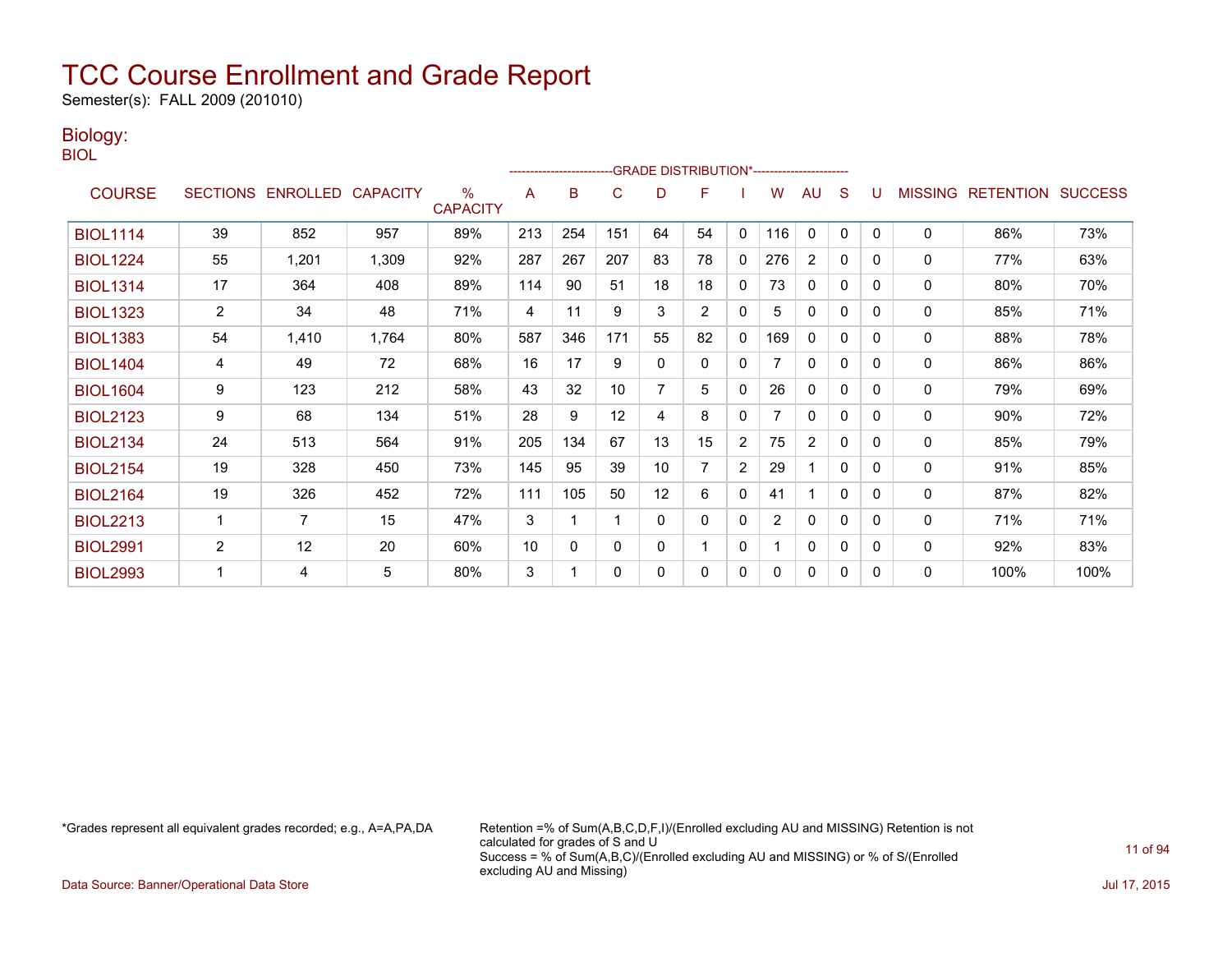Semester(s): FALL 2009 (201010)

### Biotechnology: BIOT

|                 |                            |    |                         |   |   | ------------------------GRADE DISTRIBUTION*----------------------- |    |   |                |              |              |   |   |                   |                |
|-----------------|----------------------------|----|-------------------------|---|---|--------------------------------------------------------------------|----|---|----------------|--------------|--------------|---|---|-------------------|----------------|
| <b>COURSE</b>   | SECTIONS ENROLLED CAPACITY |    | $\%$<br><b>CAPACITY</b> | A | B | D.                                                                 | н. |   | w              | AU           | <sub>S</sub> |   |   | MISSING RETENTION | <b>SUCCESS</b> |
| <b>BIOT1113</b> | 13                         | 24 | 54%                     | 2 | 4 |                                                                    | 2  | 0 | 3              | 0            | 0            | 0 | 0 | 77%               | 54%            |
| <b>BIOT1315</b> | 6                          | 12 | 50%                     |   | 5 | 0                                                                  | 0  | 0 | 0              | 0            | $\mathbf{0}$ | 0 | 0 | 100%              | 100%           |
| <b>BIOT1534</b> | 5                          | 12 | 42%                     | 3 | っ |                                                                    |    | 0 |                | 0            | 0            | 0 | 0 | 100%              | 100%           |
| <b>BIOT2101</b> | 5                          | 20 | 25%                     |   |   | 0                                                                  | 0  | 0 | $\overline{2}$ | 0            | 0            | 0 | 0 | 60%               | 60%            |
| <b>BIOT2246</b> | 4                          | 12 | 33%                     | 3 | 0 | 0                                                                  | 0  | 0 | 0              | $\mathbf{0}$ | $\mathbf{0}$ | 0 | 0 | 100%              | 100%           |
| <b>BIOT2335</b> | 2                          | 12 | 17%                     |   |   | 0                                                                  | 0  | 0 |                | 0            | 0            |   | 0 | 100%              | 100%           |

\*Grades represent all equivalent grades recorded; e.g., A=A,PA,DA Retention =% of Sum(A,B,C,D,F,I)/(Enrolled excluding AU and MISSING) Retention is not calculated for grades of S and U Success = % of Sum(A,B,C)/(Enrolled excluding AU and MISSING) or % of S/(Enrolled excluding AU and Missing)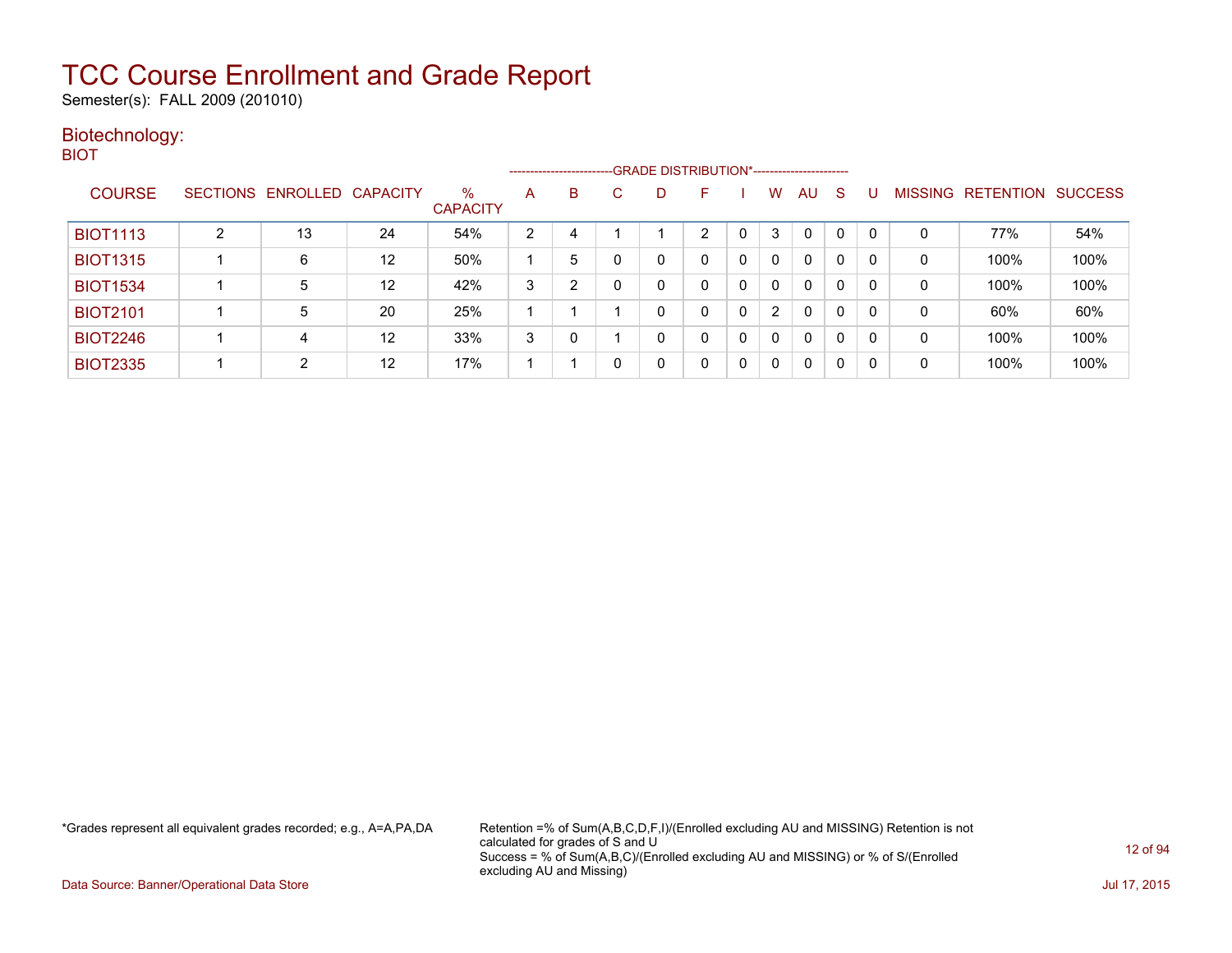Semester(s): FALL 2009 (201010)

#### Biomedical Equipment Technolog: **BMFT**

| ----          |                            |    |                      |   |     |    | ------------------------GRADE DISTRIBUTION*----------------------- |        |              |          |     |                           |      |
|---------------|----------------------------|----|----------------------|---|-----|----|--------------------------------------------------------------------|--------|--------------|----------|-----|---------------------------|------|
| <b>COURSE</b> | SECTIONS ENROLLED CAPACITY |    | %<br><b>CAPACITY</b> |   | A B | C. | . D.                                                               | . P. 3 |              | I W AU S | . U | MISSING RETENTION SUCCESS |      |
| BMET1304      |                            | 20 | 25%                  | 4 |     |    |                                                                    |        | $\mathbf{0}$ | $\Omega$ |     | 100%                      | 100% |

\*Grades represent all equivalent grades recorded; e.g., A=A,PA,DA Retention =% of Sum(A,B,C,D,F,I)/(Enrolled excluding AU and MISSING) Retention is not calculated for grades of S and U Success = % of Sum(A,B,C)/(Enrolled excluding AU and MISSING) or % of S/(Enrolled excluding AU and Missing)

Data Source: Banner/Operational Data Store Jul 17, 2015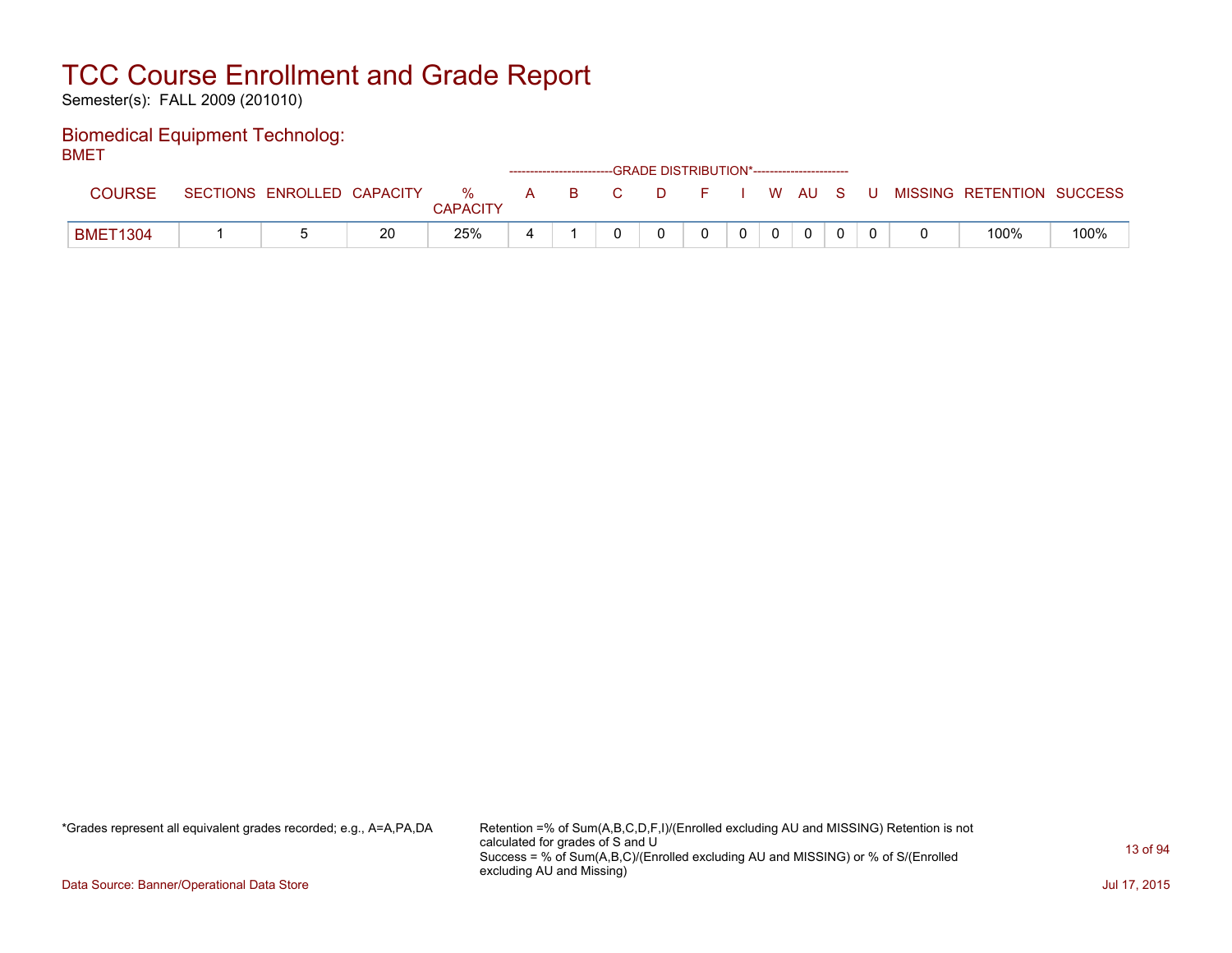Semester(s): FALL 2009 (201010)

### Business:

**BUSN** 

|                 |                |                   |                 |                         |                |                | ------------------------GRADE                DISTRIBUTION*---------------------- |                |                 |              |                |              |              |              |                |                          |      |
|-----------------|----------------|-------------------|-----------------|-------------------------|----------------|----------------|----------------------------------------------------------------------------------|----------------|-----------------|--------------|----------------|--------------|--------------|--------------|----------------|--------------------------|------|
| <b>COURSE</b>   |                | SECTIONS ENROLLED | <b>CAPACITY</b> | $\%$<br><b>CAPACITY</b> | A              | B              | C                                                                                | D              | F               |              | W              | AU           | S            |              | <b>MISSING</b> | <b>RETENTION SUCCESS</b> |      |
| <b>BUSN1053</b> | 11             | 245               | 346             | 71%                     | 46             | 63             | 41                                                                               | 15             | 41              | $\mathbf{0}$ | 39             | $\mathbf{0}$ | $\mathbf{0}$ | $\Omega$     | 0              | 84%                      | 61%  |
| <b>BUSN1123</b> | 4              | 60                | 64              | 94%                     | 36             | 4              | 4                                                                                | 0              | 10 <sup>1</sup> | $\mathbf{0}$ | 6              | $\mathbf{0}$ | $\mathbf{0}$ | $\Omega$     | 0              | 90%                      | 73%  |
| <b>BUSN1143</b> | 8              | 100               | 216             | 46%                     | 30             | 20             | 15                                                                               | 5              | 3               | $\Omega$     | 27             | $\Omega$     | $\Omega$     | $\Omega$     | 0              | 73%                      | 65%  |
| <b>BUSN1153</b> | 5              | 20                | 31              | 65%                     | 6              | 7              | 3                                                                                | 0              | 3               | 0            |                | $\mathbf{0}$ | 0            | 0            | 0              | 95%                      | 80%  |
| <b>BUSN1173</b> |                | 6                 | 25              | 24%                     | 6              | 0              | 0                                                                                | 0              | 0               | 0            | 0              | 0            | 0            | 0            | $\mathbf{0}$   | 100%                     | 100% |
| <b>BUSN1353</b> | $\overline{2}$ | 32                | 40              | 80%                     | 3              | 4              | 3                                                                                | $\overline{2}$ | 1               | $\mathbf{0}$ | 19             | $\mathbf{0}$ | $\Omega$     | $\Omega$     | $\Omega$       | 41%                      | 31%  |
| <b>BUSN2053</b> | 3              | 20                | 80              | 25%                     | 10             | $\overline{2}$ | $\overline{2}$                                                                   | 0              | 0               | $\mathbf{0}$ | 6              | 0            | 0            | $\Omega$     | 0              | 70%                      | 70%  |
| <b>BUSN2173</b> |                | 1                 | 5               | 20%                     | 1              | $\Omega$       | $\Omega$                                                                         | 0              | 0               | $\mathbf{0}$ | 0              | $\mathbf{0}$ | $\Omega$     | $\Omega$     | 0              | 100%                     | 100% |
| <b>BUSN2203</b> |                | 10                | 20              | 50%                     | 3              |                | $\overline{2}$                                                                   |                | 0               | $\Omega$     | 3              | $\mathbf{0}$ | $\Omega$     | $\Omega$     | 0              | 70%                      | 60%  |
| <b>BUSN2213</b> | $\overline{2}$ | 32                | 37              | 86%                     | 7              | 5              |                                                                                  | 2              | 0               | 0            | 11             | $\mathbf{0}$ | 0            | <sup>0</sup> | $\mathbf{0}$   | 66%                      | 59%  |
| <b>BUSN2313</b> | 11             | 196               | 371             | 53%                     | 73             | 44             | 26                                                                               | 4              | 19              | 0            | 30             | $\mathbf{0}$ | $\Omega$     | $\Omega$     | $\Omega$       | 85%                      | 73%  |
| <b>BUSN2333</b> |                | $\overline{7}$    | 40              | 18%                     | 1              | $\overline{2}$ | 0                                                                                | 0              | 0               | 0            | 4              | $\mathbf{0}$ | 0            | $\Omega$     | 0              | 43%                      | 43%  |
| <b>BUSN2363</b> |                | 19                | 20              | 95%                     | 3              | 5              | $\overline{2}$                                                                   | 0              | $\overline{2}$  | $\mathbf{0}$ | 7              | $\mathbf{0}$ | $\Omega$     | $\Omega$     | $\mathbf{0}$   | 63%                      | 53%  |
| <b>BUSN2403</b> | $\overline{2}$ | 17                | 20              | 85%                     | 7              | 3              | 3                                                                                |                |                 | $\Omega$     | $\overline{2}$ | $\mathbf{0}$ | $\Omega$     | $\Omega$     | 0              | 88%                      | 76%  |
| <b>BUSN2993</b> |                | $\overline{2}$    | 0               |                         | $\overline{2}$ | 0              | 0                                                                                | 0              | 0               | 0            | 0              | $\mathbf{0}$ | 0            | $\Omega$     | $\mathbf 0$    | 100%                     | 100% |

\*Grades represent all equivalent grades recorded; e.g., A=A,PA,DA Retention =% of Sum(A,B,C,D,F,I)/(Enrolled excluding AU and MISSING) Retention is not calculated for grades of S and U Success = % of Sum(A,B,C)/(Enrolled excluding AU and MISSING) or % of S/(Enrolled excluding AU and Missing)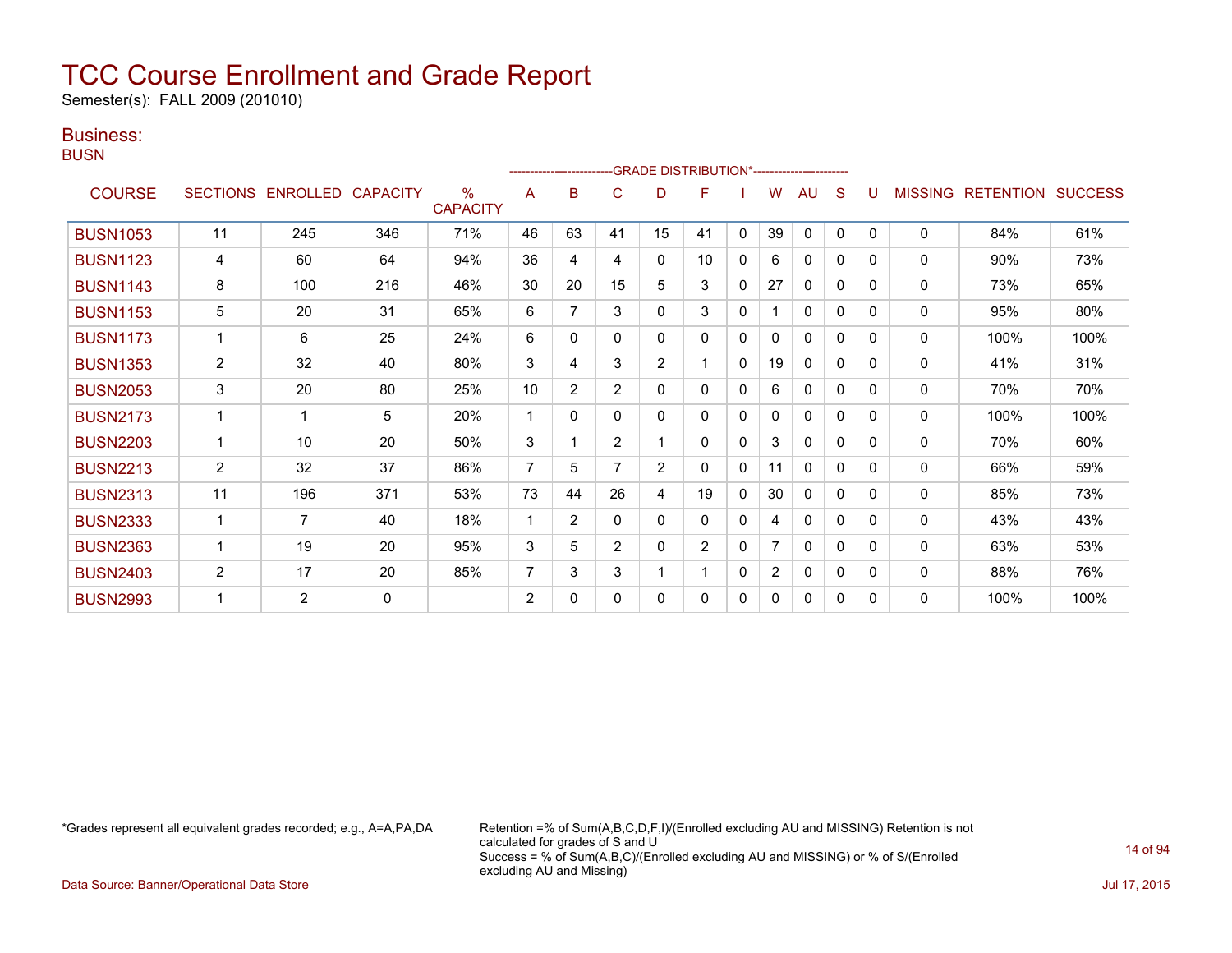Semester(s): FALL 2009 (201010)

#### Careers: CA<sub>D</sub><sub>C</sub>

| <b>CARS</b>     |     |     |                 | ------------------------GRADE DISTRIBUTION*----------------------- |  |                |   |             |    |    |                                                                             |     |
|-----------------|-----|-----|-----------------|--------------------------------------------------------------------|--|----------------|---|-------------|----|----|-----------------------------------------------------------------------------|-----|
| <b>COURSE</b>   |     |     | <b>CAPACITY</b> |                                                                    |  |                |   |             |    |    | SECTIONS ENROLLED CAPACITY % A B C D F I W AU S U MISSING RETENTION SUCCESS |     |
| <b>CARS1011</b> | 121 | 157 | 77%             |                                                                    |  | $\overline{0}$ | 6 | $\mathbf 0$ | 97 | 18 |                                                                             | 80% |

\*Grades represent all equivalent grades recorded; e.g., A=A,PA,DA Retention =% of Sum(A,B,C,D,F,I)/(Enrolled excluding AU and MISSING) Retention is not calculated for grades of S and U Success = % of Sum(A,B,C)/(Enrolled excluding AU and MISSING) or % of S/(Enrolled excluding AU and Missing)

Data Source: Banner/Operational Data Store Jul 17, 2015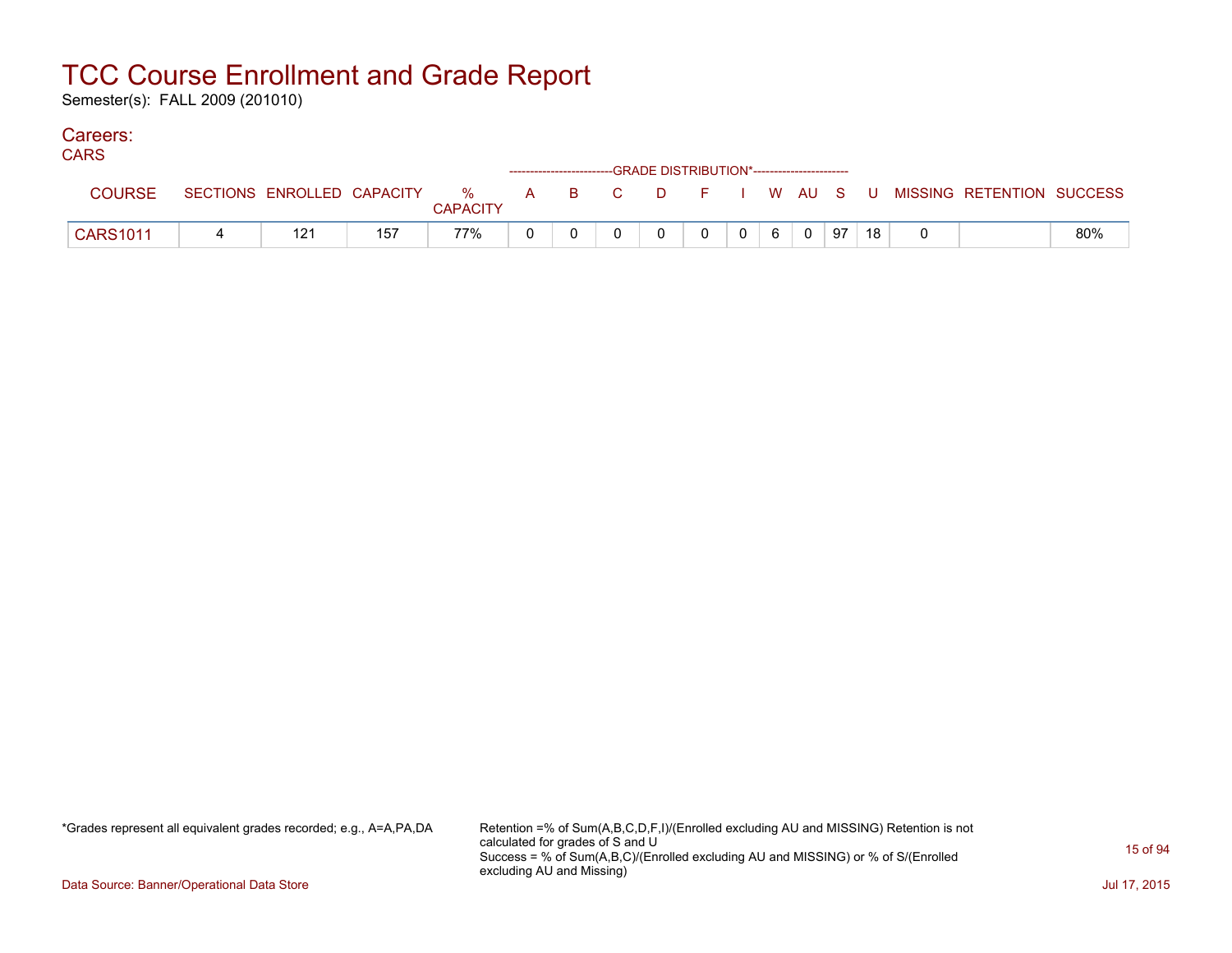Semester(s): FALL 2009 (201010)

### Chemistry:

|                       |     | CAPACITY        | $\%$<br><b>CAPACITY</b> | A              | в              | С  | D                        | F            |   | w            | AU.          | <sub>S</sub> | U                                           |              |      | <b>SUCCESS</b>    |
|-----------------------|-----|-----------------|-------------------------|----------------|----------------|----|--------------------------|--------------|---|--------------|--------------|--------------|---------------------------------------------|--------------|------|-------------------|
| 15                    | 328 | 368             | 89%                     | 107            | 71             | 53 | 21                       | 18           | 0 | 56           |              | $\Omega$     | $\Omega$                                    | 0            | 83%  | 71%               |
| $\mathbf{2}^{\prime}$ | 30  | 48              | 62%                     | 16             | 9              | 0  | 0                        | $\mathbf{0}$ | 0 | 4            |              | 0            | $\mathbf{0}$                                | $\mathbf{0}$ | 86%  | 86%               |
| 23                    | 475 | 536             | 89%                     | 187            | 106            | 72 | 10                       | 28           | 0 | 72           | $\mathbf{0}$ | 0            | $\mathbf{0}$                                | 0            | 85%  | 77%               |
| 10                    | 200 | 240             | 83%                     | 76             | 49             | 25 | 8                        | 5            | 0 | 36           |              | $\mathbf{0}$ | $\mathbf{0}$                                | 0            | 82%  | 75%               |
|                       | 8   | 20              | 40%                     |                |                | 0  | 0                        | 0            | 0 | $\mathbf{0}$ | $\mathbf{0}$ | 0            | $\Omega$                                    | 0            | 100% | 100%              |
| 8                     | 76  | 96              | 79%                     | 27             | 21             | 7  |                          |              | 0 | 19           | $\mathbf{0}$ | $\mathbf{0}$ | $\mathbf{0}$                                | $\mathbf{0}$ | 75%  | 72%               |
| 5                     | 42  | 60              | 70%                     | 16             | 17             | 3  | 0                        | 0            | 0 | 6            | $\mathbf{0}$ | $\mathbf{0}$ | $\Omega$                                    | $\Omega$     | 86%  | 86%               |
|                       | 6   | 12              | 50%                     | $\overline{2}$ | $\overline{2}$ |    | 0                        | 0            | 0 |              | 0            | 0            | $\mathbf{0}$                                | 0            | 83%  | 83%               |
|                       |     | <b>SECTIONS</b> | ENROLLED                |                |                |    | ------------------------ |              |   |              |              |              | -GRADE DISTRIBUTION*----------------------- |              |      | MISSING RETENTION |

\*Grades represent all equivalent grades recorded; e.g., A=A,PA,DA Retention =% of Sum(A,B,C,D,F,I)/(Enrolled excluding AU and MISSING) Retention is not calculated for grades of S and U Success = % of Sum(A,B,C)/(Enrolled excluding AU and MISSING) or % of S/(Enrolled excluding AU and Missing)

Data Source: Banner/Operational Data Store Jul 17, 2015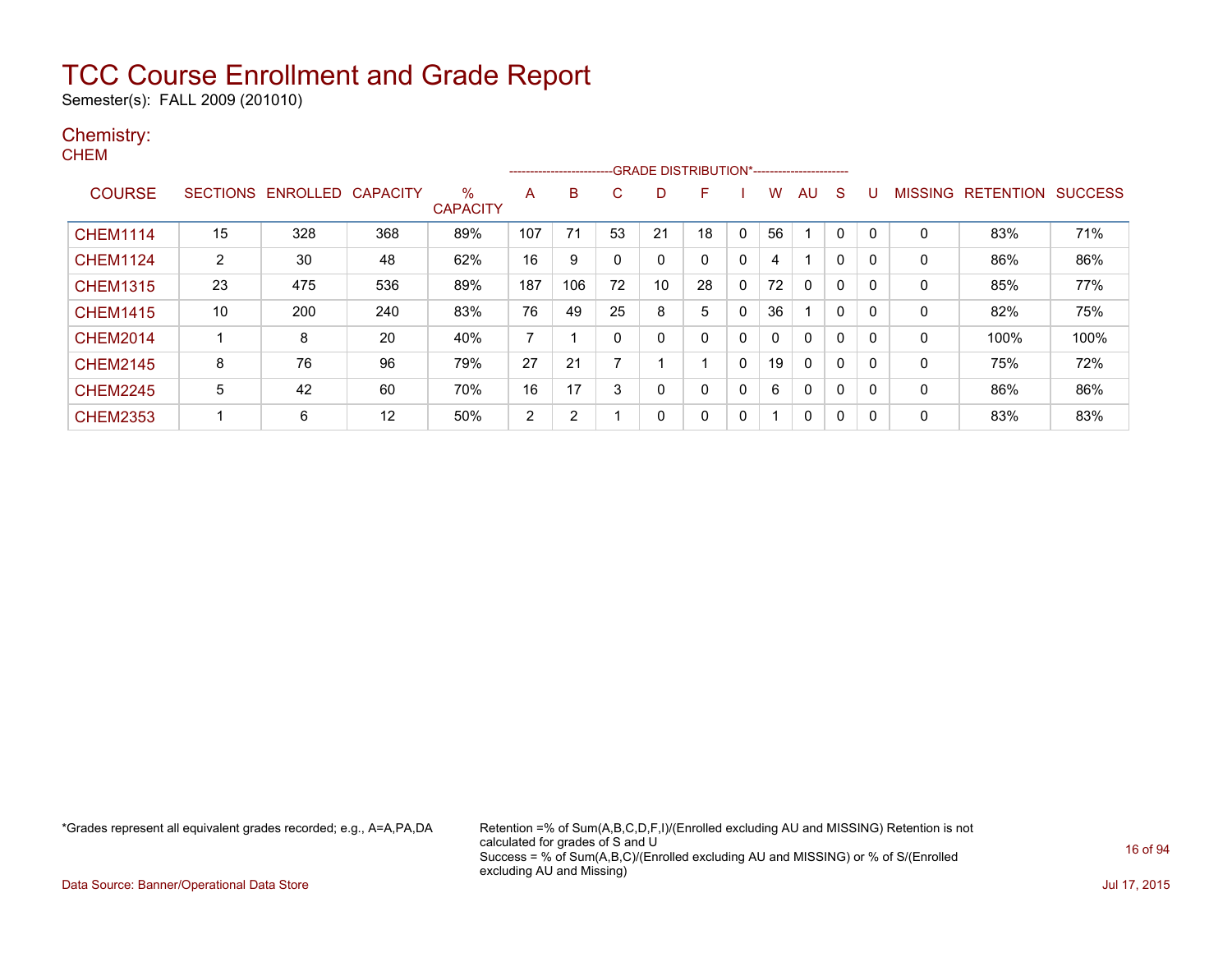Semester(s): FALL 2009 (201010)

### Child Development:

**CHLD** 

|                 |                |                   |                 |                                  |                |                | --------------------GRADE                       DISTRIBUTION*--------------------- |                |                |              |                |              |              |   |              |                                  |      |
|-----------------|----------------|-------------------|-----------------|----------------------------------|----------------|----------------|------------------------------------------------------------------------------------|----------------|----------------|--------------|----------------|--------------|--------------|---|--------------|----------------------------------|------|
| <b>COURSE</b>   |                | SECTIONS ENROLLED | <b>CAPACITY</b> | $\frac{0}{0}$<br><b>CAPACITY</b> | A              | B              | C                                                                                  | D              | F              |              | W              | <b>AU</b>    | S            | U |              | <b>MISSING RETENTION SUCCESS</b> |      |
| <b>CHLD1102</b> | 3              | 54                | 70              | 77%                              | 24             | 9              | $\overline{7}$                                                                     | 0              | 11             | 0            | 3              | 0            | $\mathbf 0$  | 0 | 0            | 94%                              | 74%  |
| <b>CHLD1202</b> | 3              | 51                | 70              | 73%                              | 17             | 13             | 4                                                                                  | $\overline{2}$ | 6              | $\Omega$     | 9              | $\mathbf{0}$ | $\Omega$     | 0 | $\mathbf{0}$ | 82%                              | 67%  |
| <b>CHLD1302</b> | 3              | 51                | 70              | 73%                              | 20             | 3              | $\overline{7}$                                                                     | $\overline{2}$ | 12             | $\mathbf{0}$ | $\overline{7}$ | $\mathbf{0}$ | $\Omega$     | 0 | 0            | 86%                              | 59%  |
| <b>CHLD1402</b> | 3              | 50                | 70              | 71%                              | 14             | 8              | 3                                                                                  | 3              | 12             | 0            | 10             | $\mathbf{0}$ | 0            | 0 | 0            | 80%                              | 50%  |
| <b>CHLD1501</b> | $\overline{2}$ | 25                | 60              | 42%                              | 15             | 1              | $\overline{2}$                                                                     | 0              | 1              | 0            | 6              | 0            | 0            | 0 | 0            | 76%                              | 72%  |
| <b>CHLD1733</b> | $\mathbf{1}$   | 16                | 20              | 80%                              | 6              | $\overline{2}$ | $\Omega$                                                                           | 0              | 6              | $\Omega$     | $\overline{2}$ | $\mathbf{0}$ | $\Omega$     | 0 | 0            | 88%                              | 50%  |
| <b>CHLD1742</b> | $\mathbf{1}$   | 15                | 20              | 75%                              | 9              | 0              | 3                                                                                  | 0              | $\overline{2}$ | 0            | $\mathbf{1}$   | 0            | $\mathbf{0}$ | 0 | 0            | 93%                              | 80%  |
| <b>CHLD1752</b> | 1              | 14                | 20              | 70%                              | 5              | $\overline{2}$ | 0                                                                                  | 0              | 5              | $\Omega$     | $\overline{2}$ | $\mathbf{0}$ | $\mathbf{0}$ | 0 | 0            | 86%                              | 50%  |
| <b>CHLD1822</b> | $\mathbf{1}$   | 4                 | 20              | 20%                              | $\mathbf{0}$   | 1              | 0                                                                                  | $\mathbf{1}$   | 1              | $\mathbf{0}$ | $\mathbf 1$    | $\mathbf{0}$ | $\Omega$     | 0 | 0            | 75%                              | 25%  |
| <b>CHLD2003</b> | 4              | 93                | 100             | 93%                              | 20             | 26             | 16                                                                                 | 8              | 11             | $\mathbf{0}$ | 12             | $\mathbf{0}$ | $\Omega$     | 0 | 0            | 87%                              | 67%  |
| <b>CHLD2023</b> | $\overline{c}$ | 25                | 50              | 50%                              | $\overline{7}$ | $\overline{7}$ | 4                                                                                  | 0              | $\overline{2}$ | $\mathbf{0}$ | 5              | $\mathbf{0}$ | $\Omega$     | 0 | 0            | 80%                              | 72%  |
| <b>CHLD2031</b> | 2              | 18                | 40              | 45%                              | 17             | 0              | 0                                                                                  | 0              | 0              | $\mathbf{0}$ | 1              | $\mathbf{0}$ | $\mathbf{0}$ | 0 | 0            | 94%                              | 94%  |
| <b>CHLD2103</b> | $\overline{2}$ | 10                | 40              | 25%                              | 4              | 5              | 1                                                                                  | 0              | 0              | $\mathbf{0}$ | $\Omega$       | $\mathbf{0}$ | $\Omega$     | 0 | 0            | 100%                             | 100% |
| <b>CHLD2113</b> | $\mathbf{1}$   | 19                | 20              | 95%                              | 9              | 3              | 4                                                                                  | 0              | $\overline{2}$ | $\mathbf{0}$ | $\mathbf{1}$   | $\mathbf{0}$ | $\mathbf{0}$ | 0 | 0            | 95%                              | 84%  |
| <b>CHLD2203</b> | 3              | 39                | 70              | 56%                              | 13             | 5              | 9                                                                                  | $\overline{2}$ | 4              | $\mathbf{0}$ | 6              | $\mathbf{0}$ | $\Omega$     | 0 | 0            | 85%                              | 69%  |
| <b>CHLD2213</b> | $\overline{c}$ | 33                | 50              | 66%                              | 5              | 6              | 6                                                                                  | 3              | 4              | $\mathbf{0}$ | 9              | $\mathbf{0}$ | $\Omega$     | 0 | 0            | 73%                              | 52%  |
| <b>CHLD2223</b> | $\mathbf{1}$   | 19                | 20              | 95%                              | 4              | 8              | $\overline{2}$                                                                     | 0              | $\mathbf 1$    | $\mathbf{0}$ | $\overline{4}$ | $\mathbf{0}$ | $\Omega$     | 0 | 0            | 79%                              | 74%  |
| <b>CHLD2233</b> | -1             | 13                | 30              | 43%                              | $\overline{7}$ | 4              | 2                                                                                  | 0              | 0              | $\mathbf{0}$ | $\mathbf{0}$   | $\mathbf{0}$ | $\mathbf{0}$ | 0 | 0            | 100%                             | 100% |
| <b>CHLD2243</b> | $\mathbf 1$    | 12                | 20              | 60%                              | 7              | 3              | 1                                                                                  | 0              | 0              | $\mathbf{0}$ |                | $\mathbf{0}$ | $\mathbf{0}$ | 0 | 0            | 92%                              | 92%  |
| <b>CHLD2263</b> | 1              | 7                 | 25              | 28%                              | 3              | 3              | 0                                                                                  | 0              | 1              | $\Omega$     | $\mathbf{0}$   | $\mathbf{0}$ | $\Omega$     | 0 | 0            | 100%                             | 86%  |
| <b>CHLD2341</b> | 1              | 17                | 20              | 85%                              | $\overline{7}$ | 6              |                                                                                    | 0              | 0              | 0            | 3              | 0            | 0            | 0 | 0            | 82%                              | 82%  |
| <b>CHLD2513</b> | 1              | 13                | 20              | 65%                              | 4              | 6              |                                                                                    |                | 0              | $\mathbf{0}$ | $\mathbf 1$    | $\mathbf{0}$ | 0            | 0 | 0            | 92%                              | 85%  |

\*Grades represent all equivalent grades recorded; e.g., A=A,PA,DA Retention =% of Sum(A,B,C,D,F,I)/(Enrolled excluding AU and MISSING) Retention is not calculated for grades of S and U Success = % of Sum(A,B,C)/(Enrolled excluding AU and MISSING) or % of S/(Enrolled excluding AU and Missing)

Data Source: Banner/Operational Data Store Jul 17, 2015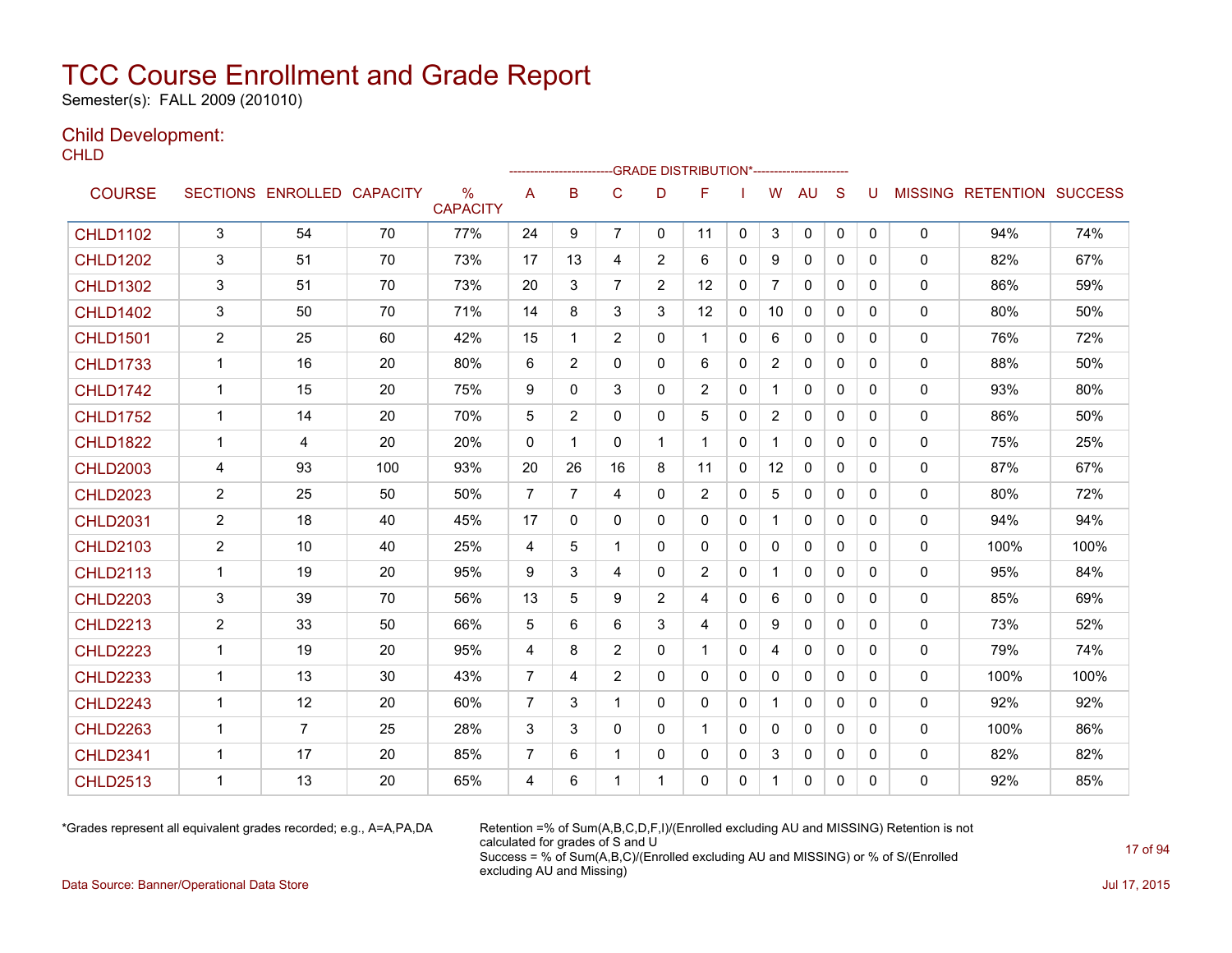Semester(s): FALL 2009 (201010)

### Child Development:

| <b>CHLD</b>     |                            |    |                      |              |    |    |                                               |         |              |   |  |          |                           |     |
|-----------------|----------------------------|----|----------------------|--------------|----|----|-----------------------------------------------|---------|--------------|---|--|----------|---------------------------|-----|
|                 |                            |    |                      |              |    |    | -- GRADE DISTRIBUTION*----------------------- |         |              |   |  |          |                           |     |
| <b>COURSE</b>   | SECTIONS ENROLLED CAPACITY |    | %<br><b>CAPACITY</b> | $\mathsf{A}$ | B. | C. | D.                                            | FIWAUSU |              |   |  |          | MISSING RETENTION SUCCESS |     |
| <b>CHLD2701</b> | 20                         | 20 | 100%                 | ર            |    |    | 3                                             | 4       | $\mathbf{0}$ | 2 |  | $\Omega$ | 90%                       | 55% |
| <b>CHLD2991</b> | 10                         | 20 | 50%                  |              |    | ົ  |                                               |         | $\mathbf{0}$ | 3 |  |          | 70%                       | 50% |

\*Grades represent all equivalent grades recorded; e.g., A=A,PA,DA Retention =% of Sum(A,B,C,D,F,I)/(Enrolled excluding AU and MISSING) Retention is not calculated for grades of S and U Success = % of Sum(A,B,C)/(Enrolled excluding AU and MISSING) or % of S/(Enrolled excluding AU and Missing)

Data Source: Banner/Operational Data Store Jul 17, 2015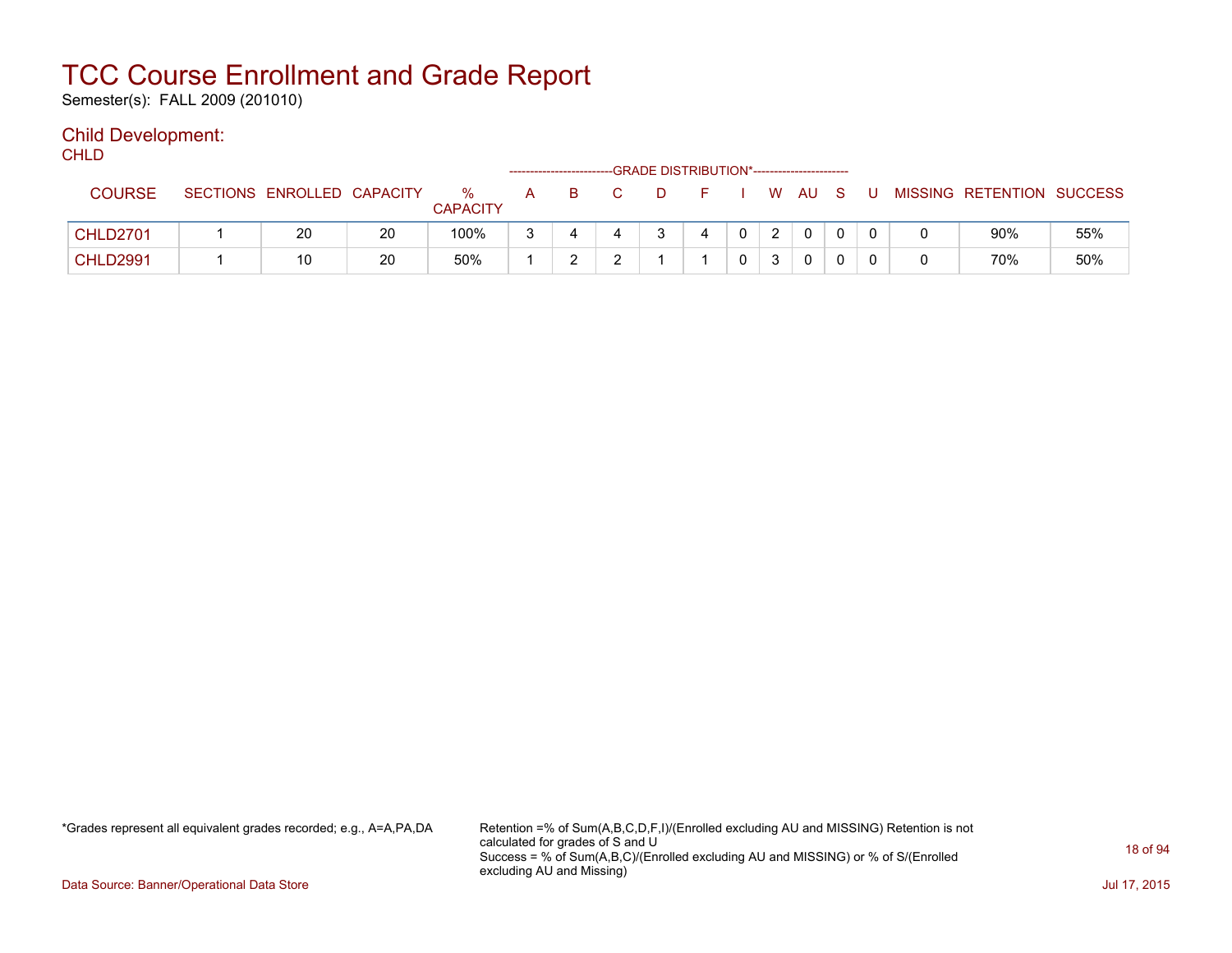Semester(s): FALL 2009 (201010)

#### Chinese:  $C$

| <b>CHNS</b> |                 |                            |    |                         |              |  | -GRADE DISTRIBUTION*----------------------- |   |          |              |  |   |                           |      |
|-------------|-----------------|----------------------------|----|-------------------------|--------------|--|---------------------------------------------|---|----------|--------------|--|---|---------------------------|------|
|             | <b>COURSE</b>   | SECTIONS ENROLLED CAPACITY |    | $\%$<br><b>CAPACITY</b> | A            |  | D                                           |   | W        | AU S         |  |   | MISSING RETENTION SUCCESS |      |
|             | <b>CHNS1103</b> | 14                         | 40 | 35%                     |              |  | 0                                           |   | 4        | $\Omega$     |  | 0 | 71%                       | 57%  |
|             | <b>CHNS1213</b> |                            | 20 | 30%                     | 4            |  |                                             |   |          | $\mathbf{0}$ |  | 0 | 83%                       | 67%  |
|             | <b>CHNS1313</b> |                            | 20 | 30%                     | <sub>5</sub> |  |                                             | 0 | $\Omega$ | $\Omega$     |  |   | 100%                      | 100% |

\*Grades represent all equivalent grades recorded; e.g., A=A,PA,DA Retention =% of Sum(A,B,C,D,F,I)/(Enrolled excluding AU and MISSING) Retention is not calculated for grades of S and U Success = % of Sum(A,B,C)/(Enrolled excluding AU and MISSING) or % of S/(Enrolled excluding AU and Missing)

Data Source: Banner/Operational Data Store Jul 17, 2015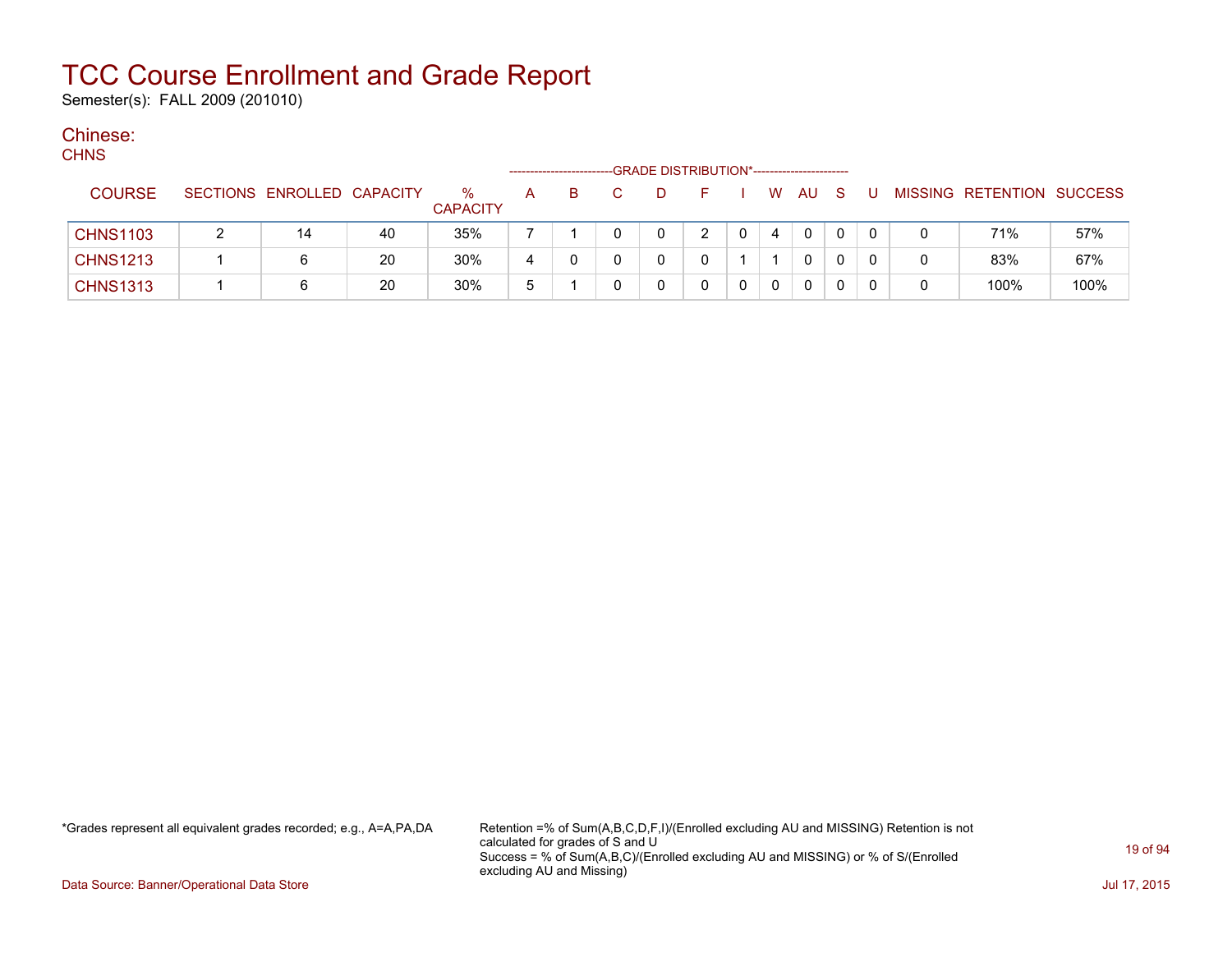Semester(s): FALL 2009 (201010)

### Criminal Justice:

CRIM

|                 |                 |          |                 |                         |    |    |    |   | --------------------------GRADE DISTRIBUTION*----------------------- |   |                |              |             |              |                |                  |                |
|-----------------|-----------------|----------|-----------------|-------------------------|----|----|----|---|----------------------------------------------------------------------|---|----------------|--------------|-------------|--------------|----------------|------------------|----------------|
| <b>COURSE</b>   | <b>SECTIONS</b> | ENROLLED | <b>CAPACITY</b> | $\%$<br><b>CAPACITY</b> | A  | B  | U  | D | F                                                                    |   | w              | AU           | S           |              | <b>MISSING</b> | <b>RETENTION</b> | <b>SUCCESS</b> |
| <b>CRIM1013</b> | 3               | 116      | 120             | 97%                     | 30 | 36 | 12 | 3 |                                                                      |   | 33             | 0            | $\Omega$    |              | 0              | 72%              | 67%            |
| <b>CRIM2103</b> | $\overline{2}$  | 48       | 49              | 98%                     | 20 | 14 | 6  | 0 |                                                                      | 0 | $\overline{ }$ | $\mathbf{0}$ | 0           | <sup>0</sup> | 0              | 85%              | 83%            |
| <b>CRIM2113</b> |                 | 9        | 25              | 36%                     | ⇁  |    |    | 0 | 0                                                                    | 0 |                | 0            | $\mathbf 0$ | - 0          | 0              | 89%              | 89%            |
| <b>CRIM2123</b> | 3               | 56       | 69              | 81%                     | 6  | 27 | 13 |   | 0                                                                    | 0 | 9              | 0            | 0           |              | 0              | 84%              | 82%            |
| <b>CRIM2133</b> | $\overline{2}$  | 20       | 50              | 40%                     | 15 |    |    | 0 | 0                                                                    | 0 | 5              | $\mathbf{0}$ | 0           | <sup>0</sup> | 0              | 75%              | 75%            |
| <b>CRIM2143</b> |                 | 20       | 25              | 80%                     | 6  |    | 5  |   | 0                                                                    | 0 |                | $\mathbf{0}$ | 0           | $\Omega$     | 0              | 95%              | 90%            |
| <b>CRIM2223</b> | າ               | 40       | 50              | 80%                     | 13 | 15 |    | 0 | 0                                                                    | 0 | 5              | 0            | 0           |              | 0              | 88%              | 88%            |
| <b>CRIM2333</b> |                 |          | 25              | 28%                     | 5  |    |    | 0 | 0                                                                    | 0 | -1             | 0            | 0           | -0           | 0              | 86%              | 86%            |

\*Grades represent all equivalent grades recorded; e.g., A=A,PA,DA Retention =% of Sum(A,B,C,D,F,I)/(Enrolled excluding AU and MISSING) Retention is not calculated for grades of S and U Success = % of Sum(A,B,C)/(Enrolled excluding AU and MISSING) or % of S/(Enrolled excluding AU and Missing)

Data Source: Banner/Operational Data Store Jul 17, 2015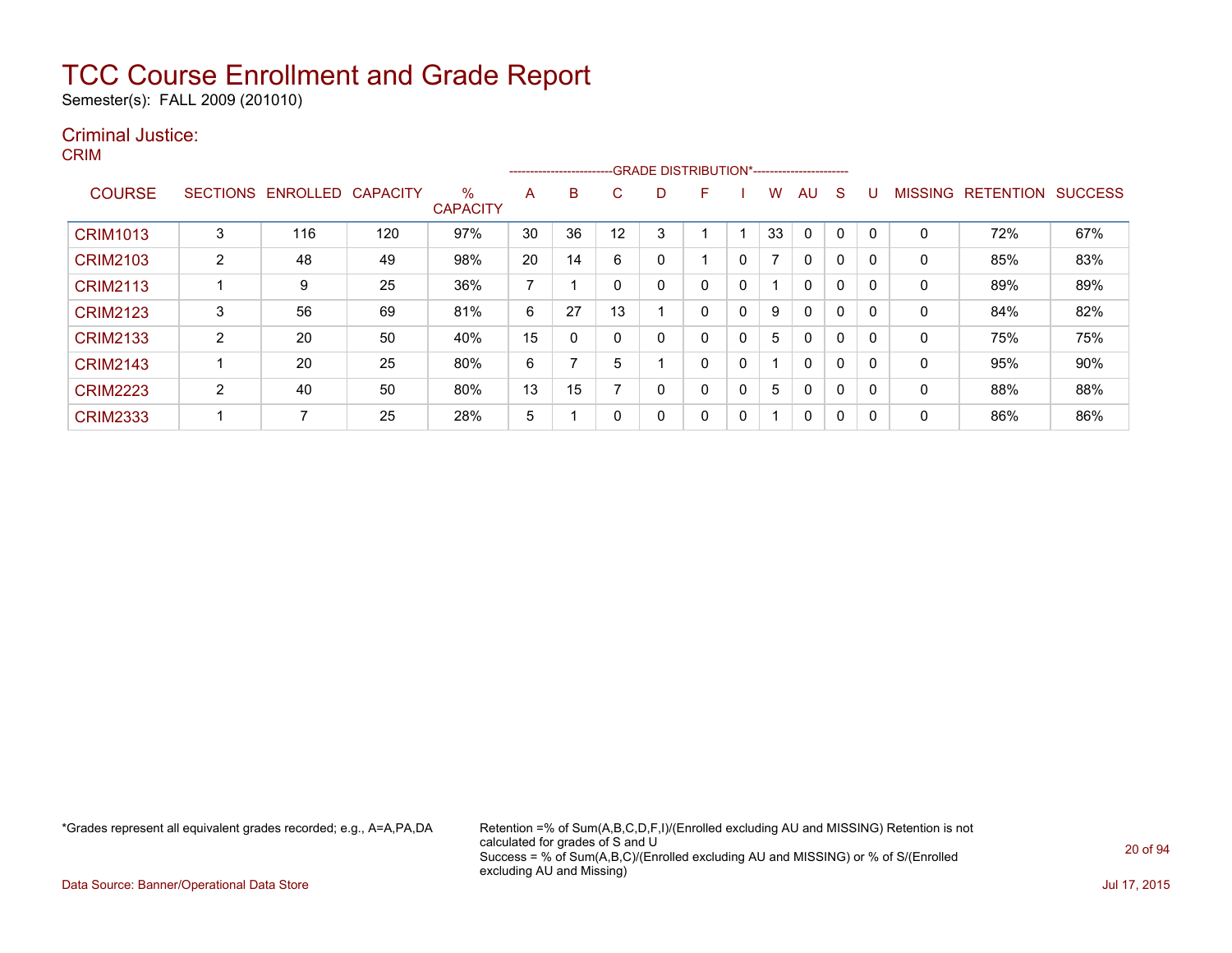Semester(s): FALL 2009 (201010)

### CSCI Computer Info Systems: **CSCI**

|                 |                |                            |       |                      |                | ----------------- |                |                | ---GRADE                                   DISTRIBUTION*------------------------ |              |                |                |              |              |   |                           |      |
|-----------------|----------------|----------------------------|-------|----------------------|----------------|-------------------|----------------|----------------|----------------------------------------------------------------------------------|--------------|----------------|----------------|--------------|--------------|---|---------------------------|------|
| <b>COURSE</b>   |                | SECTIONS ENROLLED CAPACITY |       | %<br><b>CAPACITY</b> | A              | B                 | $\mathbf C$    | D              | F                                                                                |              | W              | <b>AU</b>      | S            | U            |   | MISSING RETENTION SUCCESS |      |
| <b>CSCI1011</b> | $\mathbf{1}$   | 15                         | 15    | 100%                 | 11             | $\mathbf{1}$      | $\mathbf{1}$   | $\mathbf{0}$   | $\mathbf{0}$                                                                     | $\mathbf 0$  | $\mathbf{1}$   | $\mathbf{1}$   | $\mathbf{0}$ | $\mathbf{0}$ | 0 | 93%                       | 93%  |
| <b>CSCI1123</b> | $\mathbf{1}$   | 13                         | 14    | 93%                  | $\mathbf{1}$   | 4                 | 4              | 2              | $\mathbf{0}$                                                                     | $\mathbf{0}$ | $\overline{2}$ | $\Omega$       | $\Omega$     | $\Omega$     | 0 | 85%                       | 69%  |
| <b>CSCI1161</b> | $\mathbf{1}$   | 10                         | 0     |                      | 9              | $\Omega$          | $\mathbf{1}$   | $\Omega$       | $\Omega$                                                                         | $\mathbf{0}$ | 0              | 0              | $\Omega$     | 0            | 0 | 100%                      | 100% |
| <b>CSCI1171</b> | $\overline{2}$ | 22                         | 29    | 76%                  | 14             | $\overline{2}$    | $\mathbf{0}$   | $\mathbf{0}$   | -1                                                                               | $\mathbf{0}$ | 3              | $\overline{2}$ | $\mathbf{0}$ | 0            | 0 | 85%                       | 80%  |
| <b>CSCI1203</b> | 106            | 2,160                      | 2,674 | 81%                  | 770            | 380               | 246            | 96             | 201                                                                              | 19           | 446            | 2              | $\mathbf{0}$ | 0            | 0 | 79%                       | 65%  |
| <b>CSCI1263</b> | 4              | 58                         | 70    | 83%                  | 27             | 9                 | 4              | $\mathbf{0}$   | 9                                                                                | 0            | 9              | 0              | $\mathbf{0}$ | 0            | 0 | 84%                       | 69%  |
| <b>CSCI1273</b> | $\mathbf{1}$   | 12                         | 20    | 60%                  | $\overline{7}$ | $\overline{2}$    | $\mathbf{1}$   | $\Omega$       | 2                                                                                | 0            | $\mathbf{0}$   | 0              | $\mathbf{0}$ | $\mathbf{0}$ | 0 | 100%                      | 83%  |
| <b>CSCI1283</b> | $\overline{2}$ | 27                         | 28    | 96%                  | 9              | 6                 | $\overline{7}$ | $\mathbf 1$    | 2                                                                                | $\mathbf{0}$ | $\overline{2}$ | $\Omega$       | $\Omega$     | $\Omega$     | 0 | 93%                       | 81%  |
| <b>CSCI1293</b> | $\mathbf 1$    | 6                          | 14    | 43%                  | 4              | 2                 | 0              | $\mathbf{0}$   | $\mathbf{0}$                                                                     | 0            | $\mathbf{0}$   | 0              | $\mathbf{0}$ | 0            | 0 | 100%                      | 100% |
| <b>CSCI1483</b> | 3              | 39                         | 50    | 78%                  | 17             | $\overline{7}$    | 3              | 3              | 3                                                                                | 0            | 6              | $\Omega$       | $\Omega$     | 0            | 0 | 85%                       | 69%  |
| <b>CSCI1531</b> | 1              | 20                         | 20    | 100%                 | 13             | 3                 | 0              | 0              | $\mathbf{0}$                                                                     | 0            | 4              | 0              | $\mathbf{0}$ | $\Omega$     | 0 | 80%                       | 80%  |
| <b>CSCI1541</b> | $\mathbf 1$    | 11                         | 0     |                      | $\overline{7}$ | 3                 | $\mathbf{1}$   | $\mathbf{0}$   | $\mathbf{0}$                                                                     | 0            | $\mathbf{0}$   | $\mathbf{0}$   | $\mathbf{0}$ | $\mathbf{0}$ | 0 | 100%                      | 100% |
| <b>CSCI1551</b> | 1              | 19                         | 20    | 95%                  | 9              | 2                 | 0              | 0              | -1                                                                               | 0            | 7              | 0              | $\mathbf{0}$ | 0            | 0 | 63%                       | 58%  |
| <b>CSCI1561</b> | 1              | 11                         | 0     |                      | 9              | 1                 | $\mathbf{1}$   | $\mathbf{0}$   | 0                                                                                | 0            | 0              | 0              | 0            | 0            | 0 | 100%                      | 100% |
| <b>CSCI1571</b> | 1              | 10                         | 20    | 50%                  | 6              | $\Omega$          | 0              | $\mathbf{0}$   | $\mathbf{0}$                                                                     | 0            | 4              | 0              | $\mathbf{0}$ | 0            | 0 | 60%                       | 60%  |
| <b>CSCI1641</b> | $\overline{2}$ | 18                         | 20    | 90%                  | 11             | 4                 | $\mathbf{1}$   | $\Omega$       | $\mathbf 1$                                                                      | $\mathbf{0}$ | 1              | $\Omega$       | $\mathbf{0}$ | 0            | 0 | 94%                       | 89%  |
| <b>CSCI1711</b> | $\mathbf{1}$   | $\overline{7}$             | 15    | 47%                  | $\overline{7}$ | $\Omega$          | $\Omega$       | $\Omega$       | $\Omega$                                                                         | $\mathbf{0}$ | 0              | $\Omega$       | $\mathbf{0}$ | $\Omega$     | 0 | 100%                      | 100% |
| <b>CSCI1901</b> | $\mathbf 1$    | 14                         | 14    | 100%                 | 8              | 4                 | $\mathbf{0}$   | $\Omega$       | 2                                                                                | $\mathbf{0}$ | $\mathbf{0}$   | $\Omega$       | $\mathbf{0}$ | $\Omega$     | 0 | 100%                      | 86%  |
| <b>CSCI2013</b> | 4              | 50                         | 70    | 71%                  | 25             | 5                 | $\overline{7}$ | $\Omega$       | $\mathbf{0}$                                                                     | $\mathbf{0}$ | 12             | $\mathbf{1}$   | $\Omega$     | 0            | 0 | 76%                       | 76%  |
| <b>CSCI2033</b> | 5              | 89                         | 120   | 74%                  | 34             | 17                | 11             | 6              | 3                                                                                | $\mathbf{1}$ | 17             | $\Omega$       | $\Omega$     | $\Omega$     | 0 | 81%                       | 70%  |
| <b>CSCI2043</b> | $\overline{2}$ | 18                         | 35    | 51%                  | $\overline{7}$ | 4                 | $\mathbf{1}$   | $\overline{2}$ | $\mathbf{0}$                                                                     | 0            | 4              | $\mathbf{0}$   | $\mathbf{0}$ | $\Omega$     | 0 | 78%                       | 67%  |
| <b>CSCI2133</b> | 4              | 50                         | 65    | 77%                  | 18             | 10                | $\overline{2}$ | 1              | 4                                                                                | $\mathbf{0}$ | 14             | $\mathbf{1}$   | $\mathbf{0}$ | 0            | 0 | 71%                       | 61%  |

\*Grades represent all equivalent grades recorded; e.g., A=A,PA,DA Retention =% of Sum(A,B,C,D,F,I)/(Enrolled excluding AU and MISSING) Retention is not calculated for grades of S and U Success = % of Sum(A,B,C)/(Enrolled excluding AU and MISSING) or % of S/(Enrolled excluding AU and Missing)

Data Source: Banner/Operational Data Store Jul 17, 2015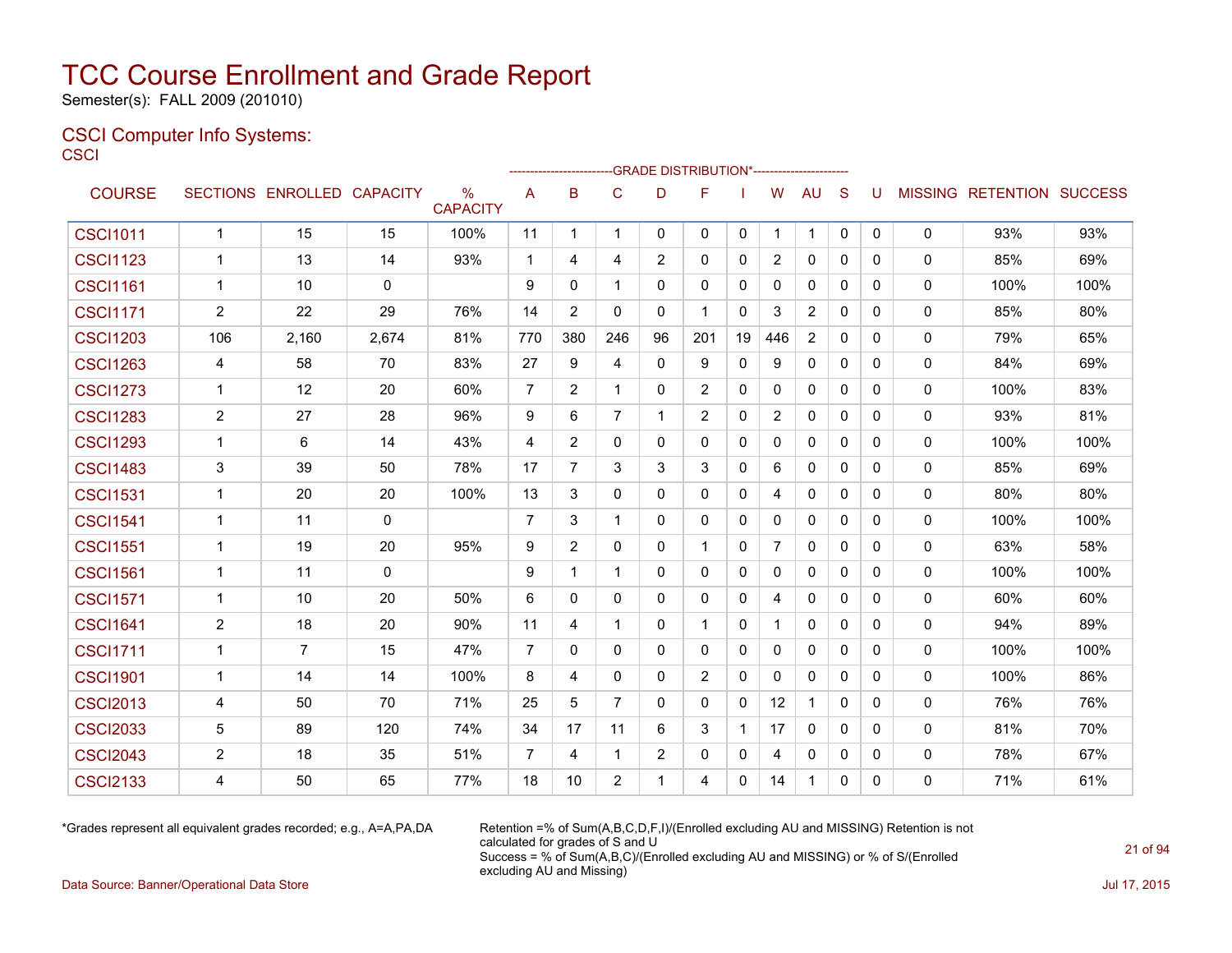Semester(s): FALL 2009 (201010)

### CSCI Computer Info Systems: **CSCI**

|                 |                       |                            |     |                      |    | ----------------------- |          |   | -GRADE DISTRIBUTION*----------------------- |              |                |              |              |              |                |                          |      |
|-----------------|-----------------------|----------------------------|-----|----------------------|----|-------------------------|----------|---|---------------------------------------------|--------------|----------------|--------------|--------------|--------------|----------------|--------------------------|------|
| <b>COURSE</b>   |                       | SECTIONS ENROLLED CAPACITY |     | %<br><b>CAPACITY</b> | A  | B                       | C        | D | F                                           |              | w              | AU           | S            | U            | <b>MISSING</b> | <b>RETENTION SUCCESS</b> |      |
| <b>CSCI2143</b> |                       | 16                         | 16  | 100%                 | 12 | 2                       | 0        | 0 | 2                                           | 0            | 0              | $\mathbf{0}$ | 0            | 0            | $\Omega$       | 100%                     | 88%  |
| <b>CSCI2163</b> | $\mathbf{2}^{\prime}$ | 19                         | 48  | 40%                  | 13 | 3                       | $\Omega$ | 0 | $\mathbf{0}$                                | $\mathbf 0$  | 3              | 0            | 0            | 0            | 0              | 84%                      | 84%  |
| <b>CSCI2263</b> | $\mathbf{2}^{\prime}$ | 18                         | 21  | 86%                  | 14 | $\Omega$                | $\Omega$ |   | 2                                           | 0            |                | $\mathbf 0$  | $\mathbf{0}$ | $\mathbf{0}$ | 0              | 94%                      | 78%  |
| <b>CSCI2283</b> |                       | $\overline{7}$             | 8   | 88%                  | 5  | ٠                       | $\Omega$ | 0 | $\mathbf{0}$                                | 0            |                | $\mathbf{0}$ | $\mathbf{0}$ | 0            | 0              | 86%                      | 86%  |
| <b>CSCI2473</b> | 8                     | 116                        | 115 | 101%                 | 48 | 16                      | 7        | 2 | 10                                          | 0            | 32             |              | 0            |              | 0              | 72%                      | 62%  |
| <b>CSCI2483</b> | $\overline{2}$        | 12                         | 40  | 30%                  | 4  | 2                       | 2        | 0 | 2                                           | 0            | $\overline{2}$ | $\mathbf{0}$ | 0            | 0            | 0              | 83%                      | 67%  |
| <b>CSCI2683</b> |                       | 8                          | 15  | 53%                  | 3  | 3                       |          | 0 | 0                                           | 0            |                | 0            | 0            | 0            | 0              | 88%                      | 88%  |
| <b>CSCI2843</b> | 3                     | 26                         | 45  | 58%                  | 9  | 7                       | 3        |   | $\Omega$                                    | 0            | 6              | 0            | $\mathbf{0}$ | 0            | 0              | 77%                      | 73%  |
| <b>CSCI2893</b> |                       | 4                          | 7   | 57%                  | 4  | 0                       | 0        | 0 | $\Omega$                                    | $\mathbf{0}$ | $\Omega$       | $\mathbf{0}$ | 0            | 0            | $\mathbf{0}$   | 100%                     | 100% |
| <b>CSCI2973</b> |                       | 6                          | 4   | 150%                 | 6  | 0                       | $\Omega$ | 0 | 0                                           | $\mathbf{0}$ | $\Omega$       | 0            | $\mathbf{0}$ | 0            | 0              | 100%                     | 100% |
| <b>CSCI2993</b> |                       | 17                         | 0   |                      | 10 | 0                       | 0        | 0 | 0                                           | 6            |                | 0            | 0            |              | 0              | 94%                      | 59%  |

\*Grades represent all equivalent grades recorded; e.g., A=A,PA,DA Retention =% of Sum(A,B,C,D,F,I)/(Enrolled excluding AU and MISSING) Retention is not calculated for grades of S and U Success = % of Sum(A,B,C)/(Enrolled excluding AU and MISSING) or % of S/(Enrolled excluding AU and Missing)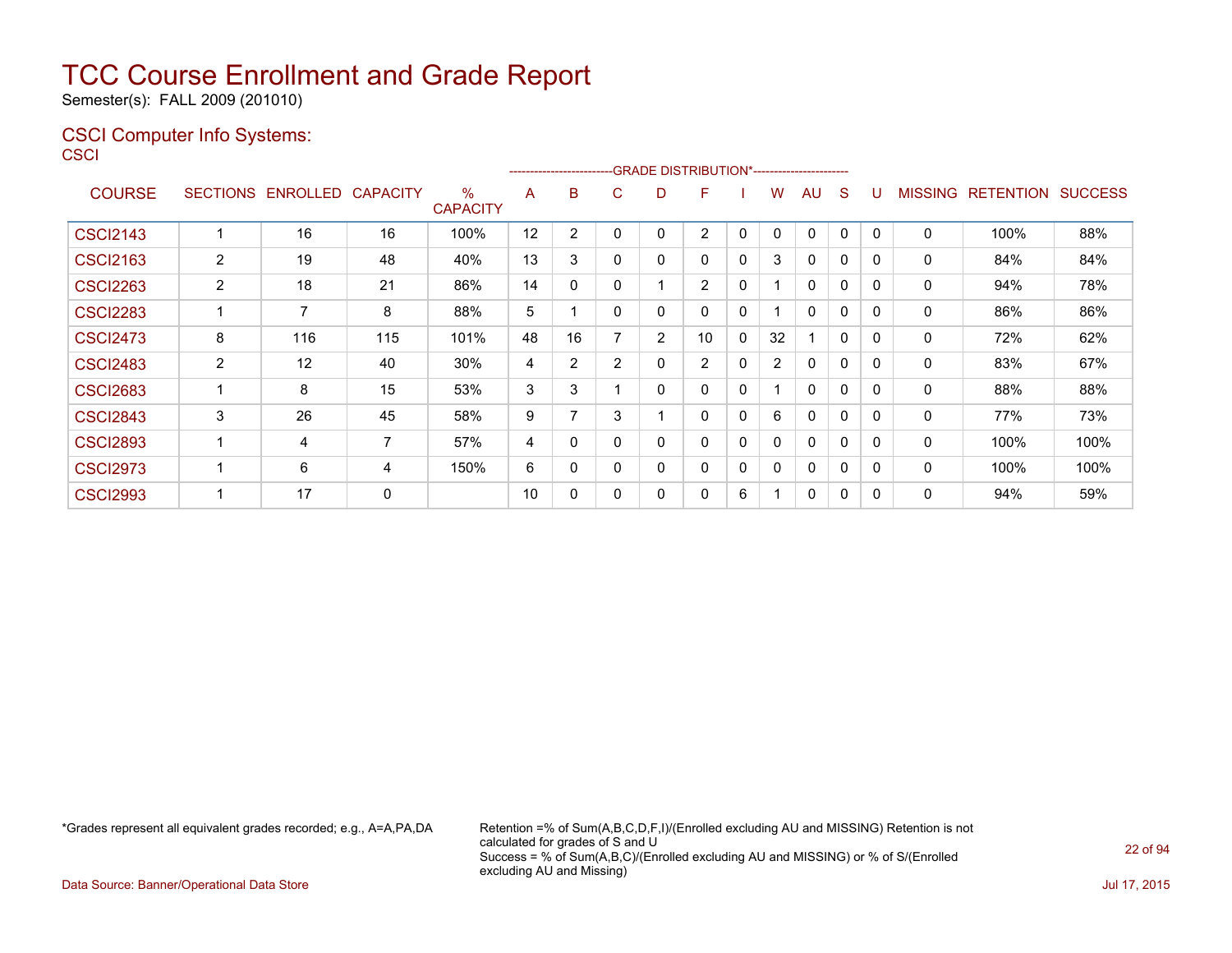Semester(s): FALL 2009 (201010)

### CSYS Computer Info Systems:

**CSYS** 

|                 |                |                   |                 |                                  |              |                |                | ------------------------GRADE                DISTRIBUTION*---------------------- |                |              |                |                |              |              |              |                                  |      |
|-----------------|----------------|-------------------|-----------------|----------------------------------|--------------|----------------|----------------|----------------------------------------------------------------------------------|----------------|--------------|----------------|----------------|--------------|--------------|--------------|----------------------------------|------|
| <b>COURSE</b>   |                | SECTIONS ENROLLED | <b>CAPACITY</b> | $\frac{0}{0}$<br><b>CAPACITY</b> | A            | B              | C              | D                                                                                | F              |              | W              | AU             | S            | U            |              | <b>MISSING RETENTION SUCCESS</b> |      |
| <b>CSYS1013</b> | 4              | 58                | 69              | 84%                              | 31           | 6              | $\overline{2}$ | $\mathbf{1}$                                                                     | 5              | $\mathbf{0}$ | 13             | $\mathbf 0$    | $\mathbf{0}$ | $\mathbf{0}$ | 0            | 78%                              | 67%  |
| <b>CSYS1033</b> | 5              | 104               | 142             | 73%                              | 50           | 15             | 8              | 3                                                                                | $\overline{2}$ | $\Omega$     | 24             | $\overline{2}$ | $\Omega$     | 0            | $\mathbf{0}$ | 76%                              | 72%  |
| <b>CSYS1043</b> | 1              | 14                | 14              | 100%                             | 8            | 1              | 1              |                                                                                  | $\overline{2}$ | 0            |                | 0              | $\mathbf{0}$ | 0            | 0            | 93%                              | 71%  |
| <b>CSYS1063</b> | 2              | 20                | 30              | 67%                              | 12           | 3              |                | 0                                                                                | $\overline{2}$ | $\mathbf{0}$ | $\overline{2}$ | $\mathbf{0}$   | $\mathbf{0}$ | 0            | 0            | 90%                              | 80%  |
| <b>CSYS1073</b> | $\overline{2}$ | 16                | 54              | 30%                              | 2            | 4              | $\overline{7}$ | $\mathbf 1$                                                                      | $\overline{2}$ | $\mathbf{0}$ | $\Omega$       | $\mathbf{0}$   | $\mathbf{0}$ | 0            | 0            | 100%                             | 81%  |
| <b>CSYS1153</b> | $\overline{2}$ | 29                | 34              | 85%                              | 12           | 8              | $\overline{2}$ | $\mathbf{1}$                                                                     | 0              | $\mathbf{0}$ | 6              | $\mathbf{0}$   | $\mathbf{0}$ | 0            | 0            | 79%                              | 76%  |
| <b>CSYS1203</b> | $\overline{7}$ | 104               | 133             | 78%                              | 44           | 14             | 10             | 4                                                                                | $\overline{7}$ |              | 24             | $\mathbf{0}$   | $\mathbf{0}$ | 0            | 0            | 77%                              | 65%  |
| <b>CSYS1211</b> | $\overline{c}$ | 27                | 28              | 96%                              | 5            | 8              | 5              | 0                                                                                | 0              | $\Omega$     | 9              | $\Omega$       | $\Omega$     | 0            | $\mathbf{0}$ | 67%                              | 67%  |
| <b>CSYS1393</b> | $\overline{2}$ | 17                | 22              | 77%                              | 9            | $\overline{2}$ | 1              | 0                                                                                | $\overline{2}$ | $\mathbf{0}$ | 3              | $\mathbf{0}$   | $\mathbf{0}$ | 0            | 0            | 82%                              | 71%  |
| <b>CSYS1443</b> | $\mathbf 1$    | 3                 | 7               | 43%                              | $\mathbf{1}$ | $\overline{2}$ | $\mathbf{0}$   | 0                                                                                | 0              | $\mathbf{0}$ | 0              | $\mathbf{0}$   | $\mathbf{0}$ | 0            | $\mathbf{0}$ | 100%                             | 100% |
| <b>CSYS2023</b> | 1              | 16                | 20              | 80%                              | 4            | 5              | $\overline{2}$ |                                                                                  | 0              | $\mathbf{0}$ | 4              | $\mathbf{0}$   | $\Omega$     | 0            | 0            | 75%                              | 69%  |
| <b>CSYS2033</b> | $\mathbf{1}$   | 20                | 20              | 100%                             | 2            | 6              | 0              | 0                                                                                | 4              | 0            | $\overline{7}$ | -1             | $\mathbf{0}$ | 0            | 0            | 63%                              | 42%  |
| <b>CSYS2063</b> | $\overline{c}$ | 28                | $\mathbf{0}$    |                                  | 22           | $\overline{2}$ | $\overline{2}$ | 0                                                                                | $\overline{2}$ | $\mathbf{0}$ | $\Omega$       | $\mathbf{0}$   | $\mathbf{0}$ | 0            | 0            | 100%                             | 93%  |
| <b>CSYS2073</b> | 4              | 48                | 78              | 62%                              | 22           | 6              | 1              | 3                                                                                | 4              | $\mathbf{0}$ | 12             | $\mathbf{0}$   | $\mathbf{0}$ | 0            | 0            | 75%                              | 60%  |
| <b>CSYS2323</b> | $\mathbf 1$    | 6                 | 20              | 30%                              | 2            | 1              | 0              | $\Omega$                                                                         | $\Omega$       | $\Omega$     | 3              | $\mathbf{0}$   | $\Omega$     | 0            | 0            | 50%                              | 50%  |
| <b>CSYS2413</b> | $\overline{1}$ | 9                 | 15              | 60%                              | 6            | $\overline{2}$ | 0              | 0                                                                                | 0              | $\mathbf{0}$ | $\mathbf{1}$   | $\mathbf{0}$   | $\mathbf{0}$ | 0            | 0            | 89%                              | 89%  |
| <b>CSYS2493</b> | $\mathbf{1}$   | 12                | 20              | 60%                              | 8            | 4              | 0              | 0                                                                                | 0              | $\Omega$     | $\Omega$       | $\mathbf{0}$   | $\Omega$     | 0            | 0            | 100%                             | 100% |
| <b>CSYS2503</b> | $\mathbf 1$    | 10                | 10              | 100%                             | 6            | 1              | $\mathbf{0}$   | $\mathbf{0}$                                                                     | 0              | $\mathbf{0}$ | 3              | $\mathbf{0}$   | $\Omega$     | 0            | 0            | 70%                              | 70%  |
| <b>CSYS2563</b> | $\mathbf 1$    | 15                | 20              | 75%                              | 5            | 3              | $\overline{2}$ | 1                                                                                | 1              | $\mathbf{0}$ | 3              | $\mathbf{0}$   | $\mathbf{0}$ | 0            | 0            | 80%                              | 67%  |
| <b>CSYS2573</b> | 1              | 8                 | 8               | 100%                             | 8            | 0              | 0              | $\Omega$                                                                         | 0              | $\mathbf{0}$ | $\mathbf{0}$   | $\Omega$       | $\Omega$     | 0            | $\mathbf{0}$ | 100%                             | 100% |
| <b>CSYS2673</b> | $\mathbf 1$    | 15                | 14              | 107%                             | 4            | 6              | 1              | 0                                                                                | 1              | $\mathbf{0}$ | 3              | 0              | 0            | 0            | 0            | 80%                              | 73%  |
| <b>CSYS2683</b> | 1              | 14                | 14              | 100%                             | 4            | $\overline{2}$ | 4              | 0                                                                                | 1              | $\Omega$     | 3              | $\Omega$       | 0            | 0            | 0            | 79%                              | 71%  |

\*Grades represent all equivalent grades recorded; e.g., A=A,PA,DA Retention =% of Sum(A,B,C,D,F,I)/(Enrolled excluding AU and MISSING) Retention is not calculated for grades of S and U Success = % of Sum(A,B,C)/(Enrolled excluding AU and MISSING) or % of S/(Enrolled excluding AU and Missing)

Data Source: Banner/Operational Data Store Jul 17, 2015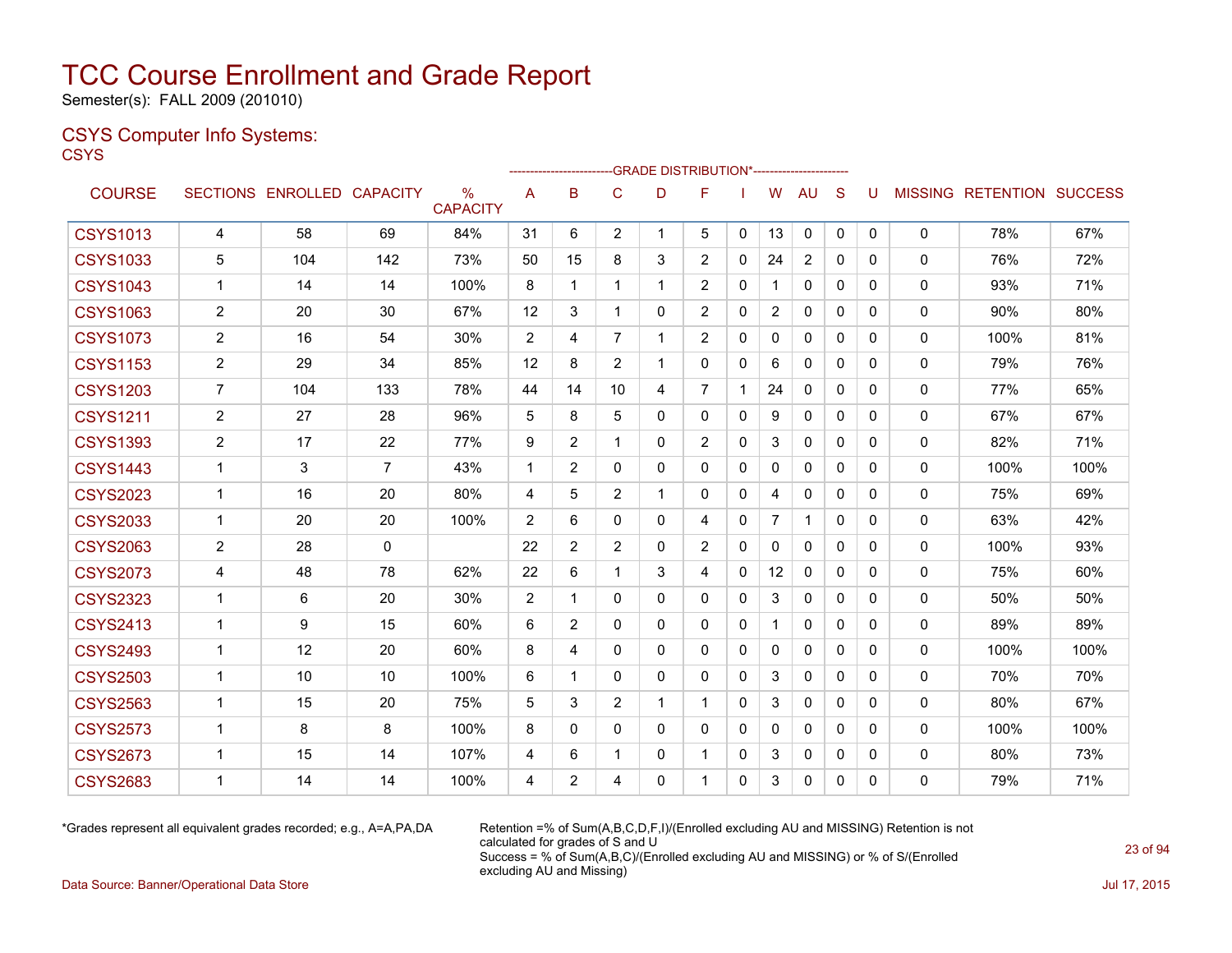Semester(s): FALL 2009 (201010)

### CSYS Computer Info Systems:

**CSYS** 

|                 |                            |    |                      |                   |    |    |    | -GRADE DISTRIBUTION*----------------------- |              |            |              |   |  |                   |                |
|-----------------|----------------------------|----|----------------------|-------------------|----|----|----|---------------------------------------------|--------------|------------|--------------|---|--|-------------------|----------------|
| <b>COURSE</b>   | SECTIONS ENROLLED CAPACITY |    | %<br><b>CAPACITY</b> | A                 | B. |    |    |                                             |              | W          | AU           | S |  | MISSING RETENTION | <b>SUCCESS</b> |
| <b>CSYS2713</b> | 14                         | 14 | 100%                 | 8                 |    |    |    | 0                                           | $\mathbf{0}$ |            | 0            |   |  | 93%               | 93%            |
| <b>CSYS2763</b> | 13                         | 14 | 93%                  | $12 \overline{ }$ |    |    |    |                                             |              | $^{\circ}$ | $\mathbf{0}$ |   |  | 100%              | 92%            |
| <b>CSYS2993</b> | 127                        | 35 | 363%                 | 46                | 26 | 12 | Б. | 10                                          |              | 26         |              |   |  | 79%               | 67%            |

\*Grades represent all equivalent grades recorded; e.g., A=A,PA,DA Retention =% of Sum(A,B,C,D,F,I)/(Enrolled excluding AU and MISSING) Retention is not calculated for grades of S and U Success = % of Sum(A,B,C)/(Enrolled excluding AU and MISSING) or % of S/(Enrolled excluding AU and Missing)

Data Source: Banner/Operational Data Store Jul 17, 2015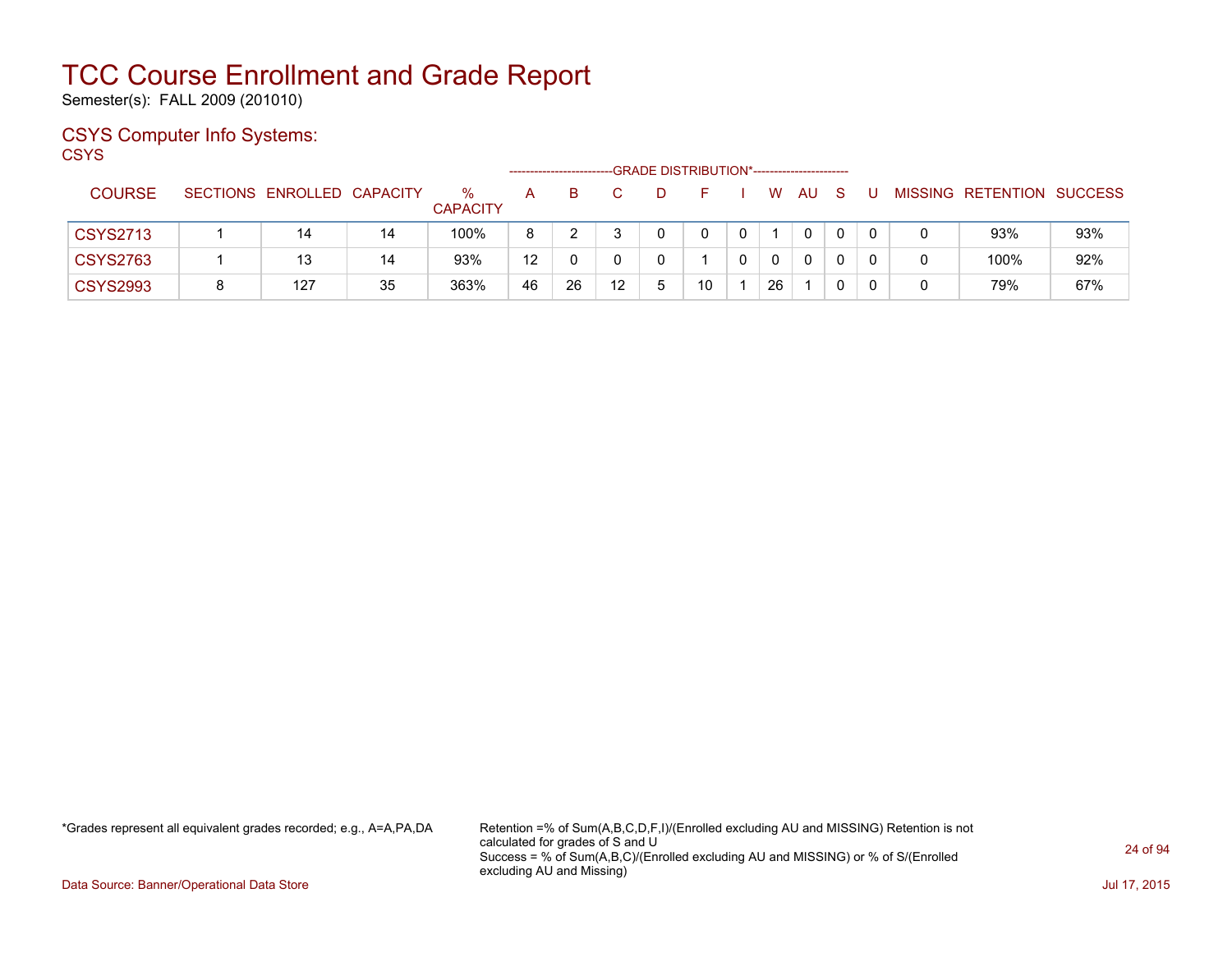Semester(s): FALL 2009 (201010)

#### Civil Engineering Technology: **CVET**

| - - - - -       |                            |    |                      |    |    |              |    | -GRADE DISTRIBUTION*----------------------- |  |      |          |  |                           |      |
|-----------------|----------------------------|----|----------------------|----|----|--------------|----|---------------------------------------------|--|------|----------|--|---------------------------|------|
| <b>COURSE</b>   | SECTIONS ENROLLED CAPACITY |    | %<br><b>CAPACITY</b> | A  | B. | $\mathbf{C}$ | D. |                                             |  | W AU |          |  | MISSING RETENTION SUCCESS |      |
| <b>CVET1383</b> |                            |    | 92%                  | 10 |    |              |    |                                             |  |      | $\Omega$ |  | 91%                       | 91%  |
| <b>CVET1393</b> |                            | 12 | 67%                  |    |    |              |    |                                             |  |      |          |  | 100%                      | 100% |

\*Grades represent all equivalent grades recorded; e.g., A=A,PA,DA Retention =% of Sum(A,B,C,D,F,I)/(Enrolled excluding AU and MISSING) Retention is not calculated for grades of S and U Success = % of Sum(A,B,C)/(Enrolled excluding AU and MISSING) or % of S/(Enrolled excluding AU and Missing)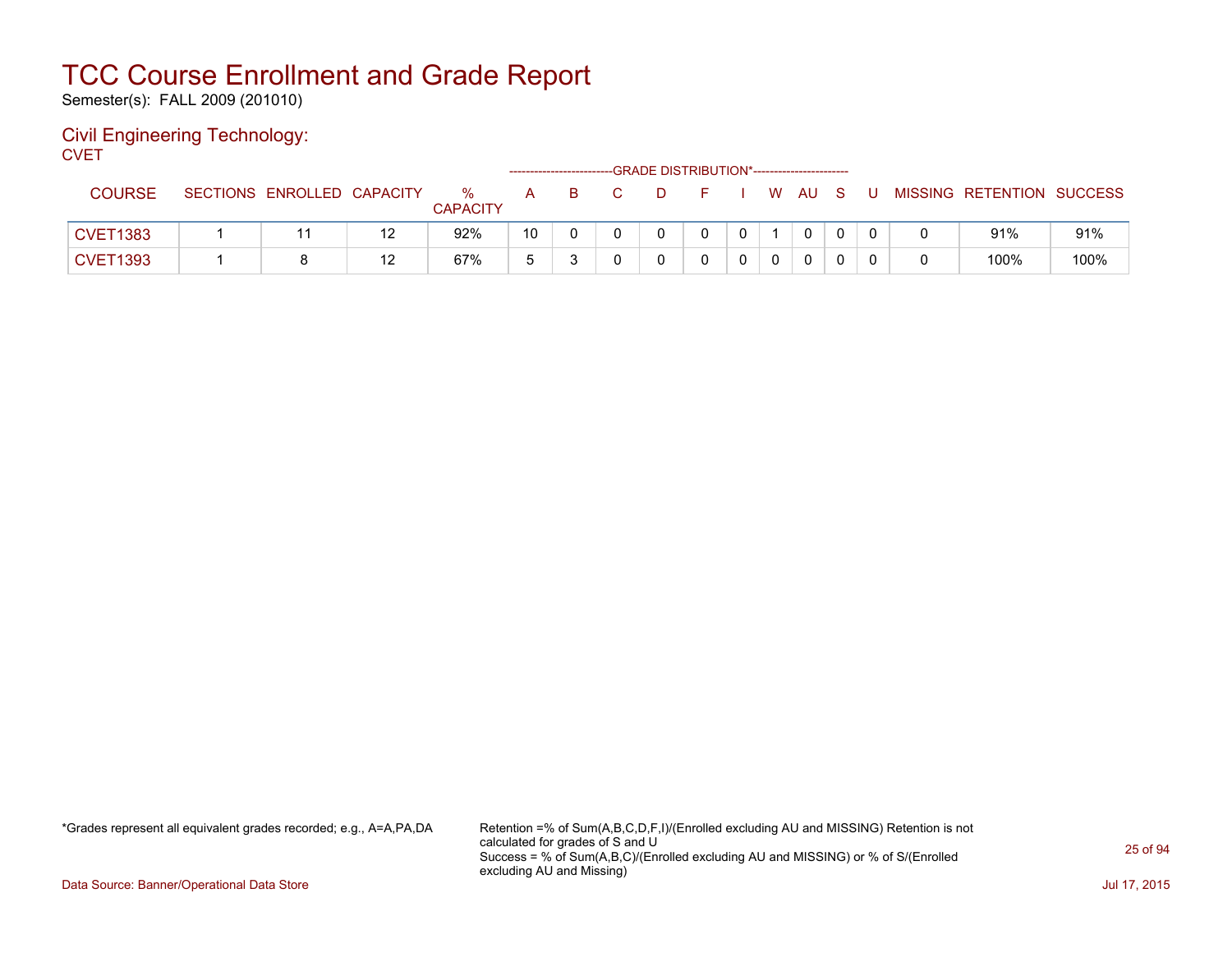Semester(s): FALL 2009 (201010)

### Dental Hygiene:

DHYG

|                 |                 |                 |                 |                      |                | --------------------- |                | -GRADE DISTRIBUTION*----------------------- |          |              |   |              |          |              |                |                  |                |
|-----------------|-----------------|-----------------|-----------------|----------------------|----------------|-----------------------|----------------|---------------------------------------------|----------|--------------|---|--------------|----------|--------------|----------------|------------------|----------------|
| <b>COURSE</b>   | <b>SECTIONS</b> | <b>ENROLLED</b> | <b>CAPACITY</b> | %<br><b>CAPACITY</b> | A              | B                     | С              | D                                           | F        |              | w | AU           | S        |              | <b>MISSING</b> | <b>RETENTION</b> | <b>SUCCESS</b> |
| <b>DHYG1012</b> |                 | 14              | 14              | 100%                 | 3              | 11                    |                | 0                                           | 0        | 0            | 0 | 0            | 0        | 0            | 0              | 100%             | 100%           |
| <b>DHYG1022</b> |                 | 14              | 14              | 100%                 | 9              | 5                     |                | 0                                           | $\Omega$ | 0            | 0 | $\Omega$     | $\Omega$ | 0            | 0              | 100%             | 100%           |
| <b>DHYG1303</b> |                 | 14              | 14              | 100%                 | 4              | 10                    | 0              | 0                                           | 0        | 0            | 0 | $\mathbf{0}$ | 0        | 0            | 0              | 100%             | 100%           |
| <b>DHYG1363</b> |                 | 14              | 14              | 100%                 | $\overline{2}$ | 11                    |                | 0                                           | 0        | 0            | 0 | $\mathbf{0}$ | 0        | $\mathbf{0}$ | 0              | 100%             | 100%           |
| <b>DHYG1382</b> |                 | 14              | 14              | 100%                 | 10             | 4                     | 0              | 0                                           | 0        | 0            | 0 | $\mathbf{0}$ | 0        | $\Omega$     | $\mathbf{0}$   | 100%             | 100%           |
| <b>DHYG1412</b> |                 | 14              | 14              | 100%                 |                | 11                    | $\overline{2}$ | 0                                           | 0        | 0            | 0 | $\Omega$     | $\Omega$ | 0            | $\mathbf 0$    | 100%             | 100%           |
| <b>DHYG1421</b> | 2               | 14              | 14              | 100%                 | 6              | 8                     |                | 0                                           | 0        | $\mathbf{0}$ | 0 | 0            | 0        | 0            | 0              | 100%             | 100%           |
| <b>DHYG2312</b> |                 | 14              | 14              | 100%                 |                | 9                     | 4              | 0                                           | 0        | 0            | 0 | $\mathbf{0}$ | 0        | 0            | 0              | 100%             | 100%           |
| <b>DHYG2343</b> |                 | 14              | 14              | 100%                 | 7              | 7                     |                | 0                                           | 0        | 0            | 0 | $\mathbf{0}$ | 0        | 0            | 0              | 100%             | 100%           |
| <b>DHYG2363</b> |                 | 14              | 14              | 100%                 |                | 10                    | 3              | 0                                           | 0        | 0            | 0 | $\mathbf{0}$ | $\Omega$ | 0            | 0              | 100%             | 100%           |
| <b>DHYG2384</b> |                 | 14              | 14              | 100%                 | 8              | 5                     |                | 0                                           | 0        | 0            | 0 | $\mathbf{0}$ | 0        | 0            | 0              | 100%             | 100%           |

\*Grades represent all equivalent grades recorded; e.g., A=A,PA,DA Retention =% of Sum(A,B,C,D,F,I)/(Enrolled excluding AU and MISSING) Retention is not calculated for grades of S and U Success = % of Sum(A,B,C)/(Enrolled excluding AU and MISSING) or % of S/(Enrolled excluding AU and Missing)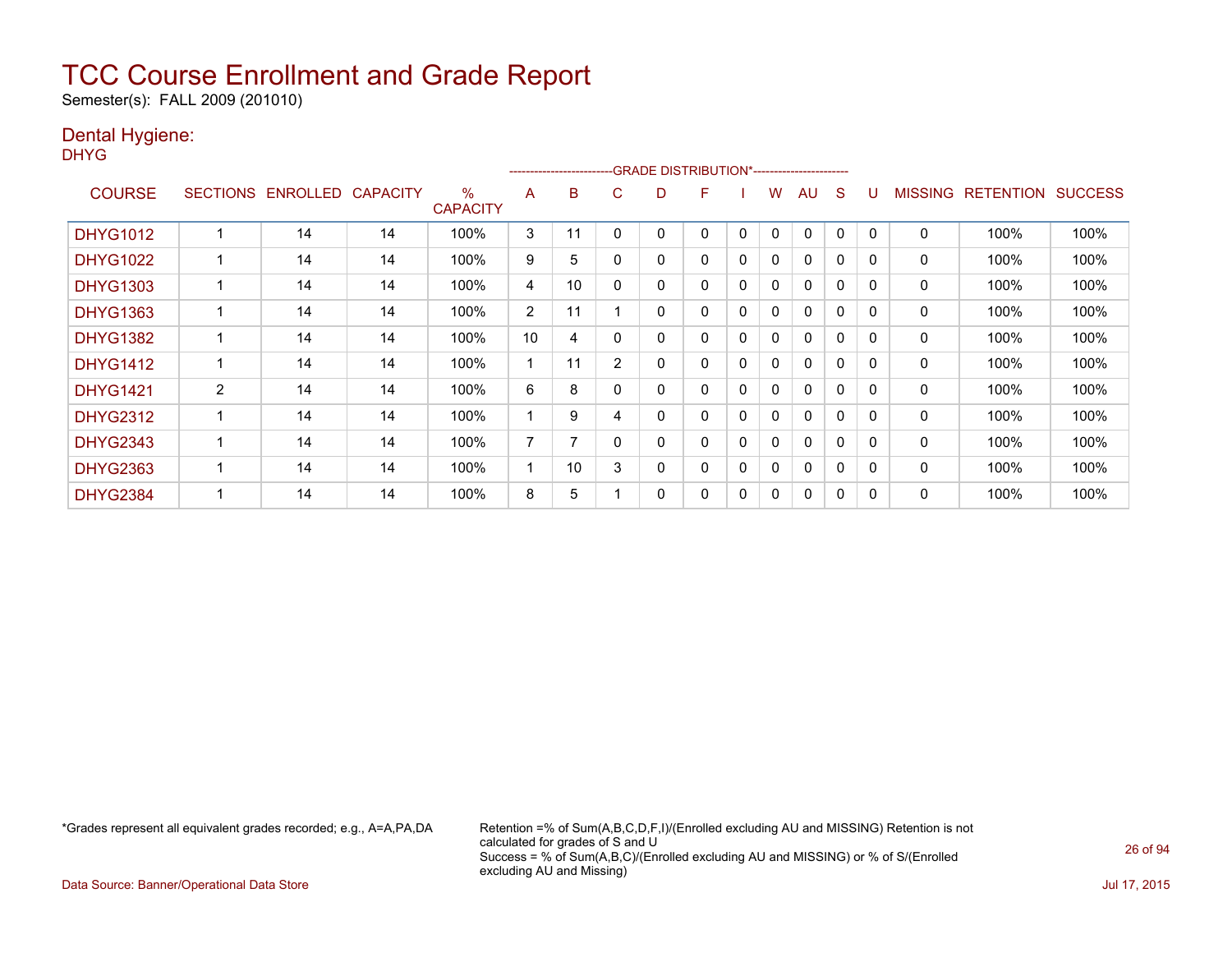Semester(s): FALL 2009 (201010)

### Drafting Design Engr Tech:

DRFT

|                 |   |                            |    |                         |                | ------------------------- |   |   | --GRADE DISTRIBUTION*----------------------- |              |              |              |              |              |                |                  |                |
|-----------------|---|----------------------------|----|-------------------------|----------------|---------------------------|---|---|----------------------------------------------|--------------|--------------|--------------|--------------|--------------|----------------|------------------|----------------|
| <b>COURSE</b>   |   | SECTIONS ENROLLED CAPACITY |    | $\%$<br><b>CAPACITY</b> | A              | B                         | С | D |                                              |              | W.           | AU.          | S.           |              | <b>MISSING</b> | <b>RETENTION</b> | <b>SUCCESS</b> |
| <b>DRFT1323</b> | C | 27                         | 32 | 84%                     | 22             |                           |   | 0 | $\Omega$                                     |              | 5            | $\mathbf{0}$ | $\Omega$     | $\mathbf{0}$ | 0              | 81%              | 81%            |
| <b>DRFT2042</b> |   | $\overline{2}$             | 10 | 20%                     | $\overline{2}$ |                           |   | 0 | 0                                            | $\Omega$     | 0            | 0            | $\Omega$     | 0            | 0              | 100%             | 100%           |
| <b>DRFT2052</b> |   | ົ                          | 10 | 20%                     |                |                           |   | 0 | 0                                            | $\mathbf{0}$ | $\mathbf{0}$ | $\mathbf{0}$ | $\mathbf{0}$ | 0            | 0              | 100%             | 100%           |
| <b>DRFT2203</b> |   | 15                         | 15 | 100%                    | 12             |                           |   |   | 0                                            | 0            |              | $\Omega$     | $\Omega$     | 0            | 0              | 93%              | 87%            |
| <b>DRFT2223</b> |   | 15                         | 15 | 100%                    | 13             | 2                         |   | 0 | 0                                            | 0            | 0            | $\Omega$     | $\mathbf{0}$ | 0            | 0              | 100%             | 100%           |
| <b>DRFT2393</b> |   | 12                         | 15 | 80%                     | 10             | 0                         |   | 0 | 0                                            | 0            |              | 0            | 0            | 0            | 0              | 92%              | 92%            |

\*Grades represent all equivalent grades recorded; e.g., A=A,PA,DA Retention =% of Sum(A,B,C,D,F,I)/(Enrolled excluding AU and MISSING) Retention is not calculated for grades of S and U Success = % of Sum(A,B,C)/(Enrolled excluding AU and MISSING) or % of S/(Enrolled excluding AU and Missing)

Data Source: Banner/Operational Data Store Jul 17, 2015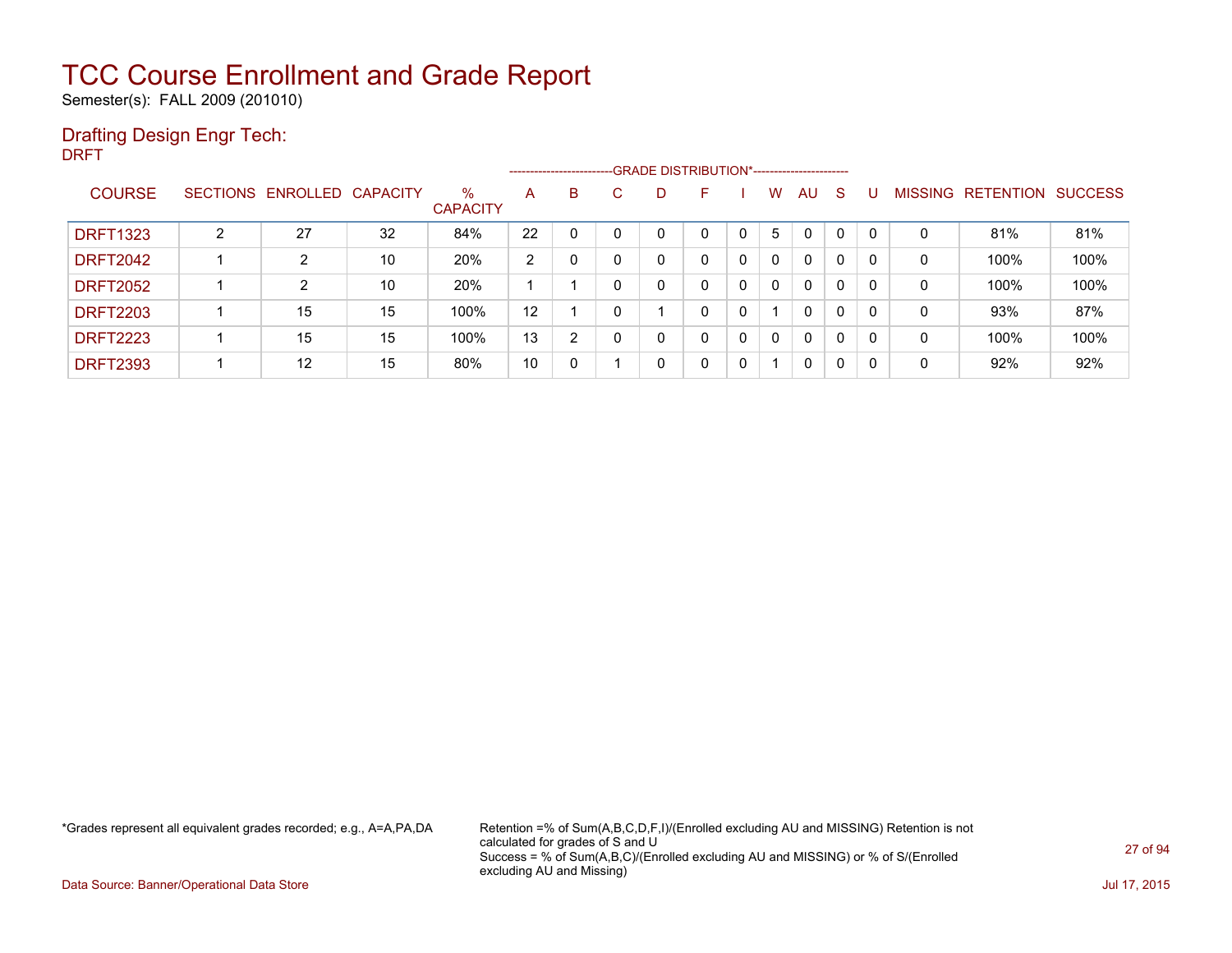Semester(s): FALL 2009 (201010)

#### Economics: **ECON**

| ----            |                 |                   |     |                         |     | ------------------------- |    |    | -GRADE DISTRIBUTION*----------------------- |    |          |    |              |         |                  |                |
|-----------------|-----------------|-------------------|-----|-------------------------|-----|---------------------------|----|----|---------------------------------------------|----|----------|----|--------------|---------|------------------|----------------|
| <b>COURSE</b>   | <b>SECTIONS</b> | ENROLLED CAPACITY |     | $\%$<br><b>CAPACITY</b> | A   | B                         | C  | D  |                                             |    | w        | AU | <sub>S</sub> | MISSING | <b>RETENTION</b> | <b>SUCCESS</b> |
| <b>ECON1353</b> | 6               | 108               | 165 | 65%                     | 38  | 18                        | 10 | 4  | 10                                          |    | 28       | 0  | 0            | 0       | 74%              | 61%            |
| <b>ECON2013</b> | 33              | 663               | 982 | 68%                     | 245 | 184                       | 96 | 30 | 22                                          | 11 | 75       | 0  | 0            | 0       | 89%              | 79%            |
| <b>ECON2023</b> | 23              | 419               | 640 | 65%                     | 145 | 104                       | 61 | 19 | 9                                           | 9  | 72       | 0  | 0            | 0       | 83%              | 74%            |
| <b>ECON2123</b> |                 | 20                | 20  | 100%                    | 9   | 3                         |    |    | 3                                           |    | 5        | 0  | 0            | 0       | 75%              | 60%            |
| <b>ECON2993</b> |                 |                   | 0   |                         |     |                           |    |    |                                             |    | $\Omega$ | 0  | 0            | 0       | 100%             | 100%           |

\*Grades represent all equivalent grades recorded; e.g., A=A,PA,DA Retention =% of Sum(A,B,C,D,F,I)/(Enrolled excluding AU and MISSING) Retention is not calculated for grades of S and U Success = % of Sum(A,B,C)/(Enrolled excluding AU and MISSING) or % of S/(Enrolled excluding AU and Missing)

Data Source: Banner/Operational Data Store Jul 17, 2015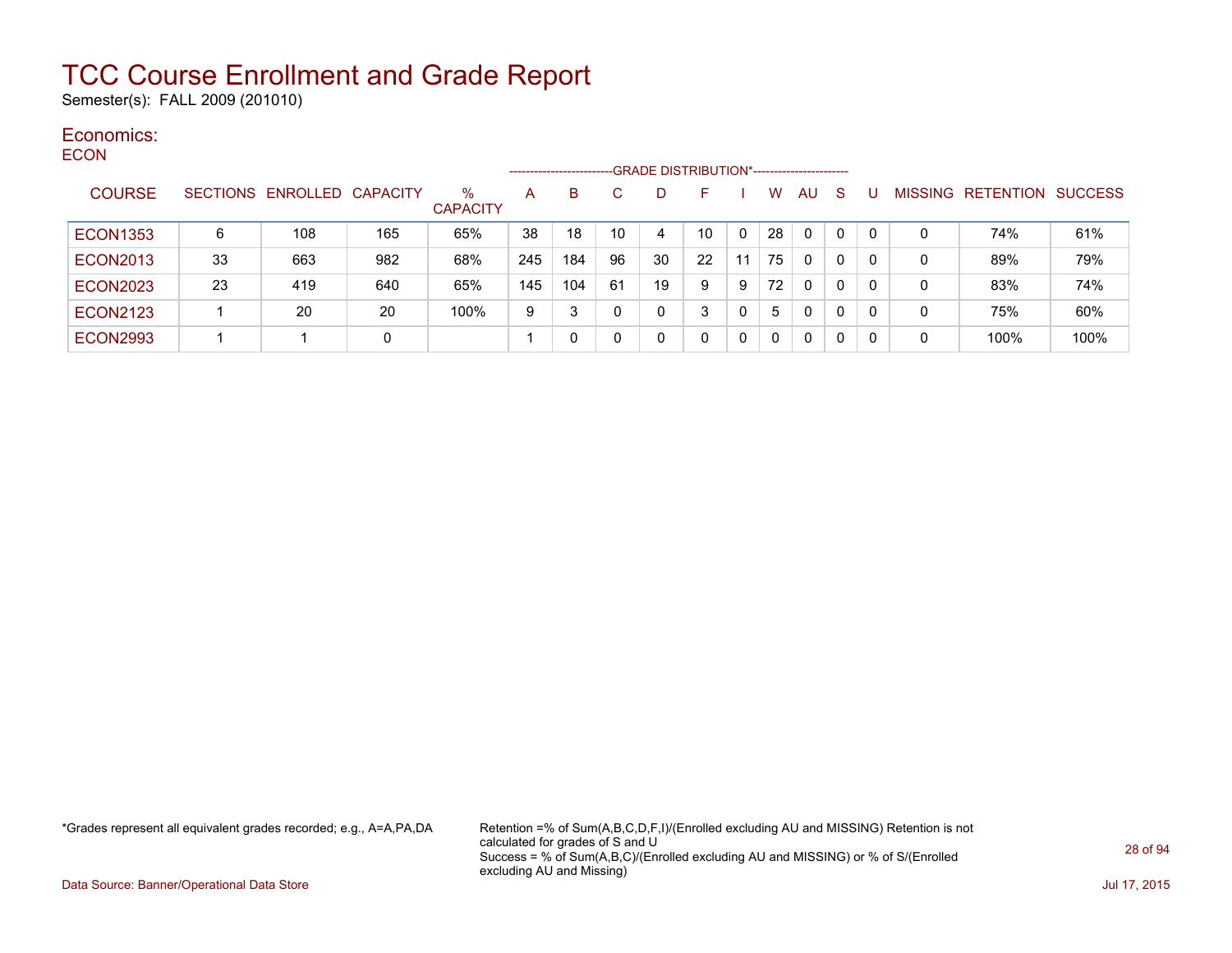Semester(s): FALL 2009 (201010)

### Electronics Technology: ELET

|                 |   |                            |    |                         | -------------------- |   |              | -GRADE DISTRIBUTION*----------------------- |    |   |   |    |          |   |         |           |                |
|-----------------|---|----------------------------|----|-------------------------|----------------------|---|--------------|---------------------------------------------|----|---|---|----|----------|---|---------|-----------|----------------|
| <b>COURSE</b>   |   | SECTIONS ENROLLED CAPACITY |    | $\%$<br><b>CAPACITY</b> | A                    | B |              | D.                                          | н. |   | W | AU | S        |   | MISSING | RETENTION | <b>SUCCESS</b> |
| <b>ELET1212</b> | 2 | 33                         | 36 | 92%                     | $12 \,$              | 9 | 5            |                                             | 0  | 0 |   | 0  | 0        | 0 | 0       | 79%       | 79%            |
| <b>ELET1303</b> |   | 16                         | 18 | 89%                     | 9                    | 2 |              |                                             | 0  | 0 | 3 | 0  | $\Omega$ | 0 | 0       | 81%       | 75%            |
| <b>ELET1503</b> |   |                            | 15 | 47%                     | 5                    |   | $\mathbf{0}$ |                                             | 0  | 0 |   | 0  | $\Omega$ |   | 0       | 86%       | 86%            |
| <b>ELET2244</b> |   | 11                         | 15 | 73%                     |                      |   |              |                                             | 0  | 0 | 2 | 0  | $\Omega$ | 0 | 0       | 82%       | 82%            |
| <b>ELET2525</b> |   | 8                          | 15 | 53%                     | 5                    | 3 |              |                                             | 0  | 0 | 0 | 0  | 0        |   | 0       | 100%      | 100%           |

\*Grades represent all equivalent grades recorded; e.g., A=A,PA,DA Retention =% of Sum(A,B,C,D,F,I)/(Enrolled excluding AU and MISSING) Retention is not calculated for grades of S and U Success = % of Sum(A,B,C)/(Enrolled excluding AU and MISSING) or % of S/(Enrolled excluding AU and Missing)

Data Source: Banner/Operational Data Store Jul 17, 2015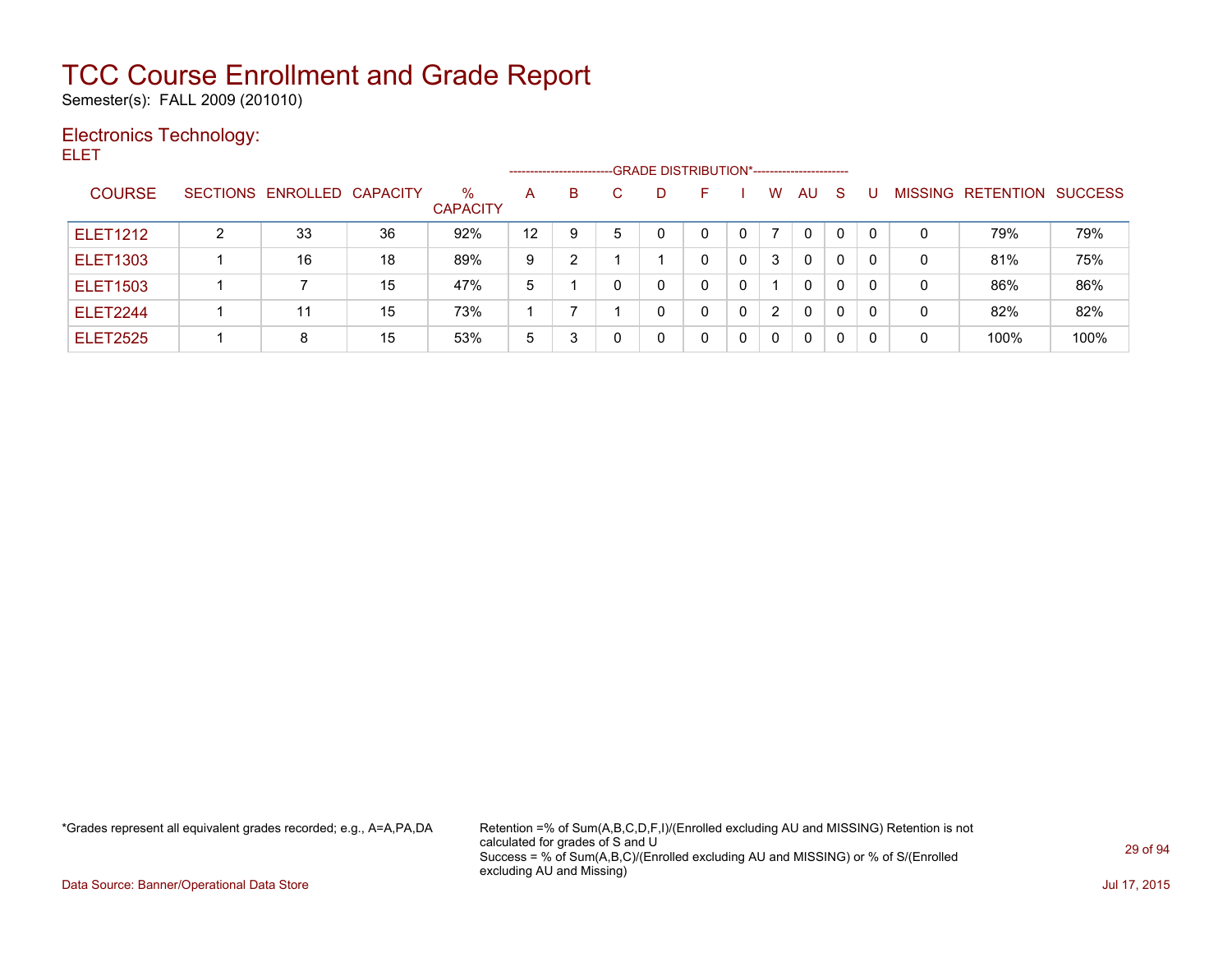Semester(s): FALL 2009 (201010)

### Emergency Medical Technology: EMDT

|                 |   |                            |              |                         |                         |                | ------------------------GRADE                DISTRIBUTION*---------------------- |   |   |              |              |              |              |          |                |                  |                |
|-----------------|---|----------------------------|--------------|-------------------------|-------------------------|----------------|----------------------------------------------------------------------------------|---|---|--------------|--------------|--------------|--------------|----------|----------------|------------------|----------------|
| <b>COURSE</b>   |   | SECTIONS ENROLLED CAPACITY |              | $\%$<br><b>CAPACITY</b> | A                       | B              | C                                                                                | D | F |              | w            | AU           | <sub>S</sub> |          | <b>MISSING</b> | <b>RETENTION</b> | <b>SUCCESS</b> |
| <b>EMDT1013</b> | 1 | $\overline{2}$             | 15           | 13%                     | 0                       | $\overline{2}$ | 0                                                                                | 0 | 0 | $\mathbf{0}$ | $\mathbf{0}$ | 0            | $\Omega$     | $\Omega$ | 0              | 100%             | 100%           |
| <b>EMDT1024</b> |   | $\overline{2}$             | 15           | 13%                     | -1                      |                | 0                                                                                | 0 | 0 | 0            | $\Omega$     | 0            | $\mathbf{0}$ | 0        | 0              | 100%             | 100%           |
| <b>EMDT1041</b> | 1 | $\overline{2}$             | 15           | 13%                     | 2                       | $\mathbf{0}$   | 0                                                                                | 0 | 0 | 0            | 0            | $\mathbf{0}$ | 0            | 0        | 0              | 100%             | 100%           |
| <b>EMDT1213</b> | 1 | 6                          | 15           | 40%                     | 5                       |                | $\Omega$                                                                         | 0 | 0 | $\Omega$     | 0            | $\mathbf{0}$ | $\Omega$     | 0        | 0              | 100%             | 100%           |
| <b>EMDT1231</b> | 1 | 6                          | 15           | 40%                     | 6                       | 0              | 0                                                                                | 0 | 0 | 0            | 0            | 0            | 0            | 0        | 0              | 100%             | 100%           |
| <b>EMDT1342</b> | 1 | 6                          | 15           | 40%                     | 5                       |                | 0                                                                                | 0 | 0 | 0            | $\Omega$     | $\mathbf{0}$ | $\Omega$     | 0        | $\mathbf{0}$   | 100%             | 100%           |
| <b>EMDT2003</b> |   | 1                          | 15           | 7%                      | $\overline{\mathbf{1}}$ | $\Omega$       | $\Omega$                                                                         | 0 | 0 | 0            | 0            | $\mathbf{0}$ | $\Omega$     | 0        | 0              | 100%             | 100%           |
| <b>EMDT2014</b> | 1 | $\overline{1}$             | 15           | 7%                      | 1                       | 0              | 0                                                                                | 0 | 0 | 0            | $\Omega$     | 0            | 0            | 0        | 0              | 100%             | 100%           |
| <b>EMDT2031</b> | 1 | 1                          | $\mathbf 0$  |                         |                         | $\Omega$       | 0                                                                                | 0 | 0 | $\Omega$     | $\Omega$     | $\mathbf{0}$ | $\Omega$     | 0        | 0              | 100%             | 100%           |
| <b>EMDT2061</b> |   | 6                          | 0            |                         | 3                       | 3              | 0                                                                                | 0 | 0 | 0            | 0            | $\mathbf{0}$ | 0            | 0        | 0              | 100%             | 100%           |
| <b>EMDT2131</b> | 1 | 9                          | $\mathbf{0}$ |                         | 5                       | 4              | 0                                                                                | 0 | 0 | 0            | 0            | 0            | $\Omega$     | 0        | 0              | 100%             | 100%           |
| <b>EMDT2151</b> | 1 | 10                         | 0            |                         | 10                      | $\mathbf{0}$   | 0                                                                                | 0 | 0 | $\Omega$     | $\Omega$     | 0            | $\Omega$     | 0        | 0              | 100%             | 100%           |
| <b>EMDT2212</b> | 1 | 10                         | 0            |                         | 10                      | 0              | 0                                                                                | 0 | 0 | 0            | $\Omega$     | $\mathbf{0}$ | $\Omega$     | 0        | 0              | 100%             | 100%           |
| <b>EMDT2231</b> | 1 | 9                          | $\mathbf 0$  |                         | 9                       | $\mathbf{0}$   | 0                                                                                | 0 | 0 | 0            | 0            | 0            | 0            | 0        | 0              | 100%             | 100%           |
| <b>EMDT2252</b> | 1 | 10                         | 0            |                         | 9                       | 0              | 0                                                                                | 0 | 0 | 0            | 0            | 0            | 0            | $\Omega$ |                | 100%             | 100%           |
|                 |   |                            |              |                         |                         |                |                                                                                  |   |   |              |              |              |              |          |                |                  |                |

\*Grades represent all equivalent grades recorded; e.g., A=A,PA,DA Retention =% of Sum(A,B,C,D,F,I)/(Enrolled excluding AU and MISSING) Retention is not calculated for grades of S and U Success = % of Sum(A,B,C)/(Enrolled excluding AU and MISSING) or % of S/(Enrolled excluding AU and Missing)

Data Source: Banner/Operational Data Store Jul 17, 2015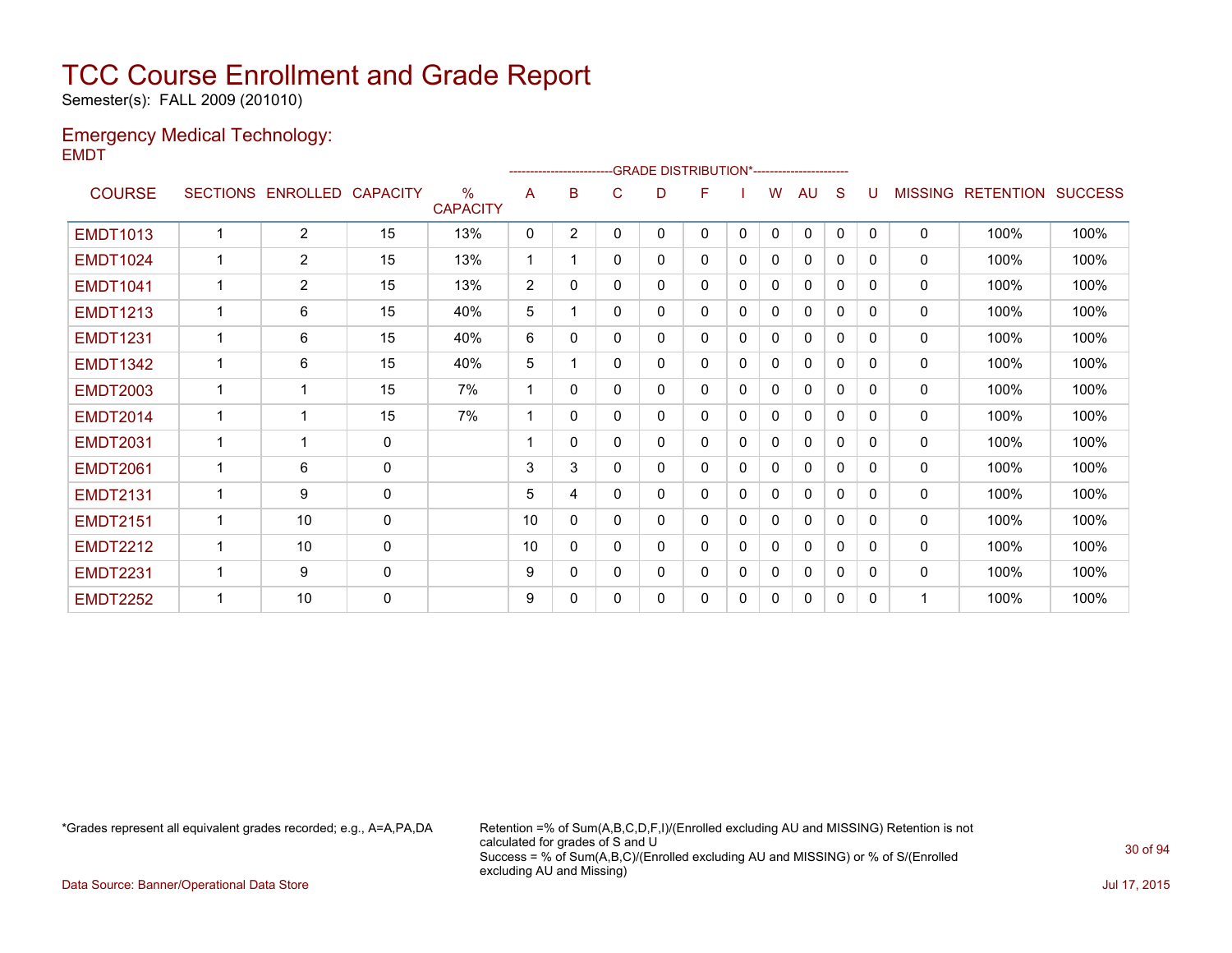Semester(s): FALL 2009 (201010)

### English: **ENGL**

|                 |                |                            |       |                      |                |                |              |              | -------------------GRADE                        DISTRIBUTION*--------------------- |                |                |              |              |              |                |                                  |      |
|-----------------|----------------|----------------------------|-------|----------------------|----------------|----------------|--------------|--------------|------------------------------------------------------------------------------------|----------------|----------------|--------------|--------------|--------------|----------------|----------------------------------|------|
| <b>COURSE</b>   |                | SECTIONS ENROLLED CAPACITY |       | %<br><b>CAPACITY</b> | A              | B              | $\mathsf{C}$ | D            | F                                                                                  |                | W              | <b>AU</b>    | S            | U            |                | <b>MISSING RETENTION SUCCESS</b> |      |
| <b>ENGL0601</b> | $\overline{2}$ | 8                          | 40    | 20%                  | $\overline{2}$ | 0              | 0            | $\mathbf{0}$ | $\mathbf{0}$                                                                       | 0              | 6              | 0            | $\mathbf 0$  | $\mathbf{0}$ | $\mathbf 0$    | 25%                              | 25%  |
| <b>ENGL0631</b> | -1             | 7                          | 20    | 35%                  | 3              | 0              | 0            | 0            | 2                                                                                  | 0              | 2              | 0            | 0            | 0            | 0              | 71%                              | 43%  |
| <b>ENGL0651</b> | $\mathbf 1$    | 5                          | 20    | 25%                  | $\overline{2}$ | 0              | 0            | $\mathbf{0}$ | 2                                                                                  | 0              | 1              | 0            | $\mathbf{0}$ | 0            | 0              | 80%                              | 40%  |
| <b>ENGL0813</b> | -1             | 4                          | 15    | 27%                  | 0              | 1              | $\mathbf{0}$ | 1            | -1                                                                                 | $\mathbf{0}$   |                | $\mathbf{0}$ | $\Omega$     | 0            | 0              | 75%                              | 25%  |
| <b>ENGL0823</b> | -1             | 4                          | 15    | 27%                  | $\mathbf{1}$   | 2              | $\mathbf{0}$ | $\mathbf{0}$ | $\mathbf{0}$                                                                       | $\mathbf{0}$   | 1              | $\mathbf{0}$ | 0            | 0            | 0              | 75%                              | 75%  |
| <b>ENGL0903</b> | 26             | 318                        | 520   | 61%                  | 67             | 60             | 44           | 20           | 43                                                                                 | 0              | 84             | 0            | $\mathbf{0}$ | 0            | 0              | 74%                              | 54%  |
| <b>ENGL0913</b> | 42             | 754                        | 840   | 90%                  | 156            | 144            | 115          | 50           | 91                                                                                 | $\mathbf{1}$   | 196            | 0            | $\mathbf{0}$ | 0            | $\mathbf{1}$   | 74%                              | 55%  |
| <b>ENGL0923</b> | 28             | 526                        | 560   | 94%                  | 106            | 78             | 81           | 35           | 92                                                                                 | 0              | 133            | 0            | $\mathbf{0}$ | $\Omega$     | 1              | 75%                              | 50%  |
| <b>ENGL0933</b> | 40             | 723                        | 800   | 90%                  | 106            | 156            | 142          | 44           | 97                                                                                 | $\mathbf{1}$   | 177            | $\Omega$     | $\Omega$     | 0            | $\mathbf{0}$   | 76%                              | 56%  |
| <b>ENGL0963</b> | 3              | 65                         | 80    | 81%                  | 25             | 8              | 8            | 8            | 8                                                                                  | $\mathbf{0}$   | 8              | $\mathbf{0}$ | $\Omega$     | 0            | 0              | 88%                              | 63%  |
| <b>ENGL1003</b> | 74             | 1,405                      | 1,526 | 92%                  | 548            | 274            | 182          | 94           | 123                                                                                | 6              | 176            | 0            | $\Omega$     | 0            | $\overline{2}$ | 87%                              | 72%  |
| <b>ENGL1083</b> | 3              | 53                         | 60    | 88%                  | $\overline{7}$ | 18             | 11           | 1            | 6                                                                                  | 0              | 10             | 0            | $\mathbf{0}$ | 0            | 0              | 81%                              | 68%  |
| <b>ENGL1113</b> | 144            | 3.080                      | 3,421 | 90%                  | 789            | 802            | 438          | 155          | 333                                                                                | 4              | 559            | 0            | 0            | 0            | 0              | 82%                              | 66%  |
| <b>ENGL1121</b> | $\overline{2}$ | 9                          | 40    | 22%                  | 3              | $\mathbf{0}$   | $\mathbf 1$  | $\mathbf{0}$ | -1                                                                                 | 0              | 4              | 0            | $\mathbf{0}$ | 0            | 0              | 56%                              | 44%  |
| <b>ENGL1131</b> | 2              | 9                          | 40    | 22%                  | 3              | $\mathbf{0}$   | $\Omega$     | $\Omega$     | 3                                                                                  | $\mathbf{0}$   | 3              | $\mathbf{0}$ | $\Omega$     | $\mathbf{0}$ | 0              | 67%                              | 33%  |
| <b>ENGL1161</b> | $\mathbf{1}$   | 4                          | 15    | 27%                  | $\overline{2}$ | $\overline{2}$ | $\Omega$     | $\mathbf{0}$ | $\mathbf{0}$                                                                       | 0              | $\mathbf{0}$   | 0            | $\mathbf{0}$ | 0            | $\mathbf 0$    | 100%                             | 100% |
| <b>ENGL1213</b> | 85             | 1,547                      | 2,056 | 75%                  | 355            | 381            | 242          | 58           | 171                                                                                | $\overline{2}$ | 336            | $\Omega$     | $\Omega$     | 0            | 0              | 78%                              | 63%  |
| <b>ENGL1691</b> | 3              | 30                         | 60    | 50%                  | 15             | 2              | 0            | 0            | 5                                                                                  | 0              | 8              | $\mathbf{0}$ | $\mathbf{0}$ | 0            | 0              | 73%                              | 57%  |
| <b>ENGL2333</b> | $\overline{2}$ | 26                         | 40    | 65%                  | $\overline{7}$ | 5              | 4            | $\Omega$     | 3                                                                                  | $\mathbf{0}$   | $\overline{7}$ | $\Omega$     | $\Omega$     | 0            | $\mathbf{0}$   | 73%                              | 62%  |
| <b>ENGL2343</b> | $\overline{2}$ | 26                         | 40    | 65%                  | 9              | 4              | 6            | 1            | $\mathbf{0}$                                                                       | $\mathbf{0}$   | 6              | $\mathbf{0}$ | $\Omega$     | $\Omega$     | 0              | 77%                              | 73%  |
| <b>ENGL2373</b> | -1             | 1                          | 10    | 10%                  | $\mathbf{1}$   | 0              | 0            | 0            | 0                                                                                  | 0              | 0              | 0            | 0            | 0            | 0              | 100%                             | 100% |
| <b>ENGL2383</b> | $\overline{c}$ | 30                         | 40    | 75%                  | 10             | 11             | 4            | $\Omega$     | $\mathbf{0}$                                                                       | 0              | 4              | 1            | $\mathbf{0}$ | 0            | 0              | 86%                              | 86%  |

\*Grades represent all equivalent grades recorded; e.g., A=A,PA,DA Retention =% of Sum(A,B,C,D,F,I)/(Enrolled excluding AU and MISSING) Retention is not calculated for grades of S and U Success = % of Sum(A,B,C)/(Enrolled excluding AU and MISSING) or % of S/(Enrolled excluding AU and Missing)

Data Source: Banner/Operational Data Store Jul 17, 2015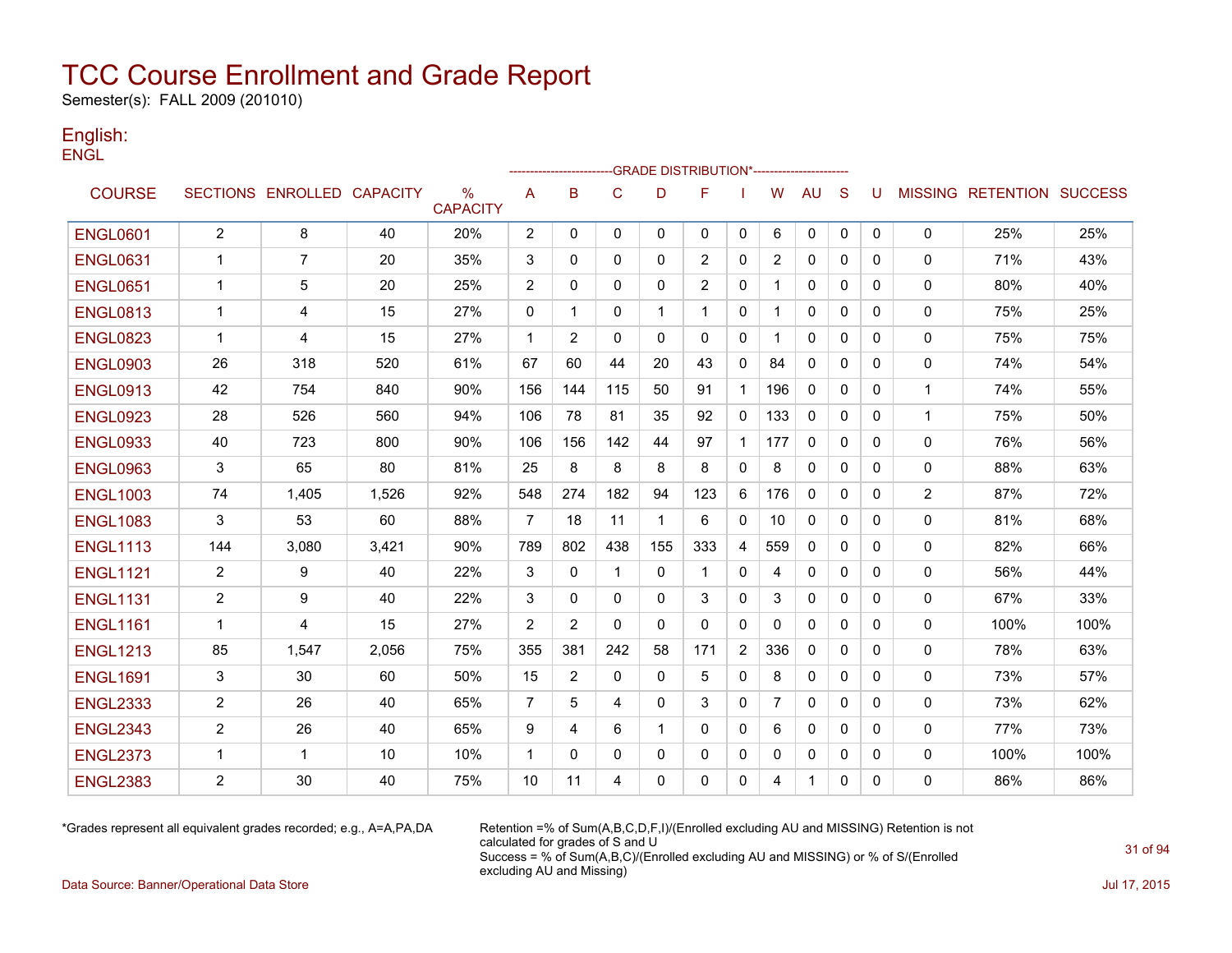Semester(s): FALL 2009 (201010)

### English: **ENGL**

|                 |                       |                            |     |                      |    | ---------------------- |                | -GRADE DISTRIBUTION*----------------------- |              |              |                |              |              |              |              |                  |                |
|-----------------|-----------------------|----------------------------|-----|----------------------|----|------------------------|----------------|---------------------------------------------|--------------|--------------|----------------|--------------|--------------|--------------|--------------|------------------|----------------|
| <b>COURSE</b>   |                       | SECTIONS ENROLLED CAPACITY |     | %<br><b>CAPACITY</b> | A  | B                      | C              | D                                           | F            |              | W              | AU           | S            | υ            | MISSING      | <b>RETENTION</b> | <b>SUCCESS</b> |
| <b>ENGL2413</b> | 8                     | 115                        | 180 | 64%                  | 43 | 23                     | 11             | 4                                           | 8            | $\mathbf 0$  | 26             | $\mathbf 0$  | 0            | $\mathbf{0}$ | 0            | 77%              | 67%            |
| <b>ENGL2443</b> | $\mathbf{2}^{\prime}$ | 35                         | 40  | 88%                  | 19 | 3                      | 3              | 2                                           | 2            | 0            | 6              | 0            | $\mathbf{0}$ | 0            | 0            | 83%              | 71%            |
| <b>ENGL2453</b> |                       | 3                          | 6   | 50%                  | 2  | 0                      | $\mathbf 0$    | 0                                           |              | 0            | 0              | 0            | 0            | $\Omega$     | 0            | 100%             | 67%            |
| <b>ENGL2473</b> | 1                     | 16                         | 20  | 80%                  | 6  | 3                      | $\mathbf 0$    | $\mathbf 0$                                 | 3            | $\mathbf{0}$ | 4              | $\mathbf{0}$ | $\mathbf{0}$ | $\Omega$     | 0            | 75%              | 56%            |
| <b>ENGL2543</b> | $\overline{2}$        | 30                         | 40  | 75%                  | 10 | 10 <sup>°</sup>        | $\mathbf 0$    | $\mathbf 0$                                 | 2            | $\mathbf{0}$ | 8              | $\mathbf 0$  | $\mathbf{0}$ | 0            | $\mathbf{0}$ | 73%              | 67%            |
| <b>ENGL2653</b> | 1                     | 20                         | 20  | 100%                 | 13 | 3                      | $\Omega$       | $\mathbf 0$                                 | $\mathbf{0}$ | $\mathbf{0}$ | 4              | $\mathbf{0}$ | $\mathbf{0}$ | $\Omega$     | 0            | 80%              | 80%            |
| <b>ENGL2663</b> | 1                     | 13                         | 20  | 65%                  | 9  | $\mathbf{0}$           | $\mathbf 0$    | $\mathbf 0$                                 | $\mathbf{0}$ | $\mathbf{0}$ | 4              | $\mathbf{0}$ | $\mathbf{0}$ | $\Omega$     | $\mathbf 0$  | 69%              | 69%            |
| <b>ENGL2673</b> | ٠                     | 8                          | 20  | 40%                  | 3  | 0                      | 0              | 0                                           |              | $\mathbf{0}$ | 4              | $\mathbf{0}$ | $\mathbf{0}$ | 0            | 0            | 50%              | 38%            |
| <b>ENGL2773</b> | $\overline{2}$        | 28                         | 40  | 70%                  | 7  | 8                      | $\overline{2}$ | 0                                           | 2            | $\mathbf{0}$ | 9              | $\mathbf{0}$ | $\mathbf{0}$ | $\Omega$     | $\mathbf{0}$ | 68%              | 61%            |
| <b>ENGL2883</b> | $\overline{2}$        | 29                         | 40  | 72%                  | 10 | 8                      | 3              |                                             | 3            | 0            | 4              | 0            | 0            | 0            | 0            | 86%              | 72%            |
| <b>ENGL2991</b> |                       | 2                          | 25  | 8%                   | 0  | 0                      | 0              | 0                                           | 0            | $\mathbf{0}$ | $\overline{2}$ | $\mathbf{0}$ | $\mathbf{0}$ | $\Omega$     | 0            | $0\%$            | $0\%$          |
| <b>ENGL2993</b> | ٠                     | 13                         | 20  | 65%                  | 3  | 0                      | 0              | 0                                           | $\mathbf{0}$ | $\mathbf{0}$ |                | 9            | $\mathbf{0}$ | $\Omega$     | 0            | 75%              | 75%            |

\*Grades represent all equivalent grades recorded; e.g., A=A,PA,DA Retention =% of Sum(A,B,C,D,F,I)/(Enrolled excluding AU and MISSING) Retention is not calculated for grades of S and U Success = % of Sum(A,B,C)/(Enrolled excluding AU and MISSING) or % of S/(Enrolled excluding AU and Missing)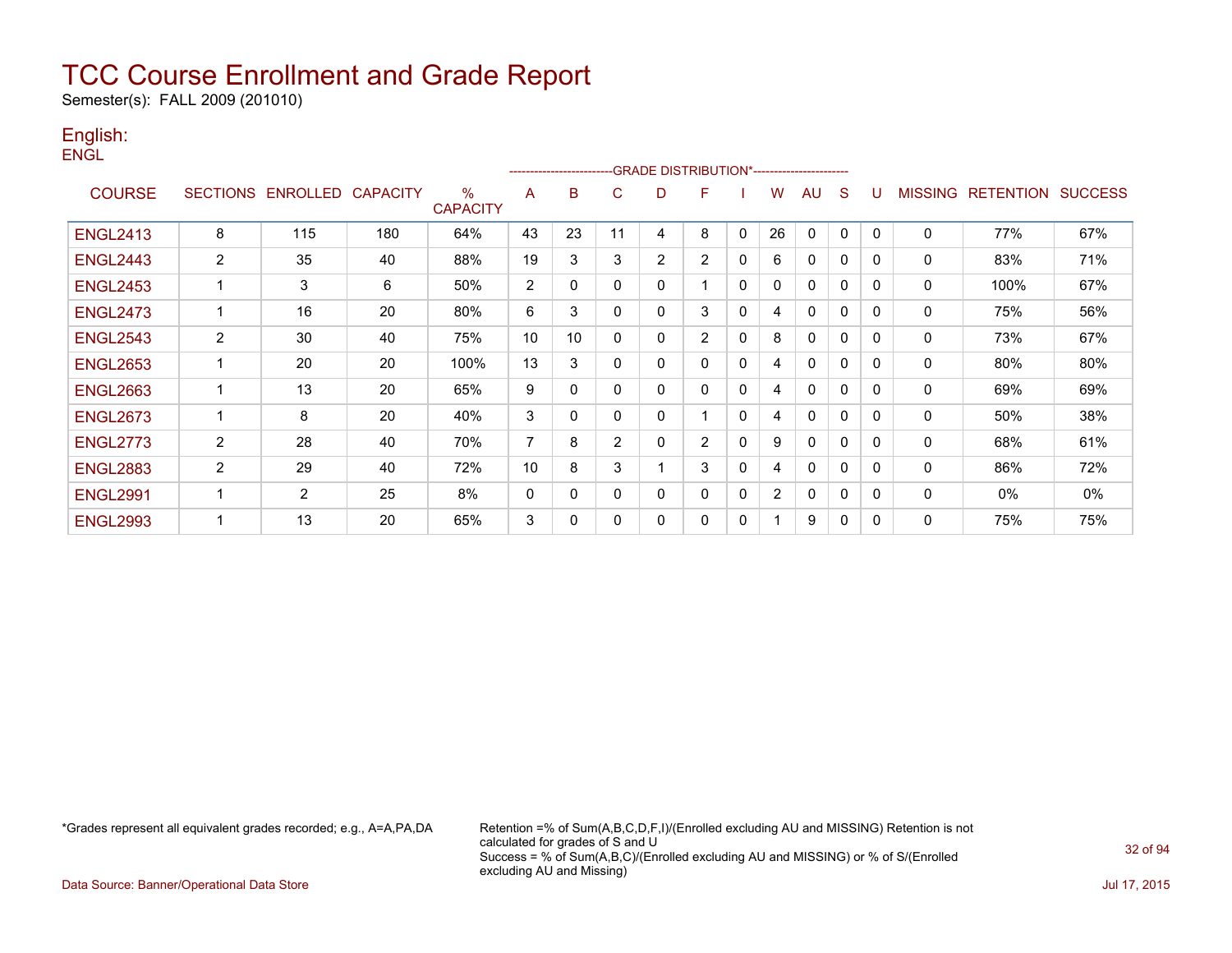Semester(s): FALL 2009 (201010)

### Engineering:

**ENGR** 

|                 |                 |                   |     |                      |                | ---------------------- |              |              | -GRADE DISTRIBUTION*----------------------- |              |                |              |              |          |                |                  |                |
|-----------------|-----------------|-------------------|-----|----------------------|----------------|------------------------|--------------|--------------|---------------------------------------------|--------------|----------------|--------------|--------------|----------|----------------|------------------|----------------|
| <b>COURSE</b>   | <b>SECTIONS</b> | ENROLLED CAPACITY |     | %<br><b>CAPACITY</b> | A              | B                      | C            | D            | F                                           |              | W              | AU           | S            |          | <b>MISSING</b> | <b>RETENTION</b> | <b>SUCCESS</b> |
| <b>ENGR1111</b> | 3               | 102               | 106 | 96%                  | 65             | 16                     | 3            |              | 4                                           | $\mathbf{0}$ | 13             | $\mathbf{0}$ | $\mathbf{0}$ | $\Omega$ | $\Omega$       | 87%              | 82%            |
| <b>ENGR1132</b> | 3               | 48                | 48  | 100%                 | 27             | 12                     | $\Omega$     | 0            | 0                                           | $\mathbf 0$  | 9              | $\mathbf{0}$ | 0            | $\Omega$ | 0              | 81%              | 81%            |
| <b>ENGR1242</b> | 3               | 44                | 46  | 96%                  | 31             | 11                     | $\mathbf{0}$ | 0            | 0                                           | 0            | $\overline{2}$ | 0            | 0            | 0        | 0              | 95%              | 95%            |
| <b>ENGR1313</b> | $\mathbf{1}$    | 19                | 20  | 95%                  | 13             | 3                      | $\Omega$     | 0            | 0                                           | $\Omega$     | 3              | $\Omega$     | $\Omega$     | 0        | $\mathbf{0}$   | 84%              | 84%            |
| <b>ENGR1363</b> |                 | 9                 | 25  | 36%                  | 8              |                        | $\mathbf{0}$ | 0            | 0                                           | 0            | 0              | $\mathbf{0}$ | $\Omega$     | $\Omega$ | 0              | 100%             | 100%           |
| <b>ENGR1443</b> | 1               | $\overline{7}$    | 15  | 47%                  | 6              | 0                      | $\mathbf{0}$ | 0            | 0                                           | $\mathbf{0}$ |                | 0            | 0            | $\Omega$ | 0              | 86%              | 86%            |
| <b>ENGR1463</b> | $\mathbf 1$     | 11                | 15  | 73%                  | $\overline{7}$ | 3                      | $\Omega$     | 0            | 0                                           | $\mathbf 0$  |                | $\mathbf{0}$ | $\Omega$     | 0        | 0              | 91%              | 91%            |
| <b>ENGR2103</b> | 3               | 63                | 80  | 79%                  | 23             | 12                     | 10           | 0            |                                             | 0            | 17             | $\mathbf{0}$ | 0            | $\Omega$ | 0              | 73%              | 71%            |
| <b>ENGR2143</b> | $\overline{2}$  | 28                | 60  | 47%                  | 9              | 4                      | 8            |              | 0                                           | $\mathbf 0$  | 6              | 0            | 0            | 0        | 0              | 79%              | 75%            |
| <b>ENGR2213</b> | $\overline{2}$  | 40                | 60  | 67%                  | 8              | 9                      | 8            | 5            |                                             | $\Omega$     | 8              | 1            | $\Omega$     | 0        | $\mathbf{0}$   | 79%              | 64%            |
| <b>ENGR2262</b> |                 | 1                 | 5   | 20%                  | 0              | $\Omega$               | $\mathbf{0}$ | $\mathbf{0}$ | 0                                           | $\mathbf 0$  |                | $\mathbf{0}$ | 0            | $\Omega$ | 0              | $0\%$            | 0%             |
| <b>ENGR2523</b> | 3               | 46                | 80  | 58%                  | 8              | 18                     | 6            |              | 0                                           | 0            | 13             | 0            | 0            | $\Omega$ | 0              | 72%              | 70%            |
| <b>ENGR2543</b> | $\mathbf 1$     | $\overline{7}$    | 15  | 47%                  | 5              |                        | $\Omega$     | 0            | 0                                           | 0            |                | $\mathbf{0}$ | $\Omega$     | $\Omega$ | 0              | 86%              | 86%            |
| <b>ENGR2613</b> | 3               | 29                | 45  | 64%                  | 4              | 10                     | 6            |              | 0                                           | 0            | 8              | $\Omega$     | 0            | $\Omega$ | 0              | 72%              | 69%            |
| <b>ENGR2643</b> |                 | 1                 | 0   |                      |                | 0                      | $\Omega$     | 0            | 0                                           | 0            | 0              | 0            | 0            | 0        | 0              | 100%             | 100%           |

\*Grades represent all equivalent grades recorded; e.g., A=A,PA,DA Retention =% of Sum(A,B,C,D,F,I)/(Enrolled excluding AU and MISSING) Retention is not calculated for grades of S and U Success = % of Sum(A,B,C)/(Enrolled excluding AU and MISSING) or % of S/(Enrolled excluding AU and Missing)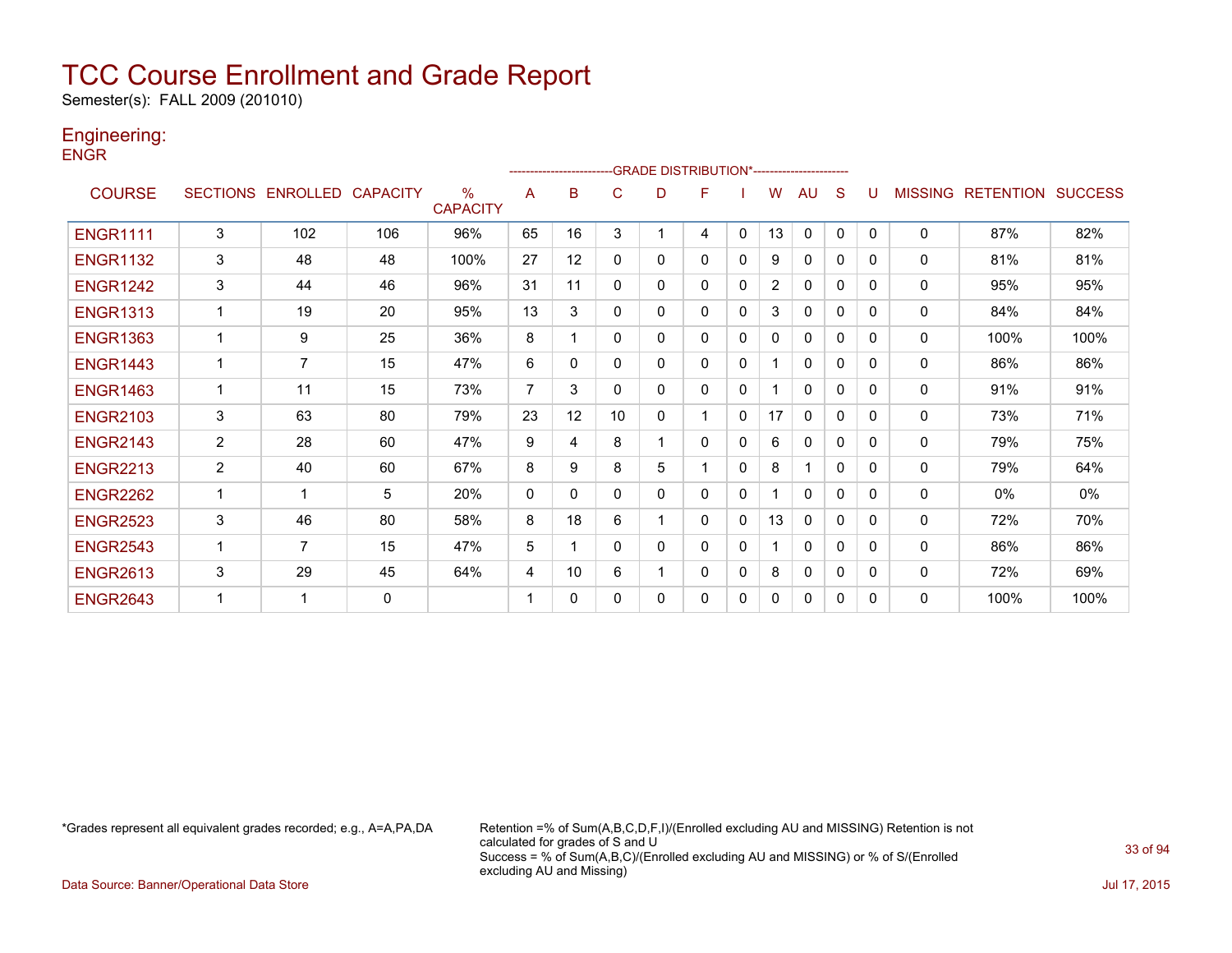Semester(s): FALL 2009 (201010)

#### English as a Second Language: **ESLG**

|                 |                 |                   |    |                         | ------------------------ |                |                |   | -GRADE DISTRIBUTION*----------------------- |              |              |              |   |          |                |                  |                |
|-----------------|-----------------|-------------------|----|-------------------------|--------------------------|----------------|----------------|---|---------------------------------------------|--------------|--------------|--------------|---|----------|----------------|------------------|----------------|
| <b>COURSE</b>   | <b>SECTIONS</b> | ENROLLED CAPACITY |    | $\%$<br><b>CAPACITY</b> | A                        | B              | C.             | D | F                                           |              | w            | AU           | S |          | <b>MISSING</b> | <b>RETENTION</b> | <b>SUCCESS</b> |
| <b>ESLG0513</b> |                 | 5                 | 15 | 33%                     |                          | 2              |                |   |                                             | 0            | 0            | $\mathbf{0}$ | 0 | $\Omega$ | 0              | 100%             | 60%            |
| <b>ESLG0523</b> |                 | 12                | 15 | 80%                     | 6                        | 3              | 3              | 0 | 0                                           | 0            | 0            | $\mathbf{0}$ | 0 | $\Omega$ | 0              | 100%             | 100%           |
| <b>ESLG0533</b> |                 | 16                | 15 | 107%                    | 5                        | 6              | $\overline{2}$ |   | 0                                           | 2            | $\mathbf{0}$ | $\mathbf{0}$ | 0 | $\Omega$ | 0              | 100%             | 81%            |
| <b>ESLG0543</b> |                 | 11                | 15 | 73%                     | 4                        | 2              |                | 3 | 0                                           |              | $\mathbf{0}$ | $\mathbf{0}$ | 0 | $\Omega$ | 0              | 100%             | 64%            |
| <b>ESLG0643</b> | $\overline{2}$  | 16                | 25 | 64%                     | $\overline{7}$           | ⇁              | 0              | 0 |                                             | 0            |              | 0            | 0 | 0        | 0              | 94%              | 88%            |
| <b>ESLG0713</b> |                 | 10                | 15 | 67%                     | 10                       | 0              | $\Omega$       | 0 | 0                                           | 0            | 0            | $\mathbf{0}$ | 0 | 0        | 0              | 100%             | 100%           |
| <b>ESLG0723</b> | $\overline{2}$  | 19                | 30 | 63%                     | 13                       | $\overline{2}$ |                |   | $\overline{2}$                              | 0            | 0            | $\mathbf{0}$ | 0 | 0        | 0              | 100%             | 84%            |
| <b>ESLG0733</b> | $\overline{2}$  | 18                | 25 | 72%                     | 12                       | 6              | 0              |   | 0                                           | 0            | 0            | $\mathbf{0}$ | 0 | $\Omega$ | 0              | 100%             | 100%           |
| <b>ESLG0743</b> |                 | 9                 | 15 | 60%                     | $\overline{7}$           | 2              | $\Omega$       | 0 | 0                                           | $\mathbf{0}$ | $\mathbf{0}$ | $\mathbf{0}$ | 0 | $\Omega$ | $\mathbf{0}$   | 100%             | 100%           |
| <b>ESLG0753</b> |                 | 9                 | 15 | 60%                     | $\overline{ }$           | $\overline{2}$ | $\Omega$       | ი | 0                                           | 0            | $\mathbf{0}$ | $\mathbf{0}$ | 0 | $\Omega$ | 0              | 100%             | 100%           |
| <b>ESLG0993</b> | 3               | 27                | 45 | 60%                     | 21                       | 3              |                | 0 | 0                                           |              | 0            |              | 0 | 0        | 0              | 100%             | 96%            |

\*Grades represent all equivalent grades recorded; e.g., A=A,PA,DA Retention =% of Sum(A,B,C,D,F,I)/(Enrolled excluding AU and MISSING) Retention is not calculated for grades of S and U Success = % of Sum(A,B,C)/(Enrolled excluding AU and MISSING) or % of S/(Enrolled excluding AU and Missing)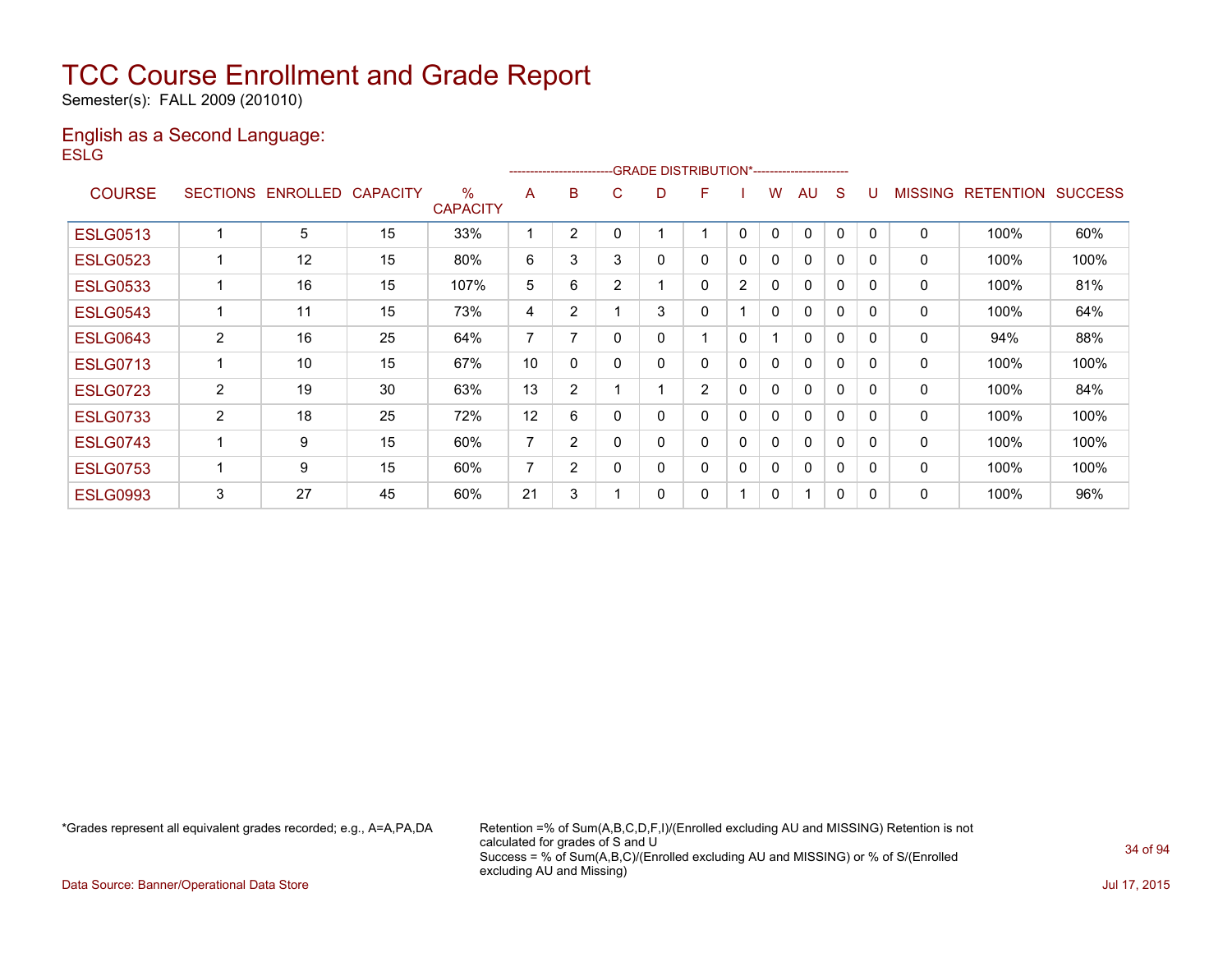Semester(s): FALL 2009 (201010)

### Fire and Emergency Services: FESR

|                 |                            |    |                         |    |    |     | ------------------------GRADE DISTRIBUTION*----------------------- |    |   |                      |              |              |          |                |                  |                |
|-----------------|----------------------------|----|-------------------------|----|----|-----|--------------------------------------------------------------------|----|---|----------------------|--------------|--------------|----------|----------------|------------------|----------------|
| <b>COURSE</b>   | SECTIONS ENROLLED CAPACITY |    | $\%$<br><b>CAPACITY</b> | А  | B  | C.  | D                                                                  | F  |   | W                    | AU           | <sub>S</sub> |          | <b>MISSING</b> | <b>RETENTION</b> | <b>SUCCESS</b> |
| <b>FESR1313</b> | 63                         | 80 | 79%                     |    | 13 | -11 | 10                                                                 | 6  | 0 | 16                   | $\Omega$     | 0            | - 0      | 0              | 75%              | 49%            |
| <b>FESR1333</b> | 38                         | 40 | 95%                     | 15 | 5  | 6   |                                                                    | 3  |   | 5                    | 0            | 0            | $\Omega$ | 0              | 87%              | 68%            |
| <b>FESR1353</b> | 45                         | 60 | 75%                     | 20 | 8  |     |                                                                    |    |   |                      | $\mathbf{0}$ | 0            | $\Omega$ | 0              | 84%              | 69%            |
| <b>FESR2313</b> | 27                         | 40 | 68%                     | ⇁  | 9  |     | 3                                                                  | C. |   | $\mathbf{2}$         | $\mathbf{0}$ | 0            | $\Omega$ | 0              | 93%              | 74%            |
| <b>FESR2433</b> | 15                         | 20 | 75%                     | 9  | 3  |     |                                                                    |    |   | $\mathbf{2}^{\circ}$ | $\mathbf{0}$ | 0            |          | 0              | 87%              | 80%            |
| <b>FESR2463</b> |                            | 20 | 35%                     | 3  | 3  |     |                                                                    | 0  |   |                      | $\mathbf{0}$ | 0            | 0        | 0              | 86%              | 86%            |

\*Grades represent all equivalent grades recorded; e.g., A=A,PA,DA Retention =% of Sum(A,B,C,D,F,I)/(Enrolled excluding AU and MISSING) Retention is not calculated for grades of S and U Success = % of Sum(A,B,C)/(Enrolled excluding AU and MISSING) or % of S/(Enrolled excluding AU and Missing)

Data Source: Banner/Operational Data Store Jul 17, 2015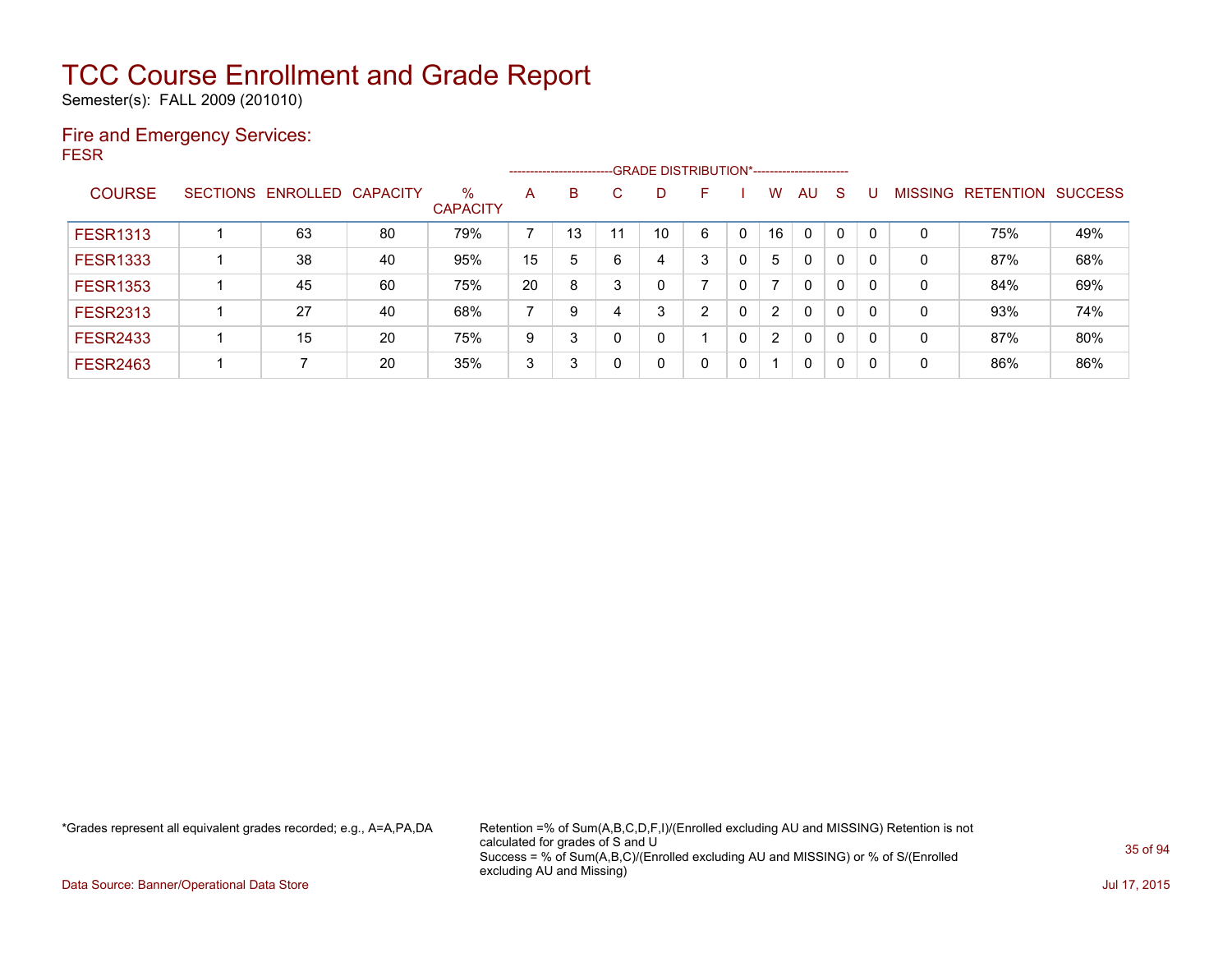Semester(s): FALL 2009 (201010)

#### French: FREN

|                 |   |                            |     | -GRADE DISTRIBUTION*-----------------------<br>--------------------- |    |    |    |   |    |  |          |    |          |  |                |                  |                |  |
|-----------------|---|----------------------------|-----|----------------------------------------------------------------------|----|----|----|---|----|--|----------|----|----------|--|----------------|------------------|----------------|--|
| <b>COURSE</b>   |   | SECTIONS ENROLLED CAPACITY |     | $\%$<br><b>CAPACITY</b>                                              | A  | B  | C  | D | н. |  | W        | AU | -S       |  | <b>MISSING</b> | <b>RETENTION</b> | <b>SUCCESS</b> |  |
| <b>FREN1103</b> | 6 | 98                         | 150 | 65%                                                                  | 25 | 21 | 15 | 5 |    |  | 23       | 2  | $\Omega$ |  | 0              | 76%              | 64%            |  |
| <b>FREN1213</b> | 3 | 22                         | 50  | 44%                                                                  |    | 6  |    |   | 0  |  | 5        |    | 0        |  | 0              | 76%              | 71%            |  |
| <b>FREN1313</b> |   | 12                         | 20  | 60%                                                                  | 4  | 2  |    |   | 0  |  | 3        |    | 0        |  | 0              | 73%              | 73%            |  |
| <b>FREN1413</b> |   |                            | 20  | 35%                                                                  | っ  |    |    |   |    |  | 4        |    | 0        |  | 0              | 33%              | 33%            |  |
| <b>FREN2993</b> |   | 9                          | 15  | 60%                                                                  | 3  |    |    |   |    |  | $\Omega$ | 4  | 0        |  | 0              | 100%             | 80%            |  |

\*Grades represent all equivalent grades recorded; e.g., A=A,PA,DA Retention =% of Sum(A,B,C,D,F,I)/(Enrolled excluding AU and MISSING) Retention is not calculated for grades of S and U Success = % of Sum(A,B,C)/(Enrolled excluding AU and MISSING) or % of S/(Enrolled excluding AU and Missing)

Data Source: Banner/Operational Data Store Jul 17, 2015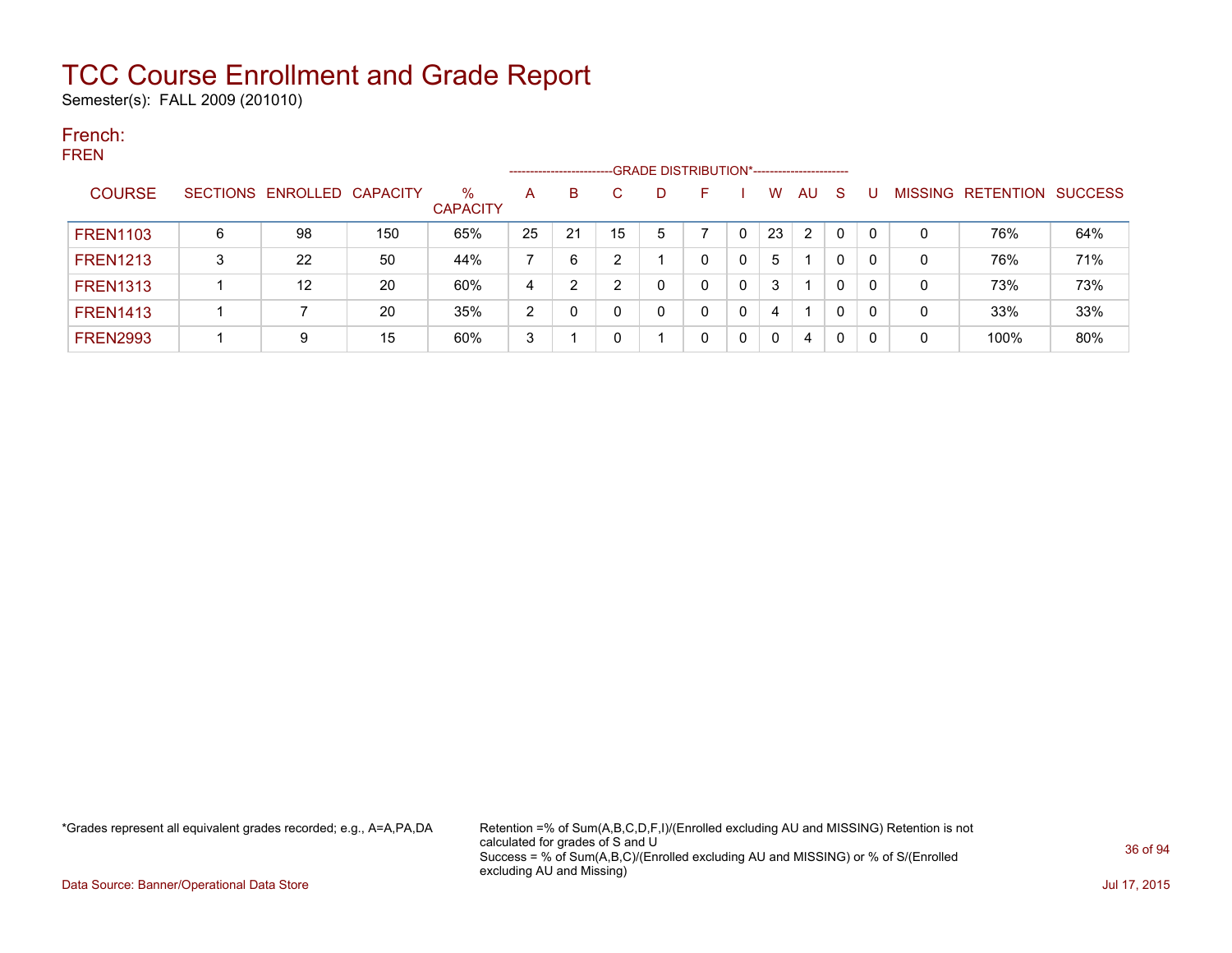Semester(s): FALL 2009 (201010)

### Geography:

| <b>GEOG</b>     |                 |                   |     |                         | -------------------- |     |          |                | -GRADE DISTRIBUTION*---------------------- |              |                |              |              |              |                |                  |                |
|-----------------|-----------------|-------------------|-----|-------------------------|----------------------|-----|----------|----------------|--------------------------------------------|--------------|----------------|--------------|--------------|--------------|----------------|------------------|----------------|
| <b>COURSE</b>   | <b>SECTIONS</b> | ENROLLED CAPACITY |     | $\%$<br><b>CAPACITY</b> | A                    | B   | C.       | D              | F                                          |              | w              | AU           | S            |              | <b>MISSING</b> | <b>RETENTION</b> | <b>SUCCESS</b> |
| GEOG1014        | $\overline{2}$  | 38                | 64  | 59%                     | 5                    |     | 8        | $\overline{2}$ | 6                                          | $\mathbf{0}$ | 10             | $\mathbf{0}$ | $\mathbf{0}$ | $\Omega$     | 0              | 74%              | 53%            |
| <b>GEOG1043</b> | 24              | 520               | 646 | 80%                     | 167                  | 140 | 109      | 23             | 24                                         | $\mathbf{0}$ | 57             | $\mathbf{0}$ | $\mathbf{0}$ | $\mathbf{0}$ | $\mathbf{0}$   | 89%              | 80%            |
| GEOG2013        | 4               | 41                | 108 | 38%                     | 17                   |     | 4        | 4              | 2                                          | 0            | $\overline{ }$ | $\mathbf{0}$ | $\mathbf{0}$ | 0            | 0              | 83%              | 68%            |
| GEOG2033        | 3               | 47                | 75  | 63%                     | 16                   | 15  | ⇁        | 2              |                                            | 0            | 5              |              | $\mathbf{0}$ | 0            | 0              | 89%              | 83%            |
| GEOG2153        | 9               | 29                | 87  | 33%                     | 12                   | 4   | 5        | 3              |                                            | $\mathbf 0$  | 4              | $\mathbf{0}$ | $\mathbf{0}$ | 0            | $\mathbf{0}$   | 86%              | 72%            |
| <b>GEOG2344</b> |                 |                   | 20  | 5%                      | 0                    |     | $\Omega$ | Ω              | 0                                          | $\mathbf{0}$ | 0              | 0            | 0            | 0            | 0              | 100%             | 100%           |
| <b>GEOG2354</b> |                 | 3                 | 20  | 15%                     | $\overline{2}$       | 0   |          | 0              | 0                                          | 0            |                | $\mathbf 0$  | 0            | 0            | 0              | 67%              | 67%            |

\*Grades represent all equivalent grades recorded; e.g., A=A,PA,DA Retention =% of Sum(A,B,C,D,F,I)/(Enrolled excluding AU and MISSING) Retention is not calculated for grades of S and U Success = % of Sum(A,B,C)/(Enrolled excluding AU and MISSING) or % of S/(Enrolled excluding AU and Missing)

Data Source: Banner/Operational Data Store Jul 17, 2015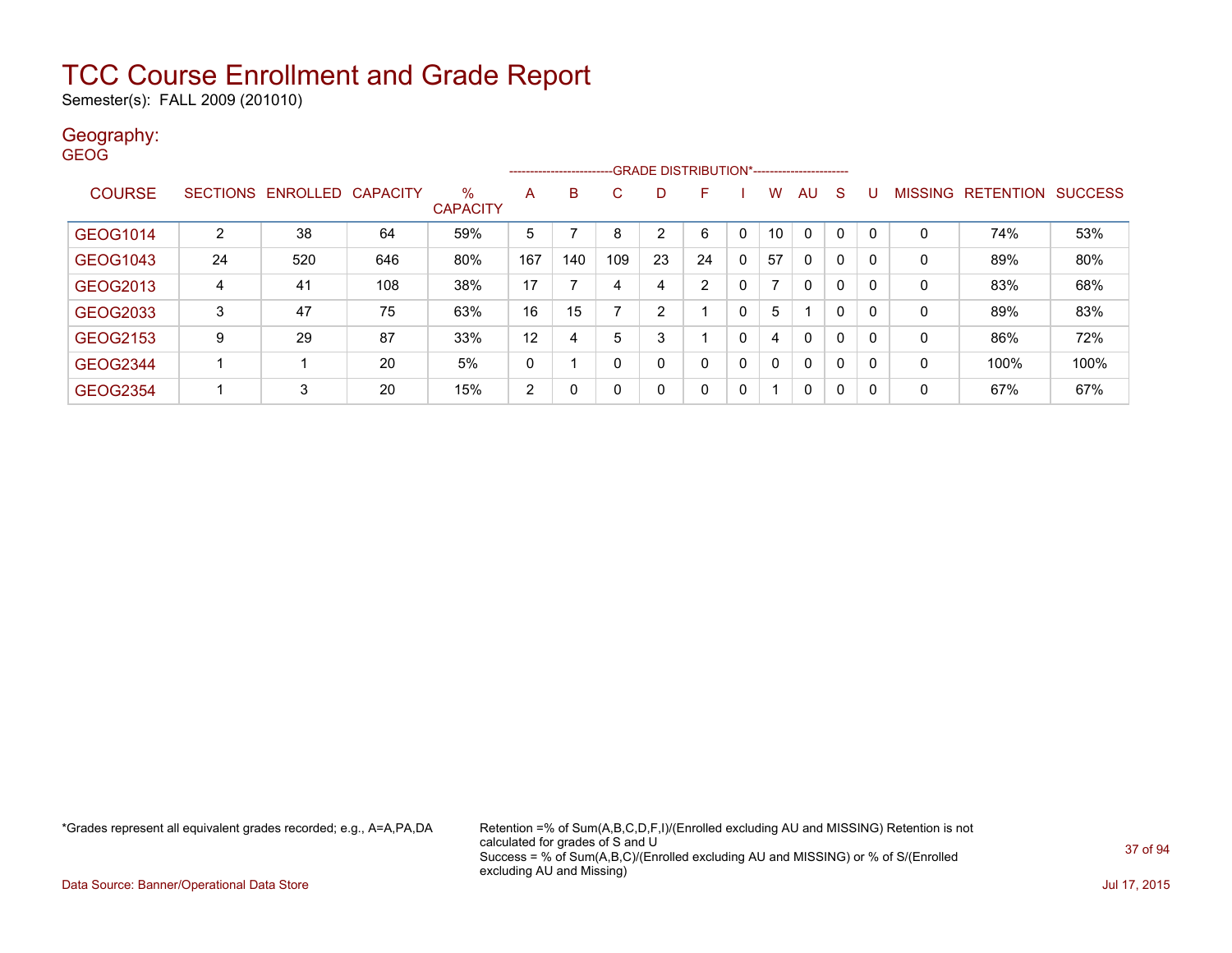Semester(s): FALL 2009 (201010)

### Geology:

| <b>GEOL</b>     |                            |    |                      |    |    |                | -GRADE DISTRIBUTION*----------------------- |          |    |              |       |                           |     |
|-----------------|----------------------------|----|----------------------|----|----|----------------|---------------------------------------------|----------|----|--------------|-------|---------------------------|-----|
| <b>COURSE</b>   | SECTIONS ENROLLED CAPACITY |    | %<br><b>CAPACITY</b> | A. | B. | $\overline{C}$ | D.                                          |          |    | WAUS         | - U - | MISSING RETENTION SUCCESS |     |
| <b>GEOL1014</b> | 62                         | 65 | 95%                  | 28 | 13 | -8             |                                             | $\Omega$ | 11 | $\mathbf{0}$ |       | 82%                       | 79% |
| <b>GEOL1113</b> | 38                         | 44 | 86%                  |    |    |                |                                             |          | 10 |              |       | 74%                       | 47% |

\*Grades represent all equivalent grades recorded; e.g., A=A,PA,DA Retention =% of Sum(A,B,C,D,F,I)/(Enrolled excluding AU and MISSING) Retention is not calculated for grades of S and U Success = % of Sum(A,B,C)/(Enrolled excluding AU and MISSING) or % of S/(Enrolled excluding AU and Missing)

Data Source: Banner/Operational Data Store Jul 17, 2015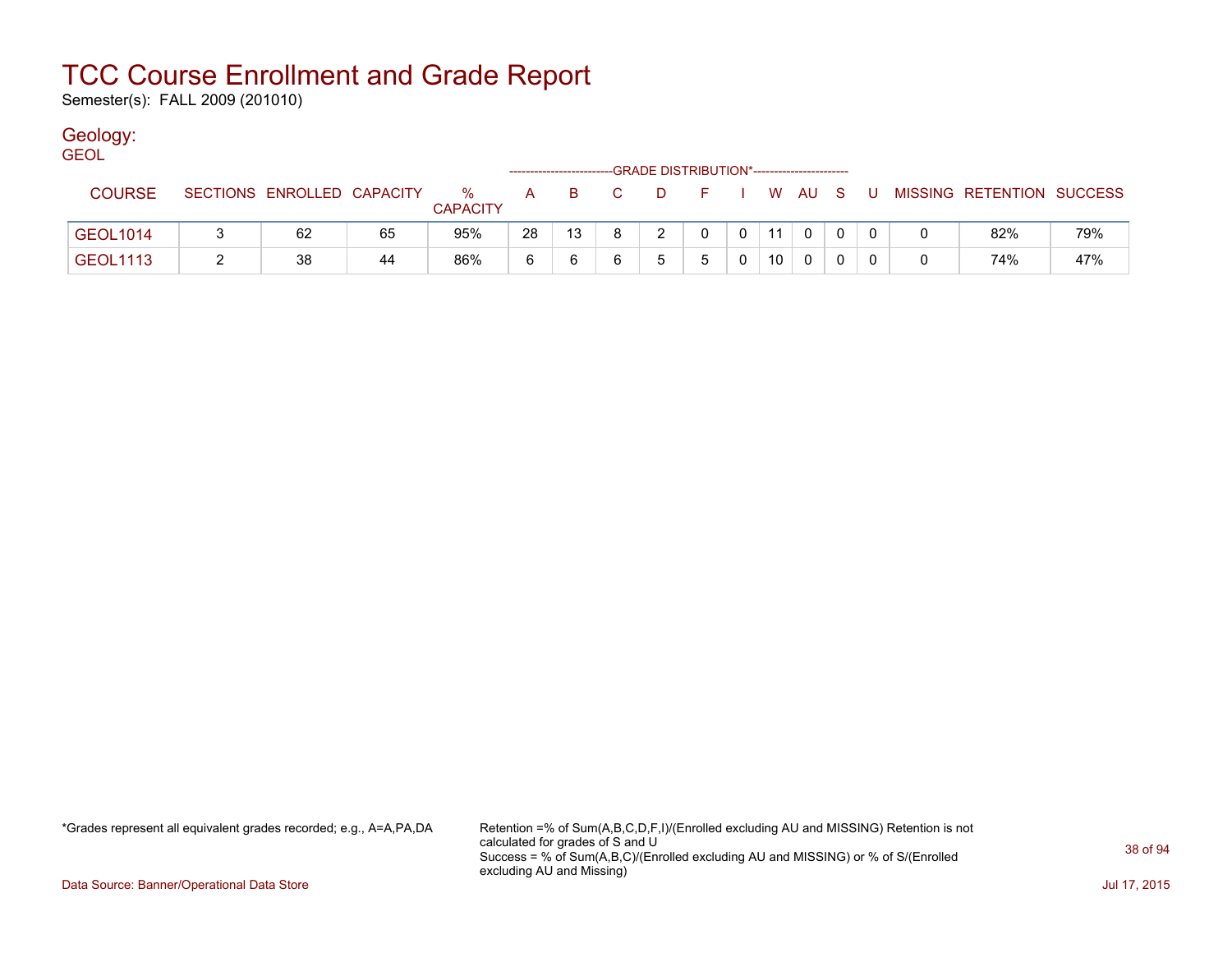Semester(s): FALL 2009 (201010)

### Geographical Information Sys:

**GIS** 

|                |                            |    |                         |   |    | -GRADE DISTRIBUTION*----------------------- |  |              |              |  |   |                                  |      |
|----------------|----------------------------|----|-------------------------|---|----|---------------------------------------------|--|--------------|--------------|--|---|----------------------------------|------|
| <b>COURSE</b>  | SECTIONS ENROLLED CAPACITY |    | $\%$<br><b>CAPACITY</b> | A | B. |                                             |  | W            | AU           |  |   | <b>MISSING RETENTION SUCCESS</b> |      |
| <b>GIS2344</b> | 10                         | 20 | 50%                     | 4 |    |                                             |  | 3            | 2            |  |   | 62%                              | 62%  |
| <b>GIS2373</b> |                            | 20 | 25%                     | 4 |    |                                             |  |              | $\mathbf{0}$ |  | 0 | 80%                              | 80%  |
| <b>GIS2383</b> | 4                          | 20 | 20%                     | 4 |    |                                             |  | $\mathbf{0}$ | 0            |  |   | 100%                             | 100% |

\*Grades represent all equivalent grades recorded; e.g., A=A,PA,DA Retention =% of Sum(A,B,C,D,F,I)/(Enrolled excluding AU and MISSING) Retention is not calculated for grades of S and U Success = % of Sum(A,B,C)/(Enrolled excluding AU and MISSING) or % of S/(Enrolled excluding AU and Missing)

Data Source: Banner/Operational Data Store Jul 17, 2015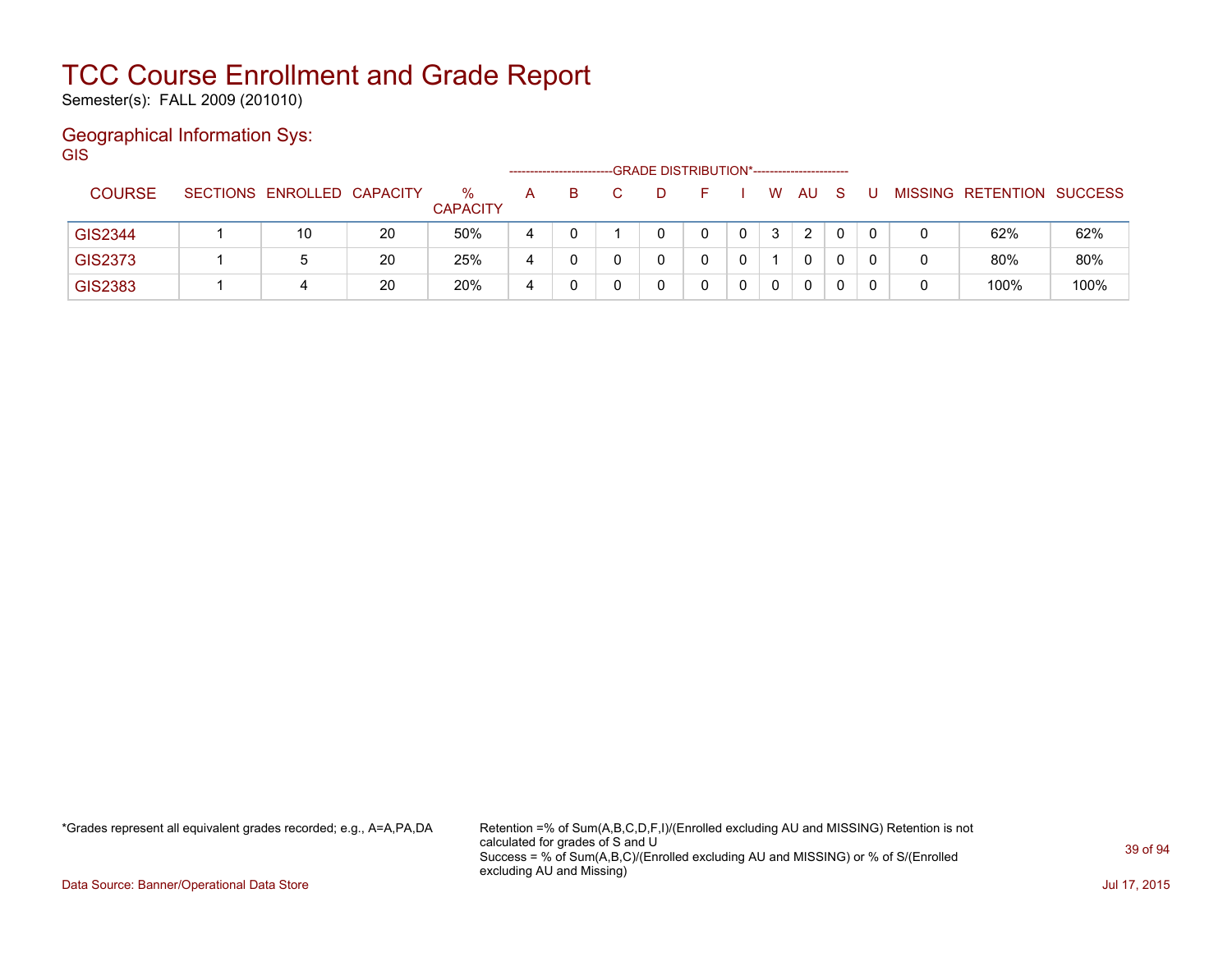Semester(s): FALL 2009 (201010)

### Gaming Operations:

| <b>GMOP</b>     |                            |    |                         |   |          | -GRADE DISTRIBUTION*----------------------- |         |  |              |     |                           |     |
|-----------------|----------------------------|----|-------------------------|---|----------|---------------------------------------------|---------|--|--------------|-----|---------------------------|-----|
| <b>COURSE</b>   | SECTIONS ENROLLED CAPACITY |    | $\%$<br><b>CAPACITY</b> | A | <b>B</b> | D.                                          | $F = 1$ |  | i WAUS       | - U | MISSING RETENTION SUCCESS |     |
| <b>GMOP1113</b> |                            | 20 | 45%                     |   |          |                                             |         |  | $\mathbf{0}$ |     | 89%                       | 78% |
| <b>GMOP1213</b> | 16                         | 20 | 80%                     |   |          |                                             |         |  | 0            |     | 100%                      | 94% |

\*Grades represent all equivalent grades recorded; e.g., A=A,PA,DA Retention =% of Sum(A,B,C,D,F,I)/(Enrolled excluding AU and MISSING) Retention is not calculated for grades of S and U Success = % of Sum(A,B,C)/(Enrolled excluding AU and MISSING) or % of S/(Enrolled excluding AU and Missing)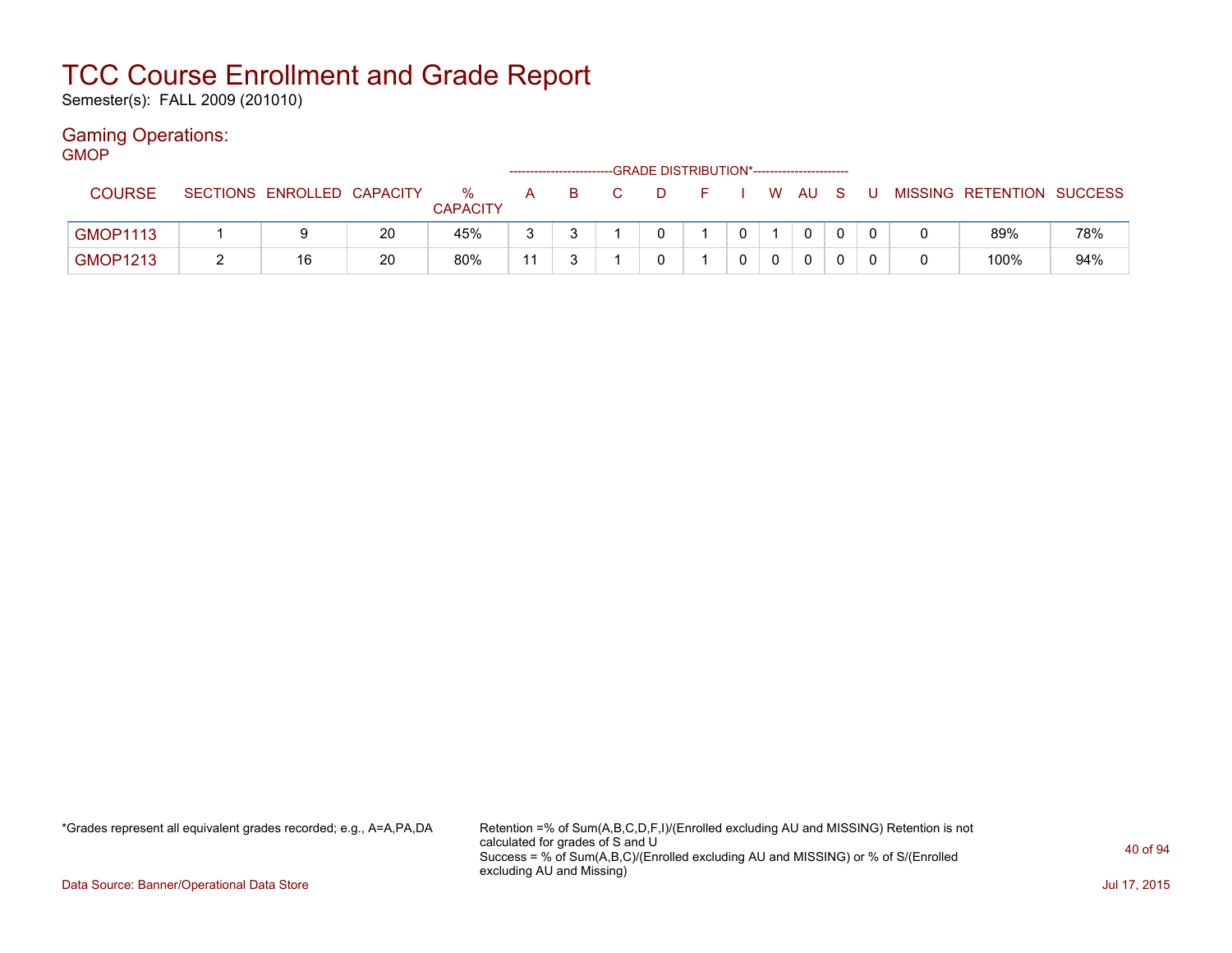Semester(s): FALL 2009 (201010)

#### German: COM<sup>M</sup>

| URIVIIN |                 |                            |    |                         | -------------------- |    | -GRADE DISTRIBUTION*----------------------- |   |   |     |     |    |   |                           |      |
|---------|-----------------|----------------------------|----|-------------------------|----------------------|----|---------------------------------------------|---|---|-----|-----|----|---|---------------------------|------|
|         | <b>COURSE</b>   | SECTIONS ENROLLED CAPACITY |    | $\%$<br><b>CAPACITY</b> | A                    | B. |                                             | ⊢ | W | AU. | - S | -U |   | MISSING RETENTION SUCCESS |      |
|         | <b>GRMN1103</b> | 32                         | 50 | 64%                     | 11                   | 10 |                                             | 4 |   | 0   |     |    |   | 97%                       | 75%  |
|         | <b>GRMN1201</b> |                            | 25 | 28%                     |                      |    |                                             |   |   | 0   |     |    | 0 | 100%                      | 100% |
|         | <b>GRMN2213</b> | 10                         | 25 | 40%                     | 8                    |    |                                             |   |   | 0   |     |    | 0 | 100%                      | 100% |

\*Grades represent all equivalent grades recorded; e.g., A=A,PA,DA Retention =% of Sum(A,B,C,D,F,I)/(Enrolled excluding AU and MISSING) Retention is not calculated for grades of S and U Success = % of Sum(A,B,C)/(Enrolled excluding AU and MISSING) or % of S/(Enrolled excluding AU and Missing)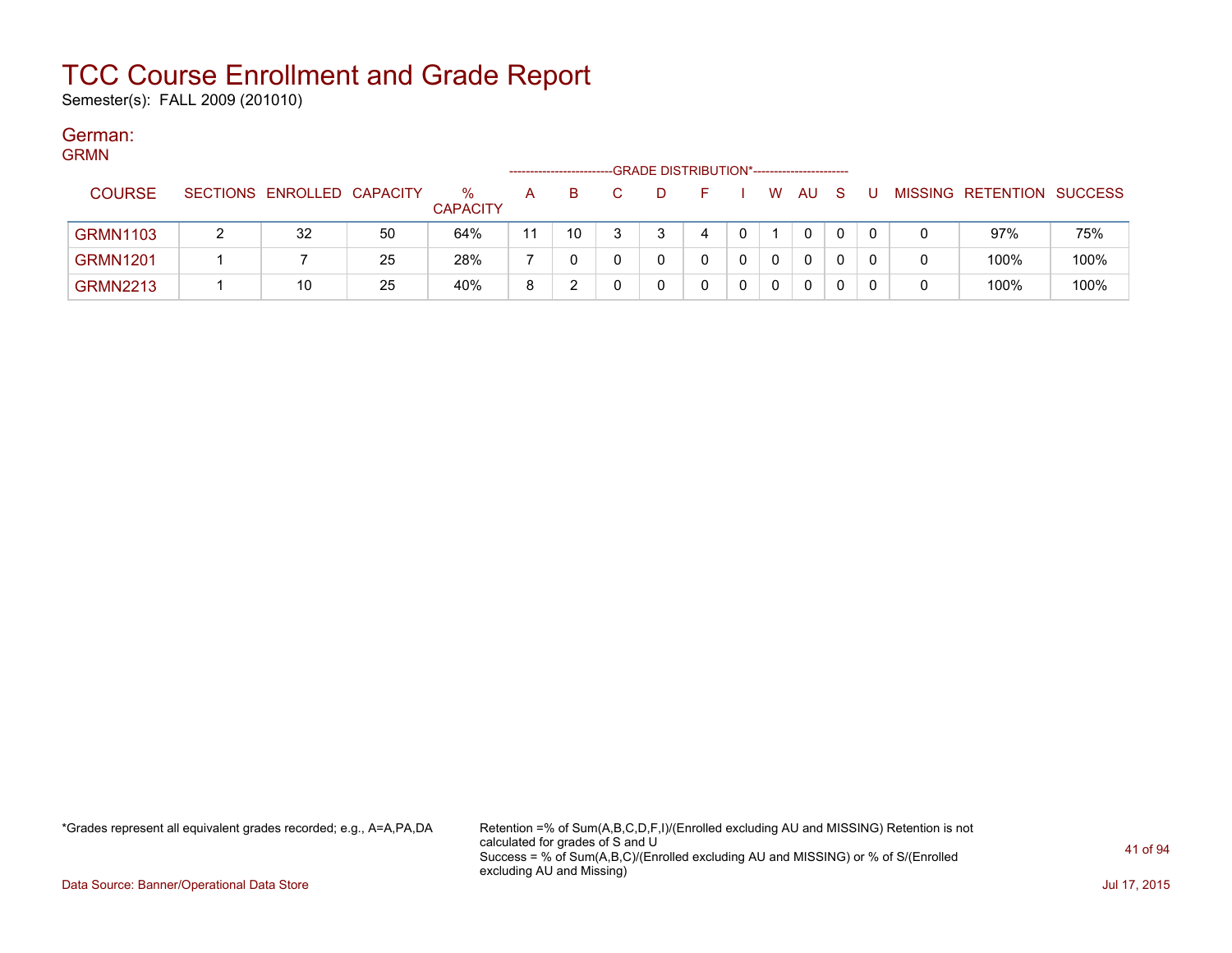Semester(s): FALL 2009 (201010)

### Hospitality and Food Services: **HFSV**

|                 |                            |    |                         | --------------------- |    | -GRADE DISTRIBUTION*---------------------- |  |   |          |   |  |                           |     |
|-----------------|----------------------------|----|-------------------------|-----------------------|----|--------------------------------------------|--|---|----------|---|--|---------------------------|-----|
| <b>COURSE</b>   | SECTIONS ENROLLED CAPACITY |    | $\%$<br><b>CAPACITY</b> | A                     | B  |                                            |  | W | AU.      | S |  | MISSING RETENTION SUCCESS |     |
| <b>HFSV1413</b> | 20                         | 20 | 100%                    | 2                     | 15 |                                            |  |   | $\Omega$ | 0 |  | 95%                       | 90% |
| <b>HFSV2021</b> | 16                         |    |                         | $12 \overline{ }$     |    |                                            |  |   | 0        |   |  | 94%                       | 88% |
| <b>HFSV2312</b> | 16                         |    |                         | 12                    |    |                                            |  |   | 0        |   |  | 94%                       | 88% |

\*Grades represent all equivalent grades recorded; e.g., A=A,PA,DA Retention =% of Sum(A,B,C,D,F,I)/(Enrolled excluding AU and MISSING) Retention is not calculated for grades of S and U Success = % of Sum(A,B,C)/(Enrolled excluding AU and MISSING) or % of S/(Enrolled excluding AU and Missing)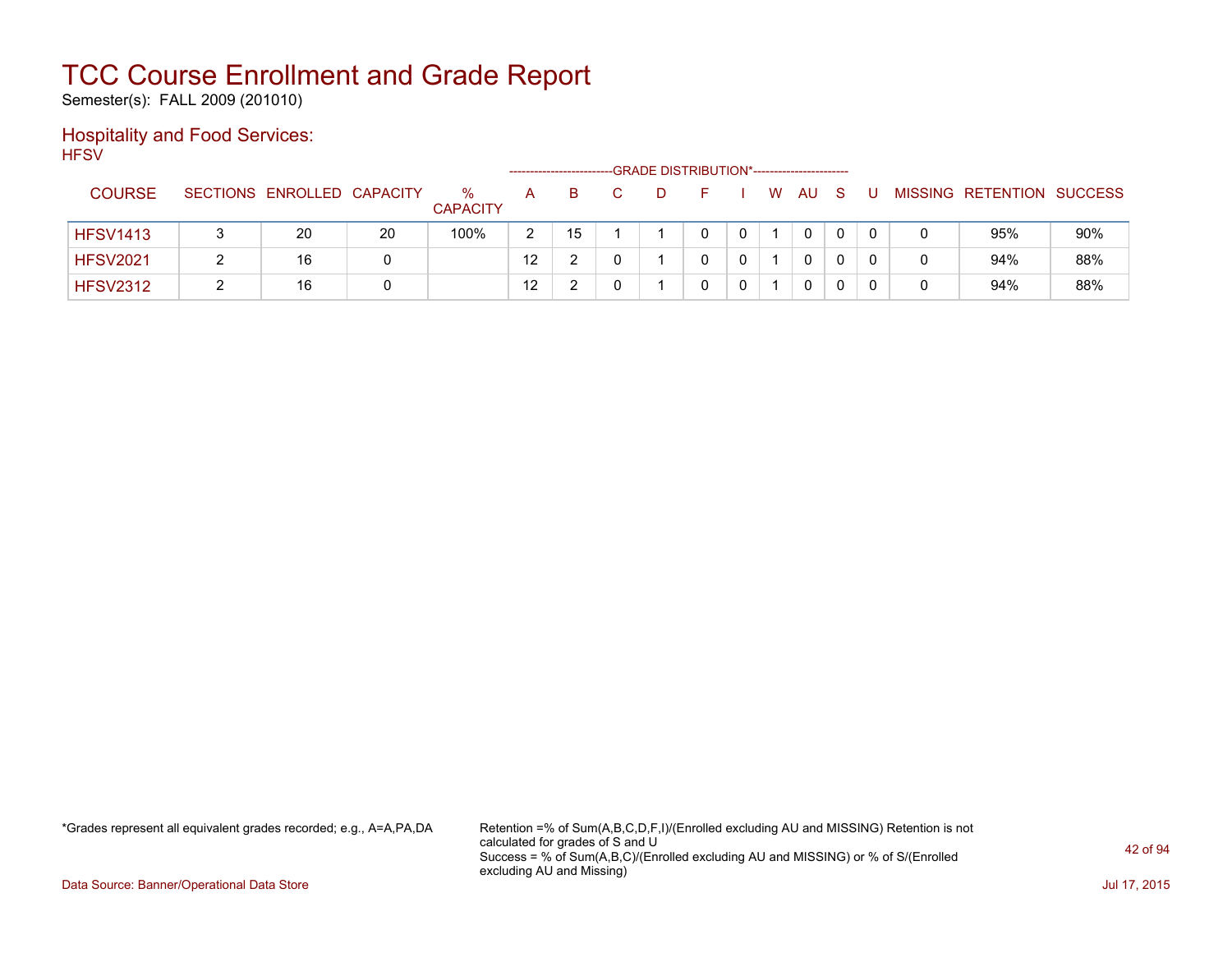Semester(s): FALL 2009 (201010)

### History:

| v.<br>۰. |
|----------|
|----------|

|                 |    |                   |                 |                      |     | --------------------------GRADE DISTRIBUTION*----------------------- |     |     |     |          |     |              |              |          |              |                  |                |
|-----------------|----|-------------------|-----------------|----------------------|-----|----------------------------------------------------------------------|-----|-----|-----|----------|-----|--------------|--------------|----------|--------------|------------------|----------------|
| <b>COURSE</b>   |    | SECTIONS ENROLLED | <b>CAPACITY</b> | %<br><b>CAPACITY</b> | A   | B                                                                    | C   | D   | F   |          | w   | AU           | S            |          | MISSING      | <b>RETENTION</b> | <b>SUCCESS</b> |
| <b>HIST1033</b> | 4  | 81                | 120             | 68%                  | 6   | 9                                                                    | 8   |     | 14  | C        | 43  | $\mathbf{0}$ | 0            | 0        | 0            | 47%              | 28%            |
| <b>HIST1053</b> | 6  | 135               | 195             | 69%                  | 34  | 36                                                                   | 18  |     | 18  | 0        | 22  | 0            | 0            | $\Omega$ | 0            | 84%              | 65%            |
| <b>HIST1063</b> | 6  | 85                | 160             | 53%                  | 17  | 13                                                                   | 13  | 3   | 8   | 0        | 31  | $\mathbf{0}$ | 0            | 0        | 0            | 64%              | 51%            |
| <b>HIST1483</b> | 38 | 1,093             | 1,250           | 87%                  | 190 | 243                                                                  | 177 | 88  | 140 |          | 251 | 3            | 0            | 0        | 0            | 77%              | 56%            |
| <b>HIST1493</b> | 72 | 2,214             | 2,470           | 90%                  | 561 | 464                                                                  | 343 | 167 | 193 | 2        | 476 | 6            | $\mathbf{0}$ | $\Omega$ | 0            | 78%              | 62%            |
| <b>HIST2023</b> |    | 11                | 35              | 31%                  | 9   | 0                                                                    |     | 0   |     | $\Omega$ |     | $\mathbf{0}$ | $\Omega$     | $\Omega$ | $\mathbf{0}$ | 100%             | 91%            |
| <b>HIST2043</b> | 3  | 58                | 90              | 64%                  | 10  | 26                                                                   | 3   | 5   |     | 0        |     | 0            | 0            | 0        | 0            | 88%              | 67%            |
| <b>HIST2333</b> |    | 15                | 30              | 50%                  | 10  | 4                                                                    | 0   | 0   | 0   | 0        |     | 0            | $\mathbf{0}$ | 0        | 0            | 93%              | 93%            |

\*Grades represent all equivalent grades recorded; e.g., A=A,PA,DA Retention =% of Sum(A,B,C,D,F,I)/(Enrolled excluding AU and MISSING) Retention is not calculated for grades of S and U Success = % of Sum(A,B,C)/(Enrolled excluding AU and MISSING) or % of S/(Enrolled excluding AU and Missing)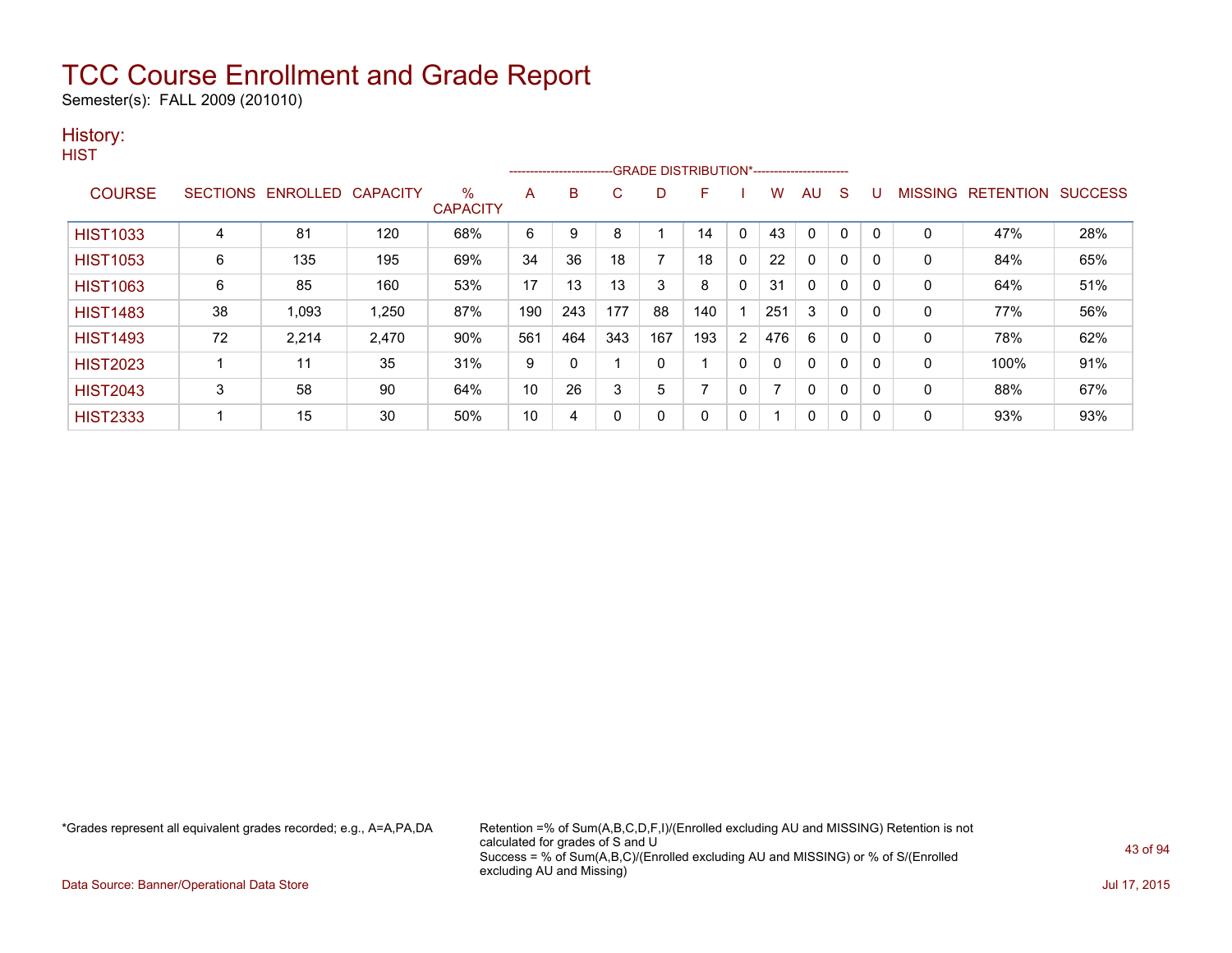Semester(s): FALL 2009 (201010)

### Health Information Technology: **HITC**

|                 |                 |          |                 |                         |    | ------------------------ |    | -GRADE DISTRIBUTION*----------------------- |   |   |                      |              |          |          |                |                  |                |
|-----------------|-----------------|----------|-----------------|-------------------------|----|--------------------------|----|---------------------------------------------|---|---|----------------------|--------------|----------|----------|----------------|------------------|----------------|
| <b>COURSE</b>   | <b>SECTIONS</b> | ENROLLED | <b>CAPACITY</b> | $\%$<br><b>CAPACITY</b> | A  | B                        | C. | D                                           | F |   | w                    | <b>AU</b>    | <b>S</b> |          | <b>MISSING</b> | <b>RETENTION</b> | <b>SUCCESS</b> |
| <b>HITC1113</b> | າ               | 23       | 32              | 72%                     | 15 | 6                        | ົ  |                                             | 0 |   | 0                    | 0            | 0        |          | 0              | 100%             | 100%           |
| <b>HITC1131</b> | ົ               | 22       | 22              | 100%                    | 12 | 5                        | ົ  |                                             |   |   | $\Omega$             | 0            | 0        | 0        |                | 100%             | 90%            |
| <b>HITC1242</b> | 2               | 21       | 22              | 95%                     | 8  | 10                       | ົ  | 0                                           | 0 | 0 |                      | $\mathbf{0}$ | 0        | -0       | 0              | 95%              | 95%            |
| <b>HITC1333</b> |                 | 9        | 18              | 50%                     | 2  | 2                        |    | 0                                           | 0 | 0 | 2                    | $\mathbf{0}$ | 0        | $\Omega$ | 0              | 78%              | 78%            |
| <b>HITC1363</b> |                 | 10       | 18              | 56%                     | 2  |                          | ົ  | 3                                           | 0 | 0 | 2                    | $\mathbf{0}$ | 0        | - C      | 0              | 80%              | 50%            |
| <b>HITC2213</b> |                 | 8        | 15              | 53%                     | 2  | 3                        |    | 0                                           | 0 | 0 | $\mathbf{2}^{\circ}$ | 0            | 0        | -0       | 0              | 75%              | 75%            |

\*Grades represent all equivalent grades recorded; e.g., A=A,PA,DA Retention =% of Sum(A,B,C,D,F,I)/(Enrolled excluding AU and MISSING) Retention is not calculated for grades of S and U Success = % of Sum(A,B,C)/(Enrolled excluding AU and MISSING) or % of S/(Enrolled excluding AU and Missing)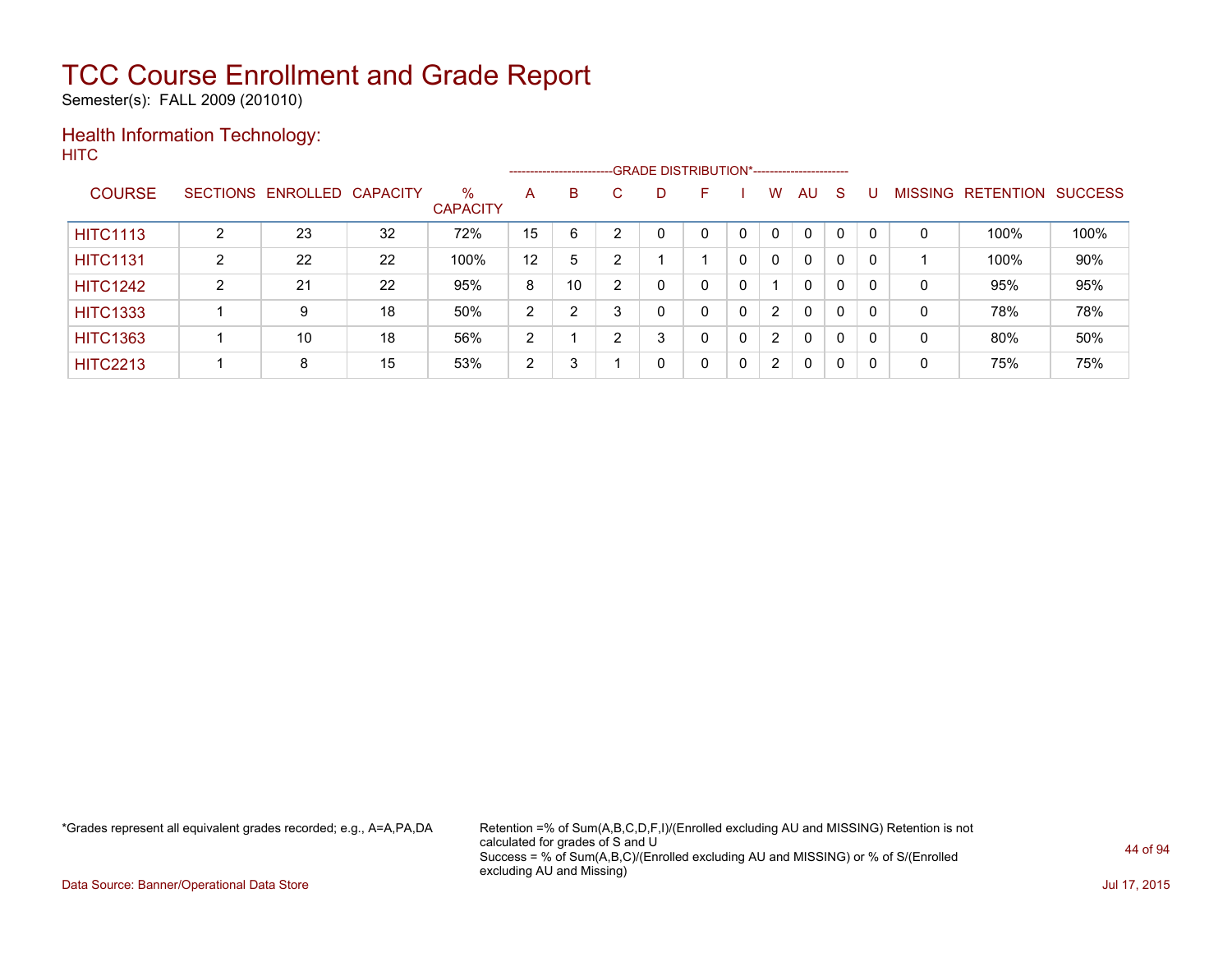Semester(s): FALL 2009 (201010)

### Horticulture Technology:

**HORT** 

|                 |                 |          |                 |                         |                | ---------------------- |                | -GRADE DISTRIBUTION*---------------------- |   |              |                |              |              |          |                |                  |                |
|-----------------|-----------------|----------|-----------------|-------------------------|----------------|------------------------|----------------|--------------------------------------------|---|--------------|----------------|--------------|--------------|----------|----------------|------------------|----------------|
| <b>COURSE</b>   | <b>SECTIONS</b> | ENROLLED | <b>CAPACITY</b> | $\%$<br><b>CAPACITY</b> | A              | B                      | C              | D                                          | F |              | w              | AU           | S            |          | <b>MISSING</b> | <b>RETENTION</b> | <b>SUCCESS</b> |
| <b>HORT1303</b> | $\overline{2}$  | 24       | 45              | 53%                     | 6              |                        | 6              |                                            | 0 | 2            |                | 1            | 0            | 0        | 0              | 96%              | 83%            |
| <b>HORT1313</b> |                 | 16       | 20              | 80%                     | $\overline{7}$ | 4                      | 0              |                                            | 0 |              | 3              | $\Omega$     | $\mathbf 0$  | $\Omega$ | $\mathbf 0$    | 81%              | 69%            |
| <b>HORT1343</b> |                 | 8        | 20              | 40%                     | 4              |                        | $\overline{2}$ | 0                                          | 0 | 0            |                | 0            | 0            | $\Omega$ | 0              | 88%              | 88%            |
| <b>HORT1363</b> |                 | 8        | 20              | 40%                     | 5              | $\overline{2}$         | 0              | 0                                          | 0 |              | 0              | 0            | $\mathbf{0}$ | $\Omega$ | 0              | 100%             | 88%            |
| <b>HORT2251</b> |                 | 2        | 10              | 20%                     |                | 0                      | 0              | 0                                          | 0 |              | 0              | $\mathbf{0}$ | 0            | $\Omega$ | 0              | 100%             | 50%            |
| <b>HORT2262</b> |                 |          |                 | 100%                    |                | 0                      | 0              | 0                                          | 0 | $\Omega$     | 0              | $\mathbf{0}$ | $\mathbf 0$  | $\Omega$ | 0              | 100%             | 100%           |
| <b>HORT2353</b> | 1               | 4        | 20              | 20%                     | 3              | 0                      |                | 0                                          | 0 | 0            | 0              | 0            | $\mathbf 0$  | $\Omega$ | 0              | 100%             | 100%           |
| <b>HORT2413</b> |                 | 16       | 20              | 80%                     | 3              | 6                      | 3              | 0                                          | 0 |              | $\overline{2}$ | 1            | 0            |          | 0              | 87%              | 80%            |
| <b>HORT2433</b> |                 | 10       | 15              | 67%                     |                | 7                      |                | 0                                          | 0 | $\Omega$     | 0              | 1            | $\mathbf{0}$ | $\Omega$ | $\mathbf 0$    | 100%             | 100%           |
| <b>HORT2493</b> |                 | 6        | 12              | 50%                     | 4              |                        | 0              | 0                                          | 0 | $\mathbf{0}$ |                | $\mathbf{0}$ | $\mathbf{0}$ | $\Omega$ | $\mathbf{0}$   | 83%              | 83%            |
| <b>HORT2513</b> |                 | 5        | 20              | 25%                     | 3              |                        |                | 0                                          | 0 | 0            |                | 0            | 0            | 0        | 0              | 80%              | 80%            |

\*Grades represent all equivalent grades recorded; e.g., A=A,PA,DA Retention =% of Sum(A,B,C,D,F,I)/(Enrolled excluding AU and MISSING) Retention is not calculated for grades of S and U Success = % of Sum(A,B,C)/(Enrolled excluding AU and MISSING) or % of S/(Enrolled excluding AU and Missing)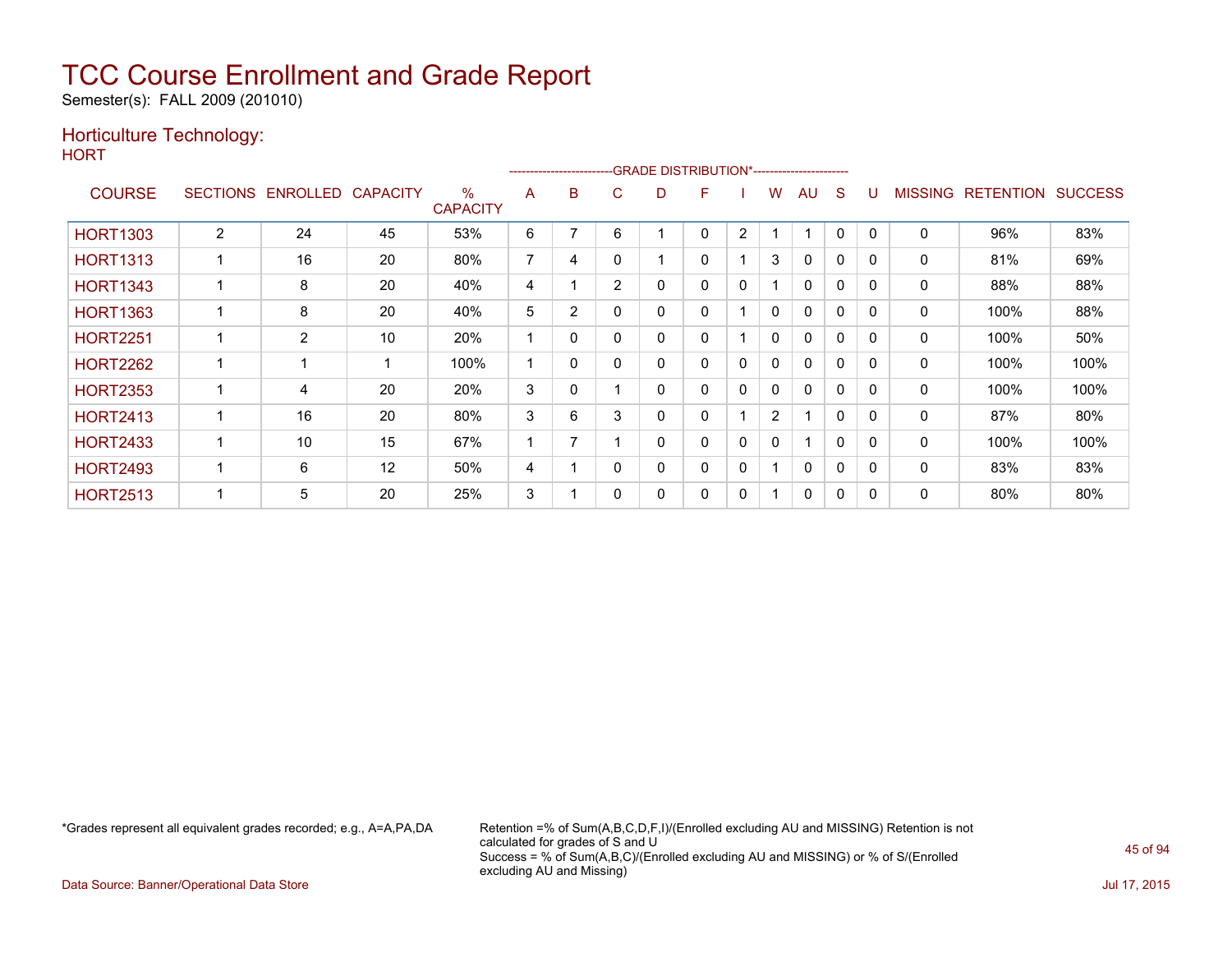Semester(s): FALL 2009 (201010)

#### Human Resources: HRES

| .  .__          |                            |    |                      | --------------------- |    |    | -GRADE DISTRIBUTION*----------------------- |                |          |              |   |                           |     |
|-----------------|----------------------------|----|----------------------|-----------------------|----|----|---------------------------------------------|----------------|----------|--------------|---|---------------------------|-----|
| <b>COURSE</b>   | SECTIONS ENROLLED CAPACITY |    | %<br><b>CAPACITY</b> | A                     | B. | D. | н.                                          | W              | AU       | <sub>S</sub> |   | MISSING RETENTION SUCCESS |     |
| <b>HRES1313</b> | 30                         | 42 | 71%                  | 24                    |    |    |                                             | 4              | $\Omega$ | 0            |   | 87%                       | 83% |
| <b>HRES1333</b> | 14                         | 40 | 35%                  | 13                    | 0  |    |                                             |                | 0        | 0            | 0 | 93%                       | 93% |
| <b>HRES2313</b> | 17                         | 25 | 68%                  |                       | 9  |    |                                             | $\overline{2}$ | 0        | 0            |   | 88%                       | 76% |
| <b>HRES2343</b> | 16                         | 40 | 40%                  | 15                    |    |    |                                             |                | 0        |              |   | 94%                       | 94% |

\*Grades represent all equivalent grades recorded; e.g., A=A,PA,DA Retention =% of Sum(A,B,C,D,F,I)/(Enrolled excluding AU and MISSING) Retention is not calculated for grades of S and U Success = % of Sum(A,B,C)/(Enrolled excluding AU and MISSING) or % of S/(Enrolled excluding AU and Missing)

Data Source: Banner/Operational Data Store Jul 17, 2015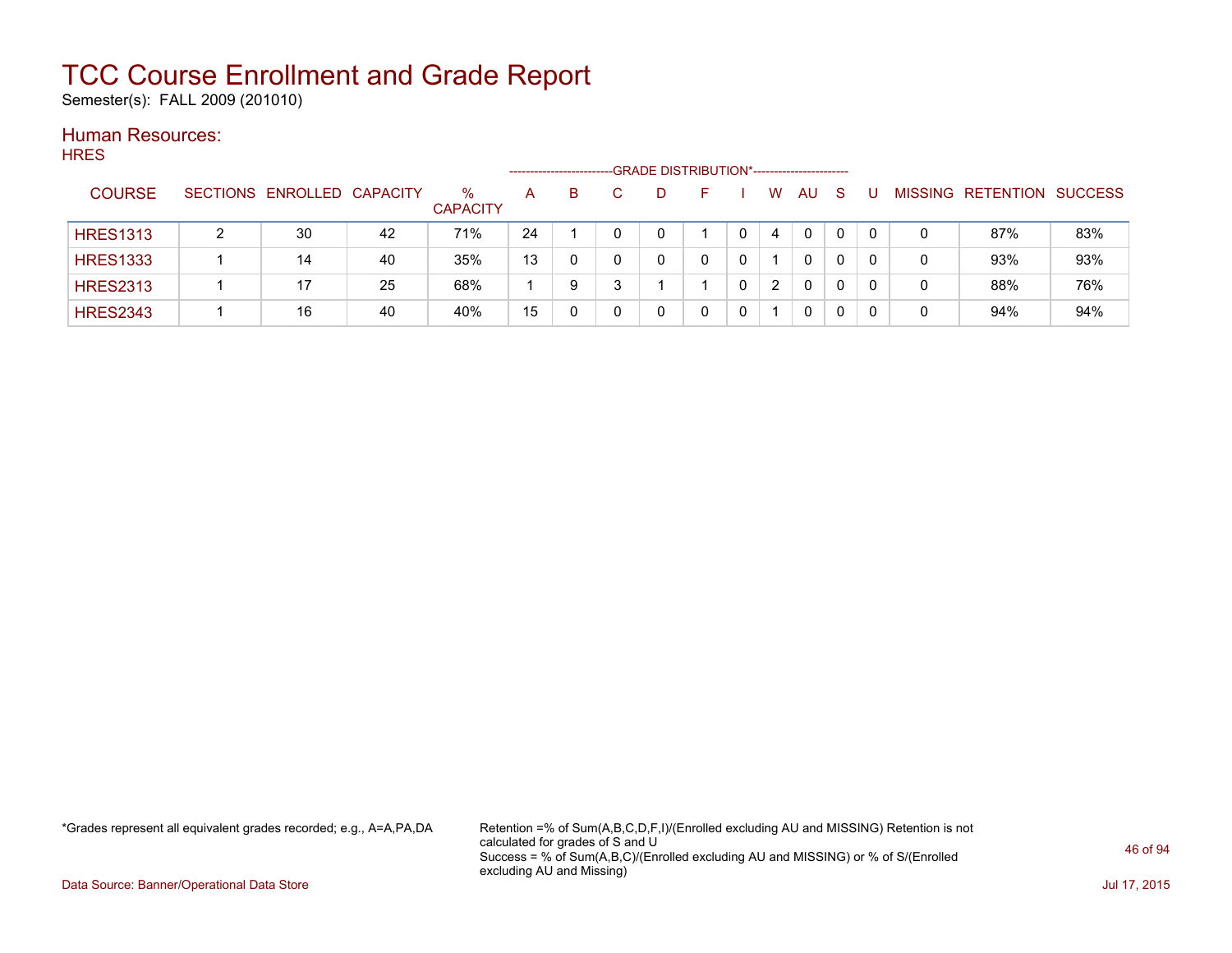Semester(s): FALL 2009 (201010)

### Human Services:

**HSVC** 

|                 |                 |                   |                |                                  |              | -------------------------GRADE DISTRIBUTION*---------------------- |                |                |                |                |                |              |              |          |                |                  |                |
|-----------------|-----------------|-------------------|----------------|----------------------------------|--------------|--------------------------------------------------------------------|----------------|----------------|----------------|----------------|----------------|--------------|--------------|----------|----------------|------------------|----------------|
| <b>COURSE</b>   | <b>SECTIONS</b> | ENROLLED CAPACITY |                | $\frac{0}{0}$<br><b>CAPACITY</b> | A            | B                                                                  | C              | D              | F              |                | W              | AU           | S            | U        | <b>MISSING</b> | <b>RETENTION</b> | <b>SUCCESS</b> |
| <b>HSVC1113</b> | 4               | 69                | 145            | 48%                              | 29           | 8                                                                  | 8              | 1              | 11             | 0              | 12             | 0            | $\Omega$     | $\Omega$ | 0              | 83%              | 65%            |
| <b>HSVC1213</b> | $\overline{2}$  | 52                | 65             | 80%                              | 26           | 9                                                                  | 5              | 1              | 2              | 0              | 9              | $\Omega$     | 0            | 0        | $\mathbf{0}$   | 83%              | 77%            |
| <b>HSVC1313</b> | 3               | 36                | 90             | 40%                              | 20           | 6                                                                  | 4              | 0              |                | 0              | 5              | $\mathbf{0}$ | 0            | 0        | $\mathbf{0}$   | 86%              | 83%            |
| <b>HSVC1413</b> |                 | 8                 | 25             | 32%                              | 3            | 0                                                                  |                | 0              | 0              | 0              | 3              | 0            | 0            | 0        | 1              | 57%              | 57%            |
| <b>HSVC2003</b> |                 | 8                 | 30             | 27%                              | $\mathbf{0}$ | $\overline{2}$                                                     | 3              | 1              | $\overline{2}$ | 0              | 0              | $\mathbf{0}$ | 0            | 0        | $\mathbf{0}$   | 100%             | 62%            |
| <b>HSVC2023</b> | $\overline{2}$  | 24                | 60             | 40%                              | 7            | 7                                                                  | 5              | $\overline{2}$ |                | 0              | $\overline{2}$ | 0            | 0            | 0        | 0              | 92%              | 79%            |
| <b>HSVC2053</b> | $\overline{2}$  | 19                | 55             | 35%                              | 17           | $\overline{2}$                                                     | 0              | 0              | 0              | 0              | 0              | $\Omega$     | 0            | 0        | $\mathbf{0}$   | 100%             | 100%           |
| <b>HSVC2073</b> |                 | $\overline{7}$    | 30             | 23%                              | 6            |                                                                    | 0              | 0              | 0              | 0              | 0              | $\Omega$     | 0            | 0        | $\mathbf{0}$   | 100%             | 100%           |
| <b>HSVC2113</b> |                 | $\overline{7}$    | 20             | 35%                              | 4            |                                                                    | 0              | 0              | 0              | $\overline{2}$ | 0              | 0            | 0            | 0        | 0              | 100%             | 71%            |
| <b>HSVC2153</b> |                 | $\overline{2}$    | $\overline{2}$ | 100%                             | 1            | 0                                                                  | 0              | 0              | 0              |                | 0              | $\mathbf{0}$ | 0            | $\Omega$ | $\mathbf{0}$   | 100%             | 50%            |
| <b>HSVC2513</b> |                 | 6                 | 30             | 20%                              | 3            |                                                                    | 0              | 1              | 0              | 0              |                | $\mathbf{0}$ | 0            | 0        | $\mathbf{0}$   | 83%              | 67%            |
| <b>HSVC2613</b> |                 | 6                 | 30             | 20%                              | 1            | $\overline{2}$                                                     |                | 1              |                | 0              | 0              | $\mathbf{0}$ | $\mathbf{0}$ | 0        | $\mathbf{0}$   | 100%             | 67%            |
| <b>HSVC2991</b> | 11              | 122               | 50             | 244%                             | 107          | 12                                                                 | $\overline{2}$ | 0              | $\mathbf{0}$   | 0              |                | $\mathbf{0}$ | $\mathbf{0}$ | $\Omega$ | $\mathbf{0}$   | 99%              | 99%            |
| <b>HSVC2992</b> | 2               | 22                | $\mathbf{0}$   |                                  | 14           | 6                                                                  |                | 0              |                | 0              | 0              | $\Omega$     | 0            | 0        | $\mathbf{0}$   | 100%             | 95%            |

\*Grades represent all equivalent grades recorded; e.g., A=A,PA,DA Retention =% of Sum(A,B,C,D,F,I)/(Enrolled excluding AU and MISSING) Retention is not calculated for grades of S and U Success = % of Sum(A,B,C)/(Enrolled excluding AU and MISSING) or % of S/(Enrolled excluding AU and Missing)

Data Source: Banner/Operational Data Store Jul 17, 2015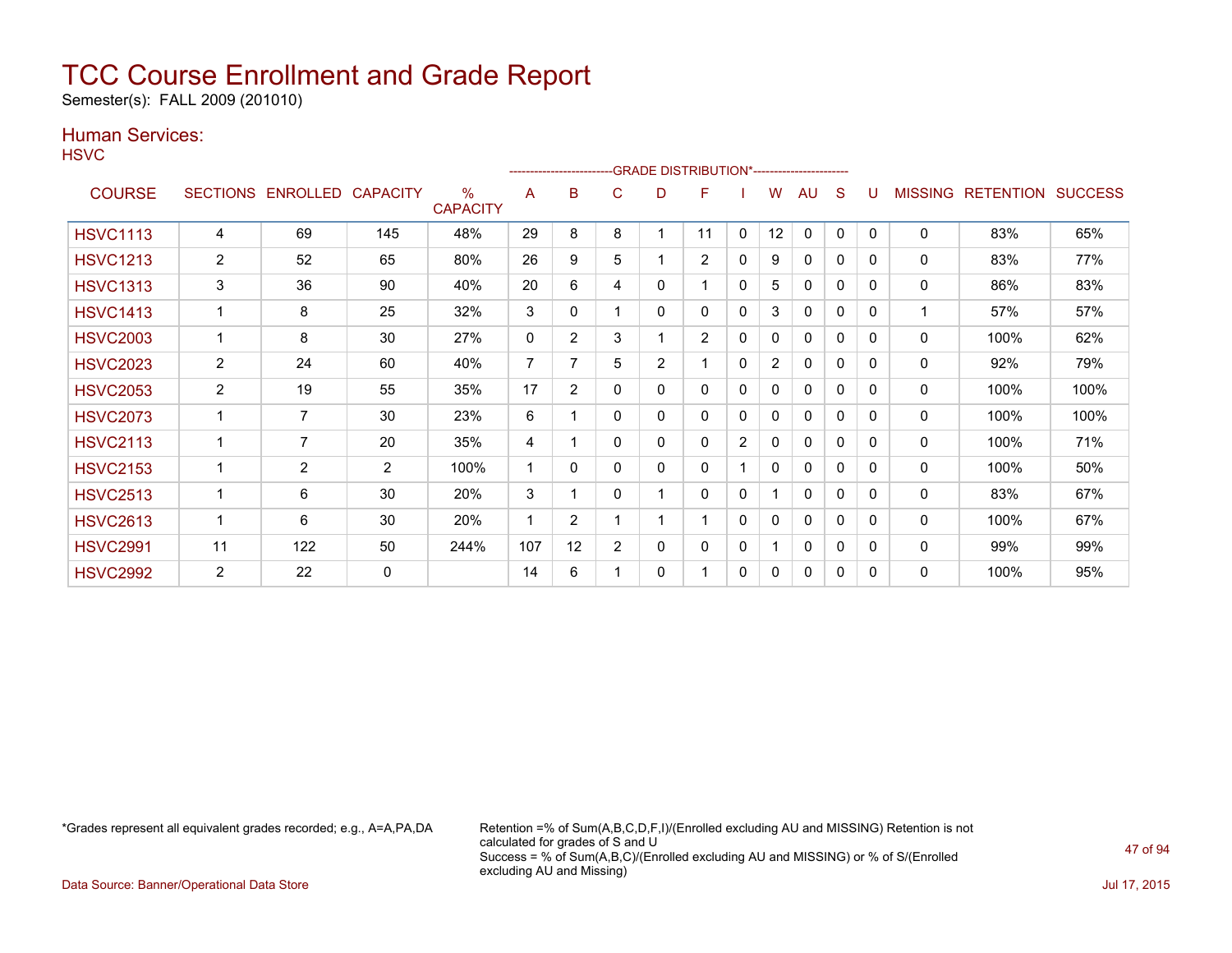Semester(s): FALL 2009 (201010)

### Humanities:

|                 |                |                            |       |                      |     | ---------------------- |                |                | ---GRADE DISTRIBUTION*------------------------ |                |     |              |              |          |                |                  |                |
|-----------------|----------------|----------------------------|-------|----------------------|-----|------------------------|----------------|----------------|------------------------------------------------|----------------|-----|--------------|--------------|----------|----------------|------------------|----------------|
| <b>COURSE</b>   |                | SECTIONS ENROLLED CAPACITY |       | ℅<br><b>CAPACITY</b> | A   | в                      | C              | D              | F                                              |                | w   | AU           | S            |          | <b>MISSING</b> | <b>RETENTION</b> | <b>SUCCESS</b> |
| <b>HUMN2113</b> | 52             | 1,272                      | 1,501 | 85%                  | 472 | 296                    | 174            | 60             | 90                                             | 4              | 174 | 2            | 0            | 0        | $\Omega$       | 86%              | 74%            |
| <b>HUMN2223</b> | 22             | 443                        | 655   | 68%                  | 171 | 92                     | 61             | 20             | 34                                             | $\mathbf 0$    | 65  | 0            | 0            | 0        | 0              | 85%              | 73%            |
| <b>HUMN2323</b> | 1              | 30                         | 30    | 100%                 | 20  | 4                      | $\mathbf 0$    |                | $\Omega$                                       | $\overline{2}$ | 3   | $\Omega$     | $\Omega$     | $\Omega$ | $\mathbf{0}$   | 90%              | 80%            |
| <b>HUMN2333</b> | $\overline{2}$ | 44                         | 60    | 73%                  | 15  | 9                      | 3              |                | 4                                              | 0              | 12  | $\mathbf{0}$ | 0            | 0        | 0              | 73%              | 61%            |
| <b>HUMN2443</b> | 4              | 115                        | 130   | 88%                  | 28  | 33                     | 12             | $\overline{2}$ | 8                                              | 0              | 32  | 0            | 0            | 0        | 0              | 72%              | 63%            |
| <b>HUMN2553</b> | 3              | 57                         | 60    | 95%                  | 33  | 10                     | 4              |                | 0                                              |                | 8   | 0            | 0            |          | 0              | 86%              | 82%            |
| <b>HUMN2613</b> | 1              | 19                         | 20    | 95%                  | 10  |                        | $\Omega$       |                | 0                                              | 0              |     | $\mathbf{0}$ | 0            | 0        | 0              | 63%              | 58%            |
| <b>HUMN2663</b> | 3              | 81                         | 85    | 95%                  | 33  | 17                     | 12             |                | 6                                              |                | 11  | $\Omega$     | $\mathbf{0}$ | 0        | 0              | 86%              | 77%            |
| <b>HUMN2773</b> | 1              | 20                         | 20    | 100%                 | 5   | 8                      | $\overline{2}$ |                | 0                                              | 0              | 4   | 0            | 0            | 0        | 0              | 80%              | 75%            |
| <b>HUMN2883</b> | 1              | 8                          | 20    | 40%                  | 2   |                        |                | $\Omega$       | 3                                              | 0              |     | $\mathbf{0}$ | $\Omega$     | $\Omega$ | $\mathbf{0}$   | 88%              | 50%            |
| <b>HUMN2993</b> | 1              | 2                          | 5     | 40%                  | 2   | 0                      | 0              | 0              | 0                                              | 0              | 0   | $\mathbf{0}$ | 0            | 0        | $\mathbf{0}$   | 100%             | 100%           |

\*Grades represent all equivalent grades recorded; e.g., A=A,PA,DA Retention =% of Sum(A,B,C,D,F,I)/(Enrolled excluding AU and MISSING) Retention is not calculated for grades of S and U Success = % of Sum(A,B,C)/(Enrolled excluding AU and MISSING) or % of S/(Enrolled excluding AU and Missing)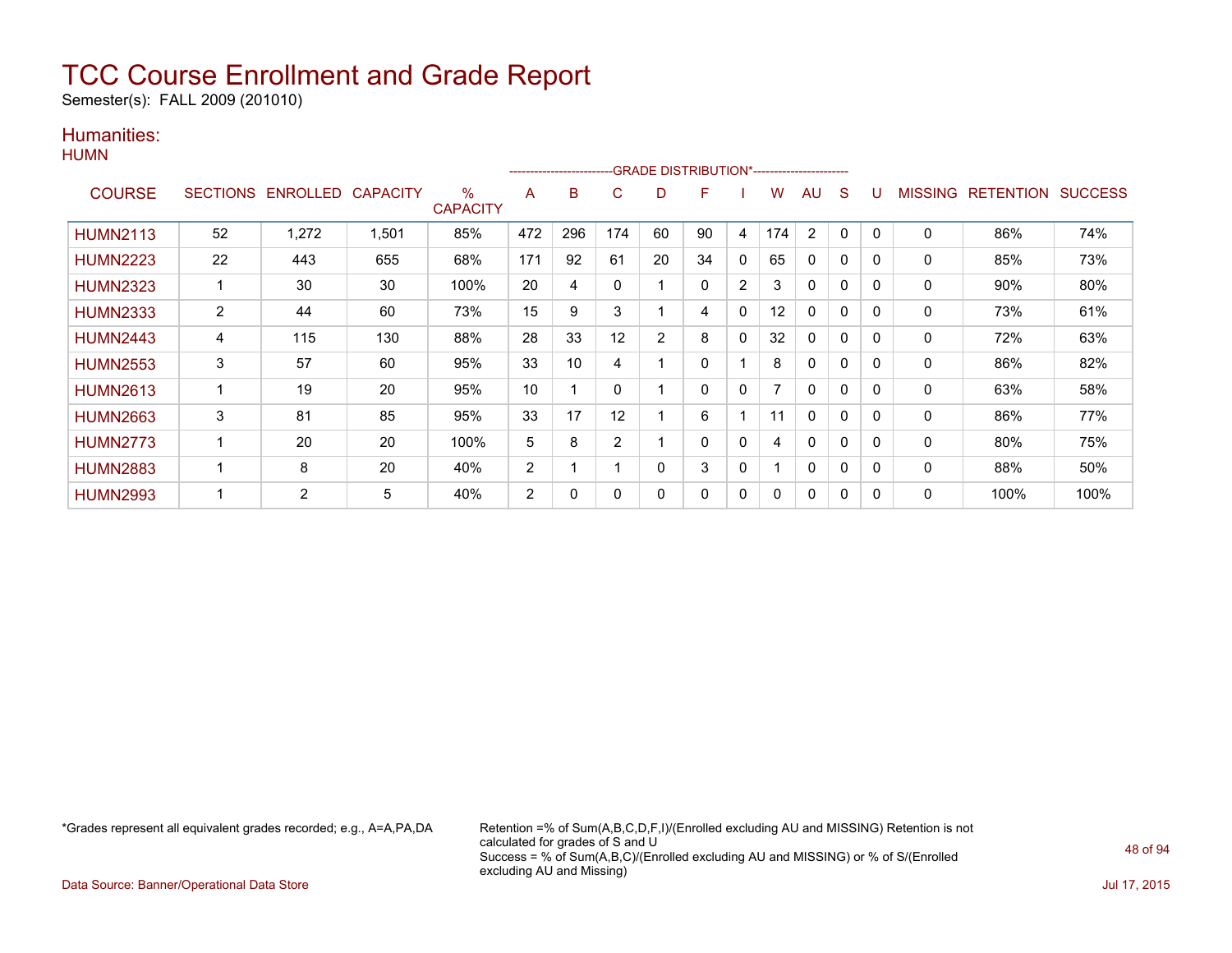Semester(s): FALL 2009 (201010)

### Independent Study:

INDP

|                 |                            |          |               |   |     | ------------------------GRADE DISTRIBUTION*----------------------- |          |  |  |  |                           |      |
|-----------------|----------------------------|----------|---------------|---|-----|--------------------------------------------------------------------|----------|--|--|--|---------------------------|------|
| COURSE          | SECTIONS ENROLLED CAPACITY |          | %<br>CAPACITY | A | B C |                                                                    | DFIWAUSU |  |  |  | MISSING RETENTION SUCCESS |      |
| <b>INDP2993</b> | <u>_</u>                   | <u>_</u> | 100%          | ▃ |     |                                                                    |          |  |  |  | 100%                      | 100% |

\*Grades represent all equivalent grades recorded; e.g., A=A,PA,DA Retention =% of Sum(A,B,C,D,F,I)/(Enrolled excluding AU and MISSING) Retention is not calculated for grades of S and U Success = % of Sum(A,B,C)/(Enrolled excluding AU and MISSING) or % of S/(Enrolled excluding AU and Missing)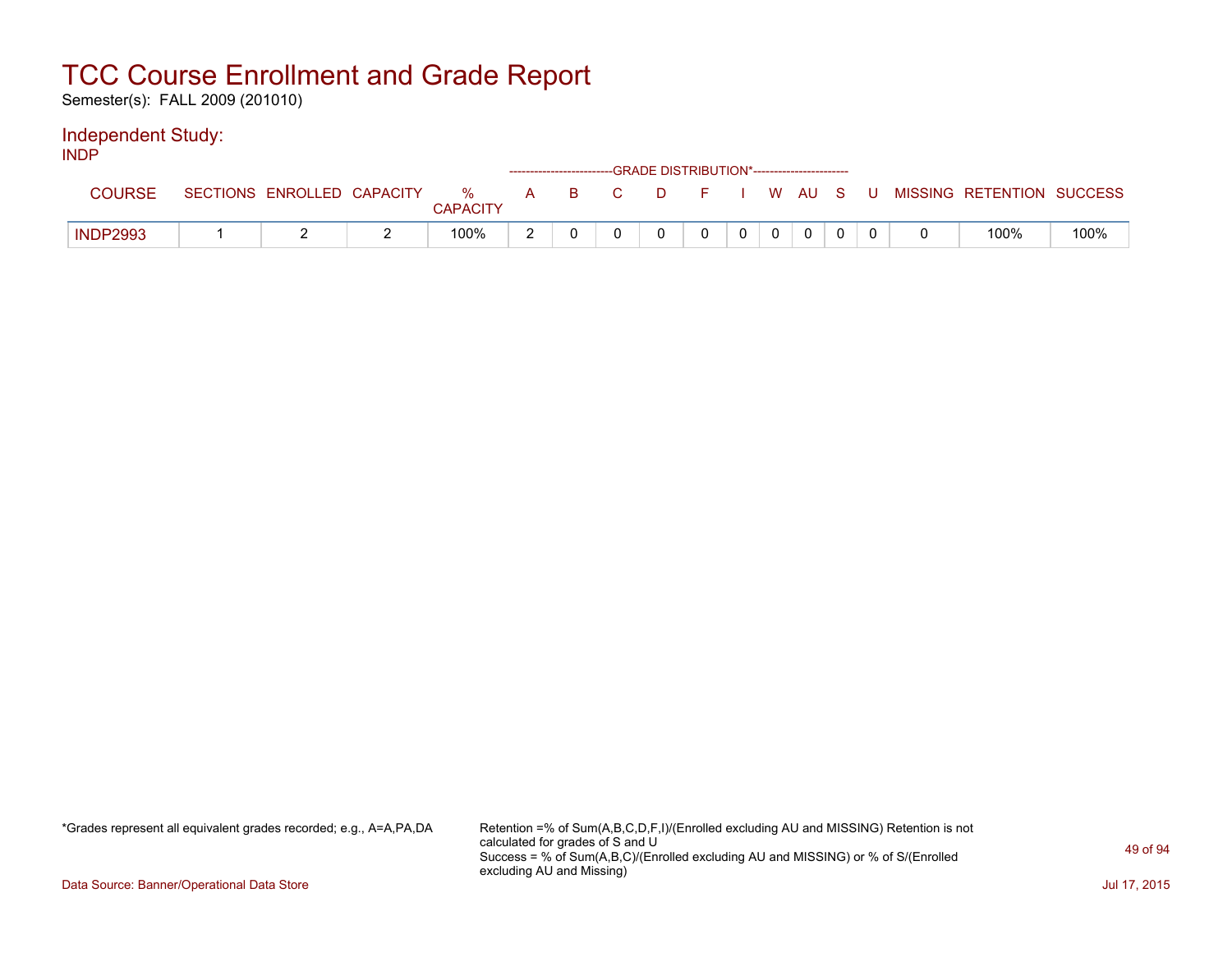Semester(s): FALL 2009 (201010)

### Interpreter Education:

INED

| .               |                 |                 |                 |                         |    | ---------------------- |    |                | -GRADE DISTRIBUTION*----------------------- |   |    |                |              |             |              |                  |                |
|-----------------|-----------------|-----------------|-----------------|-------------------------|----|------------------------|----|----------------|---------------------------------------------|---|----|----------------|--------------|-------------|--------------|------------------|----------------|
| <b>COURSE</b>   | <b>SECTIONS</b> | <b>ENROLLED</b> | <b>CAPACITY</b> | $\%$<br><b>CAPACITY</b> | A  | B                      | С  | D              | F                                           |   | W  | AU             | S            |             | MISSING      | <b>RETENTION</b> | <b>SUCCESS</b> |
| <b>INED1363</b> | ⇁               | 92              | 105             | 88%                     | 13 | 24                     | 15 | 9              | 15                                          | 0 | 16 | $\mathbf{0}$   | 0            | $\mathbf 0$ | 0            | 83%              | 57%            |
| <b>INED1373</b> | 3               | 33              | 45              | 73%                     | 6  | 3                      |    | $\overline{2}$ | 3                                           | 0 | 10 | $\overline{2}$ | 0            |             | 0            | 68%              | 52%            |
| <b>INED1413</b> | 2               | 25              | 30              | 83%                     | 12 | 2                      |    | 2              | $\overline{2}$                              | 0 | 6  | 0              | 0            |             | 0            | 76%              | 60%            |
| <b>INED1423</b> | $\overline{2}$  | 18              | 30              | 60%                     | 4  | 5                      |    |                | $\overline{2}$                              | 0 | 5  | $\Omega$       | 0            | 0           | $\Omega$     | 72%              | 56%            |
| <b>INED2213</b> | $\overline{2}$  | 20              | 30              | 67%                     | 11 | 2                      | 2  |                |                                             | 0 | 0  | 3              | 0            | 0           | $\mathbf{0}$ | 100%             | 88%            |
| <b>INED2393</b> |                 | 15              | 15              | 100%                    | 8  | <sup>o</sup>           | 2  |                | 0                                           | 0 | и  |                | 0            |             | 0            | 93%              | 86%            |
| <b>INED2414</b> | $\overline{2}$  | 22              | 30              | 73%                     | 7  | 6                      |    | 0              | 0                                           | 0 | 0  | 2              | 0            |             | 0            | 100%             | 100%           |
| <b>INED2613</b> |                 | 3               | 15              | 20%                     | ٠  | 2                      | 0  | 0              | $\Omega$                                    | 0 | 0  | $\Omega$       | $\mathbf{0}$ | $\mathbf 0$ | $\mathbf{0}$ | 100%             | 100%           |
| <b>INED2643</b> |                 | 3               | 15              | 20%                     |    |                        | 0  | 0              | 0                                           |   | 0  | $\Omega$       | 0            |             | 0            | 100%             | 67%            |

\*Grades represent all equivalent grades recorded; e.g., A=A,PA,DA Retention =% of Sum(A,B,C,D,F,I)/(Enrolled excluding AU and MISSING) Retention is not calculated for grades of S and U Success = % of Sum(A,B,C)/(Enrolled excluding AU and MISSING) or % of S/(Enrolled excluding AU and Missing)

Data Source: Banner/Operational Data Store Jul 17, 2015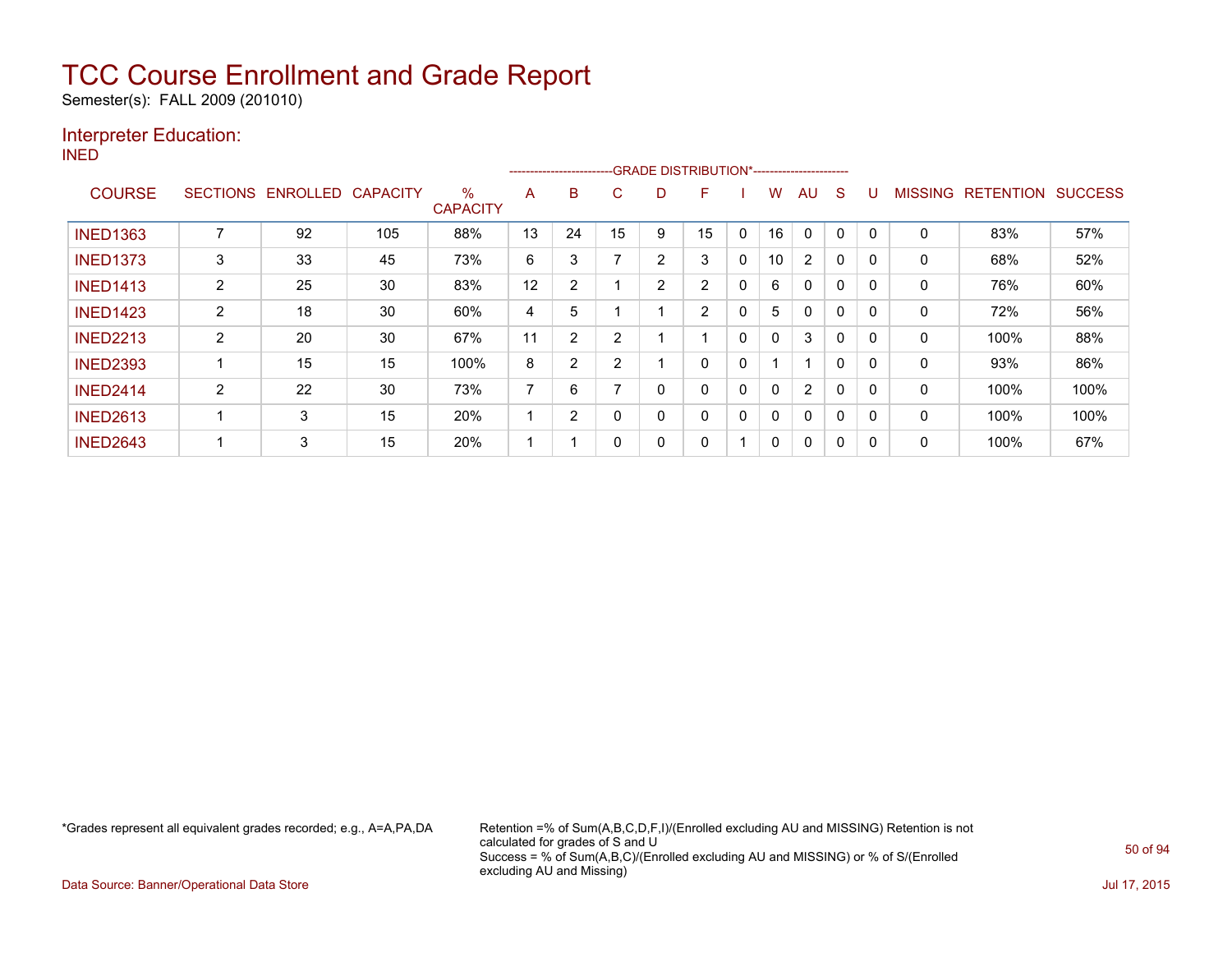Semester(s): FALL 2009 (201010)

### Interior Design:

INTD

|                 |                 |          |                 |                         |    |                |          | -------------------------GRADE                DISTRIBUTION*---------------------- |   |              |                |              |              |          |                |                  |                |
|-----------------|-----------------|----------|-----------------|-------------------------|----|----------------|----------|-----------------------------------------------------------------------------------|---|--------------|----------------|--------------|--------------|----------|----------------|------------------|----------------|
| <b>COURSE</b>   | <b>SECTIONS</b> | ENROLLED | <b>CAPACITY</b> | $\%$<br><b>CAPACITY</b> | A  | B.             | C        | D                                                                                 | F |              | w              | AU           | S            |          | <b>MISSING</b> | <b>RETENTION</b> | <b>SUCCESS</b> |
| <b>INTD1313</b> | 2               | 39       | 40              | 98%                     | 16 |                |          |                                                                                   | 2 | 0            | 5              | ٠            | $\mathbf 0$  | $\Omega$ | 0              | 87%              | 79%            |
| <b>INTD1333</b> |                 | 6        | 15              | 40%                     | 2  |                |          | 0                                                                                 | 0 |              |                | $\mathbf{0}$ | 0            |          | 0              | 83%              | 67%            |
| <b>INTD1343</b> |                 | 13       | 15              | 87%                     | 9  |                |          | $\overline{2}$                                                                    | 0 | 0            | 0              | 0            | 0            | $\Omega$ | 0              | 100%             | 85%            |
| <b>INTD1353</b> |                 | 14       | 15              | 93%                     | 9  | 5              |          | 0                                                                                 | 0 | 0            | 0              | $\mathbf{0}$ | $\mathbf 0$  |          | 0              | 100%             | 100%           |
| <b>INTD1373</b> |                 | 7        | 15              | 47%                     | 3  | 3              | $\Omega$ | 0                                                                                 |   | $\Omega$     | 0              | $\mathbf{0}$ | $\mathbf{0}$ |          | 0              | 100%             | 86%            |
| <b>INTD1413</b> |                 | 19       | 20              | 95%                     | 11 | 3              | C        |                                                                                   | 0 | 0            | $\overline{2}$ | 0            | 0            |          | 0              | 89%              | 84%            |
| <b>INTD2313</b> |                 | 13       | 20              | 65%                     | 10 | $\overline{2}$ |          | 0                                                                                 | 0 | 0            | 0              | $\mathbf{0}$ | 0            | - 0      | 0              | 100%             | 100%           |
| <b>INTD2323</b> |                 | 16       | 15              | 107%                    | 7  | 5              | 0        | 0                                                                                 |   | $\mathbf{0}$ | 3              | $\mathbf{0}$ | $\mathbf 0$  | $\Omega$ | 0              | 81%              | 75%            |
| <b>INTD2383</b> | 2               | 15       | 30              | 50%                     | 14 | 0              |          | 0                                                                                 | 0 | 0            |                | 0            | 0            |          | 0              | 93%              | 93%            |

\*Grades represent all equivalent grades recorded; e.g., A=A,PA,DA Retention =% of Sum(A,B,C,D,F,I)/(Enrolled excluding AU and MISSING) Retention is not calculated for grades of S and U Success = % of Sum(A,B,C)/(Enrolled excluding AU and MISSING) or % of S/(Enrolled excluding AU and Missing)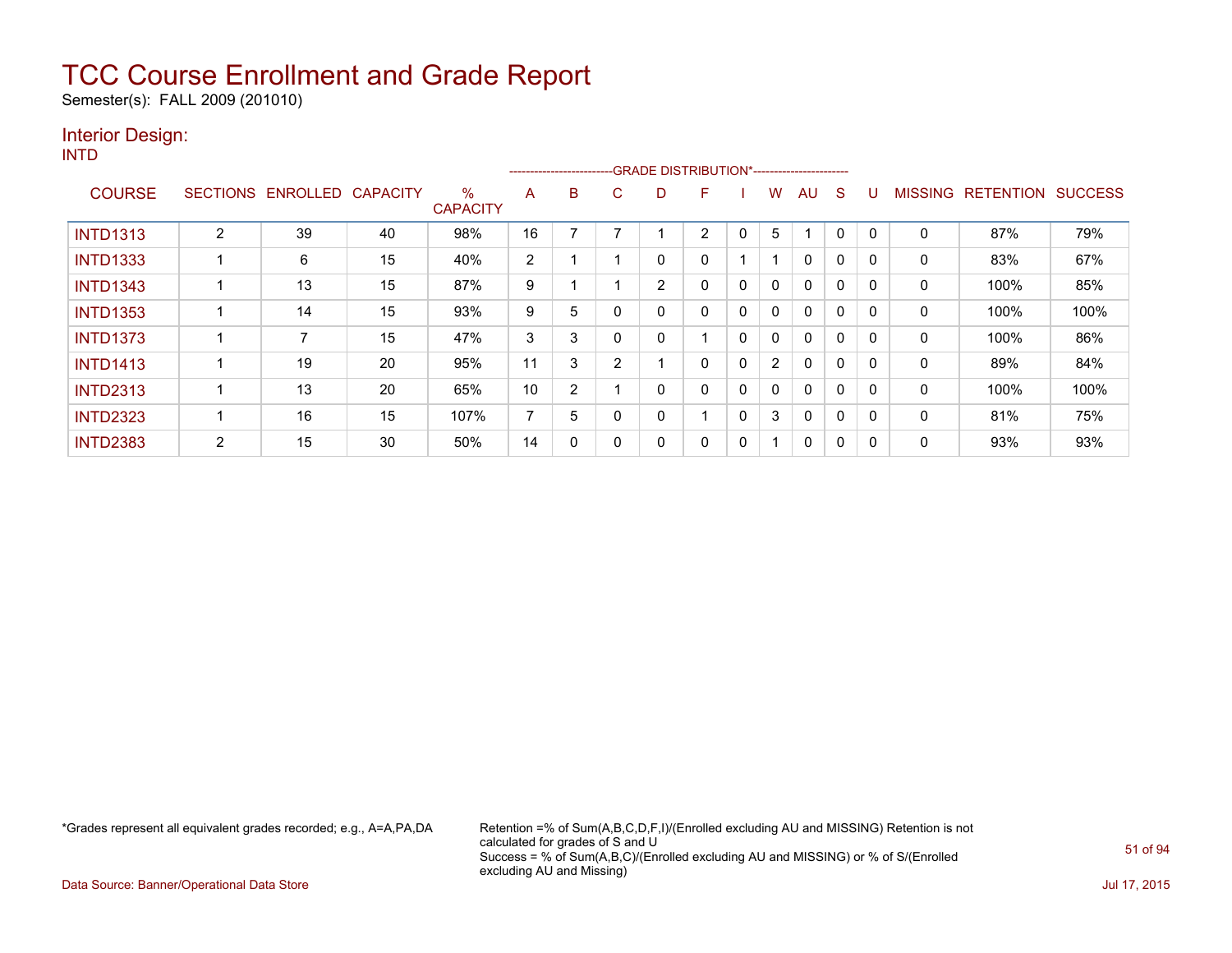Semester(s): FALL 2009 (201010)

### Italian:

|                 |                            |    |                         |                |    |          |    | ------------------------GRADE DISTRIBUTION*----------------------- |              |                |              |              |          |   |                           |      |
|-----------------|----------------------------|----|-------------------------|----------------|----|----------|----|--------------------------------------------------------------------|--------------|----------------|--------------|--------------|----------|---|---------------------------|------|
| <b>COURSE</b>   | SECTIONS ENROLLED CAPACITY |    | $\%$<br><b>CAPACITY</b> | A              | B. |          | D. | F                                                                  |              | W              | AU           | -S           |          |   | MISSING RETENTION SUCCESS |      |
| <b>ITAL1103</b> | 22                         | 35 | 63%                     | 9              | 5  |          |    | $\Omega$                                                           | $\mathbf{0}$ | 4              | 2            | $\mathbf{0}$ | $\Omega$ | 0 | 80%                       | 75%  |
| <b>ITAL1213</b> | 6                          | 15 | 40%                     | 5              | 0  |          | 0  | 0                                                                  | 0            | 0              | $\mathbf{0}$ | $\mathbf{0}$ | 0        | 0 | 100%                      | 100% |
| <b>ITAL1313</b> | 6                          | 15 | 40%                     | $\overline{2}$ |    | $\Omega$ | 0  | 0                                                                  | 0            | $\overline{2}$ |              | $\mathbf{0}$ | 0        | 0 | 60%                       | 60%  |
| <b>ITAL1413</b> |                            |    | 100%                    |                | 0  |          | 0  | 0                                                                  | 0            | 0              | $\mathbf{0}$ | $\mathbf{0}$ | 0        | 0 | 100%                      | 100% |
| <b>ITAL2113</b> | 11                         | 15 | 73%                     | 4              |    | $\Omega$ | 0  | 0                                                                  | 0            | 0              | 6            | $\mathbf{0}$ | 0        | 0 | 100%                      | 100% |
| <b>ITAL2991</b> |                            | 15 | 47%                     |                | 0  |          | 0  | 0                                                                  | $\mathbf{0}$ | 0              | 0            | 0            | 0        | 0 | 100%                      | 100% |

\*Grades represent all equivalent grades recorded; e.g., A=A,PA,DA Retention =% of Sum(A,B,C,D,F,I)/(Enrolled excluding AU and MISSING) Retention is not calculated for grades of S and U Success = % of Sum(A,B,C)/(Enrolled excluding AU and MISSING) or % of S/(Enrolled excluding AU and Missing)

Data Source: Banner/Operational Data Store Jul 17, 2015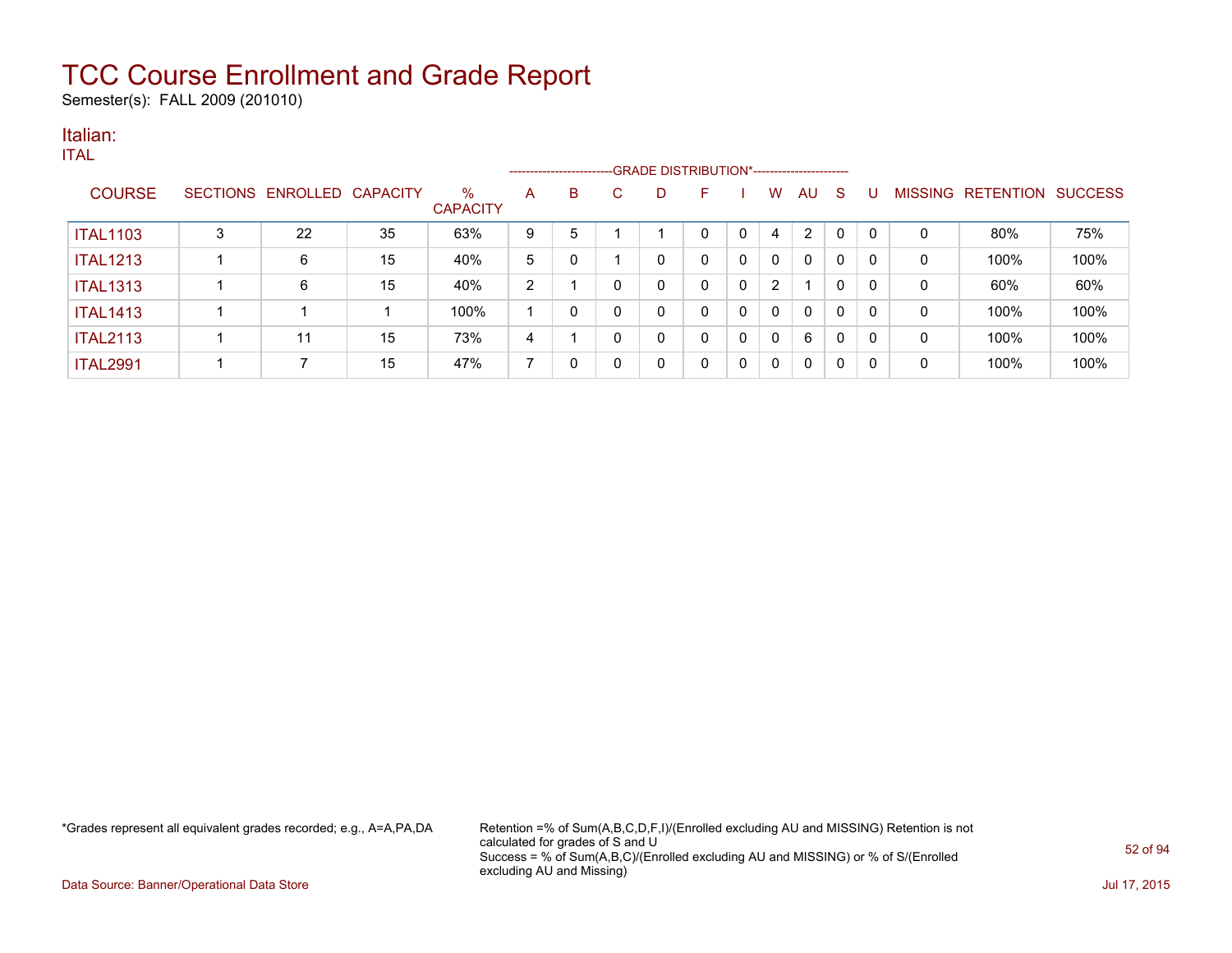Semester(s): FALL 2009 (201010)

### Information Tech Convergence: **ITCV**

|                 |                            |    |                         |   | ----------------------- |    | -GRADE DISTRIBUTION*----------------------- |   |                |              |              |   |                |           |                |
|-----------------|----------------------------|----|-------------------------|---|-------------------------|----|---------------------------------------------|---|----------------|--------------|--------------|---|----------------|-----------|----------------|
| <b>COURSE</b>   | SECTIONS ENROLLED CAPACITY |    | $\%$<br><b>CAPACITY</b> | A | B                       | D. | н.                                          |   | W              | AU           | <sub>S</sub> |   | <b>MISSING</b> | RETENTION | <b>SUCCESS</b> |
| <b>ITCV1033</b> | 10                         | 20 | 50%                     | 3 |                         |    |                                             |   |                | $\mathbf{0}$ | 0            | 0 | 0              | 90%       | 60%            |
| <b>ITCV2023</b> | 12                         | 20 | 60%                     |   |                         |    |                                             |   |                | 0            | 0            |   | 0              | 92%       | 83%            |
| <b>ITCV2033</b> | 14                         | 20 | 70%                     | 8 |                         |    |                                             | 0 | $\overline{2}$ | 0            | 0            |   |                | 86%       | 79%            |
| <b>ITCV2063</b> | 10                         | 20 | 50%                     | 5 |                         |    | ົ                                           |   |                |              | 0            |   | 0              | 89%       | 67%            |

\*Grades represent all equivalent grades recorded; e.g., A=A,PA,DA Retention =% of Sum(A,B,C,D,F,I)/(Enrolled excluding AU and MISSING) Retention is not calculated for grades of S and U Success = % of Sum(A,B,C)/(Enrolled excluding AU and MISSING) or % of S/(Enrolled excluding AU and Missing)

Data Source: Banner/Operational Data Store Jul 17, 2015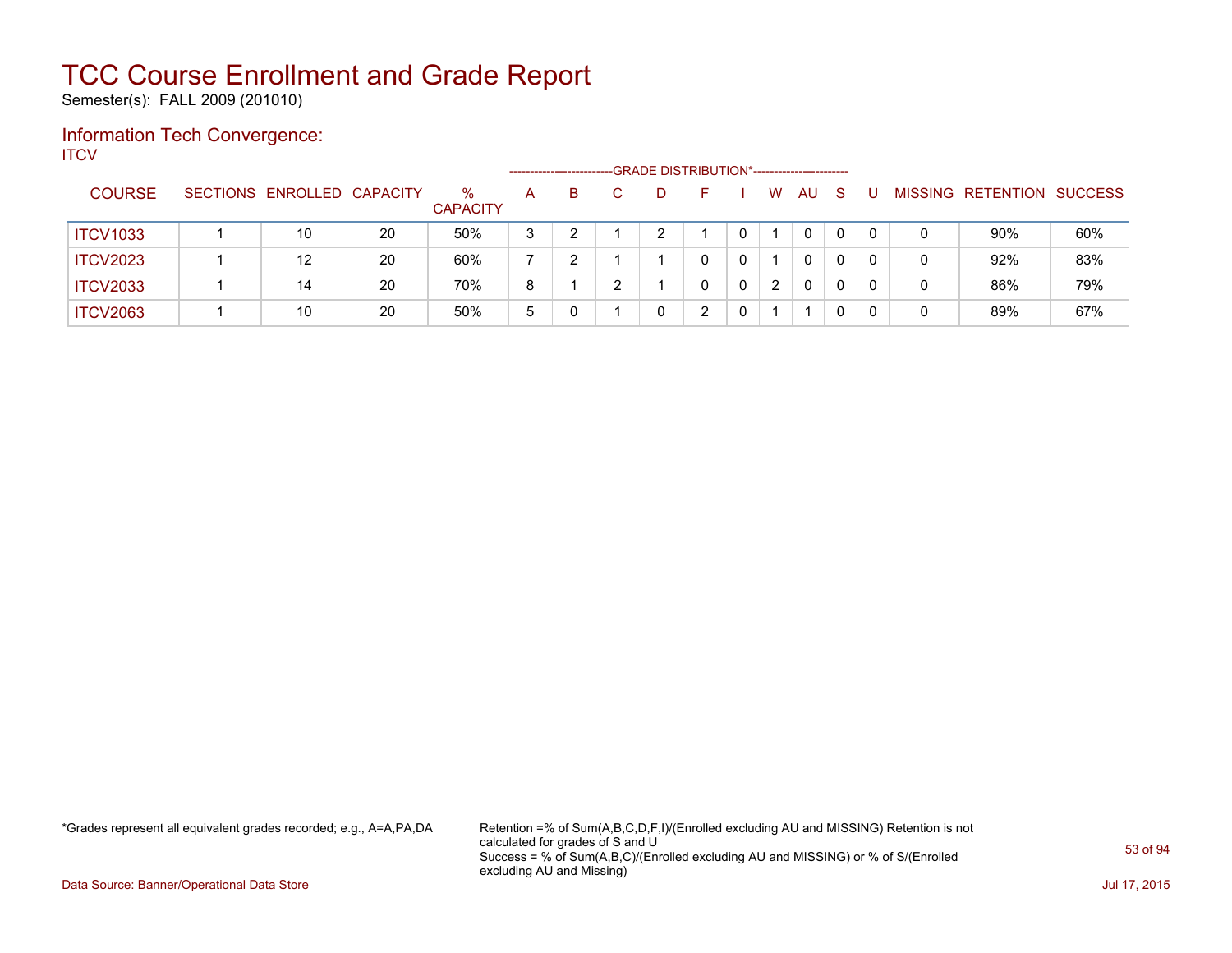Semester(s): FALL 2009 (201010)

### Japanese:

|                 |   |                            |    |                      | --------------------- |   |   | -GRADE DISTRIBUTION*----------------------- |   |   |              |    |              |   |                                  |     |
|-----------------|---|----------------------------|----|----------------------|-----------------------|---|---|---------------------------------------------|---|---|--------------|----|--------------|---|----------------------------------|-----|
| <b>COURSE</b>   |   | SECTIONS ENROLLED CAPACITY |    | %<br><b>CAPACITY</b> | A                     | B |   |                                             | F | w | AU           | -S |              |   | <b>MISSING RETENTION SUCCESS</b> |     |
| <b>JAPN1001</b> |   | 13                         | 48 | 27%                  |                       | 4 |   |                                             |   |   | 0            | 0  | $\mathbf{0}$ | 0 | 85%                              | 85% |
| <b>JAPN1103</b> | 4 | 43                         | 65 | 66%                  | 21                    | 4 | 5 |                                             | 3 | 9 | $\mathbf{0}$ | 0  | 0            | 0 | 79%                              | 70% |
| <b>JAPN1313</b> |   | 21                         | 44 | 48%                  |                       | 5 |   |                                             |   |   | 0            | 0  | $\mathbf{0}$ |   | 95%                              | 90% |
| <b>JAPN2113</b> | ົ | 18                         | 40 | 45%                  | 5                     | 6 | 0 |                                             |   | 5 | 0            | 0  | 0            | 0 | 72%                              | 61% |
| <b>JAPN2413</b> |   | 8                          | 20 | 40%                  | 4                     |   |   |                                             |   |   | 0            |    | 0            | 0 | 88%                              | 75% |

\*Grades represent all equivalent grades recorded; e.g., A=A,PA,DA Retention =% of Sum(A,B,C,D,F,I)/(Enrolled excluding AU and MISSING) Retention is not calculated for grades of S and U Success = % of Sum(A,B,C)/(Enrolled excluding AU and MISSING) or % of S/(Enrolled excluding AU and Missing)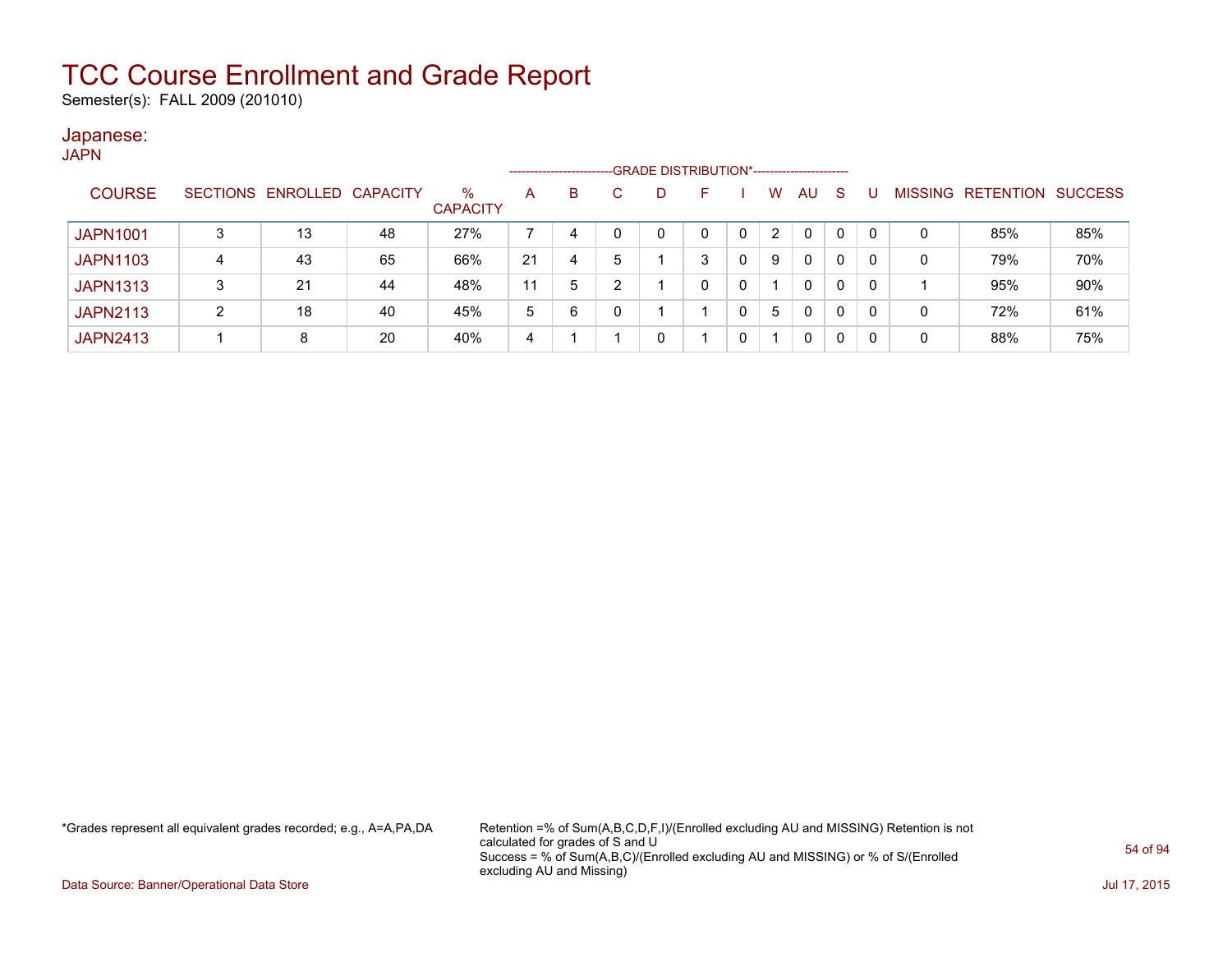Semester(s): FALL 2009 (201010)

### Journalism Mass Communications: JRMC

|                 |                       |                   |    |                                  |                |                |              |   | -GRADE DISTRIBUTION*---------------------- |             |                |              |   |          |                |                  |                |
|-----------------|-----------------------|-------------------|----|----------------------------------|----------------|----------------|--------------|---|--------------------------------------------|-------------|----------------|--------------|---|----------|----------------|------------------|----------------|
| <b>COURSE</b>   | <b>SECTIONS</b>       | ENROLLED CAPACITY |    | $\frac{0}{0}$<br><b>CAPACITY</b> | A              | в              | C            | D | F                                          |             | w              | AU           | S |          | <b>MISSING</b> | <b>RETENTION</b> | <b>SUCCESS</b> |
| <b>JRMC1013</b> | 4                     | 57                | 90 | 63%                              | 18             | 19             | 5            |   | 5                                          |             | $\overline{7}$ | $\mathbf{0}$ | 0 | $\Omega$ |                | 88%              | 75%            |
| <b>JRMC1103</b> |                       | 14                | 15 | 93%                              | 14             | 0              | $\mathbf{0}$ | 0 | 0                                          | 0           | 0              | $\mathbf{0}$ | 0 | 0        | 0              | 100%             | 100%           |
| <b>JRMC1113</b> | 3                     | 44                | 60 | 73%                              | 19             | 10             | 7            | 0 | 0                                          | 0           | 8              | 0            | 0 | $\Omega$ | 0              | 82%              | 82%            |
| <b>JRMC1123</b> |                       | 10                | 15 | 67%                              | 4              | 3              | 0            | 0 | 0                                          |             | $\overline{2}$ | $\mathbf{0}$ | 0 | 0        | 0              | 80%              | 70%            |
| <b>JRMC1303</b> |                       | 10                | 10 | 100%                             | $\overline{7}$ | 0              |              | 0 | $\overline{2}$                             | 0           | 0              | 0            | 0 | $\Omega$ | 0              | 100%             | 80%            |
| <b>JRMC2013</b> | 2                     | 22                | 40 | 55%                              | 10             | 7              | $\mathbf{0}$ | 0 | 0                                          | $\mathbf 0$ | 5              | 0            | 0 | 0        | 0              | 77%              | 77%            |
| <b>JRMC2183</b> |                       | 12                | 20 | 60%                              | $\overline{7}$ |                |              | 0 | 0                                          | 0           | 3              | 0            | 0 | $\Omega$ | 0              | 75%              | 75%            |
| <b>JRMC2263</b> | $\mathbf{2}^{\prime}$ | 5                 | 10 | 50%                              | 4              | $\mathbf{0}$   |              | 0 | 0                                          | 0           | 0              | $\mathbf{0}$ | 0 | $\Omega$ | 0              | 100%             | 100%           |
| <b>JRMC2853</b> | 3                     | 8                 | 12 | 67%                              | 4              | $\overline{2}$ | $\Omega$     |   | 0                                          | 0           | 0              | 1            | 0 | $\Omega$ | 0              | 100%             | 86%            |
| <b>JRMC2973</b> |                       | $\overline{2}$    | 20 | 10%                              | 2              | 0              | 0            | 0 | 0                                          | 0           | 0              | $\mathbf{0}$ | 0 | $\Omega$ | 0              | 100%             | 100%           |
| <b>JRMC2983</b> |                       | $\overline{2}$    | 20 | 10%                              | 2              | $\Omega$       | 0            | 0 | 0                                          | 0           | 0              | 0            | 0 | $\Omega$ | 0              | 100%             | 100%           |
| <b>JRMC2991</b> |                       | 1                 | 1  | 100%                             |                | 0              | $\mathbf{0}$ | 0 | 0                                          | 0           | 0              | 0            | 0 | 0        | 0              | 100%             | 100%           |
| <b>JRMC2993</b> |                       | 1                 | 20 | 5%                               |                | 0              | 0            | 0 | 0                                          | 0           | 0              | 0            | 0 | 0        | 0              | 100%             | 100%           |

\*Grades represent all equivalent grades recorded; e.g., A=A,PA,DA Retention =% of Sum(A,B,C,D,F,I)/(Enrolled excluding AU and MISSING) Retention is not calculated for grades of S and U Success = % of Sum(A,B,C)/(Enrolled excluding AU and MISSING) or % of S/(Enrolled excluding AU and Missing)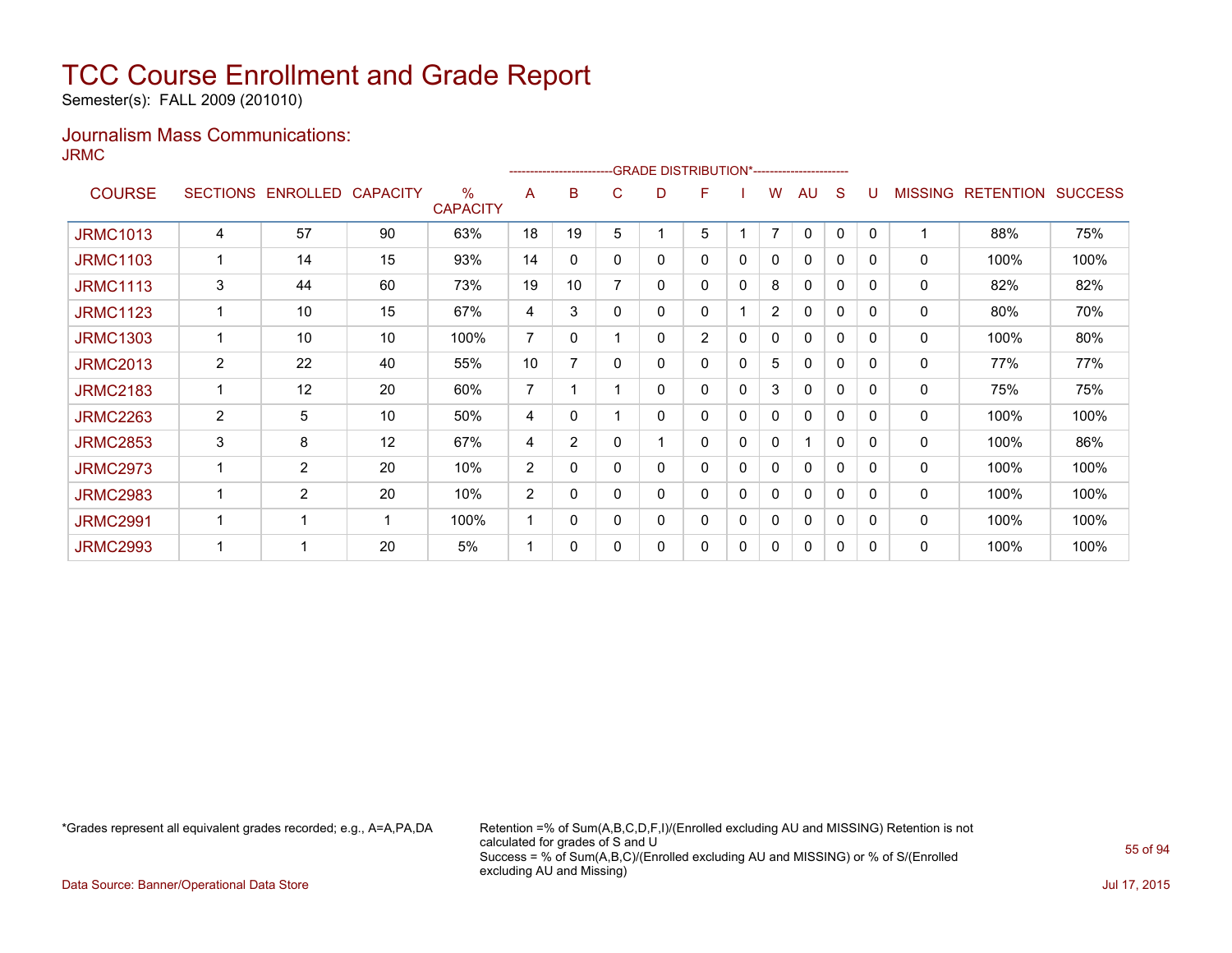Semester(s): FALL 2009 (201010)

### Latin:

| LATN            |                            |    |                      |              |                          |    |                                            |                |        |     |                           |     |
|-----------------|----------------------------|----|----------------------|--------------|--------------------------|----|--------------------------------------------|----------------|--------|-----|---------------------------|-----|
|                 |                            |    |                      |              | ------------------------ |    | -GRADE DISTRIBUTION*---------------------- |                |        |     |                           |     |
| <b>COURSE</b>   | SECTIONS ENROLLED CAPACITY |    | %<br><b>CAPACITY</b> | $\mathsf{A}$ | - B                      | D. |                                            |                | W AU S | - U | MISSING RETENTION SUCCESS |     |
| <b>LATN1103</b> | 24                         | 26 | 92%                  | 18           |                          |    |                                            | $\overline{2}$ |        |     | 92%                       | 92% |
| <b>LATN1213</b> | 20                         | 25 | 80%                  | 13           |                          |    |                                            | 2              |        |     | 85%                       | 85% |

\*Grades represent all equivalent grades recorded; e.g., A=A,PA,DA Retention =% of Sum(A,B,C,D,F,I)/(Enrolled excluding AU and MISSING) Retention is not calculated for grades of S and U Success = % of Sum(A,B,C)/(Enrolled excluding AU and MISSING) or % of S/(Enrolled excluding AU and Missing)

Data Source: Banner/Operational Data Store Jul 17, 2015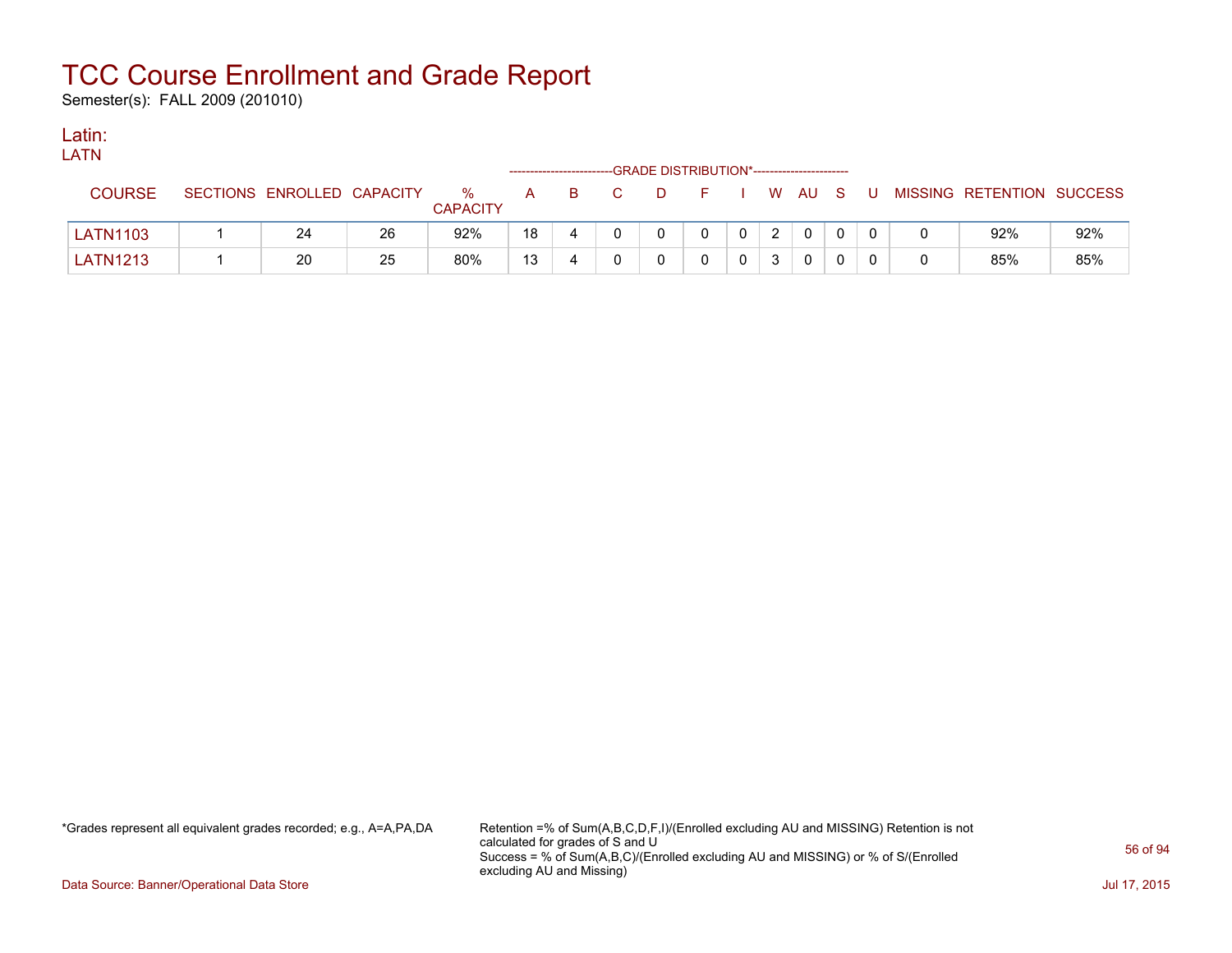Semester(s): FALL 2009 (201010)

### Library Technology:

LIBT

|               |                            |    |                      |              |     | ------------------------GRADE DISTRIBUTION*----------------------- |  |              |     |    |                           |     |
|---------------|----------------------------|----|----------------------|--------------|-----|--------------------------------------------------------------------|--|--------------|-----|----|---------------------------|-----|
| <b>COURSE</b> | SECTIONS ENROLLED CAPACITY |    | %<br><b>CAPACITY</b> | $\mathbf{A}$ | B C | $\Box$                                                             |  | W AU         | - S | -U | MISSING RETENTION SUCCESS |     |
| LIBT1161      |                            | 10 | 20%                  |              |     |                                                                    |  | $\mathbf{0}$ |     |    | 50%                       | 50% |

\*Grades represent all equivalent grades recorded; e.g., A=A,PA,DA Retention =% of Sum(A,B,C,D,F,I)/(Enrolled excluding AU and MISSING) Retention is not calculated for grades of S and U Success = % of Sum(A,B,C)/(Enrolled excluding AU and MISSING) or % of S/(Enrolled excluding AU and Missing)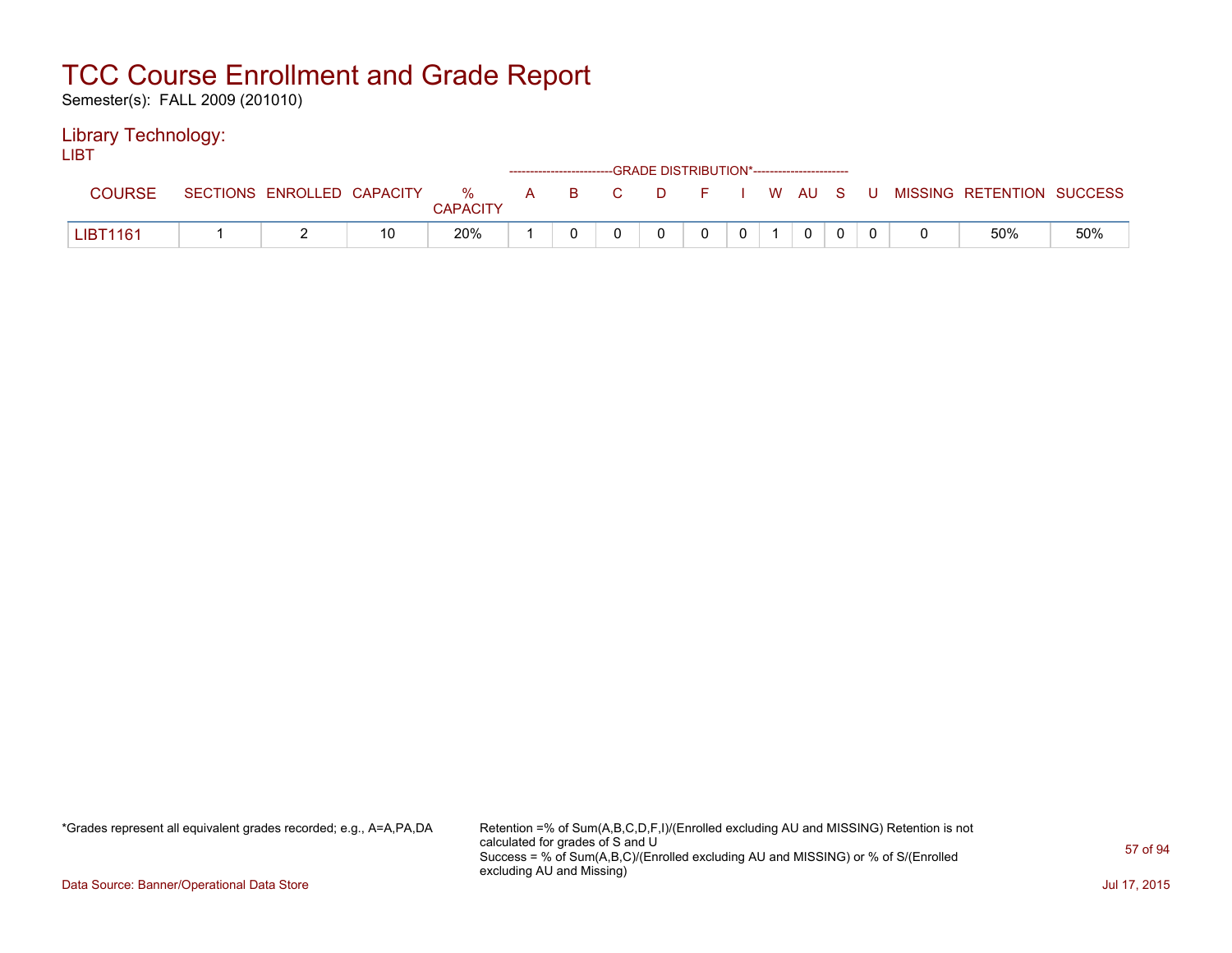Semester(s): FALL 2009 (201010)

### Mathematics:

|--|--|

|                 |                |                            |       |                                  |              |              |                |                | -GRADE DISTRIBUTION*---------------------- |              |                |              |              |              |              |                           |      |
|-----------------|----------------|----------------------------|-------|----------------------------------|--------------|--------------|----------------|----------------|--------------------------------------------|--------------|----------------|--------------|--------------|--------------|--------------|---------------------------|------|
| <b>COURSE</b>   |                | SECTIONS ENROLLED CAPACITY |       | $\frac{0}{0}$<br><b>CAPACITY</b> | A            | B            | C              | D              | F                                          |              | W              | AU           | S            | U            |              | MISSING RETENTION SUCCESS |      |
| <b>MATH0003</b> | 78             | 1.409                      | 1.598 | 88%                              | 276          | 283          | 189            | 92             | 205                                        | 2            | 358            | $\mathbf 1$  | $\mathbf{0}$ | $\mathbf{0}$ | 3            | 75%                       | 53%  |
| <b>MATH0013</b> | 51             | 910                        | 1.081 | 84%                              | 148          | 149          | 154            | 90             | 184                                        | 0            | 179            | 5            | $\mathbf{0}$ | $\mathbf{0}$ | $\mathbf{1}$ | 80%                       | 50%  |
| <b>MATH0055</b> | 17             | 344                        | 381   | 90%                              | 42           | 70           | 63             | 32             | 72                                         | $\mathbf{0}$ | 64             | $\mathbf{1}$ | $\mathbf{0}$ | $\Omega$     | $\mathbf{0}$ | 81%                       | 51%  |
| <b>MATH0095</b> | $\overline{2}$ | 33                         | 40    | 82%                              | 4            | 8            | $\overline{2}$ | $\Omega$       | $\Omega$                                   | 8            | 11             | $\Omega$     | $\mathbf{0}$ | $\Omega$     | 0            | 67%                       | 42%  |
| <b>MATH0105</b> | 24             | 502                        | 520   | 97%                              | 77           | 93           | 96             | 56             | 75                                         | $\mathbf{0}$ | 104            | $\Omega$     | $\mathbf{0}$ | $\Omega$     | $\mathbf 1$  | 79%                       | 53%  |
| <b>MATH0123</b> | 45             | 776                        | 940   | 83%                              | 88           | 130          | 148            | 98             | 119                                        | $\mathbf{0}$ | 190            | 3            | $\Omega$     | $\Omega$     | 0            | 75%                       | 47%  |
| <b>MATH0803</b> | $\mathbf 1$    | $\overline{2}$             | 20    | 10%                              | $\mathbf{1}$ | $\mathbf 1$  | $\Omega$       | 0              | 0                                          | 0            | 0              | 0            | 0            | $\Omega$     | 0            | 100%                      | 100% |
| <b>MATH1454</b> | $\overline{2}$ | 11                         | 40    | 28%                              | 2            | 3            | $\overline{2}$ | $\Omega$       | $\Omega$                                   | $\mathbf{0}$ | 4              | $\Omega$     | $\Omega$     | $\Omega$     | $\mathbf{0}$ | 64%                       | 64%  |
| <b>MATH1473</b> | 11             | 159                        | 279   | 57%                              | 43           | 38           | 34             | 12             | 13                                         | $\mathbf{0}$ | 19             | $\Omega$     | $\Omega$     | $\Omega$     | $\Omega$     | 88%                       | 72%  |
| <b>MATH1483</b> | $\mathbf{1}$   | 13                         | 20    | 65%                              | 2            | 6            | $\Omega$       | $\mathbf{0}$   | 2                                          | 0            | 3              | 0            | $\mathbf{0}$ | 0            | 0            | 77%                       | 62%  |
| <b>MATH1513</b> | 80             | 1,931                      | 2,455 | 79%                              | 397          | 457          | 333            | 140            | 194                                        | 4            | 397            | 9            | 0            | $\Omega$     | 0            | 79%                       | 62%  |
| <b>MATH1613</b> | 15             | 205                        | 478   | 43%                              | 65           | 41           | 26             | 3              | 9                                          | $\mathbf{0}$ | 60             | 1            | $\mathbf{0}$ | $\Omega$     | 0            | 71%                       | 65%  |
| <b>MATH1715</b> | 5              | 101                        | 140   | 72%                              | 14           | 23           | 19             | $\overline{7}$ | 13                                         | $\mathbf{0}$ | 25             | $\Omega$     | $\Omega$     | $\Omega$     | $\mathbf{0}$ | 75%                       | 55%  |
| <b>MATH2114</b> | 13             | 210                        | 306   | 69%                              | 59           | 52           | 33             | 7              | 17                                         | $\mathbf{0}$ | 37             | 5            | 0            | 0            | 0            | 82%                       | 70%  |
| <b>MATH2124</b> | 8              | 106                        | 202   | 52%                              | 33           | 24           | 13             | 9              | 8                                          | $\mathbf{0}$ | 18             | $\mathbf{1}$ | $\Omega$     | $\Omega$     | $\mathbf 0$  | 83%                       | 67%  |
| <b>MATH2134</b> | $\overline{7}$ | 95                         | 168   | 57%                              | 33           | 21           | 15             | 2              | 5                                          | $\mathbf{0}$ | 18             | $\mathbf{1}$ | $\mathbf{0}$ | $\Omega$     | 0            | 81%                       | 73%  |
| <b>MATH2193</b> | 26             | 553                        | 734   | 75%                              | 171          | 139          | 64             | 20             | 38                                         | 4            | 117            | $\Omega$     | $\mathbf{0}$ | $\Omega$     | 0            | 79%                       | 68%  |
| <b>MATH2423</b> | $\mathbf{1}$   | 15                         | 20    | 75%                              | $\mathbf{1}$ | 3            | 5              | 0              | 4                                          | 0            | $\overline{2}$ | $\mathbf{0}$ | 0            | $\Omega$     | 0            | 87%                       | 60%  |
| <b>MATH2513</b> | $\overline{2}$ | 14                         | 44    | 32%                              | 8            | $\mathbf 1$  | $\overline{2}$ | 1              | 1                                          | $\mathbf{0}$ |                | $\Omega$     | $\Omega$     | $\Omega$     | 0            | 93%                       | 79%  |
| <b>MATH2523</b> | 12             | 214                        | 396   | 54%                              | 48           | 42           | 53             | 3              | 14                                         | $\mathbf{0}$ | 53             | $\mathbf{1}$ | $\Omega$     | $\Omega$     | 0            | 75%                       | 67%  |
| <b>MATH2553</b> | $\mathbf{1}$   | 5                          | 20    | 25%                              | 4            | $\mathbf{0}$ | 1              | 0              | 0                                          | 0            | 0              | 0            | 0            | $\mathbf{0}$ | 0            | 100%                      | 100% |
| <b>MATH2613</b> | 4              | 52                         | 92    | 57%                              | 22           | 14           | 8              | 2              | 2                                          | 1            | 3              | 0            | $\mathbf{0}$ | 0            | 0            | 94%                       | 85%  |

\*Grades represent all equivalent grades recorded; e.g., A=A,PA,DA Retention =% of Sum(A,B,C,D,F,I)/(Enrolled excluding AU and MISSING) Retention is not calculated for grades of S and U Success = % of Sum(A,B,C)/(Enrolled excluding AU and MISSING) or % of S/(Enrolled excluding AU and Missing)

Data Source: Banner/Operational Data Store Jul 17, 2015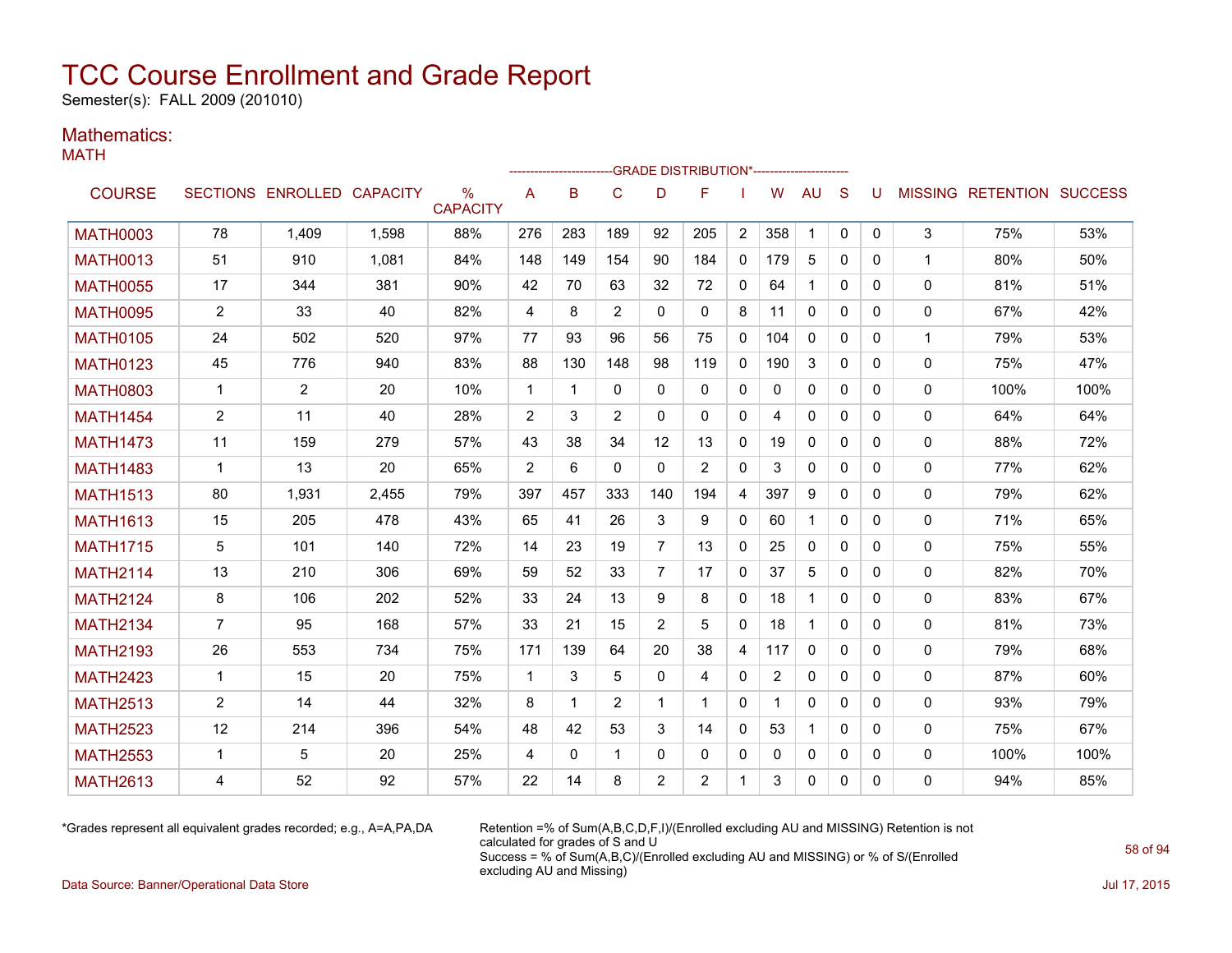Semester(s): FALL 2009 (201010)

### Medical Assistant:

MDAS

|                 |                            |    |                         | ------------------ |   |  | -GRADE DISTRIBUTION*----------------------- |   |              |   |   |                           |      |
|-----------------|----------------------------|----|-------------------------|--------------------|---|--|---------------------------------------------|---|--------------|---|---|---------------------------|------|
| <b>COURSE</b>   | SECTIONS ENROLLED CAPACITY |    | $\%$<br><b>CAPACITY</b> | A                  | в |  |                                             | W | AU           | S |   | MISSING RETENTION SUCCESS |      |
| <b>MDAS1315</b> |                            | 10 | 60%                     | ີ                  |   |  |                                             |   | $\mathbf{0}$ |   | 0 | 100%                      | 83%  |
| <b>MDAS1343</b> |                            | 10 | 70%                     | 6                  |   |  |                                             |   | $\mathbf{0}$ |   | 0 | 100%                      | 100% |
| <b>MDAS2234</b> | 16                         | 20 | 80%                     | 9                  |   |  |                                             |   | $\mathbf{0}$ |   |   | 94%                       | 88%  |

\*Grades represent all equivalent grades recorded; e.g., A=A,PA,DA Retention =% of Sum(A,B,C,D,F,I)/(Enrolled excluding AU and MISSING) Retention is not calculated for grades of S and U Success = % of Sum(A,B,C)/(Enrolled excluding AU and MISSING) or % of S/(Enrolled excluding AU and Missing)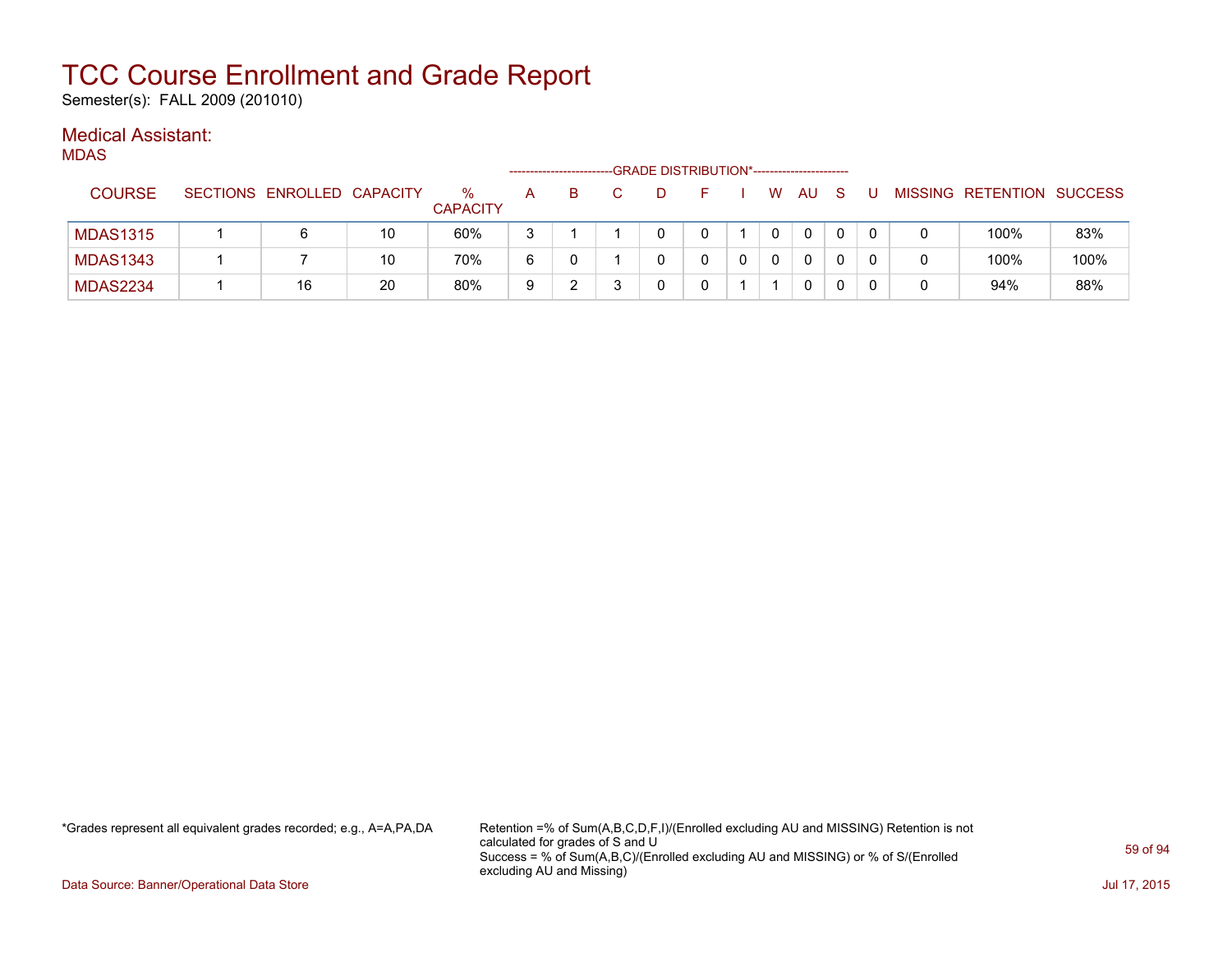Semester(s): FALL 2009 (201010)

### Medical Laboratory Technology: MDLT

|                 |   |                            |    |                         |                |              |    | --------------------------GRADE DISTRIBUTION*----------------------- |   |   |   |              |          |          |                |                  |                |
|-----------------|---|----------------------------|----|-------------------------|----------------|--------------|----|----------------------------------------------------------------------|---|---|---|--------------|----------|----------|----------------|------------------|----------------|
| <b>COURSE</b>   |   | SECTIONS ENROLLED CAPACITY |    | $\%$<br><b>CAPACITY</b> | A              | B            | C. | D                                                                    | F |   | W | AU           | S        |          | <b>MISSING</b> | <b>RETENTION</b> | <b>SUCCESS</b> |
| <b>MDLT1203</b> |   | 26                         | 27 | 96%                     | 11             | 9            |    |                                                                      | າ |   | 3 | $\Omega$     | 0        | $\Omega$ | 0              | 88%              | 77%            |
| <b>MDLT1212</b> | 2 | 26                         | 27 | 96%                     | 8              | 10           |    | 0                                                                    | 2 | 0 | 3 | $\mathbf{0}$ | 0        | 0        | 0              | 88%              | 81%            |
| <b>MDLT1222</b> | 3 | 26                         | 27 | 96%                     | 17             | 0            |    | 0                                                                    |   |   | 5 | 0            | 0        | 0        | 0              | 81%              | 73%            |
| <b>MDLT2305</b> |   | 13                         | 14 | 93%                     | $\overline{ }$ | 5            |    | 0                                                                    | 0 | 0 |   | $\mathbf{0}$ | 0        | 0        | 0              | 92%              | 92%            |
| <b>MDLT2344</b> |   | 13                         | 14 | 93%                     | 4              |              |    | 0                                                                    | 0 | 0 |   | $\mathbf{0}$ | $\Omega$ | $\Omega$ | 0              | 92%              | 92%            |
| <b>MDLT2426</b> |   | 13                         | 14 | 93%                     | 4              | 5            | 3  | 0                                                                    | 0 | 0 |   | $\mathbf{0}$ | 0        | $\Omega$ | 0              | 92%              | 92%            |
| <b>MDLT2991</b> |   | 13                         | 14 | 93%                     | 12             | $\mathbf{0}$ |    | 0                                                                    | 0 | 0 | 1 | $\mathbf{0}$ | 0        | $\Omega$ | 0              | 92%              | 92%            |

\*Grades represent all equivalent grades recorded; e.g., A=A,PA,DA Retention =% of Sum(A,B,C,D,F,I)/(Enrolled excluding AU and MISSING) Retention is not calculated for grades of S and U Success = % of Sum(A,B,C)/(Enrolled excluding AU and MISSING) or % of S/(Enrolled excluding AU and Missing)

Data Source: Banner/Operational Data Store Jul 17, 2015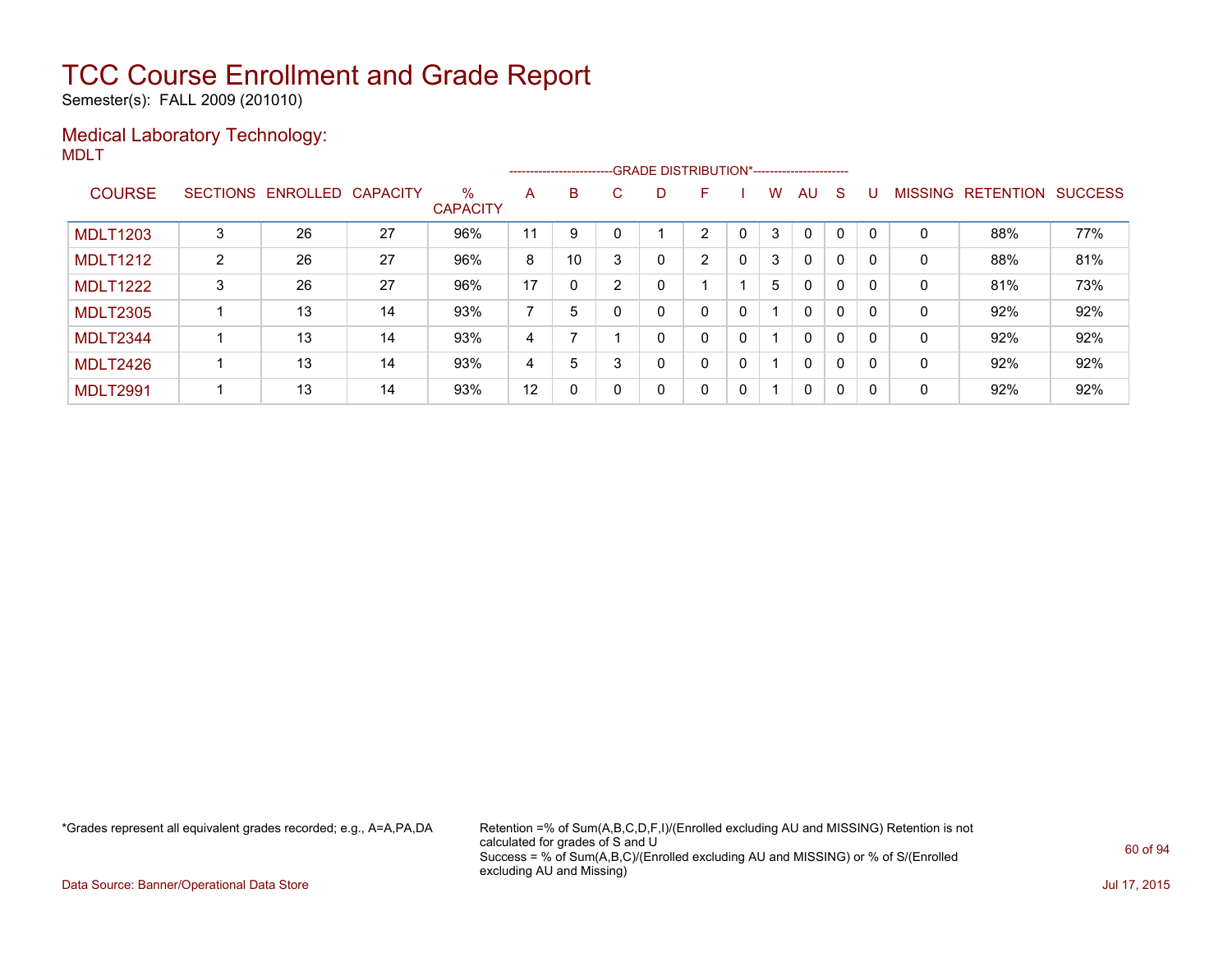Semester(s): FALL 2009 (201010)

### Medical Transcription:

MDTR

|                 |                 |                   |    |               |              |    | ------------------------GRADE DISTRIBUTION*----------------------- |    |       |  |      |     |  |                           |     |
|-----------------|-----------------|-------------------|----|---------------|--------------|----|--------------------------------------------------------------------|----|-------|--|------|-----|--|---------------------------|-----|
| <b>COURSE</b>   | <b>SECTIONS</b> | ENROLLED CAPACITY |    | %<br>CAPACITY | $\mathbf{A}$ | B. | C.                                                                 | D. | - E - |  | W AU | - S |  | MISSING RETENTION SUCCESS |     |
| <b>MDTR2303</b> |                 |                   | 10 | 80%           |              |    |                                                                    |    |       |  |      |     |  | 88%                       | 75% |

\*Grades represent all equivalent grades recorded; e.g., A=A,PA,DA Retention =% of Sum(A,B,C,D,F,I)/(Enrolled excluding AU and MISSING) Retention is not calculated for grades of S and U Success = % of Sum(A,B,C)/(Enrolled excluding AU and MISSING) or % of S/(Enrolled excluding AU and Missing)

Data Source: Banner/Operational Data Store Jul 17, 2015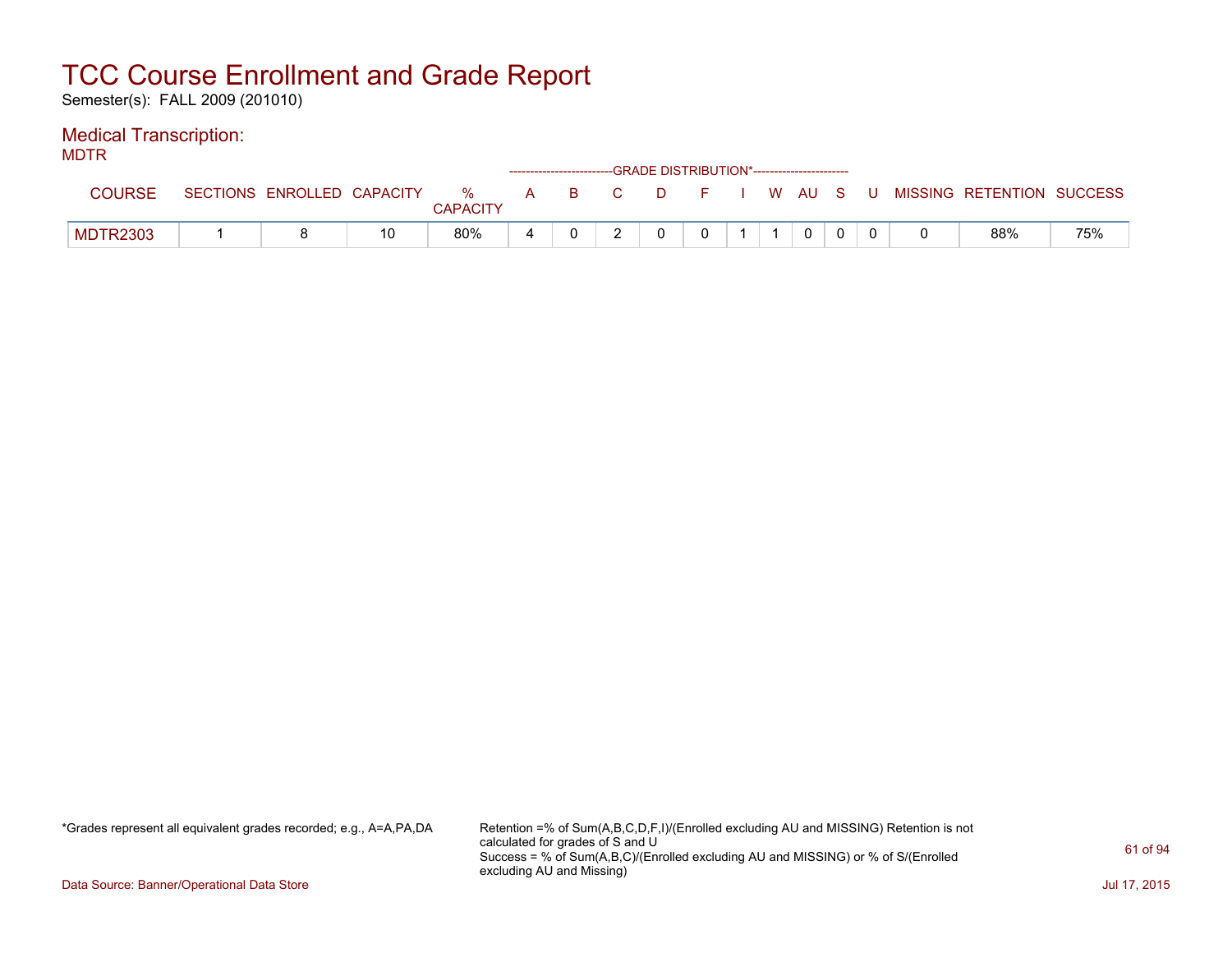Semester(s): FALL 2009 (201010)

#### Management: MGMT

|                 |                |                   |                 |                         |                | ---------------------- |              | --GRADE DISTRIBUTION*----------------------- |    |   |                |    |   |          |                |                  |                |
|-----------------|----------------|-------------------|-----------------|-------------------------|----------------|------------------------|--------------|----------------------------------------------|----|---|----------------|----|---|----------|----------------|------------------|----------------|
| <b>COURSE</b>   |                | SECTIONS ENROLLED | <b>CAPACITY</b> | $\%$<br><b>CAPACITY</b> | A              | B                      | C            | D                                            | F. |   | w              | AU | S |          | <b>MISSING</b> | <b>RETENTION</b> | <b>SUCCESS</b> |
| <b>MGMT1353</b> | 2              | 39                | 20              | 195%                    | 14             | 8                      | 4            |                                              | 5  | 0 |                | 0  | 0 | $\Omega$ | 0              | 82%              | 67%            |
| <b>MGMT1373</b> | $\overline{2}$ | 18                | 20              | 90%                     | 10             | 2                      | 2            |                                              |    | 0 | $\overline{2}$ | 0  | 0 | 0        |                | 88%              | 82%            |
| <b>MGMT1383</b> |                | 12                | 20              | 60%                     | 5              | 3                      |              |                                              |    | 0 | $\overline{2}$ | 0  | 0 | 0        | 0              | 83%              | 75%            |
| <b>MGMT2103</b> |                | 3                 | 10              | 30%                     |                | 0                      | 0            |                                              |    | 0 | 2              | 0  | 0 | 0        | 0              | 33%              | 33%            |
| <b>MGMT2123</b> |                | 14                | 15              | 93%                     | 11             | $\overline{2}$         | $\Omega$     | <sup>0</sup>                                 | 0  | 0 |                | 0  | 0 | 0        | $\Omega$       | 93%              | 93%            |
| <b>MGMT2323</b> |                |                   | 14              | 50%                     | $\overline{ }$ | 0                      | 0            |                                              |    | 0 | 0              | 0  | 0 | 0        | 0              | 100%             | 100%           |
| <b>MGMT2353</b> |                | 4                 | 0               |                         | 4              | 0                      | $\mathbf{0}$ | $\Omega$                                     | 0  | 0 | 0              | 0  | 0 | 0        | 0              | 100%             | 100%           |
| <b>MGMT2363</b> | 12             | 230               | 340             | 68%                     | 117            | 44                     | 24           | 12                                           | 10 | 0 | 23             | 0  | 0 | 0        | 0              | 90%              | 80%            |

\*Grades represent all equivalent grades recorded; e.g., A=A,PA,DA Retention =% of Sum(A,B,C,D,F,I)/(Enrolled excluding AU and MISSING) Retention is not calculated for grades of S and U Success = % of Sum(A,B,C)/(Enrolled excluding AU and MISSING) or % of S/(Enrolled excluding AU and Missing)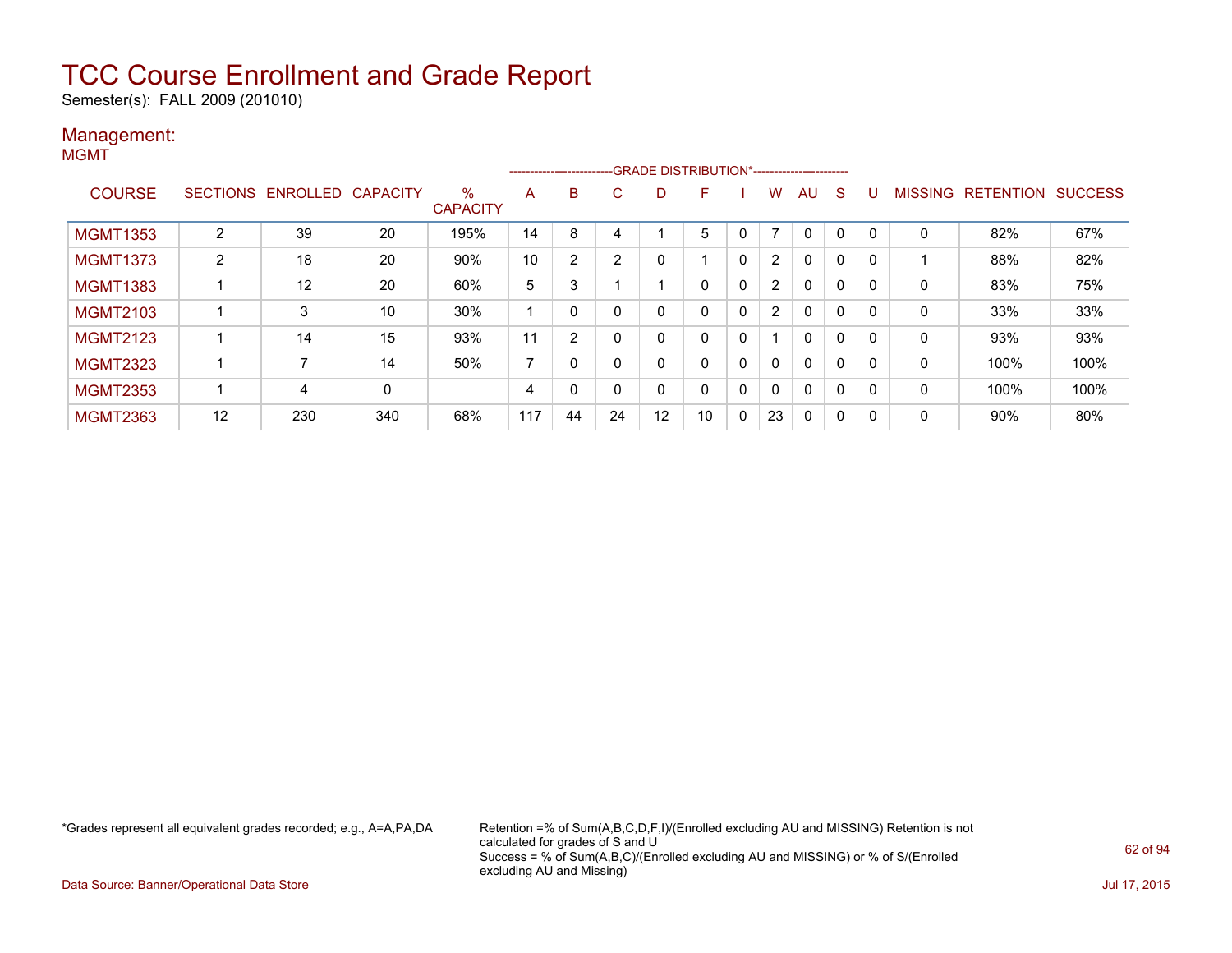Semester(s): FALL 2009 (201010)

### Marketing:

**MKTG** 

|                 |                |                   |                 |                         |                |                | -------------------------GRADE                DISTRIBUTION*--------------------- |   |                |              |                |              |              |              |                |                  |                |
|-----------------|----------------|-------------------|-----------------|-------------------------|----------------|----------------|----------------------------------------------------------------------------------|---|----------------|--------------|----------------|--------------|--------------|--------------|----------------|------------------|----------------|
| <b>COURSE</b>   |                | SECTIONS ENROLLED | <b>CAPACITY</b> | $\%$<br><b>CAPACITY</b> | A              | B              | C                                                                                | D | F              |              | w              | AU           | S            |              | <b>MISSING</b> | <b>RETENTION</b> | <b>SUCCESS</b> |
| <b>MKTG1313</b> | 3              | 47                | 60              | 78%                     | 21             | 6              |                                                                                  | 3 | 4              | 0            | 6              | $\mathbf{0}$ | 0            | $\mathbf{0}$ | $\mathbf 0$    | 87%              | 72%            |
| <b>MKTG1333</b> |                | 11                | 22              | 50%                     | 8              |                | 0                                                                                | 0 | 0              | 0            | $\overline{2}$ | 0            | 0            | $\Omega$     | 0              | 82%              | 82%            |
| <b>MKTG1393</b> | $\overline{2}$ | 12                | 13              | 92%                     | 4              |                | $\overline{2}$                                                                   | 0 | 3              | $\mathbf{0}$ | $\overline{2}$ | $\mathbf{0}$ | 0            | $\Omega$     | 0              | 83%              | 58%            |
| <b>MKTG1403</b> |                | 10                | 10              | 100%                    | 9              | $\Omega$       |                                                                                  | 0 | 0              |              | $\mathbf{0}$   | $\mathbf{0}$ | $\mathbf{0}$ | $\Omega$     | 0              | 100%             | 90%            |
| <b>MKTG1423</b> |                | 10                | 10              | 100%                    | 9              | 0              |                                                                                  | 0 | 0              |              | 0              | $\mathbf{0}$ | 0            | $\Omega$     | 0              | 100%             | 90%            |
| <b>MKTG1433</b> |                | 9                 | 10              | 90%                     | 8              | 0              | $\Omega$                                                                         | 0 | 0              |              | $\mathbf{0}$   | $\mathbf{0}$ | $\mathbf{0}$ | $\Omega$     | 0              | 100%             | 89%            |
| <b>MKTG1443</b> |                | 3                 | 8               | 38%                     |                |                |                                                                                  | 0 | 0              | $\mathbf{0}$ | 0              | $\mathbf{0}$ | $\mathbf{0}$ | $\Omega$     | 0              | 100%             | 100%           |
| <b>MKTG2343</b> | $\overline{2}$ | 42                | 60              | 70%                     | 21             | 16             |                                                                                  | 0 | 3              | 0            |                | $\mathbf{0}$ | 0            | $\Omega$     | 0              | 98%              | 90%            |
| <b>MKTG2363</b> |                | 14                | 20              | 70%                     | $\overline{7}$ | $\overline{2}$ | $\overline{2}$                                                                   | 0 |                | $\mathbf{0}$ | $\overline{2}$ | $\mathbf{0}$ | $\mathbf{0}$ | $\Omega$     | $\Omega$       | 86%              | 79%            |
| <b>MKTG2393</b> |                | 19                | 20              | 95%                     | 7              | 5              | 3                                                                                | 0 | $\overline{2}$ | 0            | $\overline{2}$ | 0            | $\mathbf{0}$ | $\Omega$     | 0              | 89%              | 79%            |
| <b>MKTG2423</b> | 6              | 101               | 120             | 84%                     | 41             | 21             | 16                                                                               | 8 | 3              | 0            | 12             | $\mathbf{0}$ | 0            | $\Omega$     | 0              | 88%              | 77%            |
| <b>MKTG2993</b> |                | $\overline{7}$    | 10              | 70%                     | $\overline{7}$ | $\mathbf{0}$   | $\Omega$                                                                         | 0 | 0              | $\mathbf{0}$ | $\mathbf{0}$   | $\mathbf{0}$ | $\mathbf{0}$ | $\Omega$     | 0              | 100%             | 100%           |

\*Grades represent all equivalent grades recorded; e.g., A=A,PA,DA Retention =% of Sum(A,B,C,D,F,I)/(Enrolled excluding AU and MISSING) Retention is not calculated for grades of S and U Success = % of Sum(A,B,C)/(Enrolled excluding AU and MISSING) or % of S/(Enrolled excluding AU and Missing)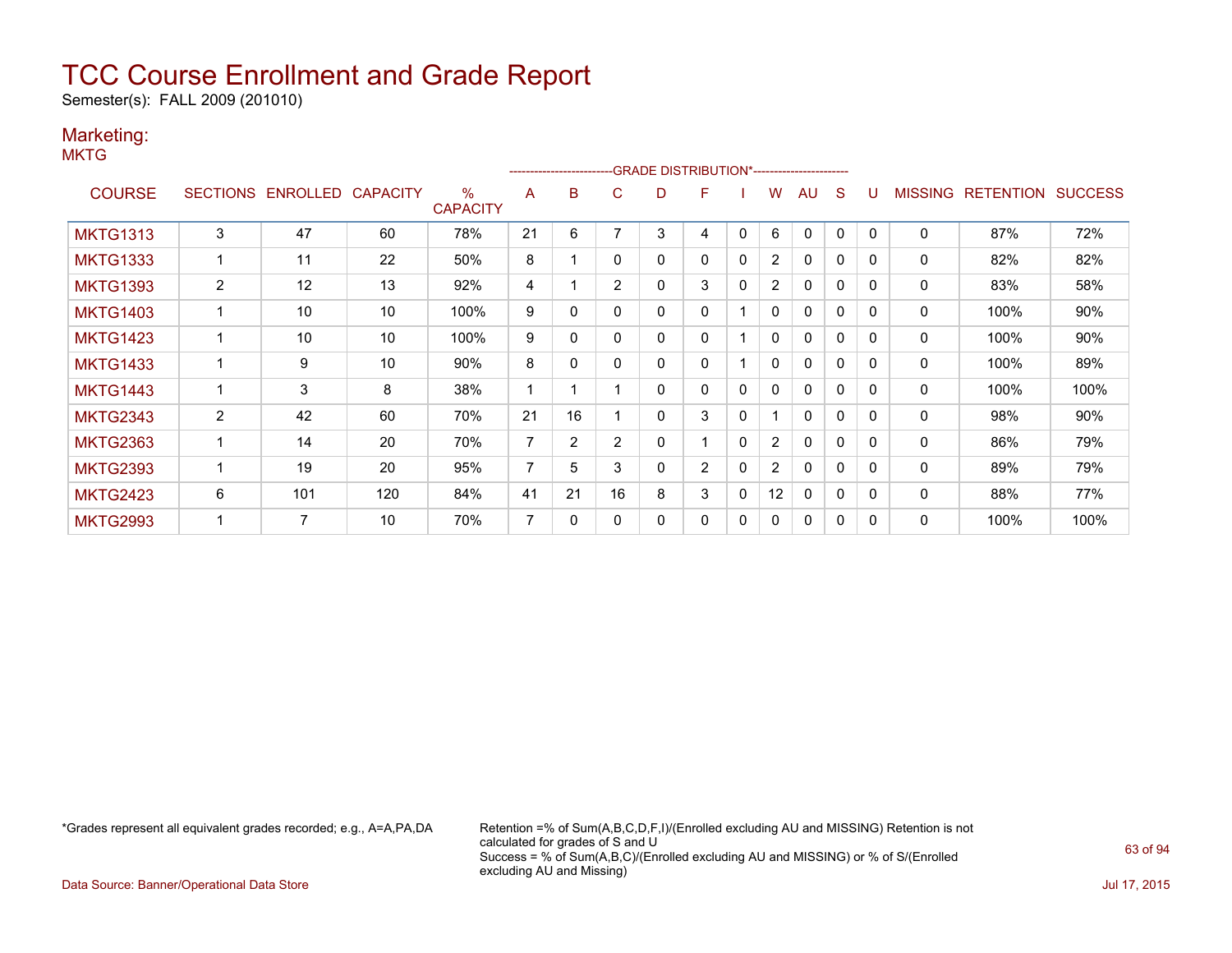Semester(s): FALL 2009 (201010)

#### Music: **MUSC**

|                 |                         |                            |     |                         |                |             |              | -GRADE DISTRIBUTION*---------------------- |              |   |              |              |              |              |              |                                  |      |
|-----------------|-------------------------|----------------------------|-----|-------------------------|----------------|-------------|--------------|--------------------------------------------|--------------|---|--------------|--------------|--------------|--------------|--------------|----------------------------------|------|
| <b>COURSE</b>   |                         | SECTIONS ENROLLED CAPACITY |     | $\%$<br><b>CAPACITY</b> | Α              | B           | C            | D                                          | F            |   | W            | <b>AU</b>    | S            | U            |              | <b>MISSING RETENTION SUCCESS</b> |      |
| <b>MUSC1002</b> | 3                       | 59                         | 64  | 92%                     | 32             | 9           | 5            | $\mathbf 1$                                | 4            | 0 | 8            | 0            | 0            | $\mathbf{0}$ | 0            | 86%                              | 78%  |
| <b>MUSC1013</b> | $\overline{\mathbf{c}}$ | 36                         | 64  | 56%                     | 6              | 11          | 5            | 3                                          | 5            | 0 | 5            | $\mathbf{1}$ | $\mathbf{0}$ | 0            | $\mathbf{0}$ | 86%                              | 63%  |
| <b>MUSC1053</b> | 3                       | 46                         | 48  | 96%                     | 26             | 2           | 5            | 1                                          | 7            | 0 | 5            | 0            | 0            | 0            | 0            | 89%                              | 72%  |
| <b>MUSC1062</b> | $\overline{c}$          | 29                         | 32  | 91%                     | 5              | 10          | 3            | 1                                          | 1            | 0 | 8            | 1            | $\mathbf{0}$ | 0            | 0            | 71%                              | 64%  |
| <b>MUSC1113</b> | $\overline{7}$          | 137                        | 199 | 69%                     | 51             | 40          | 18           | 2                                          | 5            | 0 | 21           | 0            | 0            | 0            | 0            | 85%                              | 80%  |
| <b>MUSC1153</b> | $\mathbf{1}$            | 24                         | 24  | 100%                    | 2              | 6           | 4            | 2                                          | 4            | 0 | 6            | $\mathbf{0}$ | $\mathbf{0}$ | $\mathbf{0}$ | $\mathbf{0}$ | 75%                              | 50%  |
| <b>MUSC1171</b> | $\overline{2}$          | 28                         | 32  | 88%                     | 10             | 4           | 3            | 1                                          | 0            | 0 | 9            | $\mathbf{1}$ | $\mathbf{0}$ | 0            | 0            | 67%                              | 63%  |
| <b>MUSC1181</b> | 1                       | $\overline{7}$             | 10  | 70%                     | 6              | 1           | $\mathbf{0}$ | $\mathbf{0}$                               | $\mathbf 0$  | 0 | $\mathbf{0}$ | $\Omega$     | $\mathbf{0}$ | 0            | 0            | 100%                             | 100% |
| <b>MUSC1191</b> | 20                      | 58                         | 197 | 29%                     | 40             | 4           | $\mathbf{0}$ | $\mathbf{0}$                               | $\mathbf{0}$ | 0 | 10           | 4            | $\mathbf{0}$ | $\Omega$     | 0            | 81%                              | 81%  |
| <b>MUSC1192</b> | 18                      | 52                         | 172 | 30%                     | 36             | 1           | 3            | $\mathbf{0}$                               | $\mathbf{0}$ | 0 | 6            | 6            | $\mathbf{0}$ | $\Omega$     | 0            | 87%                              | 87%  |
| <b>MUSC1201</b> | $\mathbf 1$             | 3                          | 10  | 30%                     | 1              | 1           | 1            | 0                                          | 0            | 0 | 0            | 0            | 0            | 0            | 0            | 100%                             | 100% |
| <b>MUSC1202</b> | 3                       | $\overline{7}$             | 30  | 23%                     | 4              | 1           | $\mathbf{0}$ | 1                                          | $\mathbf{0}$ | 0 | 0            | 1            | $\mathbf{0}$ | 0            | 0            | 100%                             | 83%  |
| <b>MUSC1241</b> | 4                       | 4                          | 22  | 18%                     | 2              | 1           | $\mathbf{0}$ | 0                                          | 0            | 0 | 1            | 0            | 0            | 0            | 0            | 75%                              | 75%  |
| <b>MUSC1242</b> | 4                       | 27                         | 48  | 56%                     | 23             | 3           | $\mathbf{0}$ | 0                                          | 0            | 0 | 1            | $\mathbf{0}$ | $\mathbf{0}$ | 0            | 0            | 96%                              | 96%  |
| <b>MUSC1251</b> | $\overline{c}$          | $\overline{7}$             | 20  | 35%                     | 6              | 1           | $\Omega$     | $\Omega$                                   | $\mathbf{0}$ | 0 | $\mathbf{0}$ | $\Omega$     | $\mathbf{0}$ | $\Omega$     | 0            | 100%                             | 100% |
| <b>MUSC1252</b> | 3                       | 14                         | 30  | 47%                     | 12             | 1           | 0            | 0                                          | 0            | 0 | 1            | 0            | 0            | 0            | 0            | 93%                              | 93%  |
| <b>MUSC1311</b> | $\mathbf{1}$            | 2                          | 10  | 20%                     | $\overline{2}$ | 0           | $\Omega$     | $\Omega$                                   | $\mathbf{0}$ | 0 | $\Omega$     | $\Omega$     | $\mathbf{0}$ | $\Omega$     | 0            | 100%                             | 100% |
| <b>MUSC1312</b> | $\mathbf 1$             | 3                          | 10  | 30%                     | $\overline{2}$ | 0           | $\mathbf{0}$ | $\mathbf{0}$                               | 1            | 0 | 0            | $\mathbf{0}$ | $\mathbf{0}$ | $\Omega$     | 0            | 100%                             | 67%  |
| <b>MUSC1321</b> | $\mathbf 1$             | 1                          | 10  | 10%                     | $\mathbf 1$    | 0           | $\mathbf{0}$ | 0                                          | 0            | 0 | 0            | 0            | 0            | 0            | $\mathbf{0}$ | 100%                             | 100% |
| <b>MUSC1322</b> | $\mathbf 1$             | 1                          | 10  | 10%                     | $\mathbf 1$    | $\Omega$    | $\mathbf{0}$ | $\mathbf{0}$                               | $\mathbf{0}$ | 0 | 0            | 0            | $\mathbf{0}$ | 0            | $\mathbf{0}$ | 100%                             | 100% |
| <b>MUSC1332</b> | 2                       | 4                          | 20  | 20%                     | 4              | 0           | 0            | 0                                          | 0            | 0 | 0            | 0            | 0            | 0            | 0            | 100%                             | 100% |
| <b>MUSC1342</b> | 1                       | $\overline{2}$             | 10  | 20%                     | 1              | $\mathbf 1$ | $\Omega$     | $\Omega$                                   | $\Omega$     | 0 | $\mathbf{0}$ | $\Omega$     | 0            | 0            | $\Omega$     | 100%                             | 100% |

\*Grades represent all equivalent grades recorded; e.g., A=A,PA,DA Retention =% of Sum(A,B,C,D,F,I)/(Enrolled excluding AU and MISSING) Retention is not calculated for grades of S and U Success = % of Sum(A,B,C)/(Enrolled excluding AU and MISSING) or % of S/(Enrolled excluding AU and Missing)

Data Source: Banner/Operational Data Store Jul 17, 2015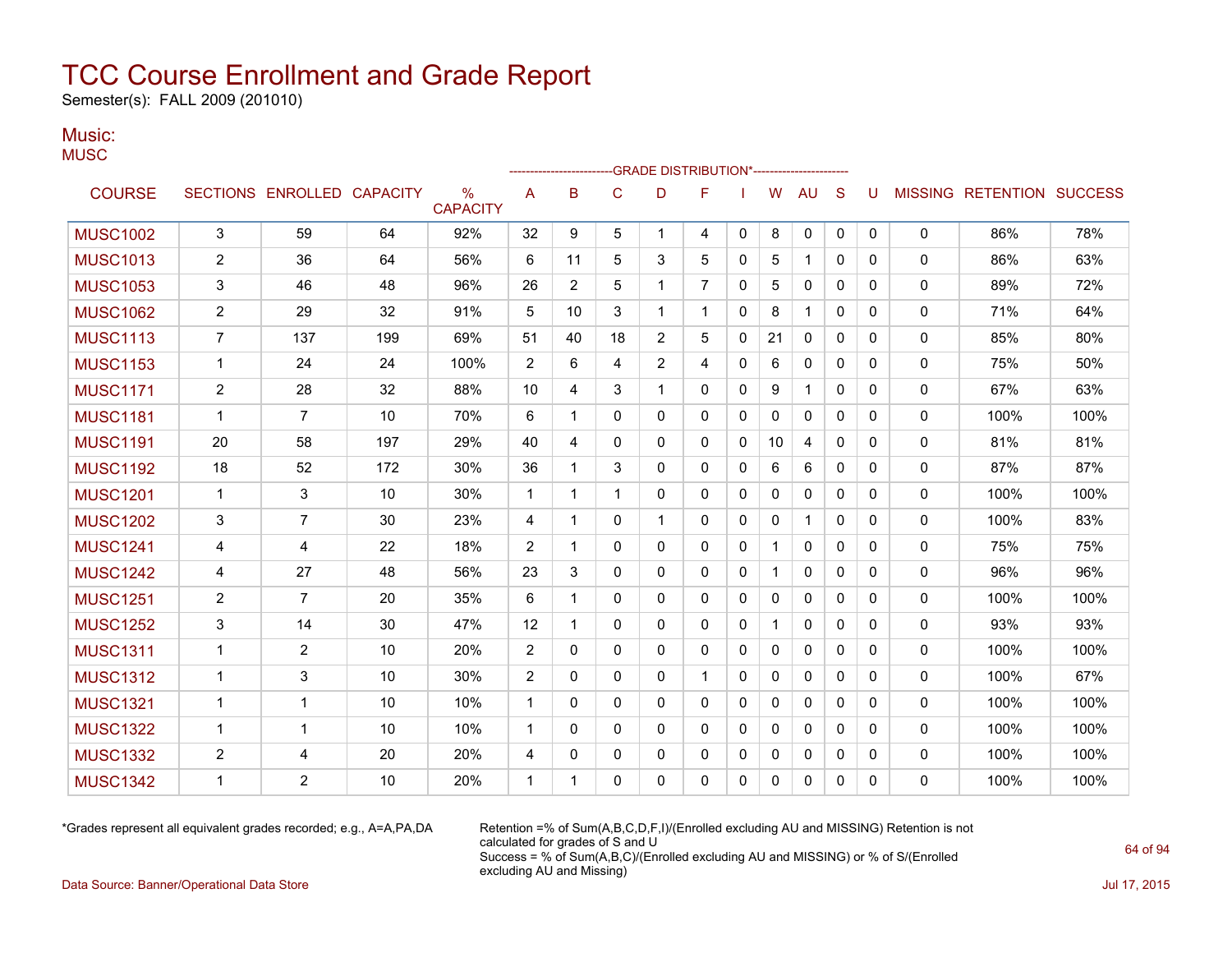Semester(s): FALL 2009 (201010)

#### Music: **MUSC**

| $\sim$ $\sim$ $\sim$ |                |                            |                         |                                  |              |              |                | -GRADE DISTRIBUTION*----------------------- |                |              |                |                |              |             |              |                           |      |
|----------------------|----------------|----------------------------|-------------------------|----------------------------------|--------------|--------------|----------------|---------------------------------------------|----------------|--------------|----------------|----------------|--------------|-------------|--------------|---------------------------|------|
| <b>COURSE</b>        |                | SECTIONS ENROLLED CAPACITY |                         | $\frac{0}{0}$<br><b>CAPACITY</b> | A            | B            | $\mathsf{C}$   | D                                           | F              |              | W              | <b>AU</b>      | S            | U           |              | MISSING RETENTION SUCCESS |      |
| <b>MUSC1352</b>      | $\mathbf{1}$   | 4                          | 10                      | 40%                              | 4            | 0            | 0              | $\mathbf{0}$                                | 0              | 0            | 0              | 0              | 0            | $\mathbf 0$ | $\mathbf{0}$ | 100%                      | 100% |
| <b>MUSC1372</b>      | 1              | 2                          | 10                      | 20%                              | 2            | 0            | $\Omega$       | 0                                           | $\Omega$       | $\Omega$     | 0              | $\mathbf{0}$   | $\Omega$     | $\Omega$    | $\mathbf{0}$ | 100%                      | 100% |
| <b>MUSC1381</b>      | $\mathbf{1}$   | $\mathbf{1}$               | 10                      | 10%                              | $\mathbf 0$  | 1            | 0              | 0                                           | 0              | 0            | 0              | 0              | $\Omega$     | 0           | 0            | 100%                      | 100% |
| <b>MUSC1382</b>      | 1              | 3                          | 10                      | 30%                              | 3            | $\Omega$     | $\Omega$       | 0                                           | $\mathbf{0}$   | 0            | $\mathbf{0}$   | $\mathbf{0}$   | $\Omega$     | $\Omega$    | $\Omega$     | 100%                      | 100% |
| <b>MUSC1392</b>      | $\mathbf{1}$   | $\overline{2}$             | 10                      | 20%                              | $\mathbf 1$  | 0            | $\Omega$       | $\mathbf{0}$                                | 0              | 0            | $\mathbf 1$    | $\mathbf{0}$   | $\Omega$     | 0           | $\mathbf 0$  | 50%                       | 50%  |
| <b>MUSC1412</b>      | $\mathbf{1}$   | 2                          | 10                      | 20%                              | 2            | 0            | $\Omega$       | $\Omega$                                    | $\mathbf{0}$   | $\Omega$     | 0              | $\mathbf{0}$   | $\Omega$     | $\Omega$    | $\mathbf{0}$ | 100%                      | 100% |
| <b>MUSC1432</b>      | $\mathbf{1}$   | 3                          | 10                      | 30%                              | $\mathbf{1}$ | $\Omega$     | $\Omega$       | $\Omega$                                    |                | 0            | 1              | 0              | $\Omega$     | $\Omega$    | 0            | 67%                       | 33%  |
| <b>MUSC1451</b>      | 1              | 1                          | 10                      | 10%                              | 0            | 1            | $\mathbf{0}$   | 0                                           | 0              | 0            | 0              | 0              | 0            | 0           | 0            | 100%                      | 100% |
| <b>MUSC1452</b>      | $\mathbf 1$    | $\overline{2}$             | 10                      | 20%                              | $\mathbf{1}$ | 0            | 0              | 1                                           | 0              | 0            | 0              | 0              | $\Omega$     | 0           | $\mathbf{0}$ | 100%                      | 50%  |
| <b>MUSC1492</b>      | 1              | 3                          | 10                      | 30%                              | 2            | 1            | 0              | 0                                           | 0              | $\mathbf{0}$ | $\Omega$       | 0              | $\mathbf{0}$ | 0           | $\Omega$     | 100%                      | 100% |
| <b>MUSC1512</b>      | $\overline{2}$ | 10                         | 24                      | 42%                              | 8            | 2            | 0              | 0                                           | 0              | 0            | 0              | 0              | 0            | 0           | 0            | 100%                      | 100% |
| <b>MUSC1541</b>      | $\mathbf{1}$   | 24                         | 30                      | 80%                              | 20           | 3            | 0              | 1                                           | 0              | 0            | 0              | 0              | 0            | 0           | $\mathbf{0}$ | 100%                      | 96%  |
| <b>MUSC1551</b>      | $\mathbf 1$    | 46                         | 50                      | 92%                              | 37           | 3            | $\mathbf{1}$   | 0                                           | $\Omega$       | $\mathbf{0}$ | 3              | $\overline{2}$ | $\Omega$     | $\Omega$    | $\mathbf{0}$ | 93%                       | 93%  |
| <b>MUSC1612</b>      | 8              | 62                         | 66                      | 94%                              | 29           | 9            | $\overline{7}$ | $\overline{2}$                              | $\overline{2}$ | 0            | 13             | 0              | $\Omega$     | 0           | 0            | 79%                       | 73%  |
| <b>MUSC1622</b>      | 4              | 8                          | 10                      | 80%                              | 3            | 4            | $\mathbf 1$    | 0                                           | 0              | 0            | 0              | 0              | $\mathbf{0}$ | 0           | 0            | 100%                      | 100% |
| <b>MUSC1632</b>      | 6              | 9                          | 9                       | 100%                             | 3            | 1            | 2              | $\mathbf{0}$                                | 0              | 0            | 3              | $\mathbf{0}$   | 0            | 0           | 0            | 67%                       | 67%  |
| <b>MUSC1642</b>      | 2              | 2                          | $\overline{\mathbf{c}}$ | 100%                             | 2            | 0            | $\Omega$       | 0                                           | 0              | $\Omega$     | 0              | $\mathbf{0}$   | $\Omega$     | $\Omega$    | $\mathbf{0}$ | 100%                      | 100% |
| <b>MUSC1651</b>      | $\mathbf 1$    | 64                         | 75                      | 85%                              | 60           | 0            | $\Omega$       | 0                                           | $\mathbf{1}$   | $\Omega$     | $\overline{c}$ | 1              | $\Omega$     | 0           | $\mathbf 0$  | 97%                       | 95%  |
| <b>MUSC1661</b>      | 1              | 22                         | 22                      | 100%                             | 21           | 0            | 0              | 0                                           |                | 0            | 0              | 0              | 0            | 0           | 0            | 100%                      | 95%  |
| <b>MUSC1731</b>      | $\mathbf 1$    | 4                          | 5                       | 80%                              | 4            | $\Omega$     | $\mathbf{0}$   | 0                                           | $\mathbf{0}$   | 0            | 0              | 0              | $\Omega$     | 0           | $\mathbf{0}$ | 100%                      | 100% |
| <b>MUSC1781</b>      | 1              | 2                          | 5                       | 40%                              | 2            | 0            | $\mathbf{0}$   | 0                                           | 0              | 0            | 0              | 0              | $\mathbf{0}$ | 0           | $\mathbf{0}$ | 100%                      | 100% |
| <b>MUSC1791</b>      | 1              | 6                          | 10                      | 60%                              | 6            | $\mathbf{0}$ | $\Omega$       | 0                                           | 0              | 0            | 0              | 0              | $\mathbf{0}$ | $\Omega$    | 0            | 100%                      | 100% |
|                      |                |                            |                         |                                  |              |              |                |                                             |                |              |                |                |              |             |              |                           |      |

\*Grades represent all equivalent grades recorded; e.g., A=A,PA,DA Retention =% of Sum(A,B,C,D,F,I)/(Enrolled excluding AU and MISSING) Retention is not calculated for grades of S and U Success = % of Sum(A,B,C)/(Enrolled excluding AU and MISSING) or % of S/(Enrolled excluding AU and Missing)

Data Source: Banner/Operational Data Store Jul 17, 2015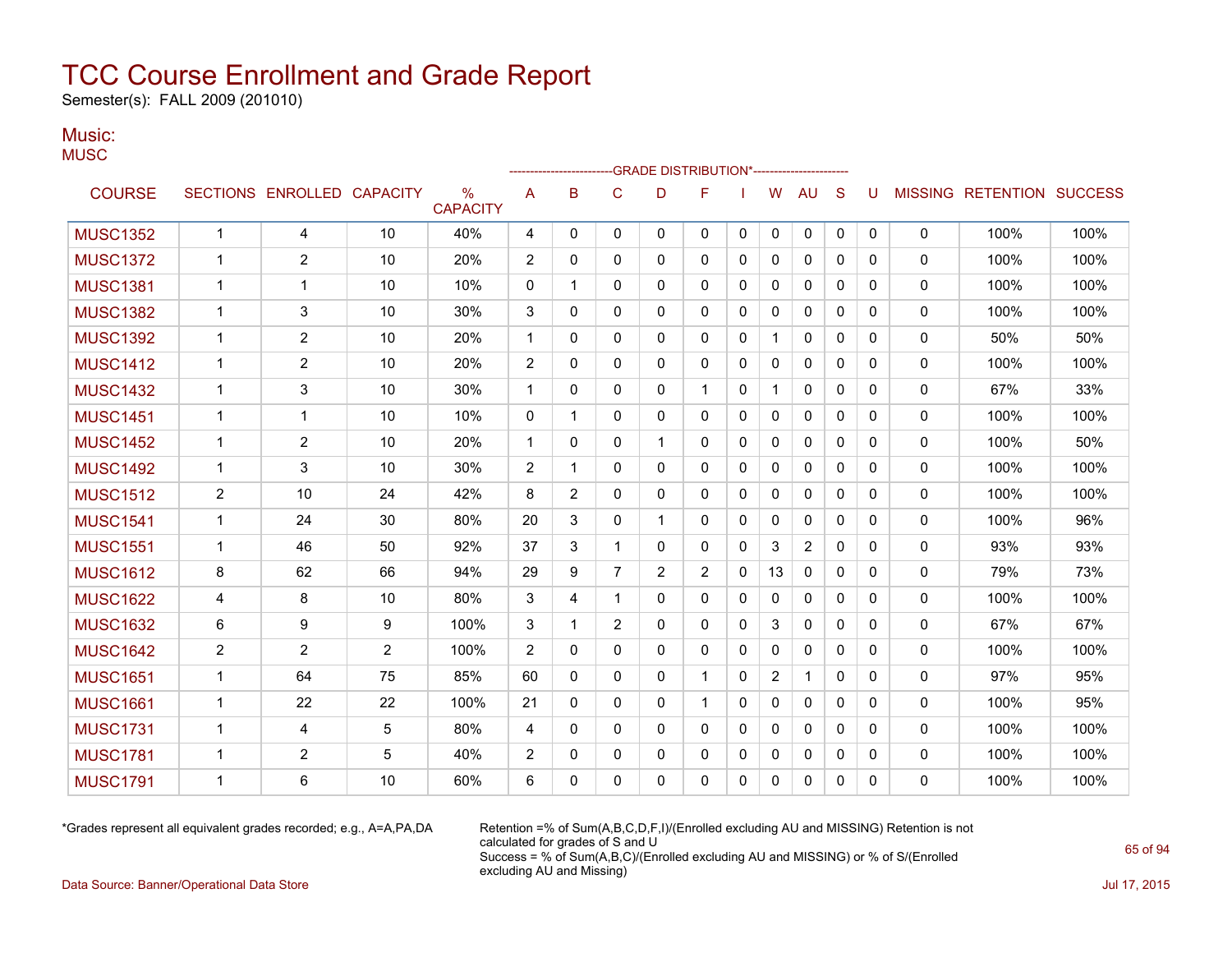Semester(s): FALL 2009 (201010)

#### Music: **MUSC**

|                 |                 |          |                 |                         |    | ---------------------- |                |          | -GRADE DISTRIBUTION*----------------------- |              |   |    |              |              |                |                  |                |
|-----------------|-----------------|----------|-----------------|-------------------------|----|------------------------|----------------|----------|---------------------------------------------|--------------|---|----|--------------|--------------|----------------|------------------|----------------|
| <b>COURSE</b>   | <b>SECTIONS</b> | ENROLLED | <b>CAPACITY</b> | $\%$<br><b>CAPACITY</b> | A  | B                      | C              | D        | F                                           |              | w | AU | S            |              | <b>MISSING</b> | <b>RETENTION</b> | <b>SUCCESS</b> |
| <b>MUSC1801</b> |                 | 4        | 20              | 20%                     | 4  | 0                      | 0              | 0        |                                             | 0            | 0 | 0  | 0            | $\mathbf{0}$ | 0              | 100%             | 100%           |
| <b>MUSC2013</b> |                 | 20       | 24              | 83%                     | 5  |                        | 4              | 3        |                                             | 0            |   | 0  | 0            | 0            | 0              | 95%              | 80%            |
| <b>MUSC2062</b> |                 | 17       | 18              | 94%                     | 6  | 4                      | $\overline{2}$ | 4        | 0                                           | $\mathbf{0}$ |   | 0  | 0            | $\Omega$     | $\mathbf{0}$   | 94%              | 71%            |
| <b>MUSC2161</b> |                 | 8        | 30              | 27%                     | 6  | 0                      | 0              | 0        |                                             | 0            | 0 | 2  | 0            | 0            | 0              | 100%             | 100%           |
| <b>MUSC2181</b> |                 | 13       | 20              | 65%                     | 12 | $\Omega$               | $\mathbf{0}$   | $\Omega$ |                                             | $\mathbf{0}$ |   | 0  | 0            | $\Omega$     | $\mathbf{0}$   | 92%              | 92%            |
| <b>MUSC2202</b> |                 |          | 10              | 10%                     | ٠  | 0                      | 0              | 0        | 0                                           | 0            | 0 | 0  | $\mathbf{0}$ | $\Omega$     | $\mathbf{0}$   | 100%             | 100%           |
| <b>MUSC2223</b> |                 | 5        | 8               | 62%                     | 4  | 0                      |                | 0        |                                             | 0            | 0 | 0  | 0            | 0            | 0              | 100%             | 100%           |
| <b>MUSC2242</b> |                 | 4        | 4               | 100%                    | 4  | 0                      | $\mathbf{0}$   | 0        | 0                                           | $\mathbf{0}$ | 0 | 0  | $\mathbf{0}$ | $\Omega$     | $\mathbf{0}$   | 100%             | 100%           |
| <b>MUSC2991</b> |                 |          |                 | 100%                    | ٠  | 0                      | 0              | 0        | 0                                           | 0            | 0 | 0  | 0            | $\Omega$     | 0              | 100%             | 100%           |

\*Grades represent all equivalent grades recorded; e.g., A=A,PA,DA Retention =% of Sum(A,B,C,D,F,I)/(Enrolled excluding AU and MISSING) Retention is not calculated for grades of S and U Success = % of Sum(A,B,C)/(Enrolled excluding AU and MISSING) or % of S/(Enrolled excluding AU and Missing)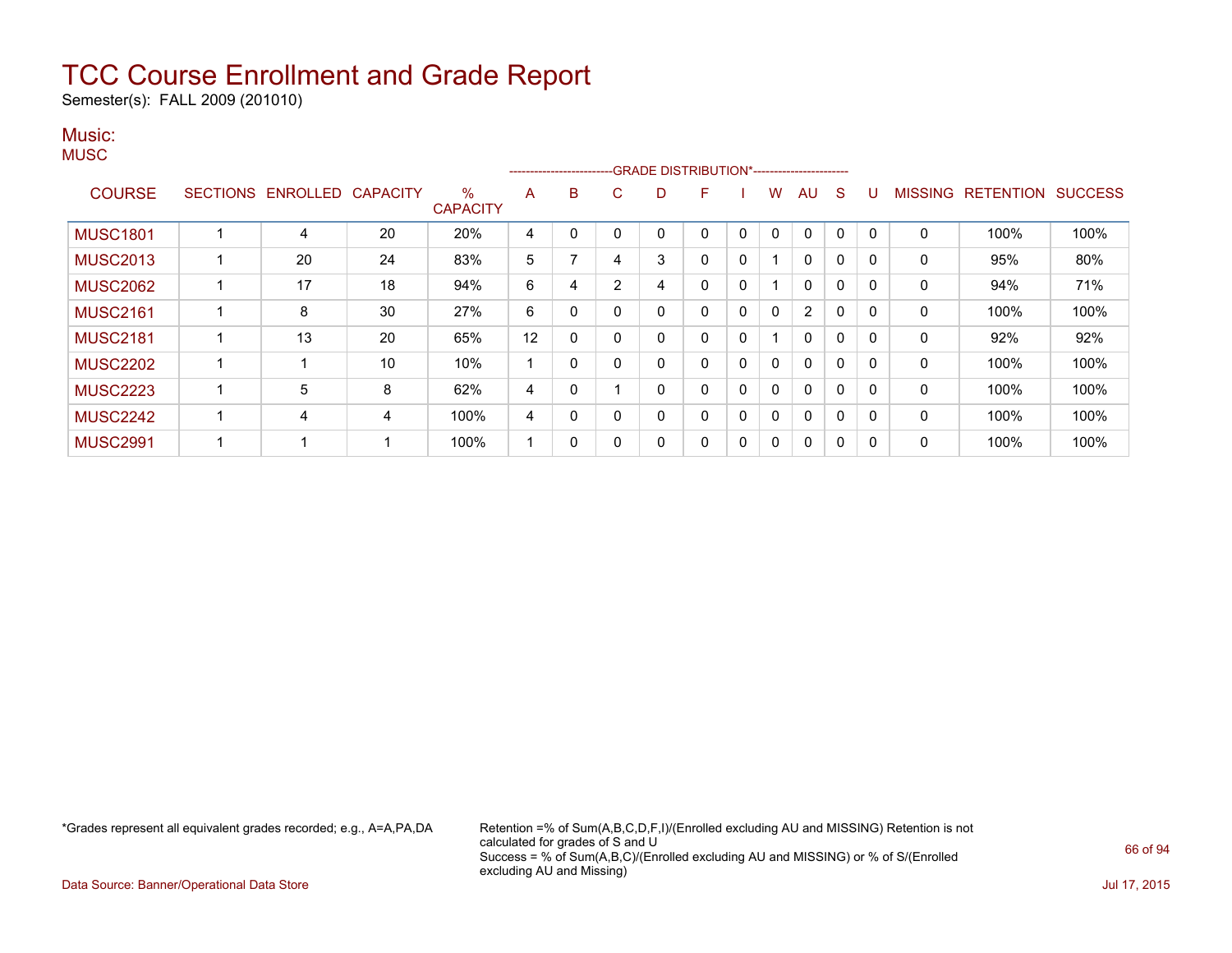Semester(s): FALL 2009 (201010)

### Native American Studies:

NAMS

|                 |                            |    |                      |    |   | -GRADE DISTRIBUTION*----------------------- |  |   |    |  |                           |      |
|-----------------|----------------------------|----|----------------------|----|---|---------------------------------------------|--|---|----|--|---------------------------|------|
| <b>COURSE</b>   | SECTIONS ENROLLED CAPACITY |    | %<br><b>CAPACITY</b> | А  | B |                                             |  | W | AU |  | MISSING RETENTION SUCCESS |      |
| <b>NAMS1013</b> | 6                          | 25 | 24%                  |    |   |                                             |  |   |    |  | 100%                      | 80%  |
| <b>NAMS1023</b> |                            | 25 | 16%                  |    |   |                                             |  |   |    |  | 100%                      | 100% |
| <b>NAMS2113</b> | 24                         | 30 | 80%                  | 12 |   |                                             |  | ર |    |  | 87%                       | 83%  |

\*Grades represent all equivalent grades recorded; e.g., A=A,PA,DA Retention =% of Sum(A,B,C,D,F,I)/(Enrolled excluding AU and MISSING) Retention is not calculated for grades of S and U Success = % of Sum(A,B,C)/(Enrolled excluding AU and MISSING) or % of S/(Enrolled excluding AU and Missing)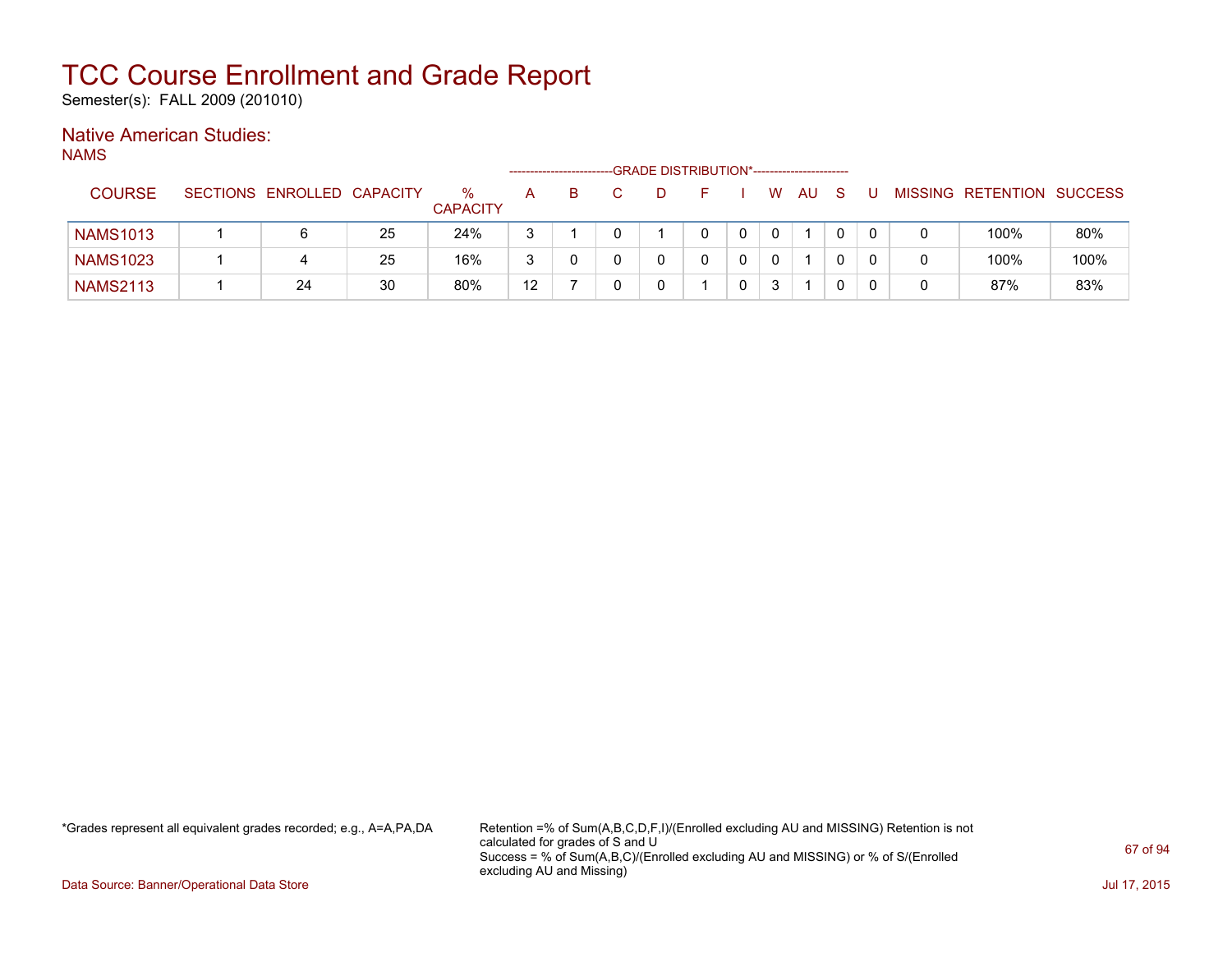Semester(s): FALL 2009 (201010)

#### Numerical Control Mach Tech: NCMT

| .               | ------------------------GRADE DISTRIBUTION*----------------------- |                            |  |                      |  |       |  |   |  |          |              |  |  |  |  |                                          |      |
|-----------------|--------------------------------------------------------------------|----------------------------|--|----------------------|--|-------|--|---|--|----------|--------------|--|--|--|--|------------------------------------------|------|
|                 |                                                                    | SECTIONS ENROLLED CAPACITY |  | %<br><b>CAPACITY</b> |  | A B C |  |   |  |          |              |  |  |  |  | D F I W AU S U MISSING RETENTION SUCCESS |      |
| <b>NCMT1223</b> |                                                                    |                            |  | 40%                  |  |       |  | 0 |  | $\Omega$ | $\mathbf{0}$ |  |  |  |  | 100%                                     | 100% |

\*Grades represent all equivalent grades recorded; e.g., A=A,PA,DA Retention =% of Sum(A,B,C,D,F,I)/(Enrolled excluding AU and MISSING) Retention is not calculated for grades of S and U Success = % of Sum(A,B,C)/(Enrolled excluding AU and MISSING) or % of S/(Enrolled excluding AU and Missing)

Data Source: Banner/Operational Data Store Jul 17, 2015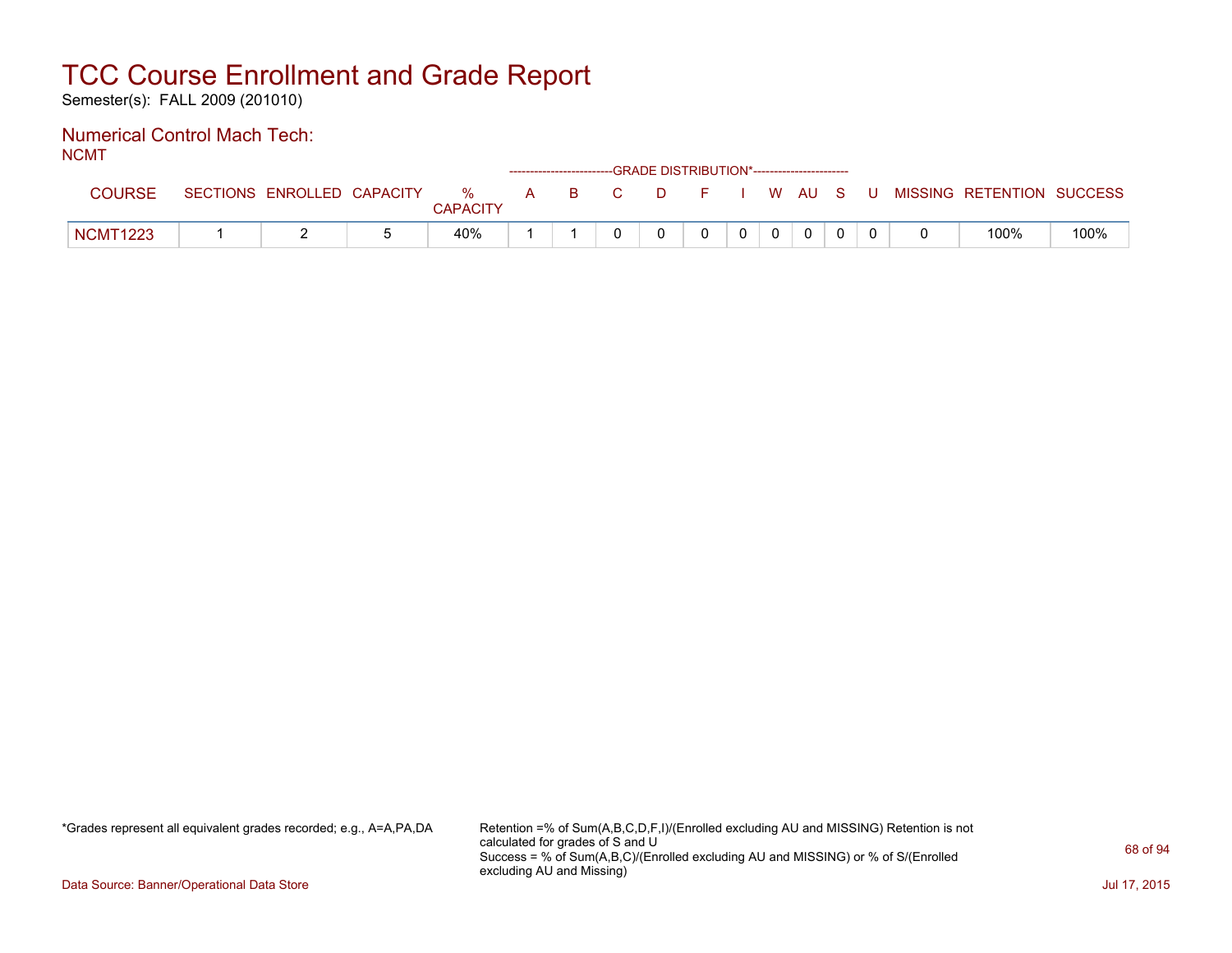Semester(s): FALL 2009 (201010)

### Nursing:

NURS

|                 | -GRADE DISTRIBUTION*----------------------- |                            |     |                                  |                |          |                |                |                |              |                |              |              |          |              |                           |      |
|-----------------|---------------------------------------------|----------------------------|-----|----------------------------------|----------------|----------|----------------|----------------|----------------|--------------|----------------|--------------|--------------|----------|--------------|---------------------------|------|
| <b>COURSE</b>   |                                             | SECTIONS ENROLLED CAPACITY |     | $\frac{0}{0}$<br><b>CAPACITY</b> | A              | B        | C              | D              | F              |              | W              | AU           | S            | U        |              | MISSING RETENTION SUCCESS |      |
| <b>NURS1013</b> | $\mathbf{1}$                                | 11                         | 30  | 37%                              | $\mathbf 1$    | 3        | 4              | 0              | $\overline{2}$ | $\mathbf{0}$ | $\mathbf{1}$   | 0            | $\mathbf{0}$ | 0        | 0            | 91%                       | 73%  |
| <b>NURS1133</b> | 5                                           | 69                         | 87  | 79%                              | 50             | 11       | 3              | 0              | 2              | $\Omega$     | 3              | $\mathbf{0}$ | $\Omega$     | 0        | $\mathbf{0}$ | 96%                       | 93%  |
| <b>NURS1142</b> | $\overline{2}$                              | 11                         | 20  | 55%                              | 6              | 4        | $\Omega$       | $\Omega$       | $\mathbf{0}$   | 0            |                | 0            | $\Omega$     | 0        | $\mathbf{0}$ | 91%                       | 91%  |
| <b>NURS1206</b> | $\mathbf{1}$                                | 30                         | 36  | 83%                              | 4              | 9        | 8              | 1              | 1              | 0            | 6              | $\mathbf{1}$ | $\Omega$     | 0        | $\mathbf{0}$ | 79%                       | 72%  |
| <b>NURS1393</b> | $\mathbf{1}$                                | 17                         | 30  | 57%                              | 4              | 9        | $\overline{2}$ | $\mathbf{1}$   | $\Omega$       | $\Omega$     |                | $\mathbf{0}$ | $\Omega$     | 0        | $\Omega$     | 94%                       | 88%  |
| <b>NURS1401</b> | 3                                           | 84                         | 90  | 93%                              | 30             | 27       | 11             | 5              |                | $\mathbf{0}$ | 10             | $\mathbf{0}$ | $\mathbf{0}$ | 0        | $\mathbf{0}$ | 88%                       | 81%  |
| <b>NURS1421</b> | $\mathbf{1}$                                | 58                         | 78  | 74%                              | 52             | 4        | 0              | 0              | $\mathbf{0}$   | $\Omega$     | $\overline{2}$ | 0            | $\mathbf{0}$ | $\Omega$ | 0            | 97%                       | 97%  |
| <b>NURS1431</b> | $\mathbf{1}$                                | 55                         | 90  | 61%                              | 26             | 23       | $\overline{2}$ | 1              |                | 0            | $\overline{2}$ | $\mathbf{0}$ | $\Omega$     | 0        | 0            | 96%                       | 93%  |
| <b>NURS1446</b> | $\overline{2}$                              | 104                        | 110 | 95%                              | $\Omega$       | 62       | 13             | 10             |                | $\Omega$     | 18             | $\mathbf{0}$ | $\Omega$     | 0        | 0            | 83%                       | 72%  |
| NURS1446L       | 5                                           | 104                        | 108 | 96%                              | $\mathbf{0}$   | $\Omega$ | $\Omega$       | $\Omega$       | $\mathbf{0}$   | $\Omega$     | 17             | 0            | 75           | 11       | 0            |                           | 72%  |
| <b>NURS1457</b> | $\mathbf 1$                                 | 74                         | 78  | 95%                              | 4              | 46       | 8              | 8              | 3              | 0            | 5              | $\mathbf{0}$ | $\Omega$     | 0        | $\mathbf{0}$ | 93%                       | 78%  |
| <b>NURS2303</b> | $\mathbf 1$                                 | 31                         | 30  | 103%                             | 12             | 10       | $\overline{2}$ | $\Omega$       | $\Omega$       | 0            | 7              | $\Omega$     | $\Omega$     | 0        | $\mathbf{0}$ | 77%                       | 77%  |
| <b>NURS2403</b> | $\mathbf{1}$                                | 33                         | 35  | 94%                              | 10             | 8        | 6              | $\overline{2}$ | $\Omega$       | $\Omega$     | $\overline{7}$ | $\mathbf{0}$ | $\Omega$     | 0        | $\mathbf{0}$ | 79%                       | 73%  |
| <b>NURS2423</b> | 3                                           | 73                         | 85  | 86%                              | 16             | 51       | $\overline{2}$ | $\overline{2}$ | $\Omega$       | 0            | $\mathbf{1}$   | $\mathbf{1}$ | $\Omega$     | 0        | 0            | 99%                       | 96%  |
| <b>NURS2433</b> | $\overline{2}$                              | 73                         | 80  | 91%                              | 34             | 35       | $\Omega$       | $\overline{2}$ | $\Omega$       | 0            | $\overline{2}$ | $\mathbf{0}$ | $\Omega$     | 0        | 0            | 97%                       | 95%  |
| <b>NURS2453</b> | $\overline{2}$                              | 46                         | 60  | 77%                              | 14             | 29       | $\mathbf{0}$   | $\overline{2}$ | $\Omega$       | $\Omega$     |                | $\mathbf{0}$ | $\Omega$     | $\Omega$ | 0            | 98%                       | 93%  |
| <b>NURS2512</b> | $\overline{2}$                              | 49                         | 51  | 96%                              | 20             | 26       | 0              | $\overline{2}$ | 0              | 0            |                | 0            | $\Omega$     | 0        | 0            | 98%                       | 94%  |
| <b>NURS2543</b> | $\overline{2}$                              | 74                         | 90  | 82%                              | $\overline{7}$ | 55       | 6              | 5              | $\overline{1}$ | $\Omega$     | $\mathbf{0}$   | $\mathbf{0}$ | $\Omega$     | 0        | $\mathbf{0}$ | 100%                      | 92%  |
| <b>NURS2564</b> | $\overline{2}$                              | 83                         | 90  | 92%                              | 3              | 58       | $\overline{2}$ | 14             | 2              | 0            | 4              | $\Omega$     | $\Omega$     | 0        | $\mathbf{0}$ | 95%                       | 76%  |
| <b>NURS2991</b> | $\overline{2}$                              | 17                         | 25  | 68%                              | $\Omega$       | 0        | $\Omega$       | $\Omega$       | $\Omega$       | 0            | 0              | $\mathbf{0}$ | 17           | 0        | 0            |                           | 100% |
| <b>NURS2993</b> | $\overline{2}$                              | 23                         | 50  | 46%                              | 18             | 1        | $\overline{2}$ | 0              | $\mathbf{0}$   | $\mathbf{0}$ | $\overline{2}$ | $\mathbf{0}$ | $\mathbf{0}$ | 0        | 0            | 91%                       | 91%  |

\*Grades represent all equivalent grades recorded; e.g., A=A,PA,DA Retention =% of Sum(A,B,C,D,F,I)/(Enrolled excluding AU and MISSING) Retention is not calculated for grades of S and U Success = % of Sum(A,B,C)/(Enrolled excluding AU and MISSING) or % of S/(Enrolled excluding AU and Missing) Data Source: Banner/Operational Data Store Jul 17, 2015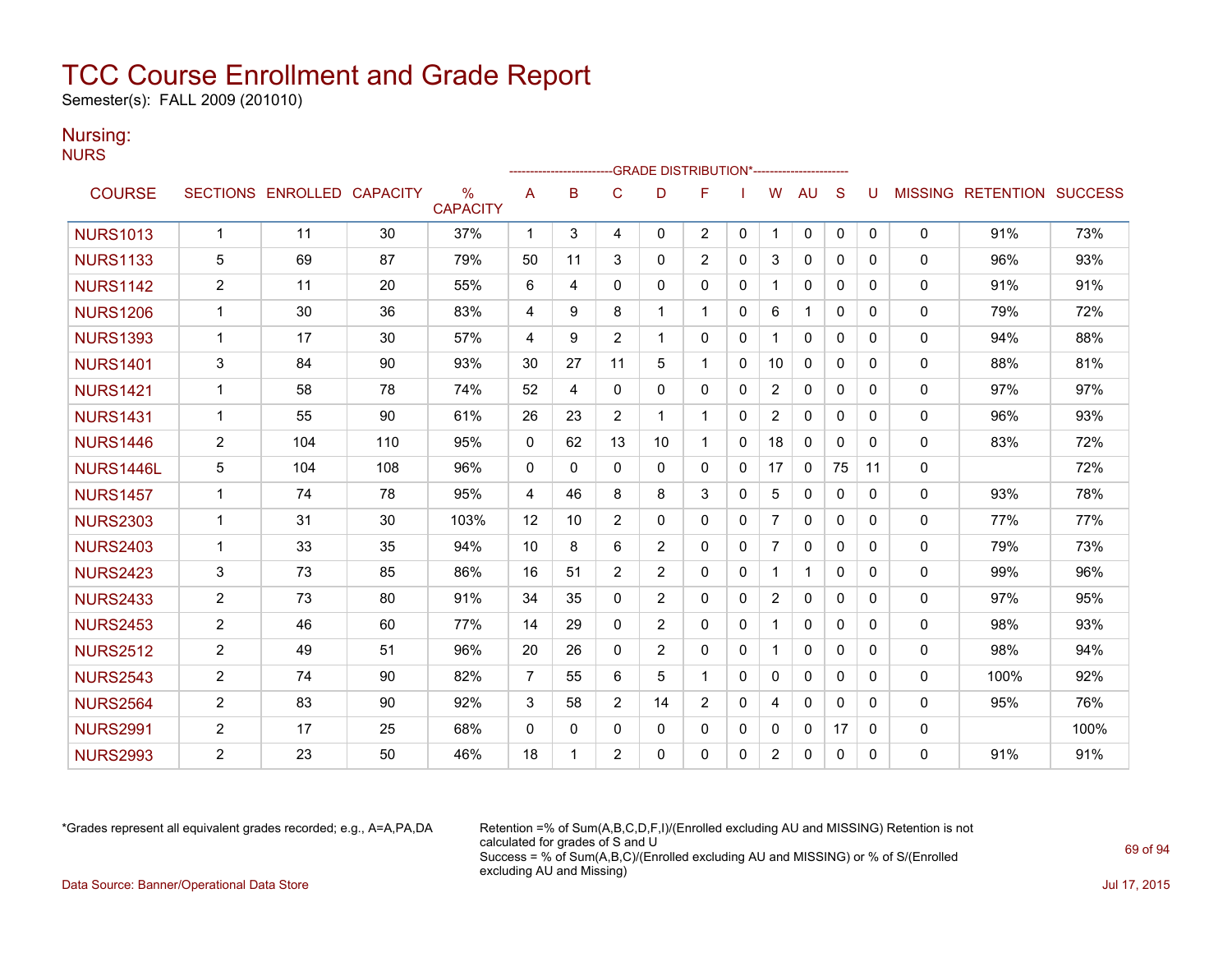Semester(s): FALL 2009 (201010)

### Occupational Therapy Assistant: OCTA<sup>'</sup>

|                 |                   |                 | ------------------------GRADE DISTRIBUTION*----------------------- |    |                |    |              |   |   |                |              |              |              |                |                  |                |
|-----------------|-------------------|-----------------|--------------------------------------------------------------------|----|----------------|----|--------------|---|---|----------------|--------------|--------------|--------------|----------------|------------------|----------------|
| <b>COURSE</b>   | SECTIONS ENROLLED | <b>CAPACITY</b> | $\%$<br><b>CAPACITY</b>                                            | A  | B              | C. | D            | F |   | W              | AU.          | S            |              | <b>MISSING</b> | <b>RETENTION</b> | <b>SUCCESS</b> |
| <b>OCTA1203</b> | 20                | 20              | 100%                                                               | 14 | 4              |    | 0            | 0 | 0 | $\overline{2}$ | $\Omega$     |              | $\Omega$     | 0              | $90\%$           | 90%            |
| <b>OCTA1303</b> | 15                | 20              | 75%                                                                | 15 | 0              | 0  | 0            | 0 | 0 | 0              | $\Omega$     | 0            | 0            | 0              | 100%             | 100%           |
| OCTA1352        | 15                | 20              | 75%                                                                | 8  | 5              | ົ  | 0            | 0 | 0 | 0              | $\Omega$     | $\Omega$     | $\mathbf{0}$ | 0              | 100%             | 100%           |
| OCTA1363        | 16                | 20              | 80%                                                                | 8  | 3              |    | 0            | 0 | 0 |                | $\Omega$     | 0            | $\mathbf{0}$ | 0              | 94%              | 94%            |
| OCTA2203        | 14                | 20              | 70%                                                                | 14 | 0              | 0  | 0            | 0 | 0 | 0              | $\Omega$     | $\mathbf 0$  | $\Omega$     | 0              | 100%             | 100%           |
| OCTA2233        | 14                | 20              | 70%                                                                | 11 | 3              | 0  | $\mathbf{0}$ | 0 | 0 | $\mathbf{0}$   | $\mathbf{0}$ | $\mathbf 0$  | $\Omega$     | 0              | 100%             | 100%           |
| OCTA2263        | 14                | 20              | 70%                                                                | 12 | $\overline{2}$ | 0  | 0            | 0 | 0 | $\Omega$       | $\mathbf{0}$ | $\mathbf{0}$ | $\mathbf{0}$ | 0              | 100%             | 100%           |

\*Grades represent all equivalent grades recorded; e.g., A=A,PA,DA Retention =% of Sum(A,B,C,D,F,I)/(Enrolled excluding AU and MISSING) Retention is not calculated for grades of S and U Success = % of Sum(A,B,C)/(Enrolled excluding AU and MISSING) or % of S/(Enrolled excluding AU and Missing)

Data Source: Banner/Operational Data Store Jul 17, 2015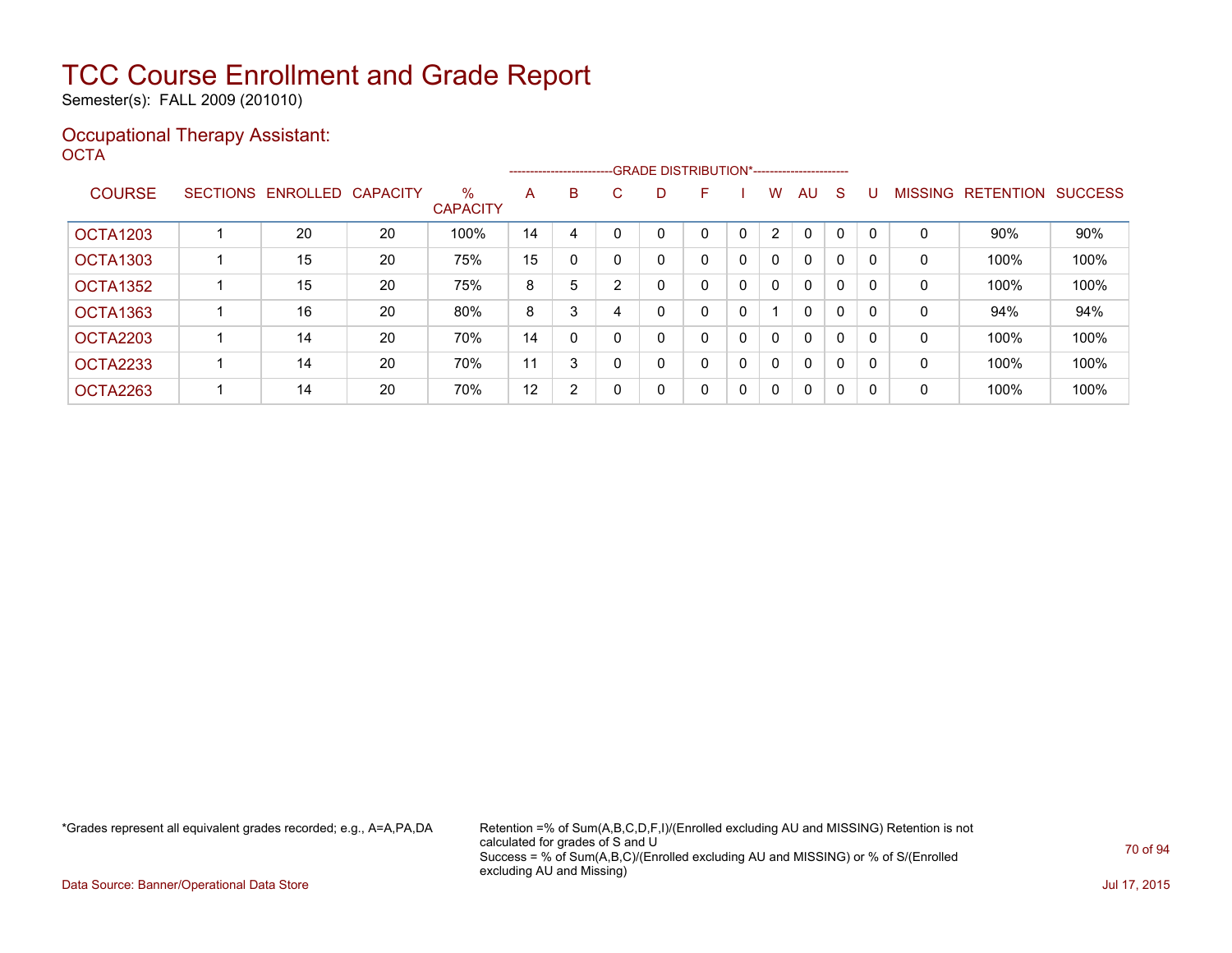Semester(s): FALL 2009 (201010)

### Physical Education:

PHED

|                 |                |                            |         |                                  |                |              | ------------------------GRADE                DISTRIBUTION*---------------------- |                |              |              |                |              |              |          |              |                                  |      |
|-----------------|----------------|----------------------------|---------|----------------------------------|----------------|--------------|----------------------------------------------------------------------------------|----------------|--------------|--------------|----------------|--------------|--------------|----------|--------------|----------------------------------|------|
| <b>COURSE</b>   |                | SECTIONS ENROLLED CAPACITY |         | $\frac{0}{0}$<br><b>CAPACITY</b> | A              | B            | C                                                                                | D              | F            |              | W              | <b>AU</b>    | S            | U        |              | <b>MISSING RETENTION SUCCESS</b> |      |
| <b>PHED1092</b> | $\mathbf{1}$   | 11                         | 20      | 55%                              | $\overline{7}$ | $\mathbf{0}$ | $\overline{2}$                                                                   | 0              | 0            | $\mathbf{0}$ | $\overline{2}$ | 0            | 0            | 0        | 0            | 82%                              | 82%  |
| <b>PHED1113</b> | 6              | 64                         | 138     | 46%                              | 26             | 10           | 12                                                                               | $\overline{2}$ | 4            | $\Omega$     | 10             | $\Omega$     | $\Omega$     | 0        | $\mathbf{0}$ | 84%                              | 75%  |
| <b>PHED1143</b> | $\mathbf{1}$   | 4                          | 20      | 20%                              | $\mathbf{1}$   | -1           | $\mathbf{0}$                                                                     | 0              | $\mathbf{0}$ | 0            | $\overline{2}$ | $\mathbf{0}$ | $\mathbf{0}$ | 0        | 0            | 50%                              | 50%  |
| <b>PHED1202</b> | 1              | 2                          | 10      | 20%                              | 2              | 0            | 0                                                                                | 0              | $\mathbf{0}$ | 0            | 0              | 0            | $\mathbf{0}$ | 0        | 0            | 100%                             | 100% |
| <b>PHED1252</b> | 3              | 29                         | 37      | 78%                              | 19             | 1            | 4                                                                                | 3              | 0            | 0            | $\overline{2}$ | 0            | 0            | 0        | 0            | 93%                              | 83%  |
| <b>PHED1292</b> | $\overline{2}$ | 14                         | 20      | 70%                              | 12             | $\Omega$     | $\overline{2}$                                                                   | $\Omega$       | $\mathbf{0}$ | 0            | $\mathbf{0}$   | $\mathbf{0}$ | $\Omega$     | 0        | $\mathbf{0}$ | 100%                             | 100% |
| <b>PHED1302</b> | $\mathbf{1}$   | 3                          | 10      | 30%                              | $\overline{2}$ | $\Omega$     | $\mathbf 0$                                                                      | 1              | $\mathbf{0}$ | 0            | 0              | 0            | $\mathbf{0}$ | 0        | 0            | 100%                             | 67%  |
| <b>PHED1341</b> | $\overline{2}$ | 19                         | 24      | 79%                              | 18             | $\Omega$     | $\mathbf{0}$                                                                     | 0              | $\mathbf{0}$ | $\mathbf{0}$ | $\mathbf 1$    | $\mathbf{0}$ | $\Omega$     | 0        | 0            | 95%                              | 95%  |
| <b>PHED1401</b> | $\mathbf{1}$   | 11                         | 20      | 55%                              | 10             | $\Omega$     | $\mathbf{0}$                                                                     | 0              | 1            | $\Omega$     | $\mathbf{0}$   | $\mathbf{0}$ | $\Omega$     | 0        | $\Omega$     | 100%                             | 91%  |
| <b>PHED1412</b> | 4              | 54                         | 85      | 64%                              | 25             | 6            | $\overline{7}$                                                                   | 1              | 3            | $\Omega$     | 11             | $\mathbf{1}$ | $\Omega$     | $\Omega$ | 0            | 79%                              | 72%  |
| <b>PHED1422</b> | 3              | 20                         | 40      | 50%                              | 15             | 1            | $\mathbf{0}$                                                                     | 1              |              | $\mathbf{0}$ | $\overline{2}$ | $\mathbf{0}$ | $\Omega$     | 0        | 0            | 90%                              | 80%  |
| <b>PHED1552</b> | $\mathbf{1}$   | 4                          | $12 \,$ | 33%                              | $\overline{2}$ | 1            | 0                                                                                | 0              | $\mathbf{0}$ | 0            |                | $\mathbf{0}$ | $\mathbf{0}$ | 0        | $\mathbf{0}$ | 75%                              | 75%  |
| <b>PHED1632</b> | $\overline{2}$ | 18                         | 32      | 56%                              | 8              | 2            | $\mathbf{0}$                                                                     | 1              | $\mathbf{0}$ | $\mathbf{0}$ | $\overline{7}$ | $\mathbf{0}$ | $\Omega$     | 0        | 0            | 61%                              | 56%  |
| <b>PHED1652</b> | 4              | 33                         | 46      | 72%                              | 18             | 3            | 1                                                                                | 1              | -1           | 0            | 9              | 0            | $\mathbf{0}$ | 0        | 0            | 73%                              | 67%  |
| <b>PHED2042</b> | $\mathbf{1}$   | 1                          | 30      | 3%                               | $\Omega$       | $\Omega$     | $\mathbf{0}$                                                                     | 0              | $\mathbf{0}$ | $\mathbf{0}$ | $\mathbf{1}$   | $\mathbf{0}$ | $\Omega$     | 0        | 0            | 0%                               | 0%   |
| <b>PHED2142</b> | $\mathbf{1}$   | 3                          | 15      | 20%                              | 3              | $\Omega$     | $\mathbf{0}$                                                                     | 0              | $\mathbf{0}$ | $\Omega$     | $\mathbf{0}$   | $\mathbf{0}$ | $\Omega$     | $\Omega$ | $\mathbf{0}$ | 100%                             | 100% |
| <b>PHED2212</b> | 8              | 130                        | 168     | 77%                              | 76             | 27           | 5                                                                                | 1              | 3            | 1            | 17             | $\mathbf{0}$ | $\Omega$     | 0        | $\mathbf{0}$ | 87%                              | 83%  |
| <b>PHED2252</b> | $\mathbf 1$    | 6                          | 10      | 60%                              | 2              | 1            | $\mathbf{0}$                                                                     | 0              | -1           | 0            | $\overline{2}$ | $\mathbf{0}$ | $\Omega$     | 0        | 0            | 67%                              | 50%  |
| <b>PHED2263</b> | $\mathbf{1}$   | 15                         | 30      | 50%                              | 11             | $\mathbf{0}$ | $\mathbf{0}$                                                                     | 0              |              | $\mathbf{0}$ | 3              | $\mathbf{0}$ | $\mathbf{0}$ | 0        | $\mathbf{0}$ | 80%                              | 73%  |
| <b>PHED2312</b> | $\overline{2}$ | 22                         | 25      | 88%                              | 18             | 1            | 1                                                                                | $\Omega$       |              | $\mathbf{0}$ |                | $\mathbf{0}$ | $\Omega$     | 0        | 0            | 95%                              | 91%  |
| <b>PHED2322</b> | 3              | 47                         | 65      | 72%                              | 39             | 5            | $\mathbf{0}$                                                                     | 0              |              | 0            | $\overline{2}$ | 0            | $\mathbf{0}$ | 0        | 0            | 96%                              | 94%  |
| <b>PHED2332</b> | $\mathbf 1$    | 15                         | 15      | 100%                             | 10             | 1            | 0                                                                                | 1              | 1            | $\mathbf{0}$ | $\overline{2}$ | $\mathbf{0}$ | 0            | 0        | 0            | 87%                              | 73%  |

\*Grades represent all equivalent grades recorded; e.g., A=A,PA,DA Retention =% of Sum(A,B,C,D,F,I)/(Enrolled excluding AU and MISSING) Retention is not calculated for grades of S and U Success = % of Sum(A,B,C)/(Enrolled excluding AU and MISSING) or % of S/(Enrolled excluding AU and Missing)

Data Source: Banner/Operational Data Store Jul 17, 2015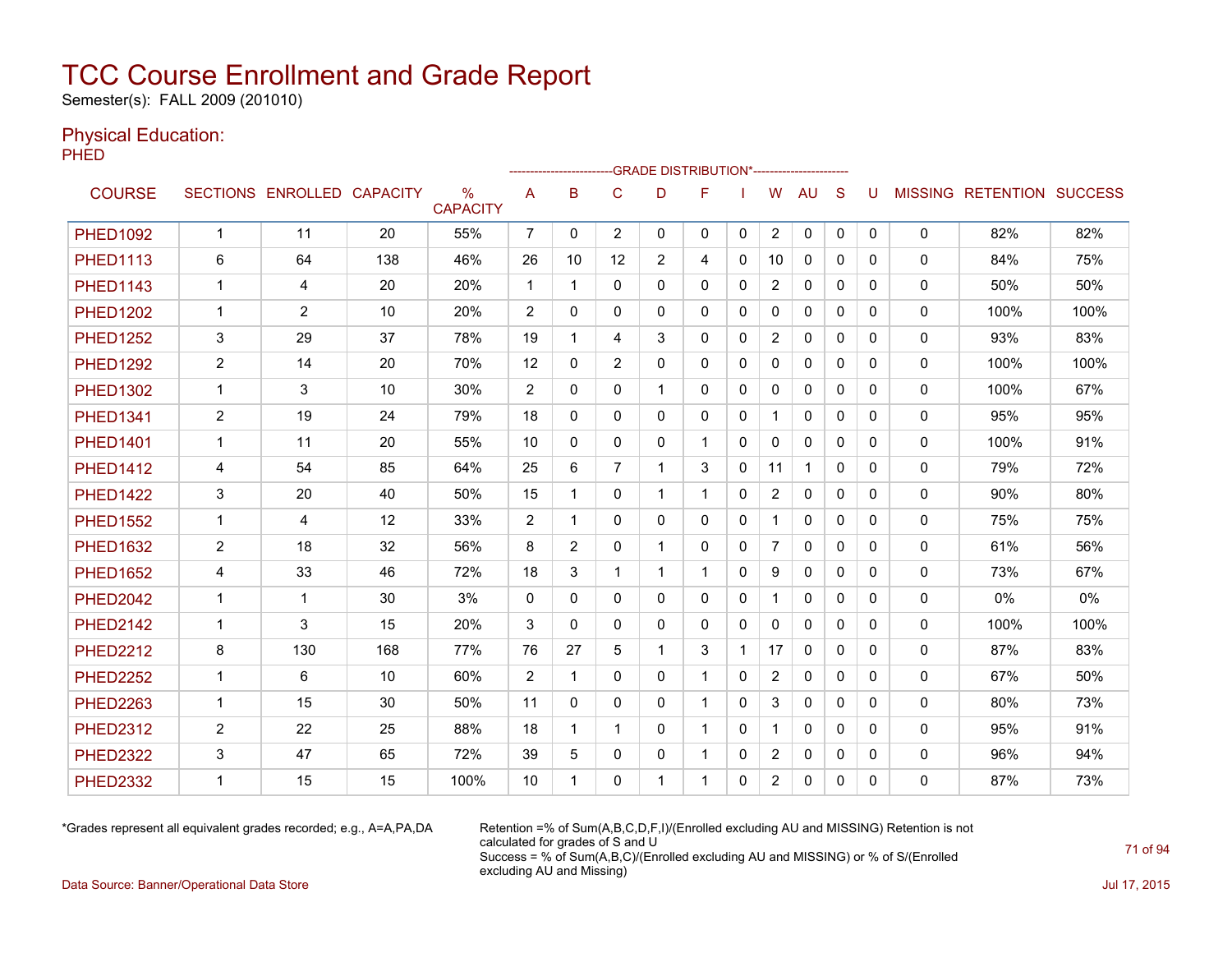Semester(s): FALL 2009 (201010)

### Physical Education:

PHED

|                 | -GRADE DISTRIBUTION*-----------------------<br>--------------------------- |                            |     |                         |              |    |  |   |   |   |          |              |              |          |                |                  |                |
|-----------------|----------------------------------------------------------------------------|----------------------------|-----|-------------------------|--------------|----|--|---|---|---|----------|--------------|--------------|----------|----------------|------------------|----------------|
| <b>COURSE</b>   |                                                                            | SECTIONS ENROLLED CAPACITY |     | $\%$<br><b>CAPACITY</b> | $\mathsf{A}$ | B  |  | D |   |   | w        | AU           | <sub>S</sub> |          | <b>MISSING</b> | <b>RETENTION</b> | <b>SUCCESS</b> |
| <b>PHED2422</b> |                                                                            |                            | 12  | 8%                      | 0            |    |  |   |   |   |          | 0            | $\Omega$     | $\Omega$ | 0              | 100%             | 100%           |
| <b>PHED2603</b> |                                                                            | 16                         | 20  | 80%                     | 11           |    |  |   |   |   |          | 0            | $\Omega$     |          | 0              | 94%              | 94%            |
| <b>PHED2653</b> |                                                                            | 12                         | 20  | 60%                     | 5            |    |  | ົ |   |   | 4        | $\mathbf{0}$ | 0            |          | 0              | 67%              | 50%            |
| <b>PHED2662</b> |                                                                            | 9                          | 25  | 36%                     | 9            |    |  | 0 |   | 0 | $\Omega$ | $\mathbf{0}$ | $\Omega$     | $\Omega$ | 0              | 100%             | 100%           |
| <b>PHED2992</b> | 9                                                                          | 81                         | 140 | 58%                     | 50           | 11 |  | ∩ | 5 |   | 4        | 2            |              | 0        | 0              | 95%              | 80%            |

\*Grades represent all equivalent grades recorded; e.g., A=A,PA,DA Retention =% of Sum(A,B,C,D,F,I)/(Enrolled excluding AU and MISSING) Retention is not calculated for grades of S and U Success = % of Sum(A,B,C)/(Enrolled excluding AU and MISSING) or % of S/(Enrolled excluding AU and Missing)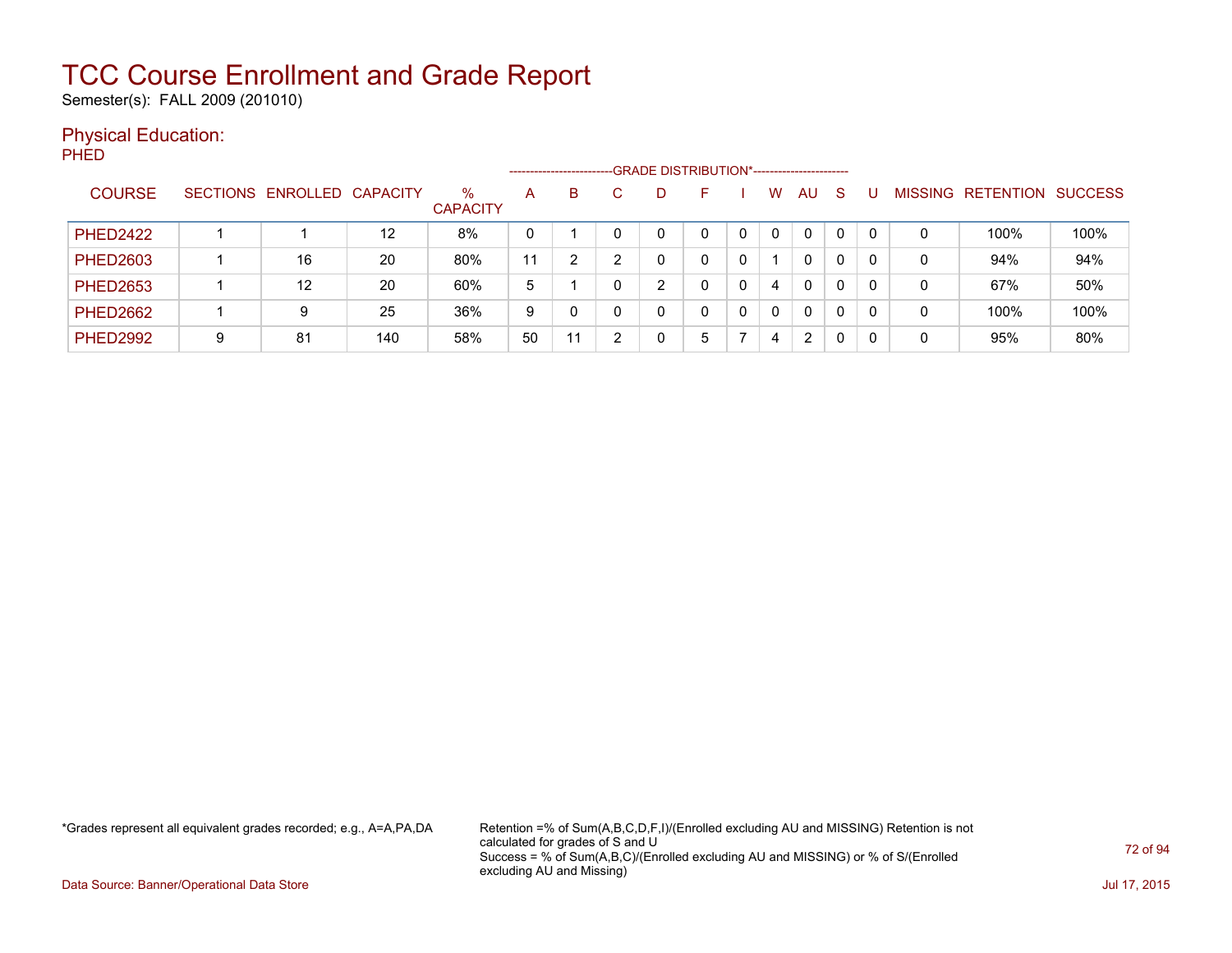Semester(s): FALL 2009 (201010)

#### Philosophy:

PHIL

|                 |                 |          |                 |                         |    | --------------------------GRADE DISTRIBUTION*----------------------- |    |    |    |              |                      |              |             |          |                |                  |                |
|-----------------|-----------------|----------|-----------------|-------------------------|----|----------------------------------------------------------------------|----|----|----|--------------|----------------------|--------------|-------------|----------|----------------|------------------|----------------|
| <b>COURSE</b>   | <b>SECTIONS</b> | ENROLLED | <b>CAPACITY</b> | $\%$<br><b>CAPACITY</b> | A  | B                                                                    | C. | D  | F  |              | w                    | AU           | S           |          | <b>MISSING</b> | <b>RETENTION</b> | <b>SUCCESS</b> |
| <b>PHIL1113</b> | 16              | 352      | 530             | 66%                     | 98 | 76                                                                   | 42 | 24 | 36 | $\mathbf{0}$ | 76                   | $\Omega$     |             | $\Omega$ | 0              | 78%              | 61%            |
| <b>PHIL1143</b> |                 | 40       | 196             | 20%                     | 15 | 5                                                                    | 5  | 3  |    | 0            | 11                   | $\mathbf{0}$ | 0           | 0        | 0              | 72%              | 62%            |
| <b>PHIL1213</b> | 3               | 23       | 70              | 33%                     | 5  | 3                                                                    | 3  | 2  |    | 0            | 9                    | $\mathbf{0}$ | $\Omega$    | 0        | 0              | 61%              | 48%            |
| <b>PHIL1223</b> | C               | 16       | 35              | 46%                     | 5  | $\overline{2}$                                                       | 3  | 2  | 0  | 0            | 4                    | $\mathbf{0}$ | 0           | 0        | 0              | 75%              | 62%            |
| <b>PHIL2113</b> |                 | 11       | 20              | 55%                     | 4  | $\overline{2}$                                                       | ົ  | 0  | 2  | 0            |                      | $\mathbf{0}$ | 0           | 0        | 0              | 91%              | 73%            |
| <b>PHIL2133</b> | 2               | 23       | 55              | 42%                     | 11 | 3                                                                    | ົ  |    | 4  | 0            | $\mathbf{2}^{\circ}$ | $\mathbf{0}$ | $\mathbf 0$ | $\Omega$ | 0              | 91%              | 70%            |
| <b>PHIL2153</b> | 2               | 46       | 60              | 77%                     | 4  | 6                                                                    |    | 6  | 7  | 0            | 16                   | 0            | $\Omega$    | $\Omega$ | 0              | 65%              | 37%            |

\*Grades represent all equivalent grades recorded; e.g., A=A,PA,DA Retention =% of Sum(A,B,C,D,F,I)/(Enrolled excluding AU and MISSING) Retention is not calculated for grades of S and U Success = % of Sum(A,B,C)/(Enrolled excluding AU and MISSING) or % of S/(Enrolled excluding AU and Missing)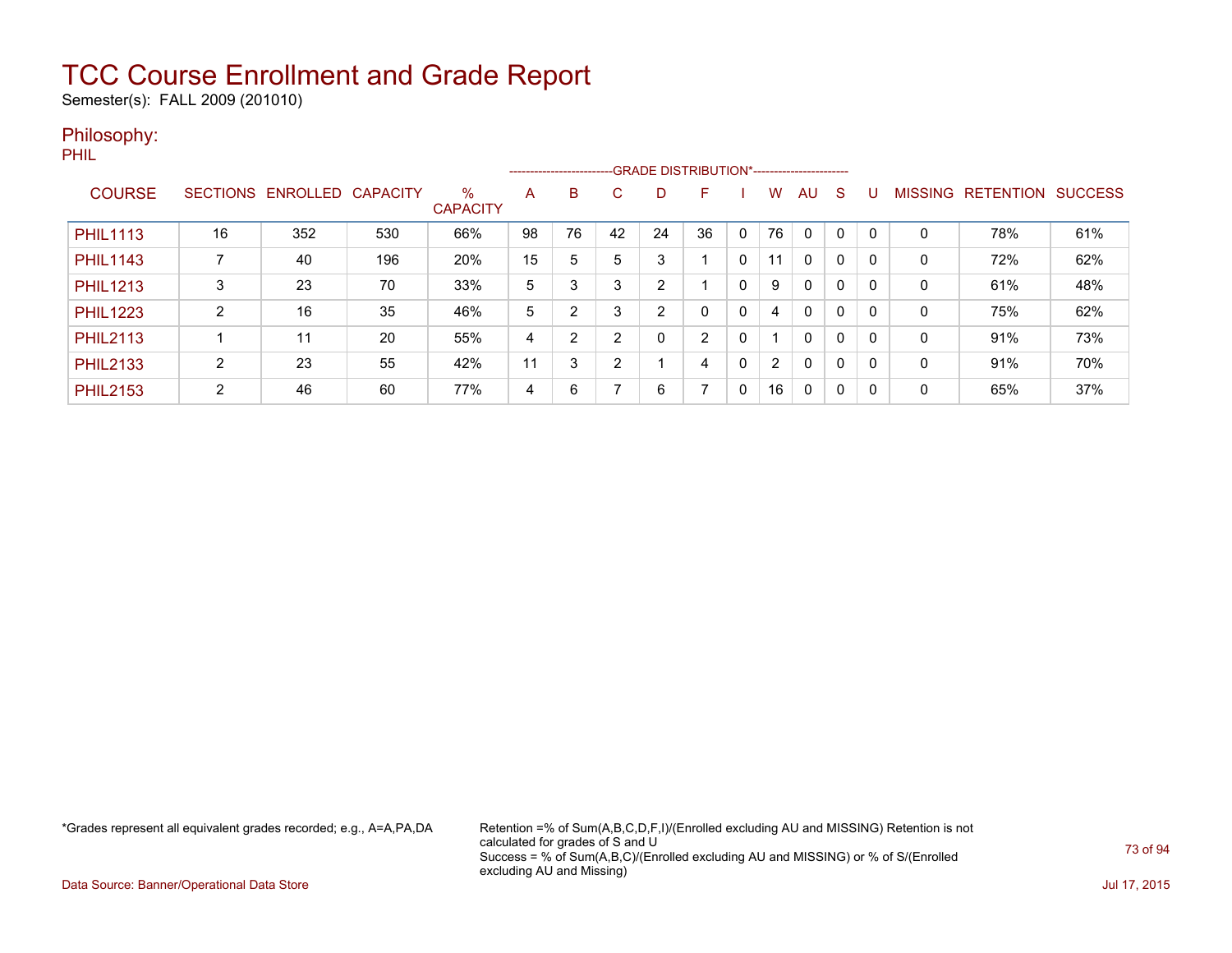Semester(s): FALL 2009 (201010)

#### Pharmacy Technology:

PHMT

|                 |                            |    |                      |   |   | -GRADE DISTRIBUTION*----------------------- |   |   |    |              |  |                           |     |
|-----------------|----------------------------|----|----------------------|---|---|---------------------------------------------|---|---|----|--------------|--|---------------------------|-----|
| <b>COURSE</b>   | SECTIONS ENROLLED CAPACITY |    | ℅<br><b>CAPACITY</b> | A | B | D                                           |   | W | AU | S            |  | MISSING RETENTION SUCCESS |     |
| <b>PHMT1318</b> | 12                         | 18 | 67%                  | 6 |   |                                             | ົ |   | 0  | $\mathbf{0}$ |  | 92%                       | 75% |
| <b>PHMT1414</b> | 12                         | 30 | 40%                  | 4 | w |                                             | ົ |   | 0  | 0            |  | 92%                       | 75% |
| <b>PHMT1524</b> | 12                         | 30 | 40%                  | 9 |   |                                             |   | 2 | 0  | 0            |  | 82%                       | 82% |

\*Grades represent all equivalent grades recorded; e.g., A=A,PA,DA Retention =% of Sum(A,B,C,D,F,I)/(Enrolled excluding AU and MISSING) Retention is not calculated for grades of S and U Success = % of Sum(A,B,C)/(Enrolled excluding AU and MISSING) or % of S/(Enrolled excluding AU and Missing)

Data Source: Banner/Operational Data Store Jul 17, 2015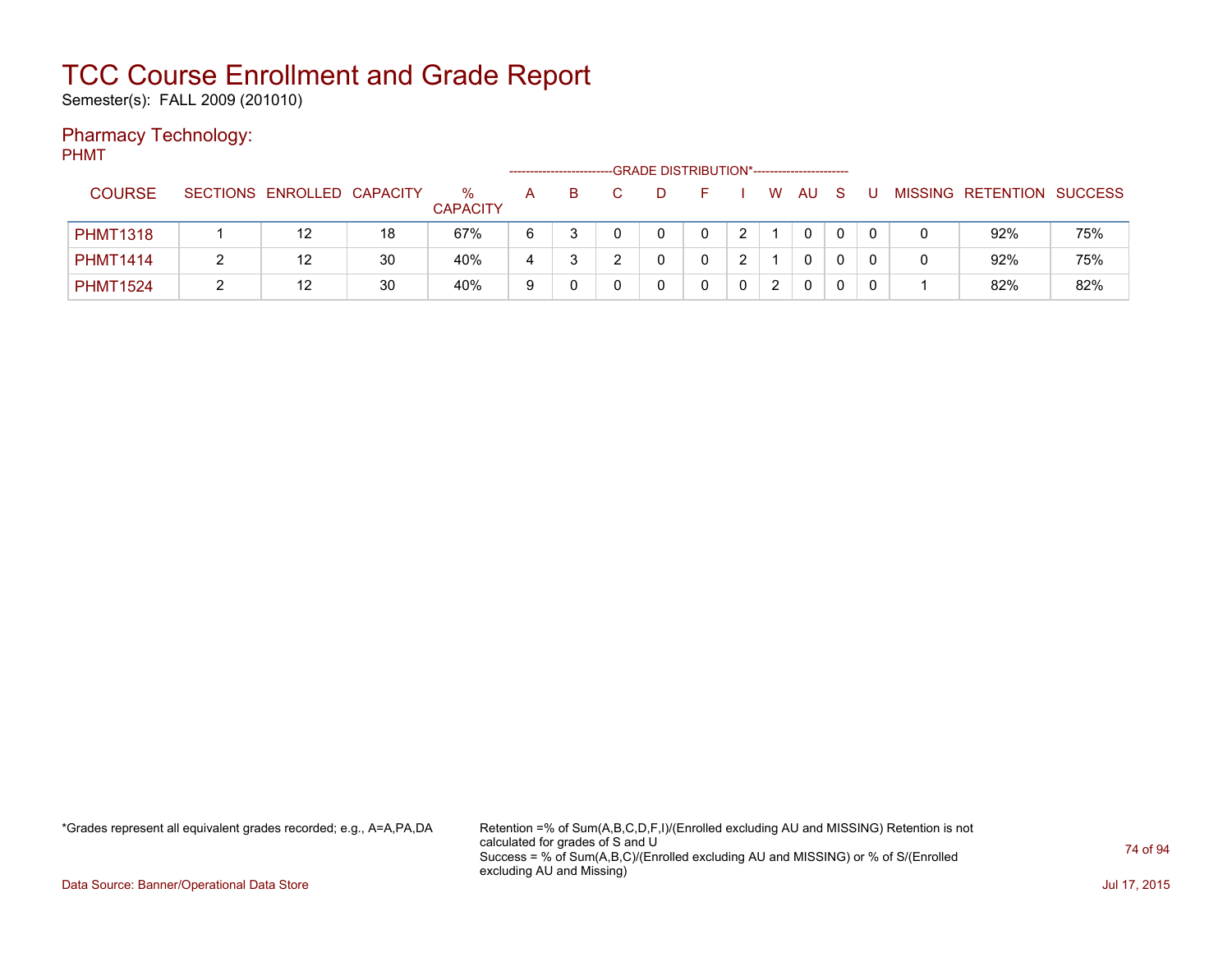Semester(s): FALL 2009 (201010)

#### Physical Science:

PH<sub>SC</sub>

|                 |    |                   |                 |                         |    |              |    |    | --------------------------GRADE DISTRIBUTION*----------------------- |   |              |              |              |   |                |                  |                |
|-----------------|----|-------------------|-----------------|-------------------------|----|--------------|----|----|----------------------------------------------------------------------|---|--------------|--------------|--------------|---|----------------|------------------|----------------|
| <b>COURSE</b>   |    | SECTIONS ENROLLED | <b>CAPACITY</b> | $\%$<br><b>CAPACITY</b> | A  | B            | C. | D. | F                                                                    |   | w            | AU           | <sub>S</sub> |   | <b>MISSING</b> | <b>RETENTION</b> | <b>SUCCESS</b> |
| <b>PHSC1114</b> | 18 | 293               | 400             | 73%                     | 76 | 78           | 56 | 16 | 14                                                                   | 0 | 52           |              | 0            |   | 0              | 82%              | 72%            |
| <b>PHSC2111</b> | 2  | 10                | 40              | 25%                     | 10 | $\mathbf{0}$ |    |    | 0                                                                    | 0 | $\mathbf{0}$ | $\mathbf{0}$ | $\mathbf{0}$ |   | 0              | 100%             | 100%           |
| <b>PHSC2121</b> | 2  | 17                | 40              | 42%                     | 17 | 0            |    |    | 0                                                                    | 0 | $\mathbf{0}$ | $\mathbf{0}$ | 0            |   | 0              | 100%             | 100%           |
| <b>PHSC2131</b> |    | 19                | 24              | 79%                     | 15 |              |    |    | 0                                                                    |   | 3            | $\mathbf{0}$ | $\mathbf{0}$ |   | 0              | 84%              | 84%            |
| <b>PHSC2141</b> |    | 5                 | 20              | 25%                     | 5  |              |    |    | 0                                                                    | 0 | 0            | $\mathbf{0}$ | 0            |   | 0              | 100%             | 100%           |
| <b>PHSC2151</b> |    | 19                | 20              | 95%                     | 5  | 4            |    |    | 3                                                                    | 0 | 4            | $\mathbf{0}$ | 0            |   | 0              | 79%              | 63%            |
| <b>PHSC2991</b> |    | 6                 | 20              | 30%                     | 5  | 0            |    |    | 0                                                                    | 0 |              | 0            | 0            | 0 | 0              | 83%              | 83%            |

\*Grades represent all equivalent grades recorded; e.g., A=A,PA,DA Retention =% of Sum(A,B,C,D,F,I)/(Enrolled excluding AU and MISSING) Retention is not calculated for grades of S and U Success = % of Sum(A,B,C)/(Enrolled excluding AU and MISSING) or % of S/(Enrolled excluding AU and Missing)

Data Source: Banner/Operational Data Store Jul 17, 2015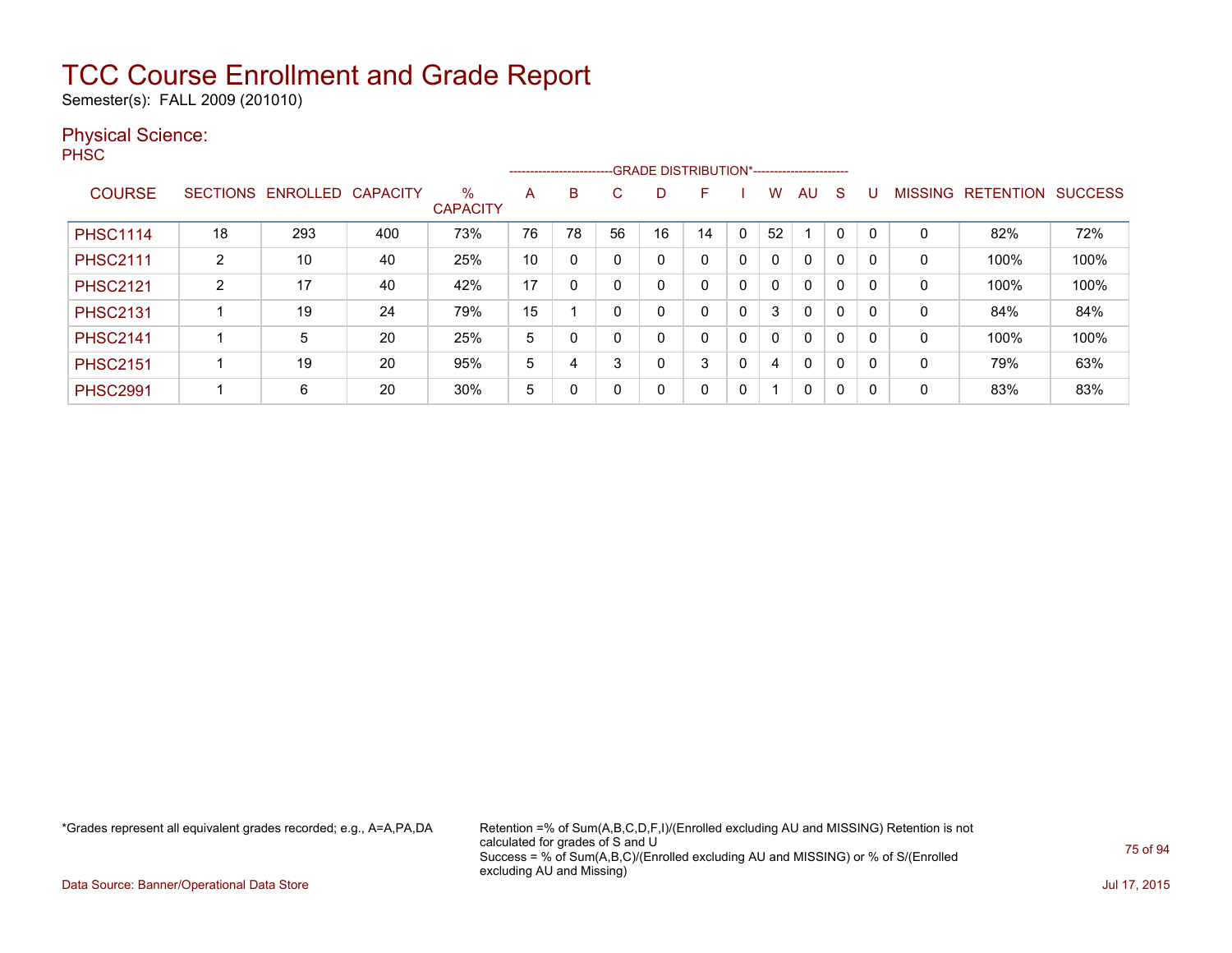Semester(s): FALL 2009 (201010)

#### Physical Therapist Assistant: PHTA

|                 |                 |          |                 |                         |    |         |    |   | --------------------------GRADE DISTRIBUTION*----------------------- |   |              |              |              |          |                |                  |                |
|-----------------|-----------------|----------|-----------------|-------------------------|----|---------|----|---|----------------------------------------------------------------------|---|--------------|--------------|--------------|----------|----------------|------------------|----------------|
| <b>COURSE</b>   | <b>SECTIONS</b> | ENROLLED | <b>CAPACITY</b> | $\%$<br><b>CAPACITY</b> | A  | B       | C. | D | F                                                                    |   | w            | AU           | <sub>S</sub> |          | <b>MISSING</b> | <b>RETENTION</b> | <b>SUCCESS</b> |
| <b>PHTA1203</b> | 3               | 40       | 44              | 91%                     | 11 | 13<br>и | 5  | n | 0                                                                    |   | 9            | $\Omega$     | 0            |          | 0              | 78%              | 72%            |
| <b>PHTA1242</b> |                 | 36       | 36              | 100%                    | 20 | 10      |    |   |                                                                      | 0 | 5            | $\mathbf{0}$ | 0            | $\Omega$ | 0              | 86%              | 83%            |
| <b>PHTA1303</b> | 3               | 36       | 41              | 88%                     | 17 | 13      |    |   | 0                                                                    | 0 | 6            | $\mathbf{0}$ | $\mathbf{0}$ |          | 0              | 83%              | 83%            |
| <b>PHTA2332</b> | 3               | 31       | 39              | 79%                     | 20 | 10      |    |   | 0                                                                    | 0 | 0            | $\mathbf{0}$ | 0            | $\Omega$ | 0              | 100%             | 100%           |
| <b>PHTA2343</b> | 3               | 30       | 36              | 83%                     | 5  | 17      | 8  |   | 0                                                                    | 0 | 0            | $\mathbf{0}$ | 0            | $\Omega$ | 0              | 100%             | 100%           |
| <b>PHTA2373</b> | 3               | 30       | 36              | 83%                     | 13 | 15      | 2  |   | 0                                                                    | 0 | $\mathbf{0}$ | $\mathbf{0}$ | 0            | $\Omega$ | 0              | 100%             | 100%           |
| <b>PHTA2442</b> |                 | 30       | 35              | 86%                     | 30 | 0       |    |   | 0                                                                    | 0 | $\mathbf{0}$ | $\mathbf{0}$ | 0            |          | 0              | 100%             | 100%           |
| <b>PHTA2543</b> |                 | 31       | 35              | 89%                     | 6  | 15      | 9  |   | 0                                                                    | 0 | 0            | $\mathbf{0}$ | 0            | $\Omega$ | 0              | 100%             | 97%            |

\*Grades represent all equivalent grades recorded; e.g., A=A,PA,DA Retention =% of Sum(A,B,C,D,F,I)/(Enrolled excluding AU and MISSING) Retention is not calculated for grades of S and U Success = % of Sum(A,B,C)/(Enrolled excluding AU and MISSING) or % of S/(Enrolled excluding AU and Missing)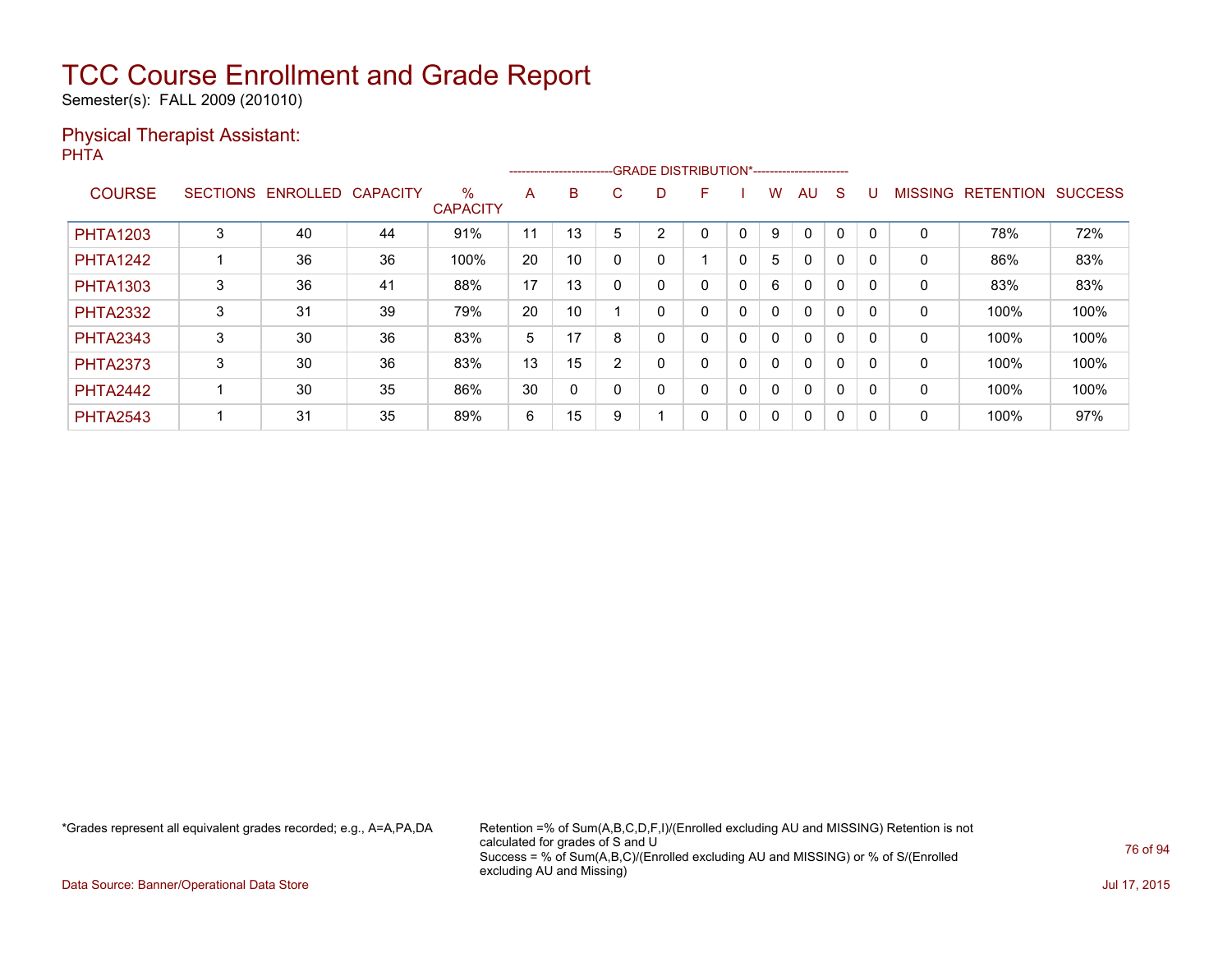Semester(s): FALL 2009 (201010)

#### Physics:

**PHYS** 

|                 |    |                            |     |                         |    |    |    |   | ------------------------GRADE DISTRIBUTION*----------------------- |   |    |                |   |          |              |                   |                |
|-----------------|----|----------------------------|-----|-------------------------|----|----|----|---|--------------------------------------------------------------------|---|----|----------------|---|----------|--------------|-------------------|----------------|
| <b>COURSE</b>   |    | SECTIONS ENROLLED CAPACITY |     | $\%$<br><b>CAPACITY</b> | A  | B  |    |   | F                                                                  |   | w  | AU             | S |          |              | MISSING RETENTION | <b>SUCCESS</b> |
| <b>PHYS1003</b> |    |                            | 20  | 35%                     |    |    |    | ◠ |                                                                    |   | 2  |                | 0 | 0        | 0            | 67%               | 17%            |
| <b>PHYS1014</b> |    | 20                         | 20  | 100%                    | 3  | 4  | 4  |   | 3                                                                  | 0 | 6  | 0              | 0 | 0        | 0            | 70%               | 55%            |
| <b>PHYS1114</b> | 11 | 216                        | 264 | 82%                     | 65 | 60 | 29 | 4 | 6                                                                  |   | 46 | $\overline{4}$ | 0 | 0        | 0            | 78%               | 73%            |
| <b>PHYS1214</b> | 3  | 37                         | 63  | 59%                     | 3  | 13 |    | n | 5                                                                  |   |    | $\mathbf{0}$   | 0 | 0        | $\mathbf{0}$ | 81%               | 62%            |
| <b>PHYS2034</b> | 3  | 67                         | 72  | 93%                     | 25 | 18 | 9  |   | 0                                                                  | 0 | 14 | 0              | 0 | $\Omega$ | 0            | 79%               | 78%            |
| <b>PHYS2124</b> | C. | 41                         | 48  | 85%                     | 9  | 15 | 10 | 3 | 0                                                                  | 0 | 4  | 0              | 0 |          | 0            | 90%               | 83%            |

\*Grades represent all equivalent grades recorded; e.g., A=A,PA,DA Retention =% of Sum(A,B,C,D,F,I)/(Enrolled excluding AU and MISSING) Retention is not calculated for grades of S and U Success = % of Sum(A,B,C)/(Enrolled excluding AU and MISSING) or % of S/(Enrolled excluding AU and Missing)

Data Source: Banner/Operational Data Store Jul 17, 2015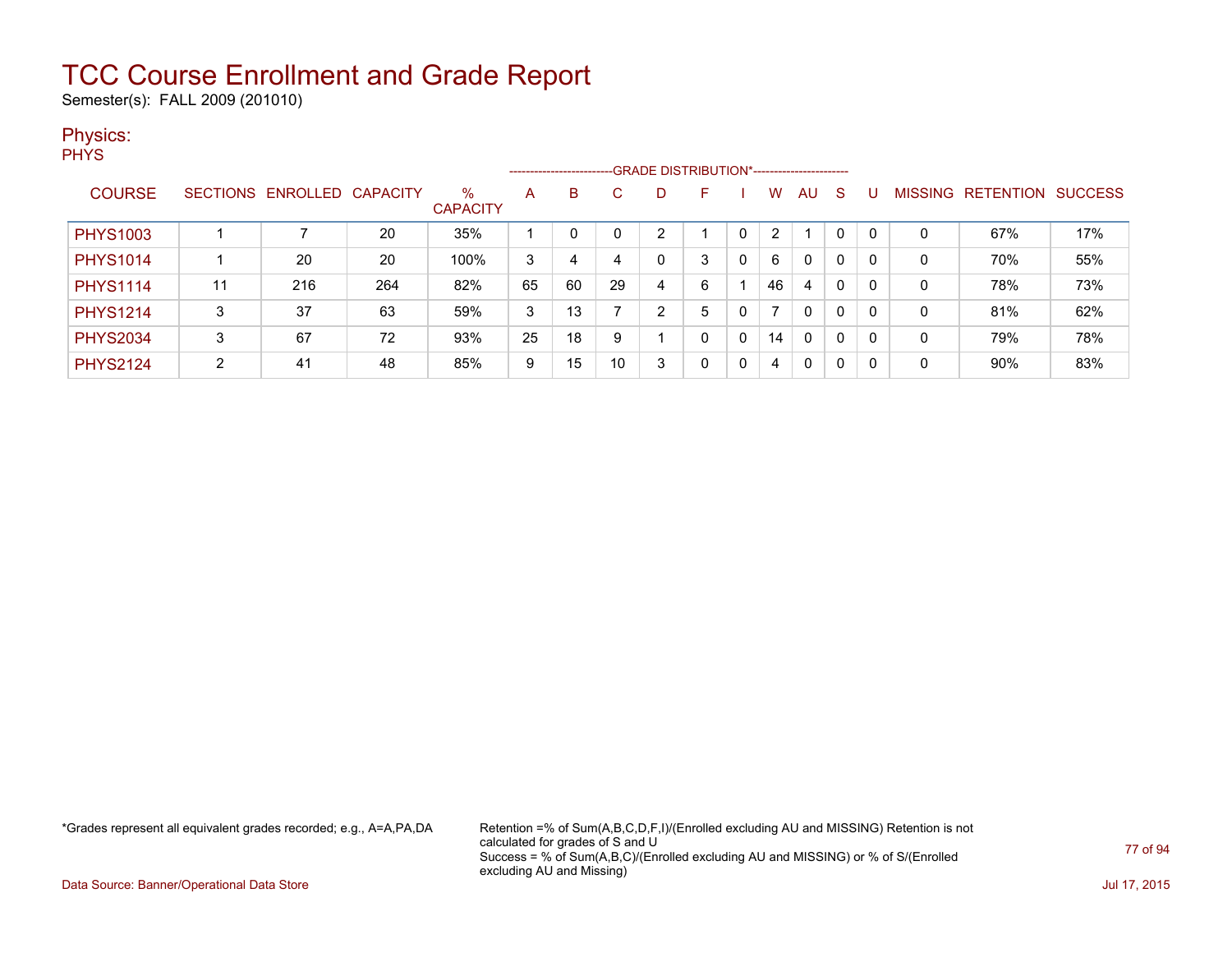Semester(s): FALL 2009 (201010)

#### Paralegal:

PLGL

|                 |   |                   |                 |                         |    | -------------------------- |    | -GRADE DISTRIBUTION*---------------------- |                |   |              |              |              |          |                |                  |                |
|-----------------|---|-------------------|-----------------|-------------------------|----|----------------------------|----|--------------------------------------------|----------------|---|--------------|--------------|--------------|----------|----------------|------------------|----------------|
| <b>COURSE</b>   |   | SECTIONS ENROLLED | <b>CAPACITY</b> | $\%$<br><b>CAPACITY</b> | A  | B                          | C. | D                                          | F              |   | w            | AU.          | <sub>S</sub> |          | <b>MISSING</b> | <b>RETENTION</b> | <b>SUCCESS</b> |
| <b>PLGL1213</b> | C | 34                | 80              | 42%                     | 10 |                            | 5  |                                            | 9              |   | 3            | $\Omega$     | 0            |          | 0              | 91%              | 65%            |
| <b>PLGL1313</b> |   | 18                | 30              | 60%                     | 7  | 4                          | 3  | 2                                          |                | 0 |              | $\mathbf{0}$ | $\Omega$     | $\Omega$ | 0              | 94%              | 78%            |
| <b>PLGL2303</b> |   | 18                | 20              | 90%                     | 14 | $\mathbf{0}$               |    | 0                                          | 3              | 0 |              | $\mathbf{0}$ | $\mathbf{0}$ | $\Omega$ | 0              | 94%              | 78%            |
| <b>PLGL2333</b> |   | 16                | 25              | 64%                     | 9  | 6                          |    | 0                                          | 0              | 0 |              | $\mathbf{0}$ | 0            | $\Omega$ | 0              | 94%              | 94%            |
| <b>PLGL2343</b> |   | 10                | 15              | 67%                     | 7  | 2                          |    | 0                                          |                | 0 | 0            | $\mathbf{0}$ | 0            |          | 0              | 100%             | 90%            |
| <b>PLGL2353</b> |   | 16                | 25              | 64%                     | 6  | 5                          | 3  | 0                                          | $\overline{2}$ | 0 | $\mathbf{0}$ | $\mathbf{0}$ | $\mathbf{0}$ | $\Omega$ | 0              | 100%             | 88%            |
| <b>PLGL2363</b> |   | 10                | 25              | 40%                     | 8  | 0                          |    | 0                                          | 0              |   |              | $\mathbf{0}$ | 0            | $\Omega$ | 0              | $90\%$           | 80%            |
| <b>PLGL2613</b> |   | 10                | 25              | 40%                     | 3  | 2                          | C  | 0                                          | 3              | 0 | $\Omega$     | $\mathbf{0}$ | 0            | 0        | 0              | 100%             | 70%            |

\*Grades represent all equivalent grades recorded; e.g., A=A,PA,DA Retention =% of Sum(A,B,C,D,F,I)/(Enrolled excluding AU and MISSING) Retention is not calculated for grades of S and U Success = % of Sum(A,B,C)/(Enrolled excluding AU and MISSING) or % of S/(Enrolled excluding AU and Missing)

Data Source: Banner/Operational Data Store Jul 17, 2015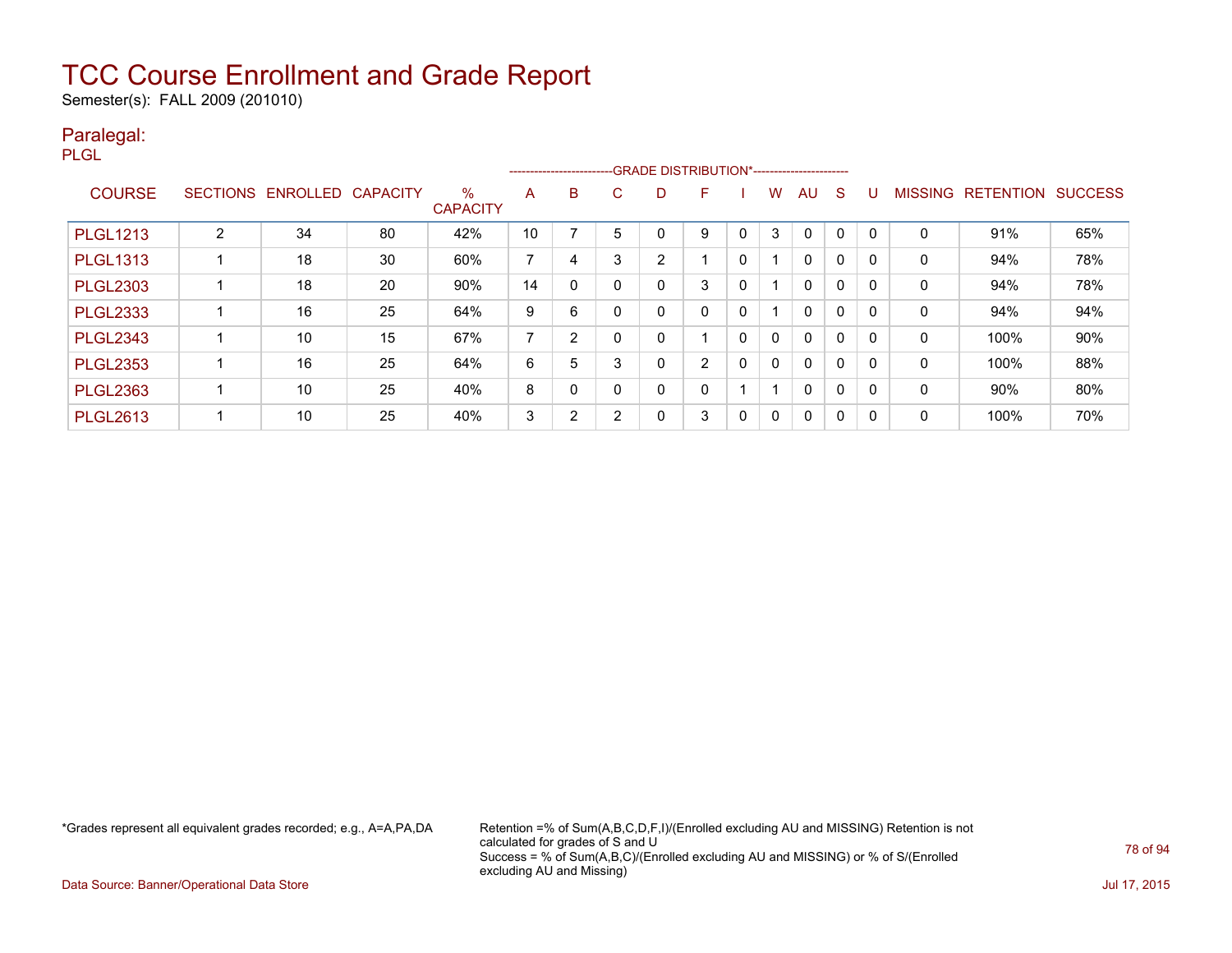Semester(s): FALL 2009 (201010)

#### Political Science: **POLS**

|                 |    |                   |                 |                      |     | --------------------- |             |     | -GRADE DISTRIBUTION*----------------------- |   |     |              |          |     |         |                  |                |
|-----------------|----|-------------------|-----------------|----------------------|-----|-----------------------|-------------|-----|---------------------------------------------|---|-----|--------------|----------|-----|---------|------------------|----------------|
| <b>COURSE</b>   |    | SECTIONS ENROLLED | <b>CAPACITY</b> | %<br><b>CAPACITY</b> | А   | B                     |             |     |                                             |   | w   | AU           | S        |     | MISSING | <b>RETENTION</b> | <b>SUCCESS</b> |
| <b>POLS1113</b> | 85 | 2.494             | 2,971           | 84%                  | 837 | 537                   | 354         | 154 | 280                                         |   | 323 |              | $\Omega$ | - 0 |         | 87%              | 69%            |
| <b>POLS2023</b> |    | 20                | 30              | 67%                  | 6   | 6                     |             |     |                                             | 0 | 4   | $\mathbf{0}$ | 0        |     | 0       | 80%              | 65%            |
| <b>POLS2033</b> |    | 12                | 30              | 40%                  | 5   | 5                     | $\mathbf 0$ |     |                                             | 0 |     | $\Omega$     | 0        |     | 0       | 92%              | 83%            |
| <b>POLS2153</b> |    | 8                 | 30              | 27%                  | 4   |                       | 0           |     |                                             | 0 | 2   | $\mathbf{0}$ | 0        | 0   | 0       | 75%              | 62%            |
| <b>POLS2203</b> |    | 21                | 20              | 105%                 | 12  | 4                     |             |     |                                             | 0 | 3   | $\mathbf{0}$ | 0        |     | 0       | 86%              | 81%            |

\*Grades represent all equivalent grades recorded; e.g., A=A,PA,DA Retention =% of Sum(A,B,C,D,F,I)/(Enrolled excluding AU and MISSING) Retention is not calculated for grades of S and U Success = % of Sum(A,B,C)/(Enrolled excluding AU and MISSING) or % of S/(Enrolled excluding AU and Missing)

Data Source: Banner/Operational Data Store Jul 17, 2015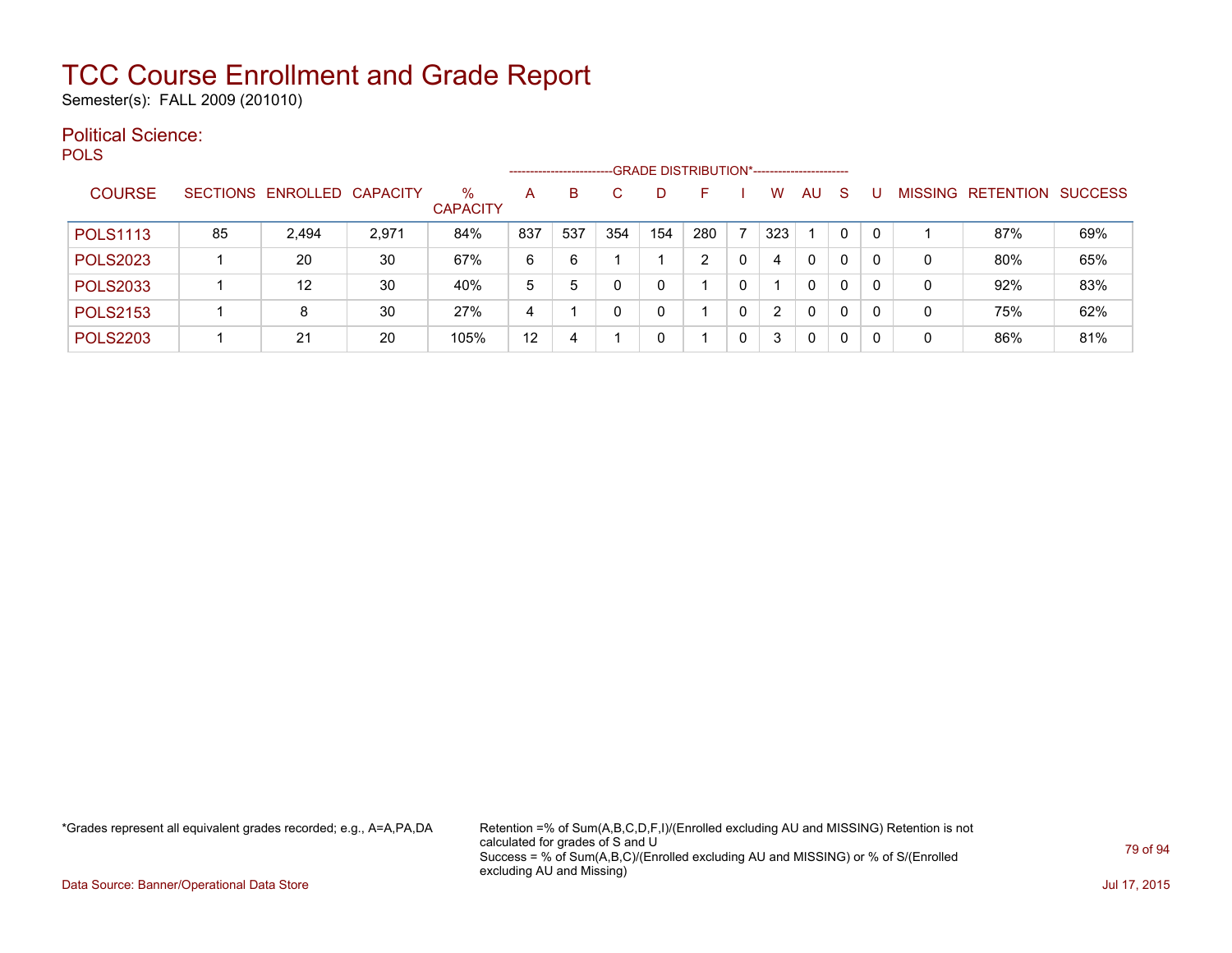Semester(s): FALL 2009 (201010)

#### Portuguese:

| <b>PORT</b>     |  |    |                 |  | ------------------------GRADE DISTRIBUTION*----------------------- |              |                 |                |  |                                                                               |     |
|-----------------|--|----|-----------------|--|--------------------------------------------------------------------|--------------|-----------------|----------------|--|-------------------------------------------------------------------------------|-----|
|                 |  |    | <b>CAPACITY</b> |  |                                                                    |              |                 |                |  | SECTIONS ENROLLED CAPACITY 3 % A B C D F I W AU S U MISSING RETENTION SUCCESS |     |
| <b>PORT1103</b> |  | 20 | 30%             |  | $\mathbf{0}$                                                       | $\mathbf{0}$ | $0 \mid 2 \mid$ | $\overline{0}$ |  | 67%                                                                           | 67% |

\*Grades represent all equivalent grades recorded; e.g., A=A,PA,DA Retention =% of Sum(A,B,C,D,F,I)/(Enrolled excluding AU and MISSING) Retention is not calculated for grades of S and U Success = % of Sum(A,B,C)/(Enrolled excluding AU and MISSING) or % of S/(Enrolled excluding AU and Missing)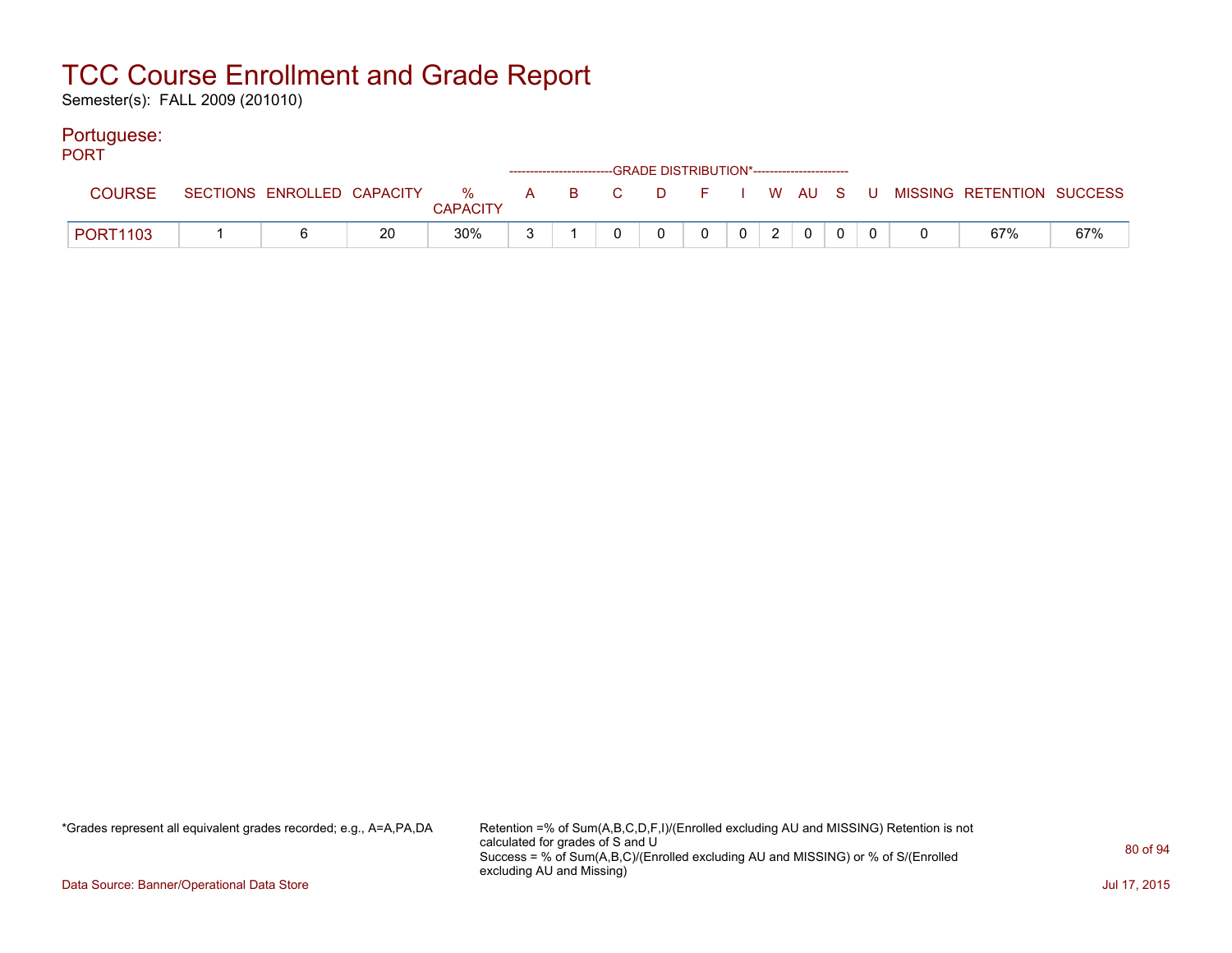Semester(s): FALL 2009 (201010)

#### Process Technology:

PRCT

| .               |                            |    |               |              |     | ------------------------GRADE DISTRIBUTION*----------------------- |     |  |        |          |                           |     |
|-----------------|----------------------------|----|---------------|--------------|-----|--------------------------------------------------------------------|-----|--|--------|----------|---------------------------|-----|
| <b>COURSE</b>   | SECTIONS ENROLLED CAPACITY |    | %<br>CAPACITY | $\mathsf{A}$ | B C |                                                                    | D F |  | I WAUS | <b>U</b> | MISSING RETENTION SUCCESS |     |
| <b>PRCT2224</b> |                            | 30 | 40%           | ο            |     |                                                                    |     |  |        |          | 100%                      | 92% |

\*Grades represent all equivalent grades recorded; e.g., A=A,PA,DA Retention =% of Sum(A,B,C,D,F,I)/(Enrolled excluding AU and MISSING) Retention is not calculated for grades of S and U Success = % of Sum(A,B,C)/(Enrolled excluding AU and MISSING) or % of S/(Enrolled excluding AU and Missing)

Data Source: Banner/Operational Data Store Jul 17, 2015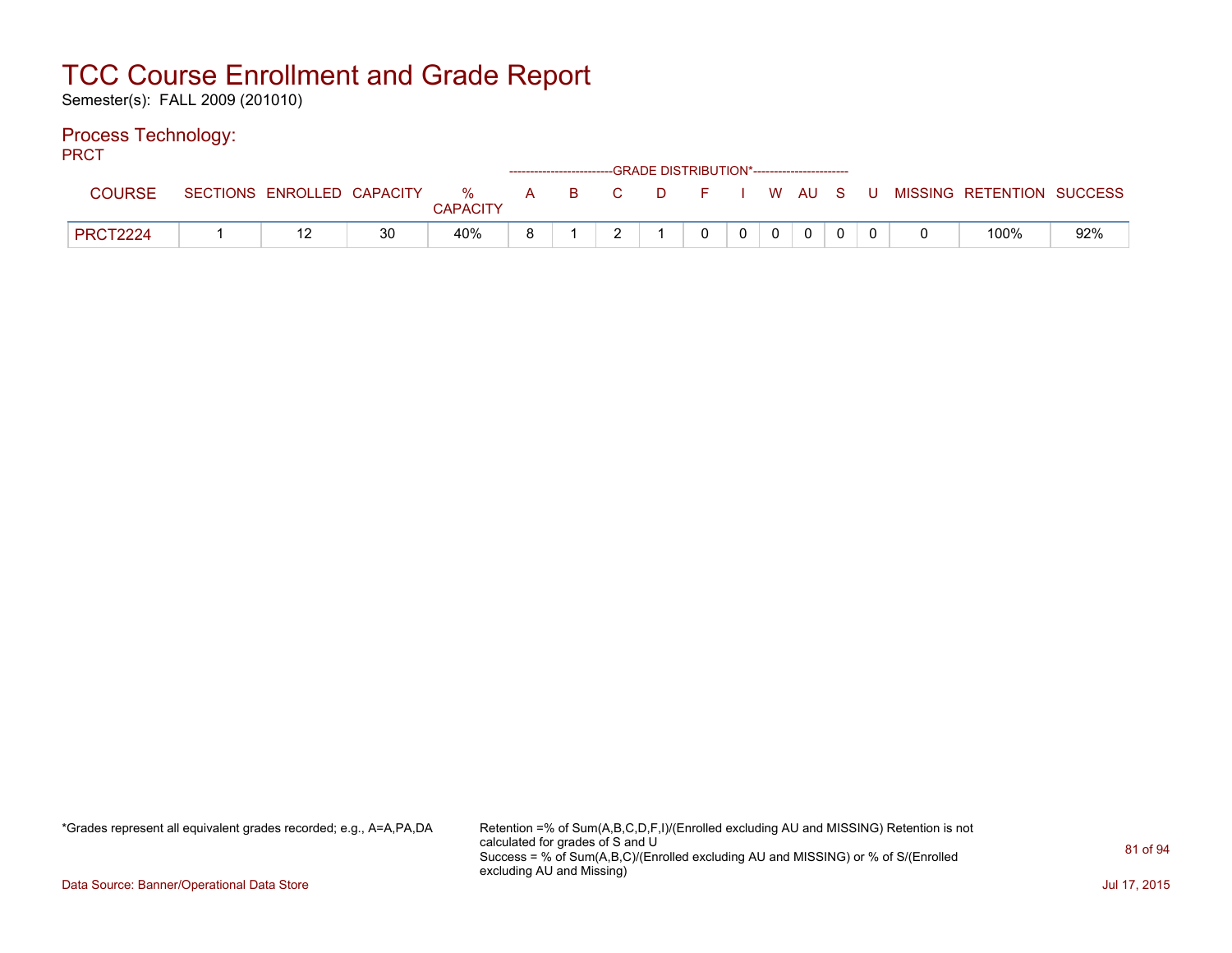Semester(s): FALL 2009 (201010)

#### Psychology:

PSYC

|                 |                |                            |       |                         |                | ------------------------ |                |                | -GRADE DISTRIBUTION*---------------------- |              |                |              |          |          |                |                          |     |
|-----------------|----------------|----------------------------|-------|-------------------------|----------------|--------------------------|----------------|----------------|--------------------------------------------|--------------|----------------|--------------|----------|----------|----------------|--------------------------|-----|
| <b>COURSE</b>   |                | SECTIONS ENROLLED CAPACITY |       | $\%$<br><b>CAPACITY</b> | A              | B                        | C              | D              | F                                          |              | W              | AU           | S        |          | <b>MISSING</b> | <b>RETENTION SUCCESS</b> |     |
| <b>PSYC1113</b> | 72             | 2,032                      | 2,279 | 89%                     | 654            | 433                      | 306            | 127            | 204                                        | $\mathbf{0}$ | 301            | 5            | 0        | $\Omega$ | 1              | 85%                      | 69% |
| <b>PSYC1313</b> | 8              | 194                        | 260   | 75%                     | 55             | 56                       | 33             | 17             | 14                                         | $\mathbf{0}$ | 19             | $\mathbf{0}$ | 0        | $\Omega$ | $\Omega$       | 90%                      | 74% |
| <b>PSYC2023</b> | 22             | 594                        | 725   | 82%                     | 260            | 142                      | 70             | 20             | 23                                         |              | 78             | $\mathbf{0}$ | $\Omega$ | $\Omega$ | $\mathbf 0$    | 87%                      | 79% |
| <b>PSYC2053</b> | 5              | 61                         | 83    | 73%                     | 14             | 24                       |                | 2              | 3                                          | 0            | 11             | $\mathbf{0}$ | $\Omega$ | $\Omega$ | 0              | 82%                      | 74% |
| <b>PSYC2193</b> | 3              | 53                         | 95    | 56%                     | 28             | 15                       | 6              | 0              |                                            | $\mathbf{0}$ | 3              | $\mathbf{0}$ | 0        | $\Omega$ | 0              | 94%                      | 92% |
| <b>PSYC2213</b> | 1              | 15                         | 15    | 100%                    | 2              | 4                        | 2              |                | $\overline{2}$                             | $\mathbf{0}$ | 4              | $\mathbf{0}$ | $\Omega$ | $\Omega$ | $\mathbf{0}$   | 73%                      | 53% |
| <b>PSYC2223</b> | $\overline{2}$ | 26                         | 32    | 81%                     | 14             | 7                        | 3              | $\Omega$       | $\Omega$                                   | $\mathbf{0}$ | $\overline{2}$ | $\mathbf{0}$ | 0        | $\Omega$ | 0              | 92%                      | 92% |
| <b>PSYC2423</b> | 3              | 76                         | 90    | 84%                     | 15             | 31                       | 12             | $\overline{2}$ | 3                                          | $\mathbf{0}$ | 13             | $\Omega$     | 0        | $\Omega$ | 0              | 83%                      | 76% |
| <b>PSYC2523</b> | 3              | 65                         | 115   | 57%                     | 30             | 17                       | 9              |                |                                            | 0            |                | 0            | 0        | $\Omega$ | 0              | 89%                      | 86% |
| <b>PSYC2533</b> |                | 39                         | 40    | 98%                     | 22             | 6                        | 6              |                | 3                                          | $\mathbf{0}$ |                | $\mathbf{0}$ | $\Omega$ | $\Omega$ | $\mathbf{0}$   | 97%                      | 87% |
| <b>PSYC2613</b> | 1              | 21                         | 20    | 105%                    | 12             | 3                        | 2              | 0              | $\overline{2}$                             | 0            | $\overline{2}$ | $\mathbf{0}$ | $\Omega$ | $\Omega$ | $\mathbf{0}$   | 90%                      | 81% |
| <b>PSYC2713</b> |                | 11                         | 11    | 100%                    | $\overline{2}$ | $\overline{2}$           | 3              | $\Omega$       | $\Omega$                                   | 0            | 4              | $\Omega$     | $\Omega$ | $\Omega$ | $\mathbf 0$    | 64%                      | 64% |
| <b>PSYC2813</b> | 5              | 81                         | 94    | 86%                     | 28             | 23                       | $\overline{7}$ | 6              | $\overline{2}$                             | $\mathbf{0}$ | 13             | 1            | $\Omega$ | $\Omega$ | $\mathbf{1}$   | 84%                      | 73% |
| <b>PSYC2993</b> |                | 3                          | 15    | 20%                     | 1              | 0                        | 0              | 2              | 0                                          | 0            | 0              | 0            | 0        | $\Omega$ | 0              | 100%                     | 33% |

\*Grades represent all equivalent grades recorded; e.g., A=A,PA,DA Retention =% of Sum(A,B,C,D,F,I)/(Enrolled excluding AU and MISSING) Retention is not calculated for grades of S and U Success = % of Sum(A,B,C)/(Enrolled excluding AU and MISSING) or % of S/(Enrolled excluding AU and Missing)

Data Source: Banner/Operational Data Store Jul 17, 2015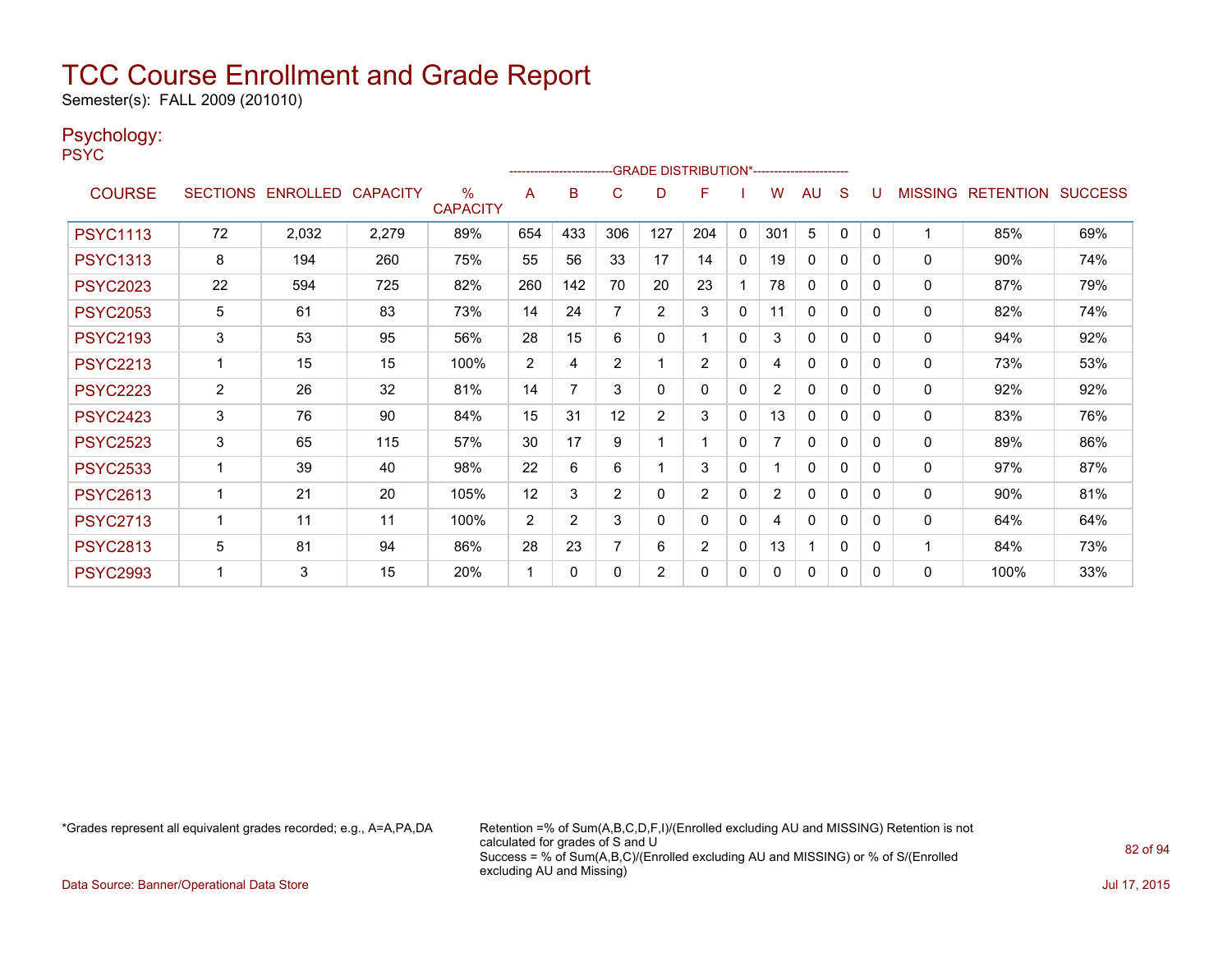Semester(s): FALL 2009 (201010)

#### Quality Control Technology: **QCTT**

|               |                            |    |                         |   | --------------------- | -GRADE DISTRIBUTION*----------------------- |    |   |              |              |    |          |   |                           |      |
|---------------|----------------------------|----|-------------------------|---|-----------------------|---------------------------------------------|----|---|--------------|--------------|----|----------|---|---------------------------|------|
| <b>COURSE</b> | SECTIONS ENROLLED CAPACITY |    | $\%$<br><b>CAPACITY</b> | A | B.                    | D                                           | н. |   | W            | AU.          | -S |          |   | MISSING RETENTION SUCCESS |      |
| QCTT1223      | 18                         | 25 | 72%                     | 9 | 5                     |                                             | 0  | 0 | 3            | $\mathbf{0}$ | 0  | $\Omega$ | 0 | 83%                       | 83%  |
| QCTT1313      |                            | 15 | 73%                     | 8 |                       |                                             |    |   |              | 0            | 0  | 0        | 0 | 91%                       | 91%  |
| QCTT1443      | 6                          | 15 | 40%                     | 4 |                       |                                             |    | 0 | $\mathbf{0}$ | 0            | 0  | 0        | 0 | 100%                      | 100% |
| QCTT2373      | 4                          | 30 | 13%                     | 3 |                       |                                             |    | 0 | $\mathbf{0}$ | 0            | 0  | -0       |   | 100%                      | 100% |

\*Grades represent all equivalent grades recorded; e.g., A=A,PA,DA Retention =% of Sum(A,B,C,D,F,I)/(Enrolled excluding AU and MISSING) Retention is not calculated for grades of S and U Success = % of Sum(A,B,C)/(Enrolled excluding AU and MISSING) or % of S/(Enrolled excluding AU and Missing)

Data Source: Banner/Operational Data Store Jul 17, 2015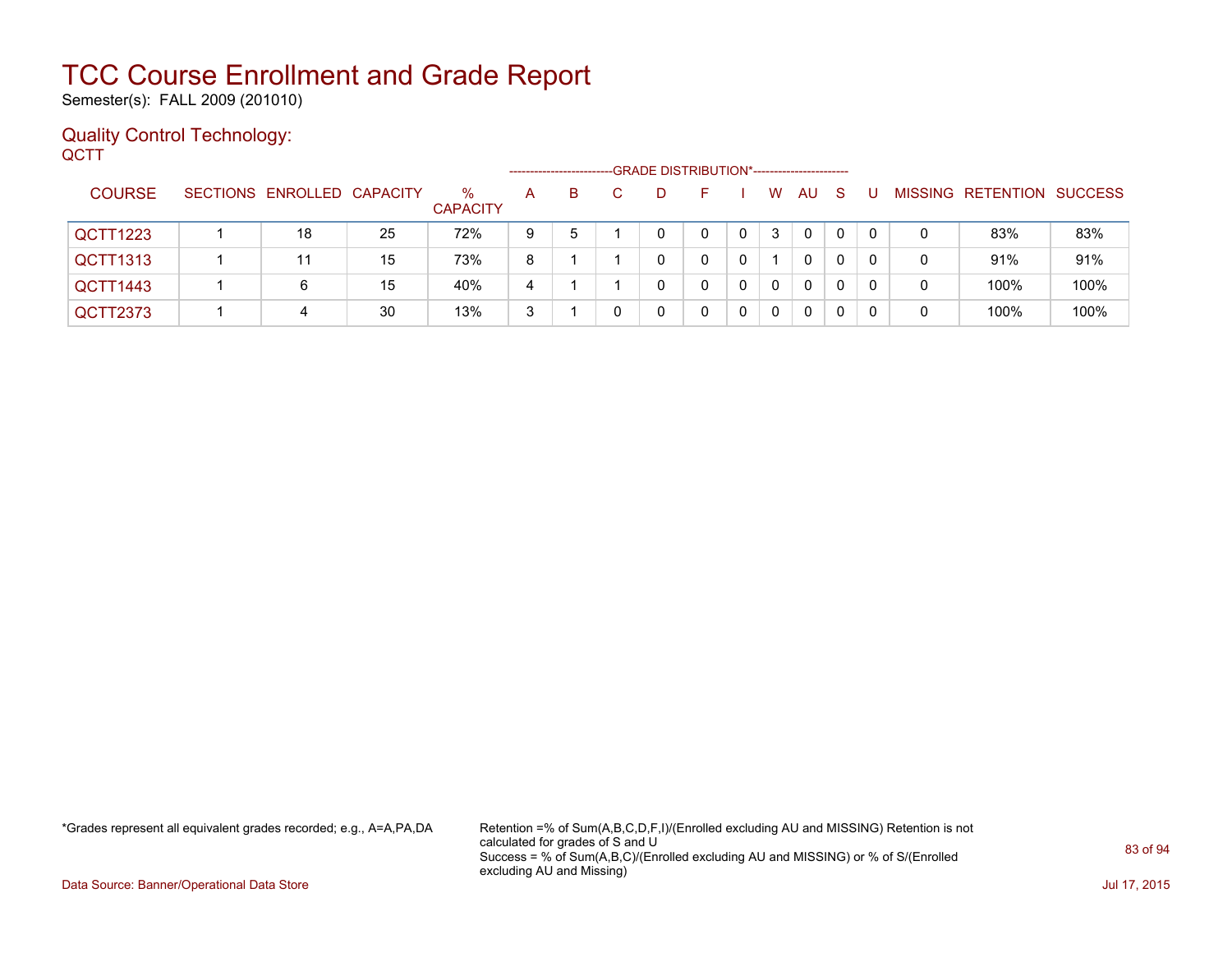Semester(s): FALL 2009 (201010)

#### Radiography:

RADT

|                 |        |                            |    |                         |                          |    |         |    | ------------------------GRADE DISTRIBUTION*----------------------- |   |              |              |              |          |                |                  |                |
|-----------------|--------|----------------------------|----|-------------------------|--------------------------|----|---------|----|--------------------------------------------------------------------|---|--------------|--------------|--------------|----------|----------------|------------------|----------------|
| <b>COURSE</b>   |        | SECTIONS ENROLLED CAPACITY |    | $\%$<br><b>CAPACITY</b> | A                        | B  | C.      | D. | F                                                                  |   | W            | AU           | <sub>S</sub> |          | <b>MISSING</b> | <b>RETENTION</b> | <b>SUCCESS</b> |
| <b>RADT1212</b> |        |                            | 0  |                         |                          |    |         |    |                                                                    |   | $\mathbf{0}$ | $\mathbf{0}$ | $\Omega$     |          | 0              | 100%             | 100%           |
| <b>RADT1313</b> | 3      | 28                         | 36 | 78%                     | $\overline{\phantom{a}}$ | 16 |         |    | 0                                                                  | 0 |              | $\mathbf{0}$ | 0            |          | 0              | 96%              | 96%            |
| <b>RADT1324</b> | 3      | 28                         | 36 | 78%                     | 23                       | 3  |         |    | 0                                                                  | 0 |              | $\mathbf{0}$ | 0            |          | 0              | 96%              | 96%            |
| <b>RADT1372</b> | 3      | 28                         | 40 | 70%                     | 10                       | 8  |         | 0  | 0                                                                  | 0 |              | $\mathbf{0}$ | $\mathbf{0}$ |          | 0              | 96%              | 96%            |
| <b>RADT2336</b> | C<br>∠ | 25                         | 33 | 76%                     | 19                       | 4  |         |    | 0                                                                  | 0 | 0            | $\mathbf{0}$ | 0            |          | 0              | 100%             | 100%           |
| <b>RADT2343</b> | ົ      | 25                         | 35 | 71%                     | 0                        | 18 |         |    | 0                                                                  | 0 | $\mathbf{0}$ | $\mathbf{0}$ | 0            | $\Omega$ | 0              | 100%             | 100%           |
| <b>RADT2383</b> |        | 25                         | 35 | 71%                     | 3                        | 9  | $12 \,$ | 0  |                                                                    | 0 | $\mathbf 0$  | 0            | 0            | $\Omega$ | 0              | 100%             | 96%            |

\*Grades represent all equivalent grades recorded; e.g., A=A,PA,DA Retention =% of Sum(A,B,C,D,F,I)/(Enrolled excluding AU and MISSING) Retention is not calculated for grades of S and U Success = % of Sum(A,B,C)/(Enrolled excluding AU and MISSING) or % of S/(Enrolled excluding AU and Missing)

Data Source: Banner/Operational Data Store Jul 17, 2015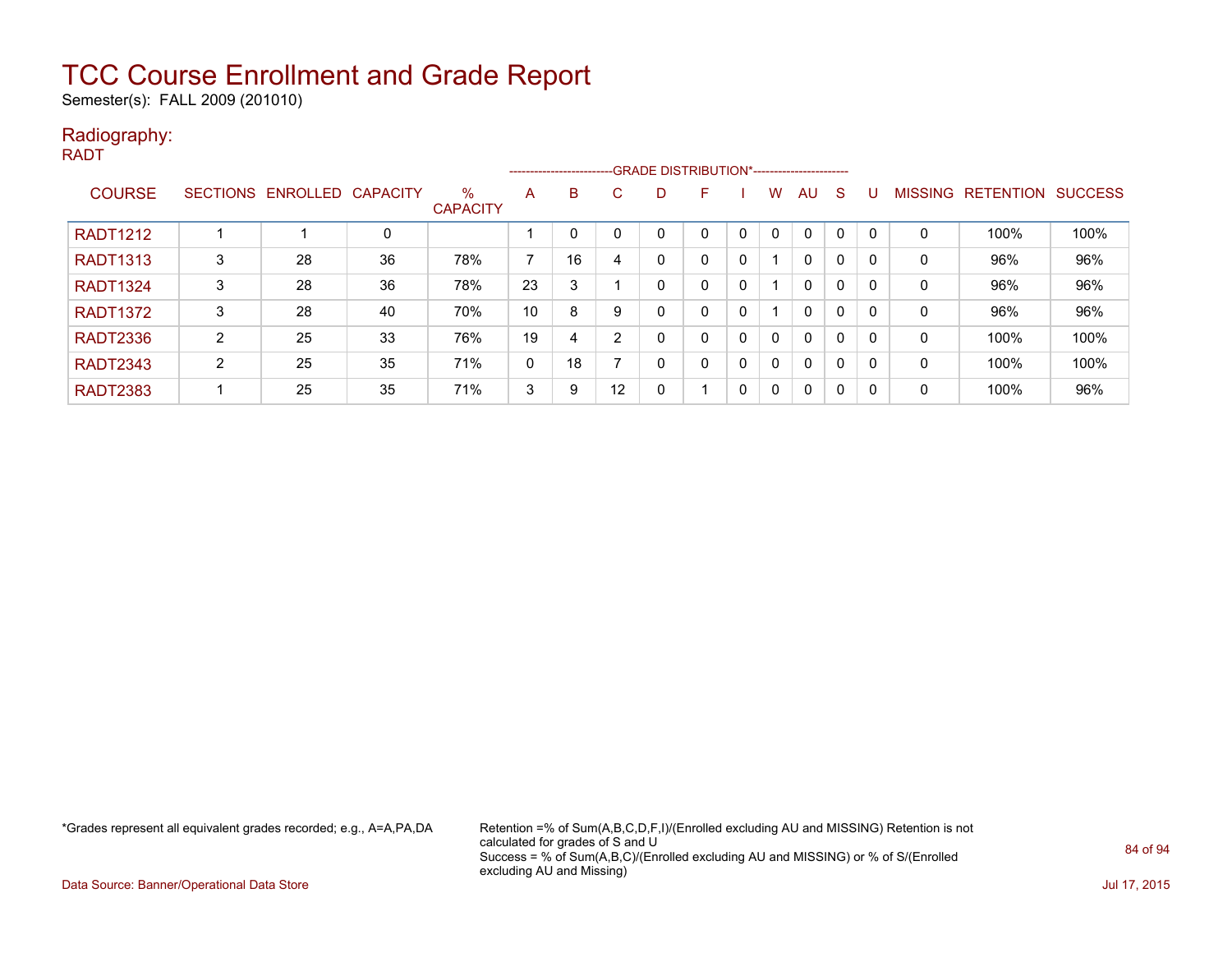Semester(s): FALL 2009 (201010)

#### Religious Studies:

RELG

|                 |                 |          |                 |                         |    |              |    | --------------------------GRADE DISTRIBUTION*----------------------- |               |                |                |              |             |              |                |                  |                |
|-----------------|-----------------|----------|-----------------|-------------------------|----|--------------|----|----------------------------------------------------------------------|---------------|----------------|----------------|--------------|-------------|--------------|----------------|------------------|----------------|
| <b>COURSE</b>   | <b>SECTIONS</b> | ENROLLED | <b>CAPACITY</b> | $\%$<br><b>CAPACITY</b> | A  | B            | C. | D                                                                    | F             |                | w              | AU           | S           |              | <b>MISSING</b> | <b>RETENTION</b> | <b>SUCCESS</b> |
| <b>RELG1113</b> | C               | 37       | 50              | 74%                     | 10 | 9            |    |                                                                      | 3             |                | $\overline{ }$ | 0            | 0           |              | 0              | 81%              | 70%            |
| <b>RELG1213</b> | 3               | 38       | 70              | 54%                     | 11 |              | 6  | 4                                                                    | 0             | 0              | 10             | 0            | $\mathbf 0$ | <sup>0</sup> | 0              | 74%              | 63%            |
| <b>RELG1223</b> | $\overline{2}$  | 16       | 35              | 46%                     | 4  |              |    | 0                                                                    | $\mathcal{D}$ | $\mathbf{0}$   | $\overline{2}$ | $\mathbf{0}$ | $\mathbf 0$ | $\mathsf{C}$ | 0              | 88%              | 75%            |
| <b>RELG2113</b> | 3               | 68       | 115             | 59%                     | 25 | 15           | 4  |                                                                      | 0             | $\overline{0}$ | 23             | 0            | $\mathbf 0$ |              | 0              | 66%              | 65%            |
| <b>RELG2123</b> | 3               | 59       | 105             | 56%                     | 15 | 17           | 6  | 2                                                                    | 0             | 0              | 18             |              | $\mathbf 0$ | <sup>0</sup> | 0              | 69%              | 66%            |
| <b>RELG2173</b> | ົ<br>∠          | 33       | 35              | 94%                     | 17 | 5            | 3  | 0                                                                    | 3             | $\mathbf{0}$   | 5              | $\mathbf{0}$ | 0           | $\Omega$     | $\mathbf{0}$   | 85%              | 76%            |
| <b>RELG2233</b> |                 | 6        | 20              | 30%                     | 4  | 2            |    | 0                                                                    | 0             | 0              | $\mathbf{0}$   | 0            | 0           |              | 0              | 100%             | 100%           |
| <b>RELG2243</b> |                 |          | 20              | 5%                      | 0  | $\mathbf{0}$ |    | 0                                                                    | 0             | 0              | -1             | 0            | 0           | -0           | 0              | $0\%$            | 0%             |

\*Grades represent all equivalent grades recorded; e.g., A=A,PA,DA Retention =% of Sum(A,B,C,D,F,I)/(Enrolled excluding AU and MISSING) Retention is not calculated for grades of S and U Success = % of Sum(A,B,C)/(Enrolled excluding AU and MISSING) or % of S/(Enrolled excluding AU and Missing)

Data Source: Banner/Operational Data Store Jul 17, 2015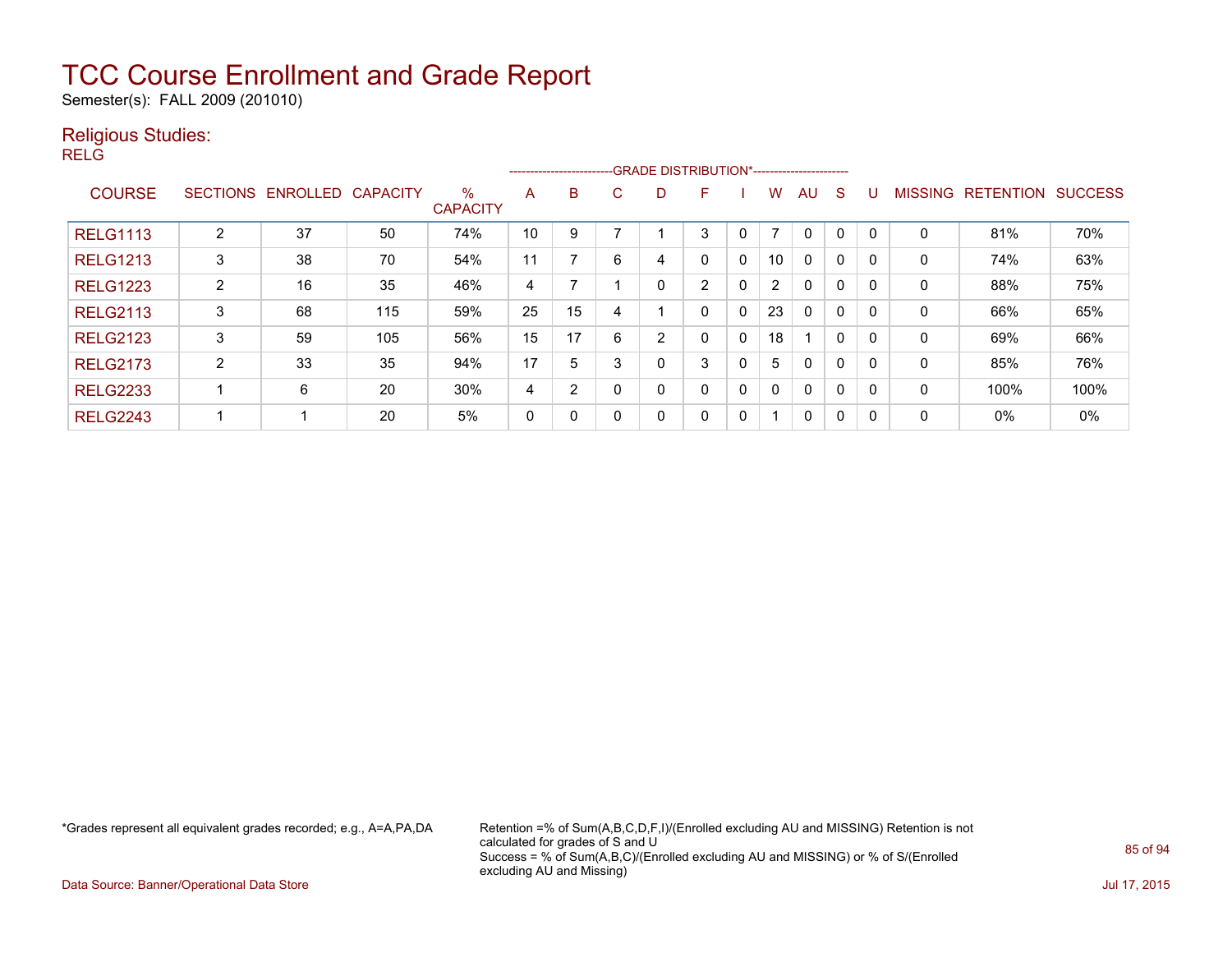Semester(s): FALL 2009 (201010)

#### Respiratory Care:

RESP

|                 |                 |                 |                 |                      |    | ------------------------- |   | -GRADE DISTRIBUTION*----------------------- |   |              |              |    |              |              |                |                  |                |
|-----------------|-----------------|-----------------|-----------------|----------------------|----|---------------------------|---|---------------------------------------------|---|--------------|--------------|----|--------------|--------------|----------------|------------------|----------------|
| <b>COURSE</b>   | <b>SECTIONS</b> | <b>ENROLLED</b> | <b>CAPACITY</b> | %<br><b>CAPACITY</b> | A  | B                         | C | D                                           | F |              | w            | AU | <sub>S</sub> |              | <b>MISSING</b> | <b>RETENTION</b> | <b>SUCCESS</b> |
| <b>RESP1213</b> |                 | 22              | 25              | 88%                  | 11 | 9                         |   |                                             | 0 | 0            |              | 0  | $\Omega$     |              | $\Omega$       | 95%              | 95%            |
| <b>RESP1233</b> |                 | 24              | 25              | 96%                  | 12 | 11                        |   | 0                                           | 0 | 0            | $\mathbf{0}$ | 0  | $\mathbf 0$  | $\Omega$     | 0              | 100%             | 100%           |
| <b>RESP1242</b> |                 | 24              | 25              | 96%                  | 10 | 11                        | 3 | 0                                           | 0 | $\mathbf{0}$ | 0            | 0  | $\Omega$     | <sup>n</sup> | 0              | 100%             | 100%           |
| <b>RESP1251</b> | 9               | 24              | 45              | 53%                  | 24 | 0                         |   | 0                                           | 0 | 0            | 0            | 0  | $\Omega$     | <sup>0</sup> | 0              | 100%             | 100%           |
| <b>RESP1313</b> |                 | 24              | 25              | 96%                  | 9  | 10                        | 5 | 0                                           | 0 | $\Omega$     | 0            | 0  | 0            | <sup>0</sup> | 0              | 100%             | 100%           |
| <b>RESP1353</b> |                 | 24              | 25              | 96%                  | 13 |                           | 4 | 0                                           | 0 | $\Omega$     | 0            | 0  | $\Omega$     | <sup>0</sup> | 0              | 100%             | 100%           |
| <b>RESP1511</b> | $\overline{2}$  | 24              | 26              | 92%                  | 24 | 0                         |   | 0                                           | 0 | 0            | 0            | 0  | $\mathbf 0$  | O            | 0              | 100%             | 100%           |
| <b>RESP2203</b> | 9               | 24              | 45              | 53%                  | 19 | 4                         |   | 0                                           | 0 | 0            | 0            | 0  | $\Omega$     | 0            | 0              | 100%             | 100%           |
| <b>RESP2323</b> |                 | 23              | 25              | 92%                  | 11 |                           | 4 | 0                                           | 0 | 0            |              | 0  | 0            | O            | 0              | 96%              | 96%            |
| <b>RESP2392</b> | 9               | 24              | 45              | 53%                  | 23 |                           |   | 0                                           | 0 | 0            | 0            | 0  | 0            |              | 0              | 100%             | 100%           |

\*Grades represent all equivalent grades recorded; e.g., A=A,PA,DA Retention =% of Sum(A,B,C,D,F,I)/(Enrolled excluding AU and MISSING) Retention is not calculated for grades of S and U Success = % of Sum(A,B,C)/(Enrolled excluding AU and MISSING) or % of S/(Enrolled excluding AU and Missing)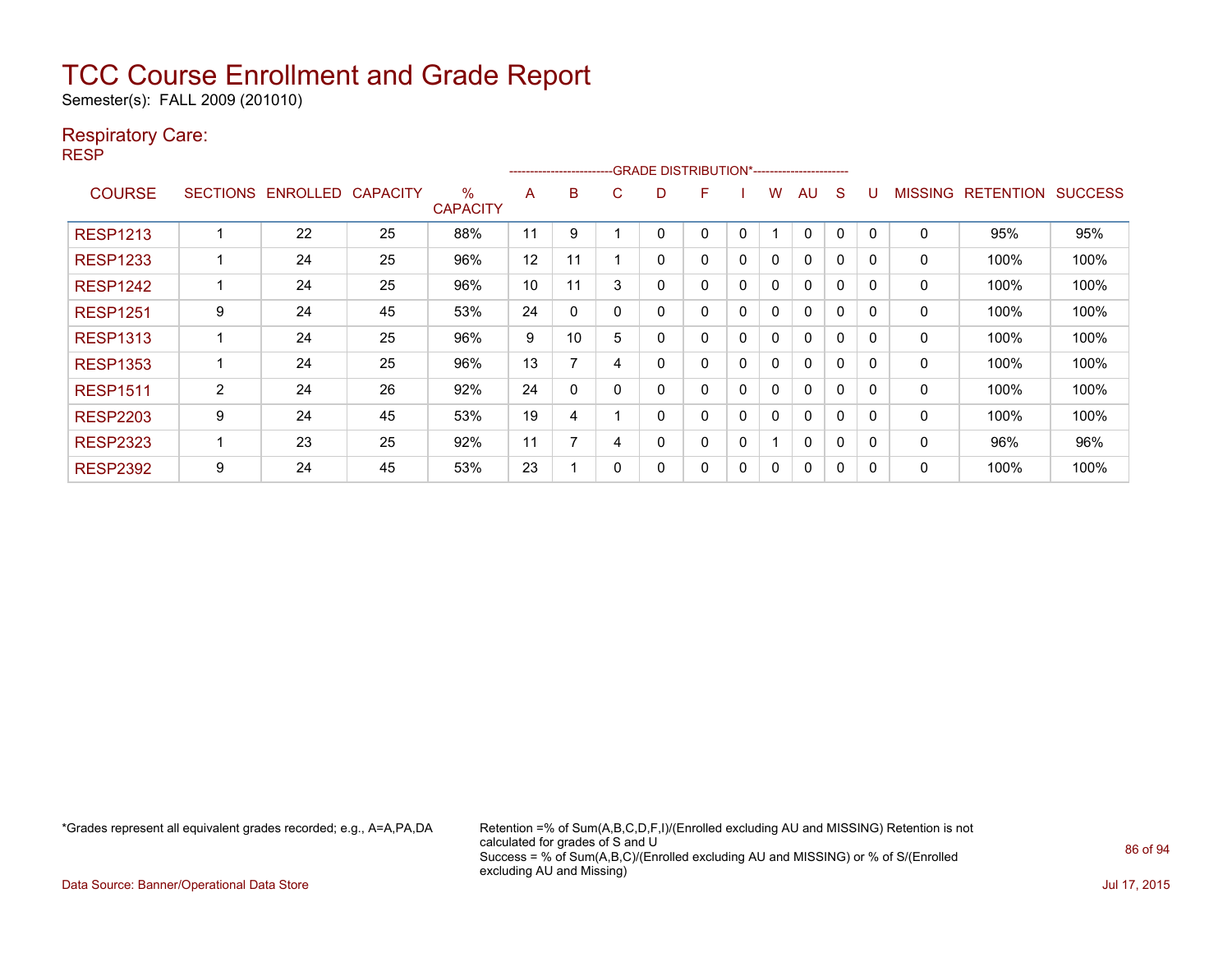Semester(s): FALL 2009 (201010)

#### Russian: RUSS

| RUSS.           |                            |    |                         |              | ----------------------- | -GRADE DISTRIBUTION*----------------------- |  |              |              |     |   |                           |      |
|-----------------|----------------------------|----|-------------------------|--------------|-------------------------|---------------------------------------------|--|--------------|--------------|-----|---|---------------------------|------|
| <b>COURSE</b>   | SECTIONS ENROLLED CAPACITY |    | $\%$<br><b>CAPACITY</b> | $\mathsf{A}$ | в.                      |                                             |  | <b>W</b>     | AU           | - S | U | MISSING RETENTION SUCCESS |      |
| <b>RUSS1103</b> | 15                         | 40 | 38%                     | 4            | 4                       |                                             |  | 5            | $\mathbf{0}$ | 0   |   | 67%                       | 60%  |
| <b>RUSS1301</b> |                            |    | 100%                    |              |                         |                                             |  | $\Omega$     | $\Omega$     |     |   | 100%                      | 100% |
| <b>RUSS1313</b> |                            | 20 | 55%                     | 6            | 4                       |                                             |  | $\mathbf{0}$ | 0            |     |   | 100%                      | 100% |

\*Grades represent all equivalent grades recorded; e.g., A=A,PA,DA Retention =% of Sum(A,B,C,D,F,I)/(Enrolled excluding AU and MISSING) Retention is not calculated for grades of S and U Success = % of Sum(A,B,C)/(Enrolled excluding AU and MISSING) or % of S/(Enrolled excluding AU and Missing)

Data Source: Banner/Operational Data Store Jul 17, 2015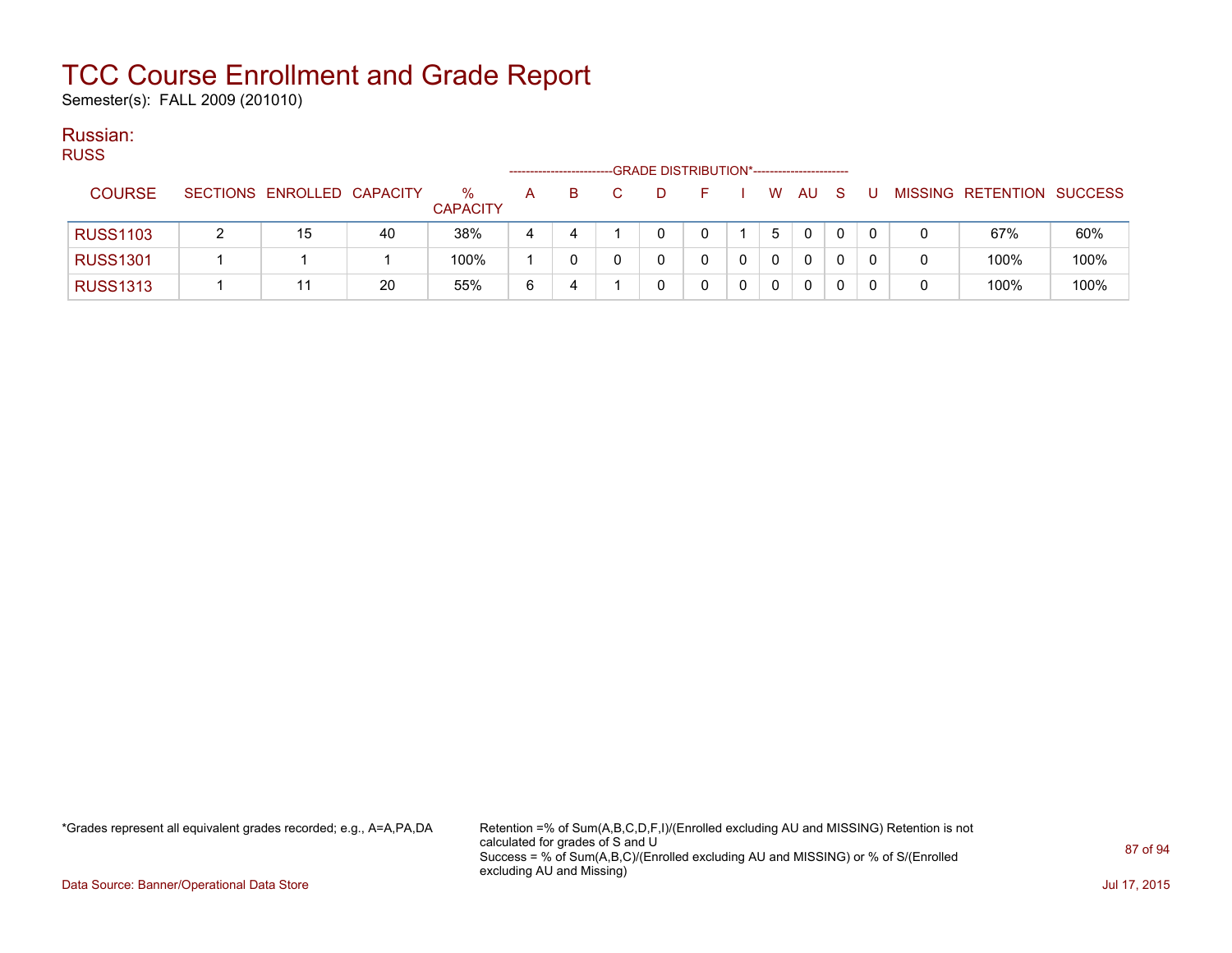Semester(s): FALL 2009 (201010)

#### Sociology:

**SOCI** 

|                 |                |                   |                 |                         |     | ---------------------- |                |          | -GRADE DISTRIBUTION*----------------------- |              |     |              |              |             |                |                  |                |
|-----------------|----------------|-------------------|-----------------|-------------------------|-----|------------------------|----------------|----------|---------------------------------------------|--------------|-----|--------------|--------------|-------------|----------------|------------------|----------------|
| <b>COURSE</b>   |                | SECTIONS ENROLLED | <b>CAPACITY</b> | $\%$<br><b>CAPACITY</b> | A   | B                      | C              | D        | F                                           |              | w   | AU           | S            |             | <b>MISSING</b> | <b>RETENTION</b> | <b>SUCCESS</b> |
| <b>SOCI1113</b> | 31             | 727               | 1,005           | 72%                     | 250 | 166                    | 98             | 37       | 31                                          | 2            | 142 | $\mathbf{0}$ | $\mathbf{0}$ | 0           |                | 80%              | 71%            |
| <b>SOCI2013</b> |                | 16                | 20              | 80%                     | 1   | $\overline{2}$         | 4              | 5        |                                             | $\Omega$     | 3   | $\mathbf{0}$ | 0            | 0           | $\mathbf{0}$   | 81%              | 44%            |
| <b>SOCI2053</b> | 5              | 27                | 47              | 57%                     | 9   | 7                      | $\Omega$       | 2        | 0                                           | 0            | 9   | 0            | $\mathbf{0}$ | $\mathbf 0$ | 0              | 67%              | 59%            |
| <b>SOCI2113</b> | $\overline{2}$ | 36                | 60              | 60%                     | 6   | 7                      | 5              | 4        | 2                                           | 0            | 12  | 0            | $\mathbf{0}$ | 0           | 0              | 67%              | 50%            |
| <b>SOCI2123</b> | $\overline{2}$ | 25                | 45              | 56%                     | 8   | 2                      | 3              | 4        |                                             | 0            |     | 0            | $\mathbf{0}$ | $\Omega$    | 0              | 72%              | 52%            |
| <b>SOCI2173</b> | $\overline{2}$ | 8                 | 20              | 40%                     | 3   | 2                      | $\Omega$       | 0        | $\overline{2}$                              | 0            |     | 0            | $\mathbf{0}$ | $\Omega$    | 0              | 88%              | 62%            |
| <b>SOCI2223</b> | 2              | 4                 | 22              | 18%                     | 0   | 0                      | $\overline{2}$ | 0        | $\overline{2}$                              | $\mathbf{0}$ | 0   | $\mathbf{0}$ | 0            | 0           | $\mathbf{0}$   | 100%             | 50%            |
| <b>SOCI2713</b> |                | 10                | 9               | 111%                    | 4   | 4                      | $\overline{2}$ | $\Omega$ |                                             | $\mathbf{0}$ | 2   | $\mathbf{0}$ | 0            | 0           | $\mathbf{0}$   | 80%              | 70%            |
| <b>SOCI2813</b> | 5              | 33                | 68              | 49%                     | 3   | 11                     | 12             | 2        |                                             | 0            | 4   | 0            | 0            |             | 0              | 88%              | 79%            |
| <b>SOCI2993</b> |                | 3                 | 15              | 20%                     | 2   | 0                      | 0              |          | 0                                           | 0            | 0   | 0            | 0            |             | 0              | 100%             | 67%            |

\*Grades represent all equivalent grades recorded; e.g., A=A,PA,DA Retention =% of Sum(A,B,C,D,F,I)/(Enrolled excluding AU and MISSING) Retention is not calculated for grades of S and U Success = % of Sum(A,B,C)/(Enrolled excluding AU and MISSING) or % of S/(Enrolled excluding AU and Missing)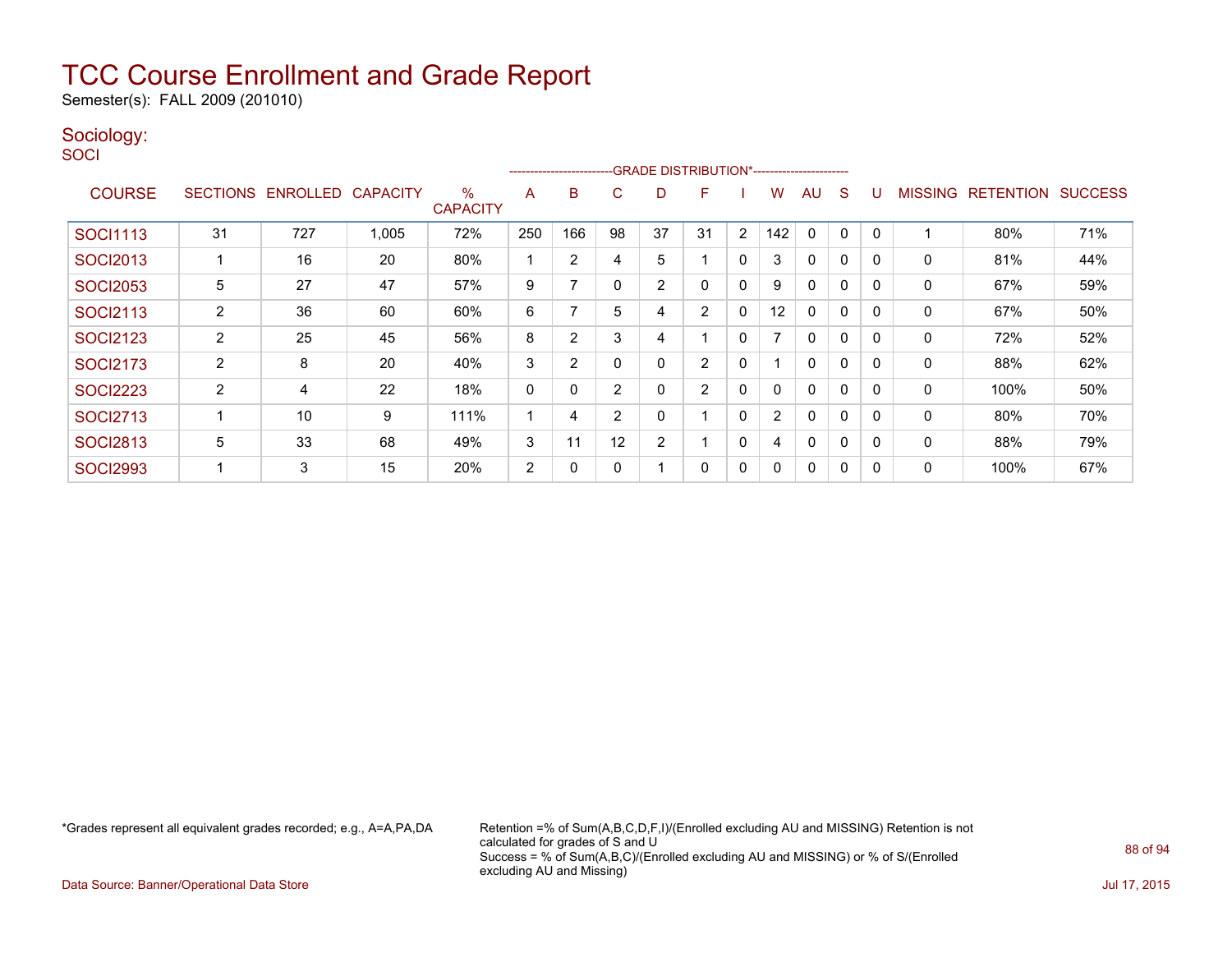Semester(s): FALL 2009 (201010)

#### Spanish:

SPAN

|                 |                          |                            |     |                         |     | ----------------------- |          |          | -GRADE DISTRIBUTION*----------------------- |              |                |              |              |              |                |                          |      |
|-----------------|--------------------------|----------------------------|-----|-------------------------|-----|-------------------------|----------|----------|---------------------------------------------|--------------|----------------|--------------|--------------|--------------|----------------|--------------------------|------|
| <b>COURSE</b>   |                          | SECTIONS ENROLLED CAPACITY |     | $\%$<br><b>CAPACITY</b> | A   | B                       | C        | D        | F                                           |              | W              | <b>AU</b>    | S            | U            | <b>MISSING</b> | <b>RETENTION SUCCESS</b> |      |
| <b>SPAN1001</b> | 2                        | 16                         | 30  | 53%                     | 13  |                         | $\Omega$ | 0        |                                             | 0            |                | 0            | $\mathbf{0}$ | $\mathbf{0}$ | 0              | 94%                      | 88%  |
| <b>SPAN1031</b> |                          | 9                          | 15  | 60%                     | 6   | 0                       | $\Omega$ | 0        | $\Omega$                                    | $\mathbf{0}$ | 3              | $\Omega$     | 0            | 0            | 0              | 67%                      | 67%  |
| <b>SPAN1103</b> | 27                       | 506                        | 648 | 78%                     | 200 | 103                     | 53       | 12       | 23                                          | 4            | 105            | 6            | 0            | 0            | 0              | 79%                      | 71%  |
| <b>SPAN1213</b> | 12                       | 144                        | 275 | 52%                     | 65  | 31                      | 10       | 2        | 0                                           | 3            | 32             |              | $\mathbf{0}$ | 0            | 0              | 78%                      | 74%  |
| <b>SPAN1313</b> | 4                        | 27                         | 65  | 42%                     | 10  | 6                       | 5        | 0        | 3                                           | 0            | 3              | 0            | 0            | 0            | 0              | 89%                      | 78%  |
| <b>SPAN1413</b> | 3                        | 32                         | 60  | 53%                     | 17  | 8                       | $\Omega$ | 3        |                                             | $\mathbf{0}$ | 3              | 0            | $\Omega$     | 0            | 0              | 91%                      | 78%  |
| <b>SPAN2113</b> | $\overline{2}$           | 39                         | 45  | 87%                     | 21  | 7                       |          | $\Omega$ | $\Omega$                                    | $\mathbf{0}$ | 9              |              | $\Omega$     | 0            | 0              | 76%                      | 76%  |
| <b>SPAN2213</b> | $\overline{\phantom{a}}$ | 9                          | 20  | 45%                     | 4   | 3                       |          | $\Omega$ | $\Omega$                                    | $\mathbf{0}$ |                | $\mathbf{0}$ | 0            | 0            | 0              | 89%                      | 89%  |
| <b>SPAN2421</b> | ٠                        | 10                         | 15  | 67%                     | 8   | 0                       | $\Omega$ | 0        | $\Omega$                                    | $\mathbf{0}$ | $\overline{2}$ | 0            | 0            | 0            | 0              | 80%                      | 80%  |
| <b>SPAN2463</b> | 1                        | $\overline{7}$             | 20  | 35%                     | 6   | 0                       | $\Omega$ | 0        | 0                                           | $\mathbf{0}$ | 0              | $\mathbf{0}$ | 0            | 0            |                | 100%                     | 100% |
| <b>SPAN2543</b> |                          | 10                         | 20  | 50%                     | 6   | 2                       |          | $\Omega$ | 0                                           | 0            |                | 0            | $\Omega$     | 0            | 0              | 90%                      | 90%  |
| <b>SPAN2663</b> | 1                        | 12                         | 20  | 60%                     | 9   | 0                       |          |          | $\mathbf{0}$                                | 0            |                | $\mathbf 0$  | 0            | 0            | 0              | 92%                      | 83%  |
| <b>SPAN2993</b> | 4                        | 23                         | 61  | 38%                     | 20  | 2                       | $\Omega$ | $\Omega$ | 0                                           | 0            |                | 0            | 0            | 0            | 0              | 96%                      | 96%  |

\*Grades represent all equivalent grades recorded; e.g., A=A,PA,DA Retention =% of Sum(A,B,C,D,F,I)/(Enrolled excluding AU and MISSING) Retention is not calculated for grades of S and U Success = % of Sum(A,B,C)/(Enrolled excluding AU and MISSING) or % of S/(Enrolled excluding AU and Missing)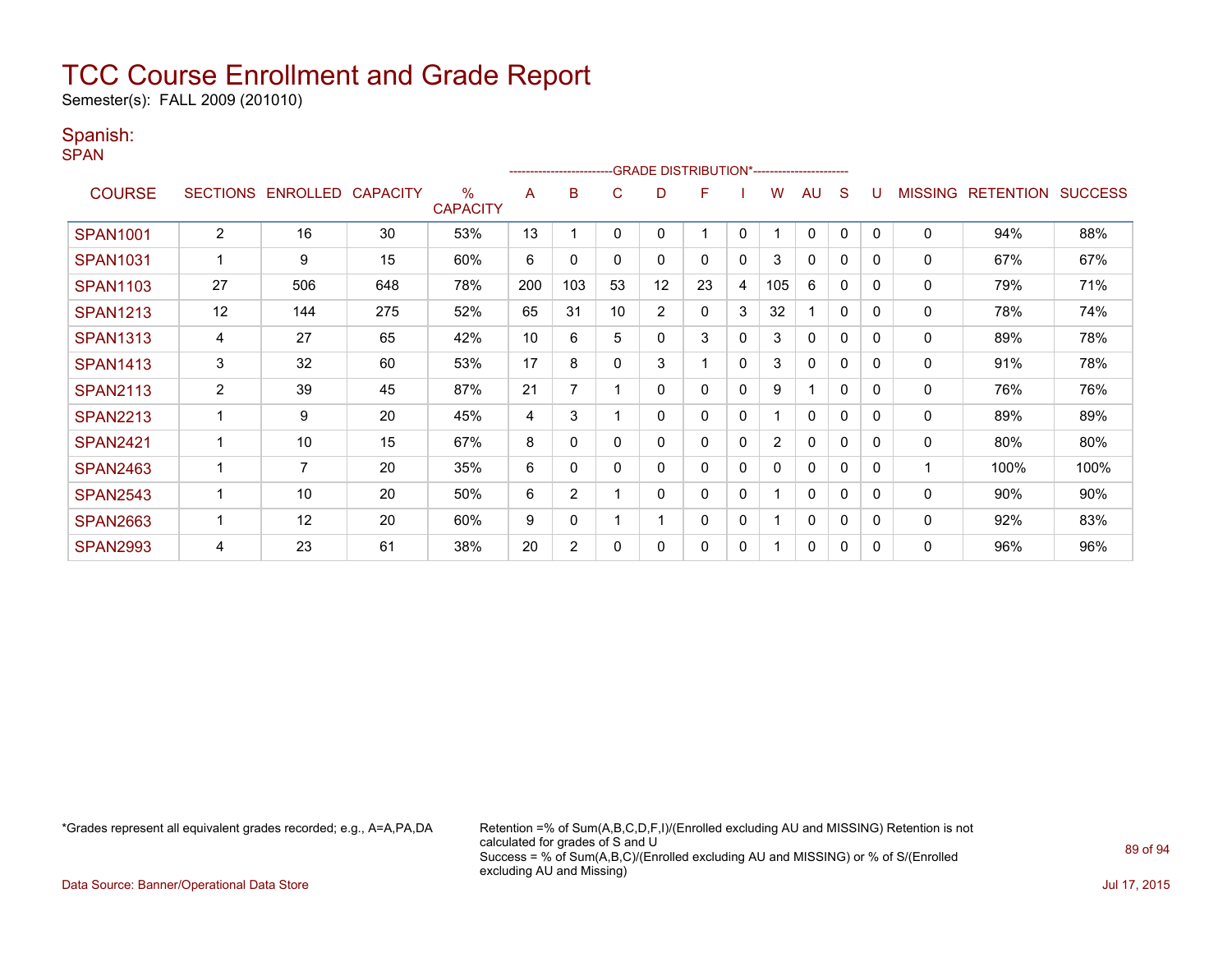Semester(s): FALL 2009 (201010)

#### Speech:

SPCH

|                 |    |                            |       |                         |     |                |     |              | --------------------------GRADE DISTRIBUTION*----------------------- |   |          |              |   |   |                |                  |                |
|-----------------|----|----------------------------|-------|-------------------------|-----|----------------|-----|--------------|----------------------------------------------------------------------|---|----------|--------------|---|---|----------------|------------------|----------------|
| <b>COURSE</b>   |    | SECTIONS ENROLLED CAPACITY |       | $\%$<br><b>CAPACITY</b> | A   | B              | С   | D            | F                                                                    |   | w        | AU           | S |   | <b>MISSING</b> | <b>RETENTION</b> | <b>SUCCESS</b> |
| <b>SPCH1113</b> | 55 | 1.087                      | 1,409 | 77%                     | 412 | 247            | 132 | 45           | 84                                                                   |   | 162      | $\mathbf{0}$ | 0 |   | 4              | 85%              | 73%            |
| <b>SPCH2053</b> | 3  | 50                         | 80    | 62%                     | 18  | 8              | 4   |              | 3                                                                    | 0 | 16       | $\mathbf{0}$ | 0 |   | $\mathbf 0$    | 68%              | 60%            |
| <b>SPCH2103</b> | 4  | 54                         | 104   | 52%                     | 16  | 12             | 11  | 3            | 5                                                                    | 0 |          | $\mathbf{0}$ | 0 |   | $\mathbf 0$    | 87%              | 72%            |
| <b>SPCH2333</b> |    | 3                          | 25    | 12%                     |     | 2              | 0   | $\mathbf{0}$ | 0                                                                    | 0 |          | $\mathbf{0}$ | 0 |   | 0              | 100%             | 100%           |
| <b>SPCH2343</b> | 2  | 9                          | 45    | 20%                     | 3   |                | 3   |              |                                                                      | 0 |          | $\mathbf{0}$ | 0 |   | 0              | 100%             | 78%            |
| <b>SPCH2351</b> |    | 5                          | 20    | 25%                     |     | $\overline{2}$ | 0   |              | 0                                                                    | 0 |          | $\mathbf{0}$ | 0 |   | $\mathbf 0$    | 80%              | 60%            |
| <b>SPCH2993</b> | 3  | 4                          | 30    | 13%                     | 2   |                | 0   |              | $\mathbf{0}$                                                         | 0 | $\Omega$ | 0            | 0 | 0 | 0              | 100%             | 75%            |

\*Grades represent all equivalent grades recorded; e.g., A=A,PA,DA Retention =% of Sum(A,B,C,D,F,I)/(Enrolled excluding AU and MISSING) Retention is not calculated for grades of S and U Success = % of Sum(A,B,C)/(Enrolled excluding AU and MISSING) or % of S/(Enrolled excluding AU and Missing)

Data Source: Banner/Operational Data Store Jul 17, 2015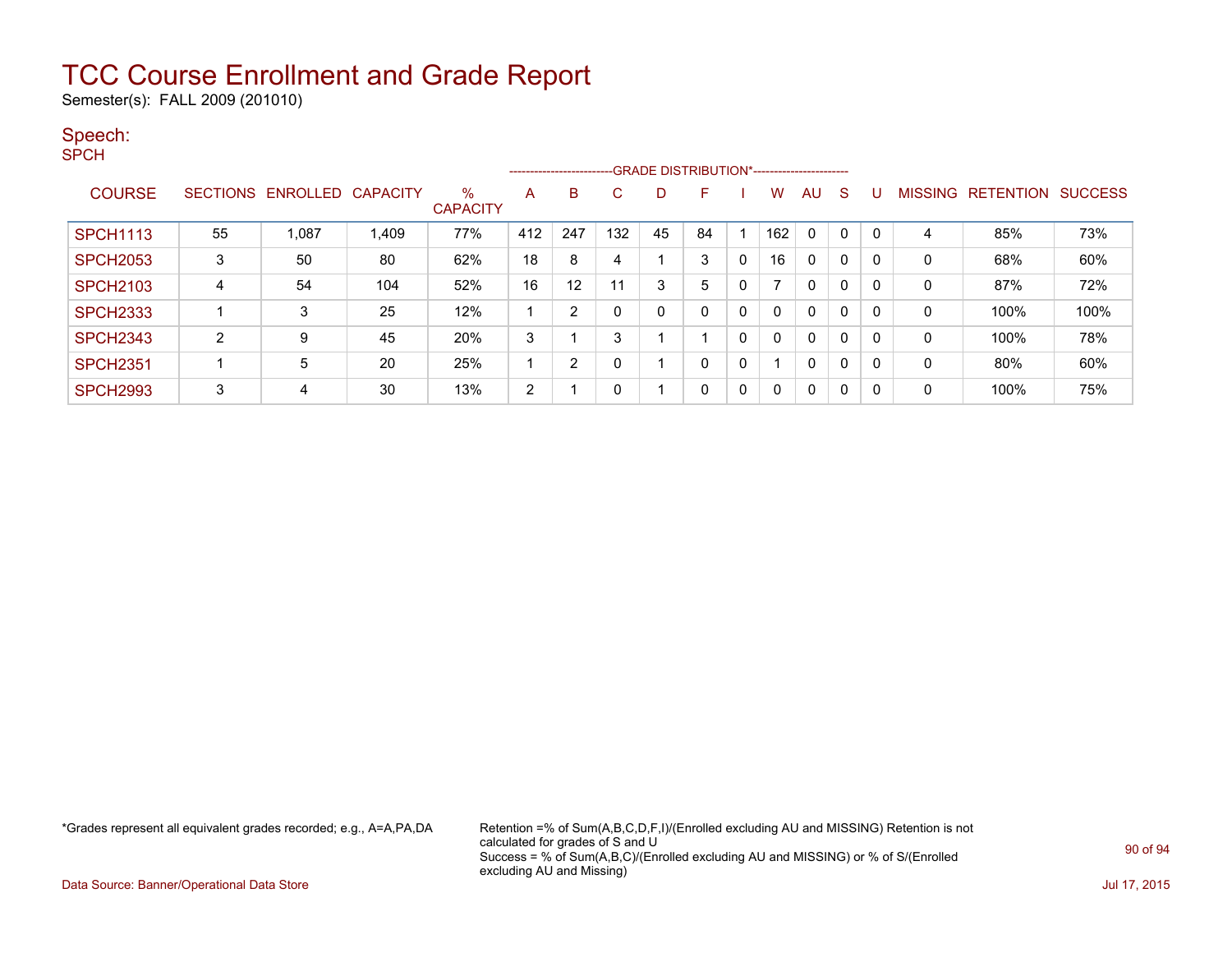Semester(s): FALL 2009 (201010)

#### Surgical Technology:

**SRGT** 

|                 |                       |                   |              |                                  |                | ---------------------- |          |   |   |              |              |              |   |              |                |                  |                |
|-----------------|-----------------------|-------------------|--------------|----------------------------------|----------------|------------------------|----------|---|---|--------------|--------------|--------------|---|--------------|----------------|------------------|----------------|
| <b>COURSE</b>   | <b>SECTIONS</b>       | ENROLLED CAPACITY |              | $\frac{0}{0}$<br><b>CAPACITY</b> | A              | B                      | C        | D | F |              | w            | AU           | S |              | <b>MISSING</b> | <b>RETENTION</b> | <b>SUCCESS</b> |
| <b>SRGT1102</b> | 2                     | $\overline{2}$    | $\mathbf 0$  |                                  | $\overline{2}$ | 0                      | -0       |   | 0 | $\mathbf{0}$ | $\mathbf{0}$ | $\mathbf{0}$ | 0 | $\Omega$     | $\mathbf 0$    | 100%             | 100%           |
| <b>SRGT1112</b> | $\mathbf{2}^{\prime}$ | $\overline{2}$    | $\mathbf 0$  |                                  | $\overline{2}$ | 0                      | $\Omega$ | 0 | 0 | 0            | 0            | $\mathbf{0}$ | 0 | 0            | 0              | 100%             | 100%           |
| <b>SRGT1211</b> | $\overline{2}$        | $\overline{2}$    | 0            |                                  | $\overline{2}$ | 0                      | $\Omega$ | ი | 0 | 0            | 0            | $\mathbf{0}$ | 0 | $\Omega$     | 0              | 100%             | 100%           |
| <b>SRGT1222</b> | $\overline{2}$        | 2                 | $\mathbf 0$  |                                  | $\overline{2}$ | 0                      | $\Omega$ | 0 | 0 | 0            | 0            | 0            | 0 | $\mathbf{0}$ | 0              | 100%             | 100%           |
| <b>SRGT1324</b> | $\overline{2}$        | $\overline{2}$    | 0            |                                  | 2              | 0                      | $\Omega$ | 0 | 0 | 0            | $\mathbf{0}$ | $\mathbf{0}$ | 0 | $\Omega$     | 0              | 100%             | 100%           |
| <b>SRGT1333</b> | $\overline{2}$        | $\overline{2}$    | $\mathbf 0$  |                                  | $\overline{2}$ | 0                      | $\Omega$ | 0 | 0 | $\mathbf{0}$ | 0            | $\mathbf{0}$ | 0 | 0            | 0              | 100%             | 100%           |
| <b>SRGT2312</b> | $\overline{2}$        | $\overline{2}$    | 0            |                                  | $\overline{2}$ | 0                      | $\Omega$ | 0 | 0 | 0            | 0            | $\mathbf{0}$ | 0 | $\Omega$     | 0              | 100%             | 100%           |
| <b>SRGT2323</b> |                       | 5                 | 0            |                                  | 0              | 5                      |          | ი | 0 | 0            | 0            | $\mathbf{0}$ | 0 | $\Omega$     | 0              | 100%             | 100%           |
| <b>SRGT2332</b> |                       | 5                 | 0            |                                  |                | 4                      | 0        | 0 | 0 | 0            | 0            | 0            | 0 | $\mathbf{0}$ | 0              | 100%             | 100%           |
| <b>SRGT2434</b> |                       | 5                 | $\mathbf{0}$ |                                  | 3              | 2                      | $\Omega$ | በ | 0 | $\mathbf 0$  | $\mathbf{0}$ | $\Omega$     | 0 | $\Omega$     | $\mathbf{0}$   | 100%             | 100%           |
| <b>SRGT2442</b> |                       | 5                 | 0            |                                  | 3              | 2                      | 0        |   | 0 | 0            | 0            | 0            | 0 | 0            | 0              | 100%             | 100%           |

\*Grades represent all equivalent grades recorded; e.g., A=A,PA,DA Retention =% of Sum(A,B,C,D,F,I)/(Enrolled excluding AU and MISSING) Retention is not calculated for grades of S and U Success = % of Sum(A,B,C)/(Enrolled excluding AU and MISSING) or % of S/(Enrolled excluding AU and Missing)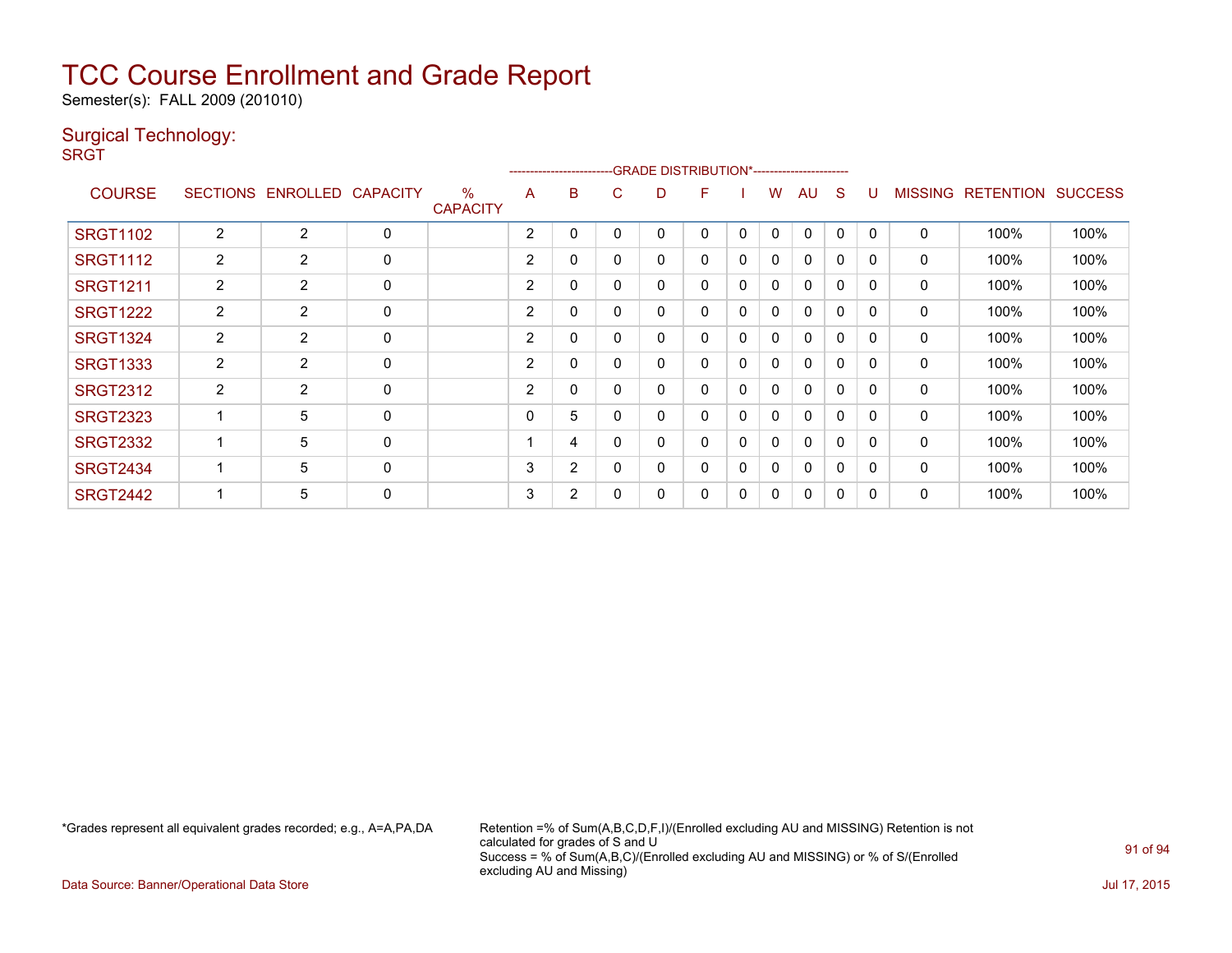Semester(s): FALL 2009 (201010)

#### Surveying Technology:

SURV

|                 |                 |                   |    |                      |   | ------------------------- |  | -GRADE DISTRIBUTION*----------------------- |   |      |  |                           |     |
|-----------------|-----------------|-------------------|----|----------------------|---|---------------------------|--|---------------------------------------------|---|------|--|---------------------------|-----|
| COURSE          | <b>SECTIONS</b> | ENROLLED CAPACITY |    | %<br><b>CAPACITY</b> | А | В                         |  |                                             | W | - AU |  | MISSING RETENTION SUCCESS |     |
| <b>SURV2262</b> |                 |                   | 15 | 33%                  |   |                           |  |                                             |   |      |  | 80%                       | 60% |
| <b>SURV2363</b> |                 | 10                | 20 | 50%                  | 5 |                           |  |                                             |   |      |  | 90%                       | 90% |

\*Grades represent all equivalent grades recorded; e.g., A=A,PA,DA Retention =% of Sum(A,B,C,D,F,I)/(Enrolled excluding AU and MISSING) Retention is not calculated for grades of S and U Success = % of Sum(A,B,C)/(Enrolled excluding AU and MISSING) or % of S/(Enrolled excluding AU and Missing)

Data Source: Banner/Operational Data Store Jul 17, 2015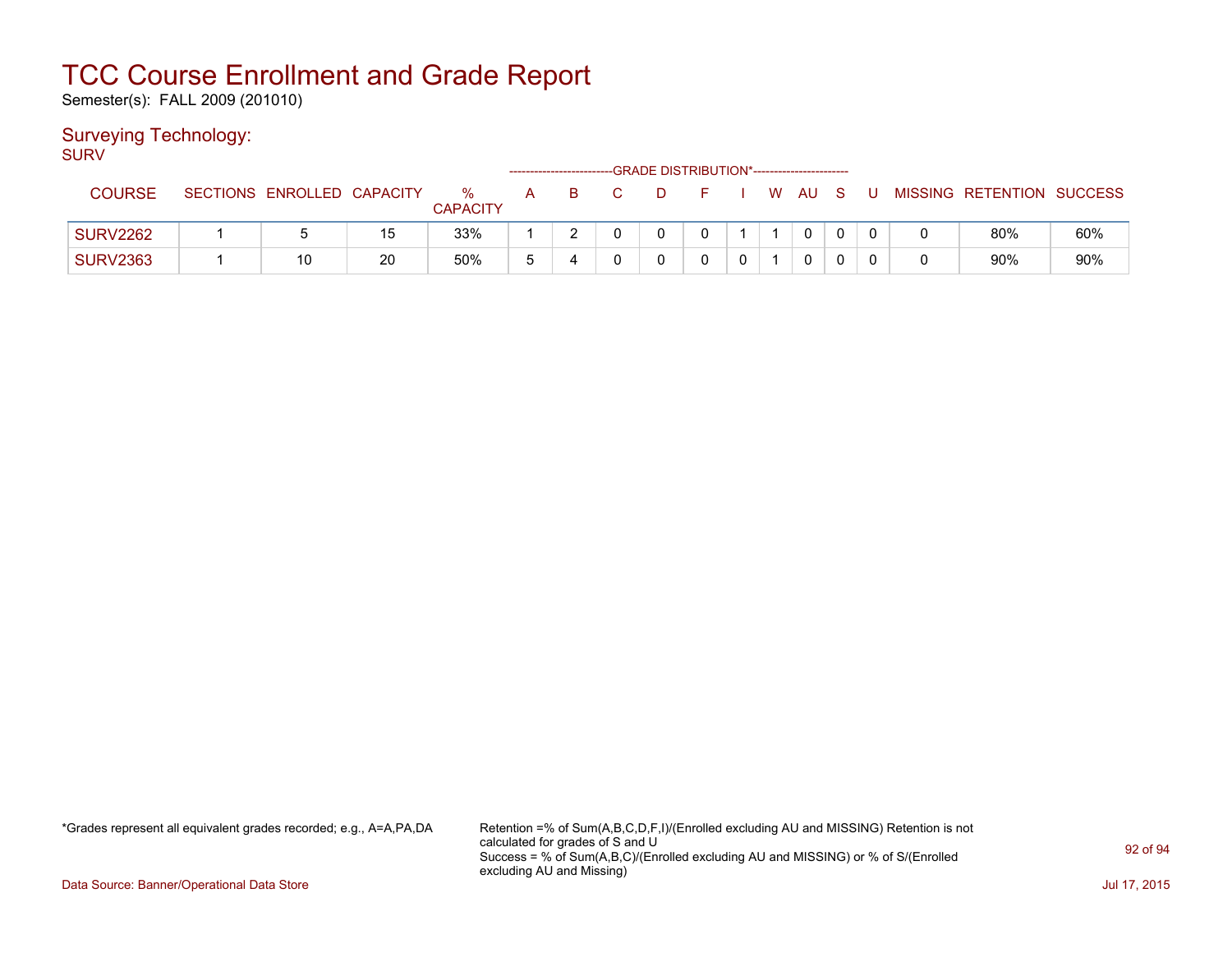Semester(s): FALL 2009 (201010)

#### Theatre:

THEA

|                 |                 |                 |                 |                                  |                | ----------------------- |                | <b>GRADE DISTRIBUTION*-----------------------</b> |                |              |              |              |              |              |                |                  |                |
|-----------------|-----------------|-----------------|-----------------|----------------------------------|----------------|-------------------------|----------------|---------------------------------------------------|----------------|--------------|--------------|--------------|--------------|--------------|----------------|------------------|----------------|
| <b>COURSE</b>   | <b>SECTIONS</b> | <b>ENROLLED</b> | <b>CAPACITY</b> | $\frac{0}{0}$<br><b>CAPACITY</b> | A              | в                       | С              | D                                                 | F              |              | w            | AU           | S            |              | <b>MISSING</b> | <b>RETENTION</b> | <b>SUCCESS</b> |
| <b>THEA1033</b> | $\mathbf{1}$    | 17              | 25              | 68%                              | $\overline{2}$ | $\overline{2}$          | 4              | 4                                                 | 1              | 0            | 4            | 0            | 0            | 0            | $\mathbf 0$    | 76%              | 47%            |
| <b>THEA1053</b> | $\overline{2}$  | 32              | 40              | 80%                              | 12             | 3                       | 3              | $\overline{2}$                                    | 6              |              | 5            | 0            | 0            | 0            | $\mathbf 0$    | 84%              | 56%            |
| <b>THEA1061</b> | $\mathbf 1$     | 1               | 20              | 5%                               | $\mathbf{0}$   | 1                       | 0              | 0                                                 | 0              | $\mathbf{0}$ | 0            | 0            | 0            | 0            | 0              | 100%             | 100%           |
| <b>THEA1073</b> | 1               | 5               | 12              | 42%                              | -1             | $\overline{2}$          | 0              | 0                                                 | $\overline{2}$ | $\Omega$     | 0            | $\mathbf{0}$ | 0            | $\Omega$     | 0              | 100%             | 60%            |
| <b>THEA1093</b> | 3               | 42              | 59              | 71%                              | 11             | 10                      | 3              | 4                                                 | 8              | $\Omega$     | 6            | $\mathbf{0}$ | $\Omega$     | $\Omega$     | 0              | 86%              | 57%            |
| <b>THEA1113</b> | $\mathbf{1}$    | 5               | 10              | 50%                              | 1              |                         | 0              |                                                   | 1              | $\mathbf{0}$ |              | $\mathbf{0}$ | $\mathbf{0}$ | 0            | 0              | 80%              | 40%            |
| <b>THEA1123</b> | $\mathbf 1$     | 8               | 8               | 100%                             | $\overline{7}$ | $\Omega$                | 0              | 0                                                 | 1              | $\Omega$     | $\mathbf{0}$ | $\mathbf{0}$ | $\Omega$     | $\Omega$     | $\mathbf{0}$   | 100%             | 88%            |
| <b>THEA1133</b> | 1               | 17              | 20              | 85%                              | 8              | 4                       | 4              | 0                                                 | 0              | $\mathbf{0}$ |              | $\Omega$     | $\mathbf{0}$ | $\Omega$     | $\Omega$       | 94%              | 94%            |
| <b>THEA1241</b> | $\mathbf{1}$    | 1               | $\mathbf 1$     | 100%                             | -1             | 0                       | 0              | 0                                                 | 0              | $\mathbf{0}$ | $\mathbf{0}$ | 0            | $\mathbf{0}$ | $\Omega$     | 0              | 100%             | 100%           |
| <b>THEA1242</b> | $\mathbf{1}$    | 4               | 5               | 80%                              | $\overline{2}$ |                         | 0              | 0                                                 | 0              | $\mathbf{0}$ | 0            | 1            | $\Omega$     | $\Omega$     | 0              | 100%             | 100%           |
| <b>THEA2013</b> | 1               | 12              | 14              | 86%                              | 8              | 3                       |                | 0                                                 | 0              | $\mathbf{0}$ | 0            | $\mathbf{0}$ | $\mathbf{0}$ | $\Omega$     | 0              | 100%             | 100%           |
| <b>THEA2053</b> | 1               | 6               | 20              | 30%                              | 6              | $\Omega$                | 0              | 0                                                 | 0              | $\mathbf{0}$ | $\Omega$     | 0            | $\Omega$     | $\Omega$     | 0              | 100%             | 100%           |
| <b>THEA2063</b> | 1               | 10              | 20              | 50%                              | 5              | $\overline{2}$          | 0              |                                                   | 1.             | $\mathbf{0}$ |              | $\mathbf{0}$ | $\mathbf{0}$ | $\Omega$     | $\mathbf{0}$   | 90%              | 70%            |
| <b>THEA2253</b> |                 | 1               | -1              | 100%                             | $\mathbf{0}$   |                         | 0              | 0                                                 | 0              | $\mathbf{0}$ | $\mathbf{0}$ | $\mathbf{0}$ | 0            | $\Omega$     | 0              | 100%             | 100%           |
| <b>THEA2273</b> | $\mathbf 1$     | 3               | 5               | 60%                              | 3              | 0                       | 0              | 0                                                 | 0              | $\Omega$     | 0            | $\mathbf{0}$ | $\Omega$     | $\Omega$     | $\mathbf{0}$   | 100%             | 100%           |
| <b>THEA2313</b> | 1               | 8               | 20              | 40%                              | -1             |                         | $\overline{2}$ | 0                                                 | 0              | 0            | 4            | 0            | $\Omega$     | $\Omega$     | 0              | 50%              | 50%            |
| <b>THEA2453</b> |                 | 8               | 8               | 100%                             | 4              |                         |                | 0                                                 | 1              | $\mathbf{0}$ |              | $\mathbf{0}$ | 0            | <sup>0</sup> | 0              | 88%              | 75%            |

\*Grades represent all equivalent grades recorded; e.g., A=A,PA,DA Retention =% of Sum(A,B,C,D,F,I)/(Enrolled excluding AU and MISSING) Retention is not calculated for grades of S and U Success = % of Sum(A,B,C)/(Enrolled excluding AU and MISSING) or % of S/(Enrolled excluding AU and Missing)